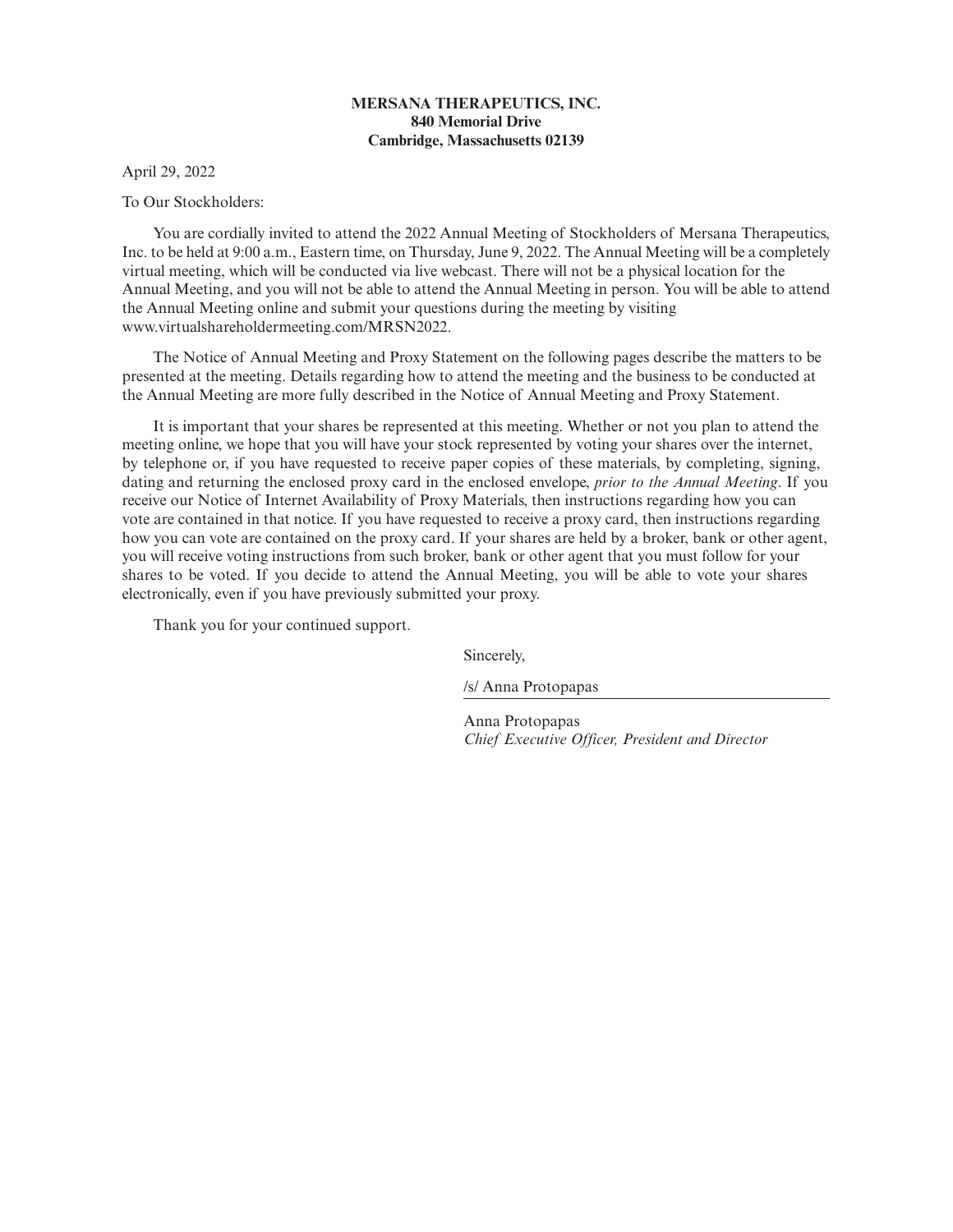

# **MERSANA THERAPEUTICS, INC. 840 Memorial Drive Cambridge, Massachusetts 02139**

# **NOTICE OF 2022 ANNUAL MEETING OF STOCKHOLDERS**

# *To Be Held on June 9, 2022*

To Our Stockholders:

NOTICE IS HEREBY GIVEN that the 2022 Annual Meeting of Stockholders, or the Annual Meeting, of Mersana Therapeutics, Inc., a Delaware corporation, or Mersana or the Company, will be held on Thursday, June 9, 2022, at 9:00 a.m. ET. The Annual Meeting will be a completely virtual meeting, which will be conducted via live webcast. Stockholders can attend the meeting via the internet at www.virtualshareholdermeeting.com/MRSN2022 and submit questions and vote shares electronically at the Annual Meeting.

The 2022 Annual Meeting is called for the following purposes:

- 1. To elect three Class II directors to serve until our 2025 annual meeting of stockholders and until their respective successors have been duly elected and qualified;
- 2. To ratify the selection of Ernst & Young LLP as our independent registered public accounting firm for the fiscal year ending December 31, 2022;
- 3. To approve, on a non-binding, advisory basis, the compensation of our named executive officers, as disclosed in our proxy statement;
- 4. To approve an amendment to our Fifth Amended and Restated Certificate of Incorporation to increase the number of authorized shares of our common stock, \$0.0001 par value per share, from 175,000,000 to 350,000,000; and
- 5. To transact any other business that may properly come before the Annual Meeting or any adjournment or postponement thereof.

You can find more information regarding the foregoing in the attached proxy statement.

Each outstanding share of Mersana's common stock (Nasdaq: MRSN) entitles the holder of record at the close of business on April 14, 2022 to receive notice of, and to vote at, the Annual Meeting or any adjournment or postponement of the Annual Meeting. A complete list of these stockholders will be available for examination by any stockholder during the ten days prior to the Annual Meeting for a purpose germane to the meeting at our offices at 840 Memorial Drive, Cambridge, Massachusetts 02139. This list of stockholders will also be available to stockholders of record during the Annual Meeting for examination at www.virtualshareholdermeeting.com/MRSN2022.

Instead of mailing a paper copy of our proxy materials to all of our stockholders, we are providing access to our proxy materials via the internet under the "notice and access" rules of the Securities and Exchange Commission. As a result, we are sending to our stockholders a Notice of Internet Availability of Proxy Materials, instead of a paper copy of this proxy statement and our annual report to stockholders for the fiscal year ended December 31, 2021, or the 2021 Annual Report. We plan to mail the Notice of Internet Availability of Proxy Materials on or about April 29, 2022, and the Notice of Internet Availability of Proxy Materials contains instructions on how to access our proxy materials over the internet and how each of our stockholders can receive a paper copy of the proxy materials, including the proxy statement, our 2021 Annual Report and a form of proxy card.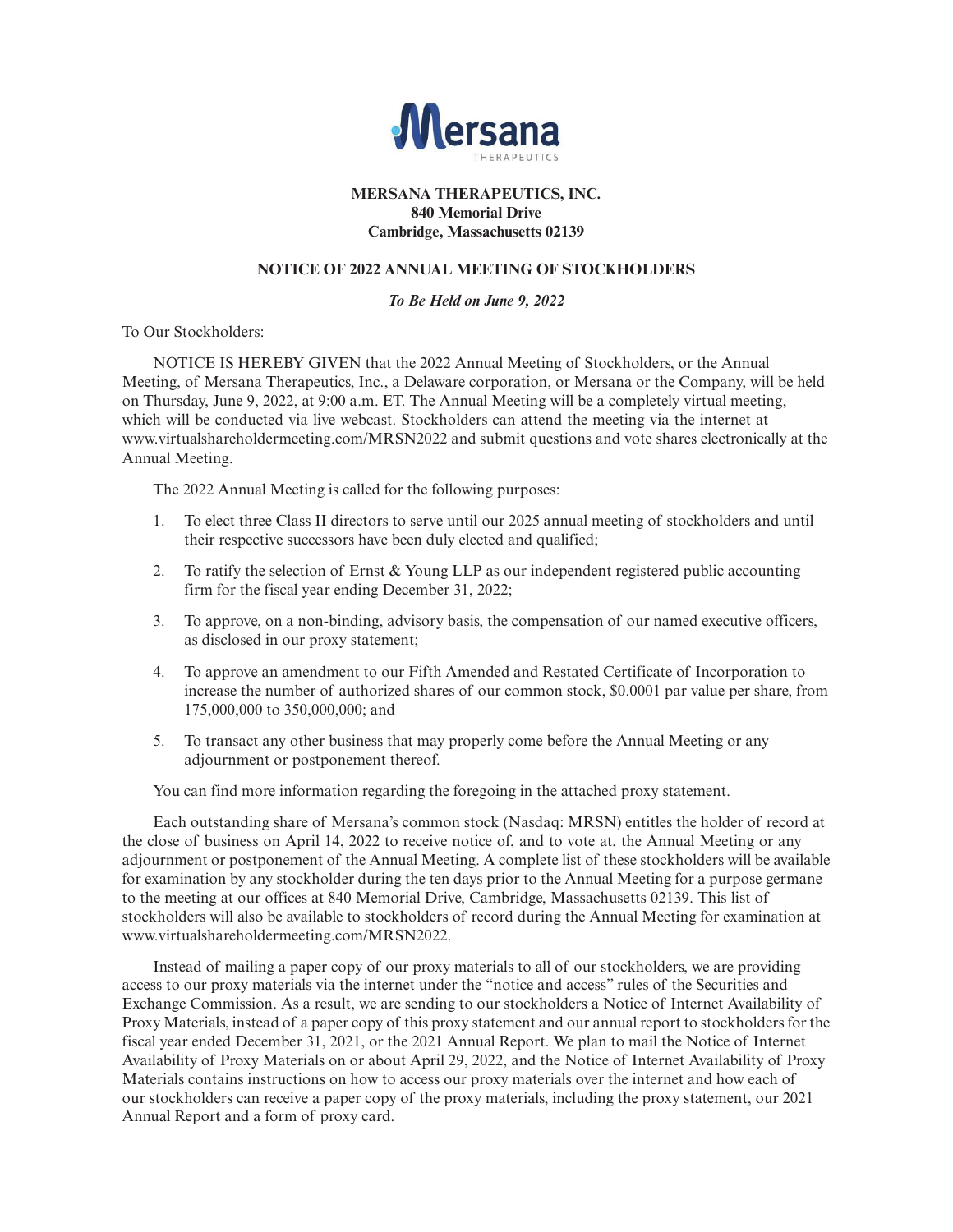**Your vote is important. Whether or not you expect to attend the virtual Annual Meeting, please vote by telephone or through the internet or, if you receive a paper proxy card by mail, by completing, signing, dating and returning the proxy card mailed to you, as promptly as possible in order to ensure your representation at the Annual Meeting. Voting instructions are provided in the Notice of Internet Availability of Proxy Materials, or, if you receive a paper proxy card by mail, the instructions are printed on your proxy card and included in the accompanying Proxy Statement. Even if you have voted by proxy, if you attend the Annual Meeting, you may still vote online during the Annual Meeting. Please note, however, that if your shares are held of record by a brokerage firm, bank or other agent and you wish to vote online at the Annual Meeting, you must obtain a proxy issued in your name from that agent in order to vote your shares that are held in such agent's name and account.**

By Order of the Board of Directors

/s/ Alejandra Carvajal

Alejandra Carvajal *Secretary*

Cambridge, Massachusetts April 29, 2022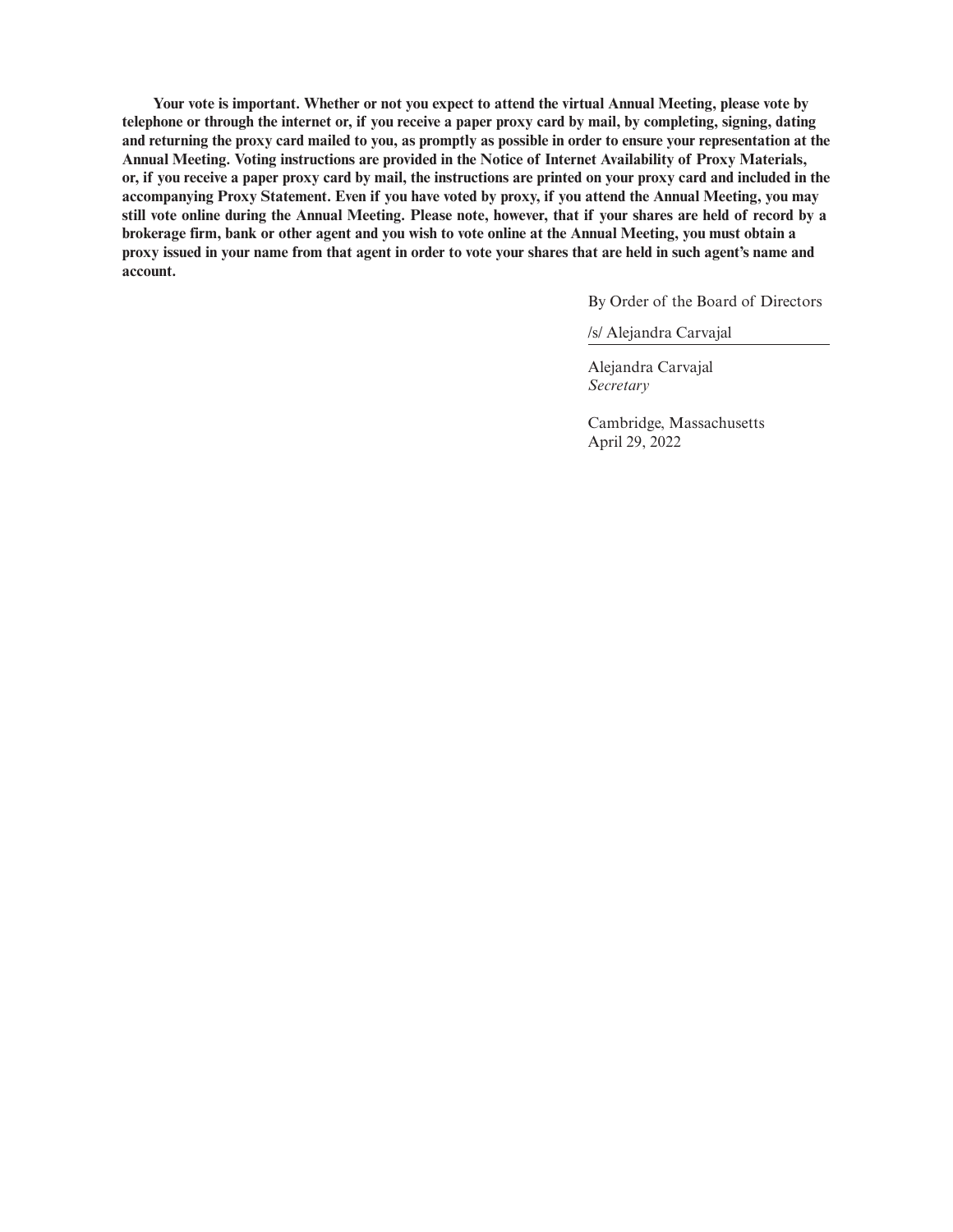# TABLE OF CONTENTS

| $\mathfrak{D}$<br>QUESTIONS AND ANSWERS ABOUT THESE PROXY MATERIALS AND VOTING<br>$\mathbf Q$<br>INFORMATION REGARDING THE BOARD OF DIRECTORS AND CORPORATE<br>15<br>PROPOSAL NO. 2 – RATIFICATION OF SELECTION OF INDEPENDENT REGISTERED<br>22<br>24<br>25<br>PROPOSAL NO. 3 – ADVISORY VOTE ON EXECUTIVE COMPENSATION<br>26<br>28<br>SECURITIES AUTHORIZED FOR ISSUANCE UNDER EQUITY COMPENSATION |
|-----------------------------------------------------------------------------------------------------------------------------------------------------------------------------------------------------------------------------------------------------------------------------------------------------------------------------------------------------------------------------------------------------|
|                                                                                                                                                                                                                                                                                                                                                                                                     |
|                                                                                                                                                                                                                                                                                                                                                                                                     |
|                                                                                                                                                                                                                                                                                                                                                                                                     |
|                                                                                                                                                                                                                                                                                                                                                                                                     |
|                                                                                                                                                                                                                                                                                                                                                                                                     |
|                                                                                                                                                                                                                                                                                                                                                                                                     |
|                                                                                                                                                                                                                                                                                                                                                                                                     |
|                                                                                                                                                                                                                                                                                                                                                                                                     |
|                                                                                                                                                                                                                                                                                                                                                                                                     |
|                                                                                                                                                                                                                                                                                                                                                                                                     |
|                                                                                                                                                                                                                                                                                                                                                                                                     |
| 52<br>PLANS                                                                                                                                                                                                                                                                                                                                                                                         |
| 53<br>NON-EMPLOYEE DIRECTOR COMPENSATION                                                                                                                                                                                                                                                                                                                                                            |
| 55<br>SECURITY OWNERSHIP OF CERTAIN BENEFICIAL OWNERS AND MANAGEMENT                                                                                                                                                                                                                                                                                                                                |
| 58<br>CERTAIN RELATIONSHIPS AND RELATED PARTY TRANSACTIONS<br><u> San San San San San San Sa</u>                                                                                                                                                                                                                                                                                                    |
| PROPOSAL NO. 4 – APPROVAL OF AMENDMENT TO CERTIFICATE OF                                                                                                                                                                                                                                                                                                                                            |
| 59<br>INCORPORATION TO INCREASE AUTHORIZED SHARES OF COMMON STOCK                                                                                                                                                                                                                                                                                                                                   |
| 61<br><b>GENERAL MATTERS</b>                                                                                                                                                                                                                                                                                                                                                                        |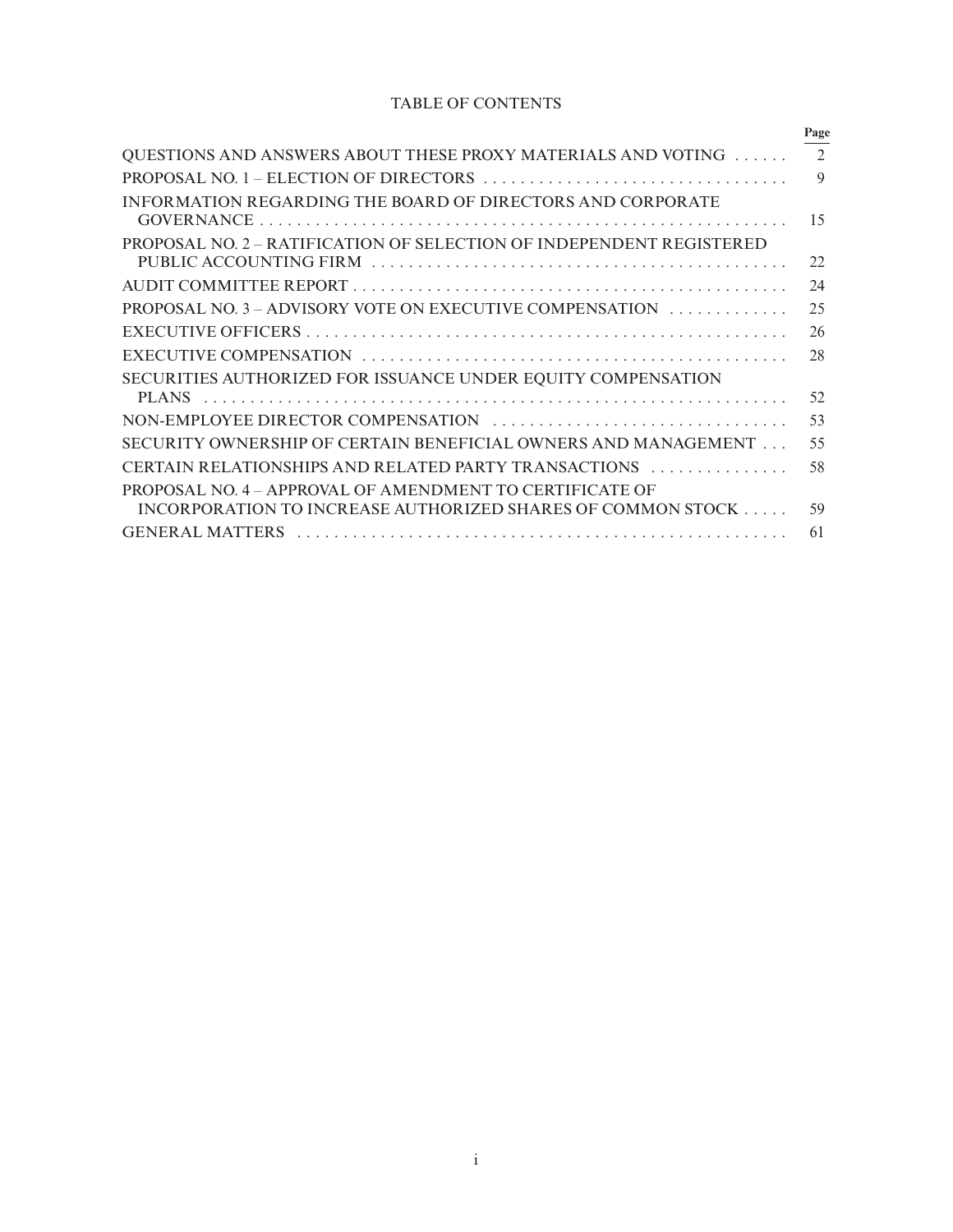

# **MERSANA THERAPEUTICS, INC. 840 Memorial Drive Cambridge, Massachusetts 02139**

# **PROXY STATEMENT**

# *For the 2022 Annual Meeting of Stockholders To Be Held on Thursday, June 9, 2022 at 9:00 A.M. ET*

This proxy statement, along with the accompanying Notice of 2022 Annual Meeting of Stockholders, is being furnished in connection with the solicitation of proxies by the board of directors of Mersana Therapeutics, Inc. for use at the 2022 Annual Meeting of Stockholders of Mersana Therapeutics, Inc., to be held at 9:00 a.m. ET via the internet at www.virtualshareholdermeeting.com/MRSN2022, including any postponement or adjournment thereof, which we refer to as the Annual Meeting.

In this proxy statement, we refer to Mersana Therapeutics, Inc. as "Mersana," "the Company," "we," and "us."

> **Important Notice Regarding the Availability of Proxy Materials for the Annual Meeting of Stockholders to be Held on June 9, 2022:**

**This proxy statement and our 2021 Annual Report to Stockholders, or the 2021 Annual Report, are available for viewing, printing and downloading at www.proxyvote.com. To view these materials, please have your 16-digit control number(s) available that appears on your proxy card.**

**A copy of our Annual Report on Form 10-K for the fiscal year ended December 31, 2021, as filed with the Securities and Exchange Commission, or the SEC, except for exhibits, will be furnished without charge to any stockholder upon written request to: Mersana Therapeutics, Inc., 840 Memorial Drive, Cambridge, Massachusetts 02139, Attention: Secretary. Exhibits, if any, will be provided upon written request and payment of an appropriate processing fee. This Proxy Statement and our 2021 Annual Report are also available on the SEC's website at http://www.sec.gov.**

On or about April 29, 2022, we intend to mail a Notice of Internet Availability of Proxy Materials, or the Notice, to our stockholders (other than those who previously requested electronic or paper delivery of proxy materials), directing stockholders to a website where they can access our proxy materials, including this Proxy Statement and our 2021 Annual Report, and view instructions on how to vote online or by telephone. If you would prefer to receive a paper copy of our proxy materials, please follow the instructions included in the Notice. If you have previously elected to receive our proxy materials electronically, you will continue to receive access to those materials via e-mail unless you elect otherwise.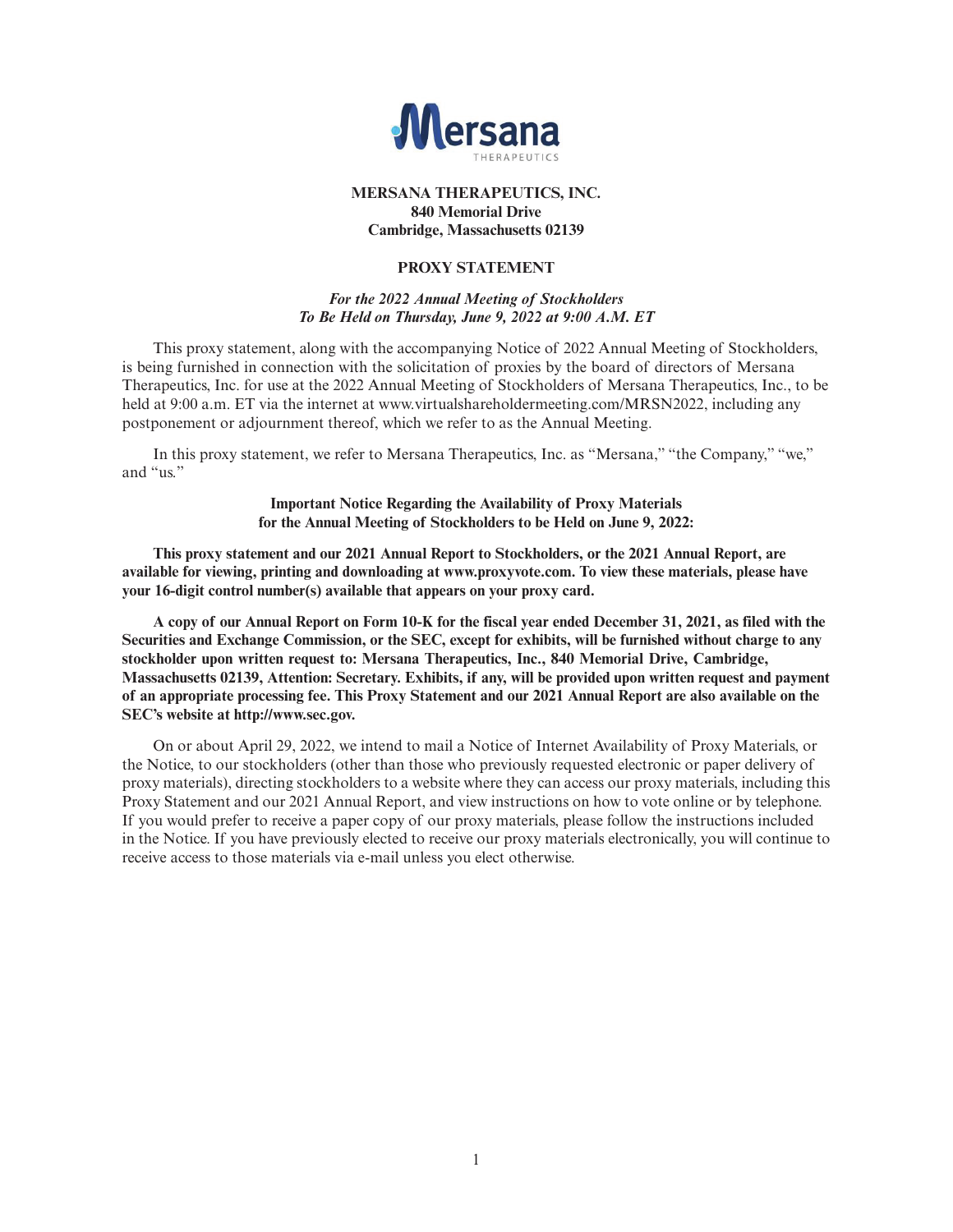# **QUESTIONS AND ANSWERS ABOUT THESE PROXY MATERIALS AND VOTING**

# **Q: What is the purpose of this proxy statement?**

A: We are sending you this proxy statement because the Board of Directors of Mersana Therapeutics, Inc. (which we refer to as "Mersana," the "Company," "we," "us," or "our") is inviting you to vote (by soliciting your proxy) at our 2022 Annual Meeting of Stockholders to be held at 9:00 a.m. ET on Thursday, June 9, 2022, via a live webcast at www.virtualshareholdermeeting.com/MRSN2022, including any adjournments or postponements of the meeting, which we refer to as the Annual Meeting. This proxy statement along with the accompanying Notice of 2022 Annual Meeting of Stockholders summarizes the purposes of the Annual Meeting and information that is intended to assist you in making an informed vote on the proposals described in this proxy statement.

# **Q: Why did I receive a one-page notice regarding the internet availability of proxy materials instead of a full set of proxy materials**?

A: Pursuant to rules adopted by the SEC, we are providing access to our proxy materials over the internet, which reduces both the costs and the environmental impact of sending our proxy materials to stockholders. We intend to mail a Notice of Internet Availability of Proxy Materials, or Notice, to our stockholders (other than those who previously requested paper copies) on or about April 29, 2022.

The Notice contains instructions on how to:

- access and view the proxy materials over the internet;
- vote; and
- request a paper or e-mail copy of the proxy materials.

In addition, if you received paper copies of our proxy materials and wish to receive all future proxy materials, proxy cards, and annual reports electronically, please follow the electronic delivery instructions on www.proxyvote.com. We encourage stockholders to take advantage of the availability of the proxy materials on the internet to help reduce the cost and environmental impact of the Annual Meeting.

# **Q: How do I attend the Annual Meeting?**

A: Our Annual Meeting will be held in a virtual meeting format at

www.virtualshareholdermeeting.com/MRSN2022. To participate in the Annual Meeting, you will need the 16-digit control number included in your Notice, your proxy card or on the instructions that accompanied your proxy materials. The meeting webcast will begin promptly at 9:00 a.m. ET. We encourage you to access the meeting prior to the start time. Online check-in will start 15 minutes before the meeting, and you should allow ample time for the check-in procedures. If your shares are held in a bank or brokerage account, instructions should also be provided on the voting instruction form provided by your bank or brokerage firm. Stockholders who wish to submit questions related to the business of the Annual Meeting may do so electronically starting at the time of check-in or during the meeting by clicking the option in the virtual meeting webcast portal. If you lose your 16-digit control number, you may join the Annual Meeting as a "Guest," but you will not be able to vote, ask questions or access the list of stockholders as of the Record Date.

# **Q: Who can vote at the Annual Meeting?**

A: Only stockholders of record at the close of business on April 14, 2022, or the Record Date, will be entitled to vote at the Annual Meeting. On the Record Date, there were 94,469,048 shares of common stock outstanding and entitled to vote. A list of stockholders entitled to vote at the Annual Meeting will be available for examination at our offices at 840 Memorial Drive, Cambridge, Massachusetts 02139 during normal business hours by any stockholder for any purpose germane to the meeting for ten days prior to the Annual Meeting, and during the Annual Meeting such list will be available for examination at www.virtualshareholdermeeting.com/MRSN2022.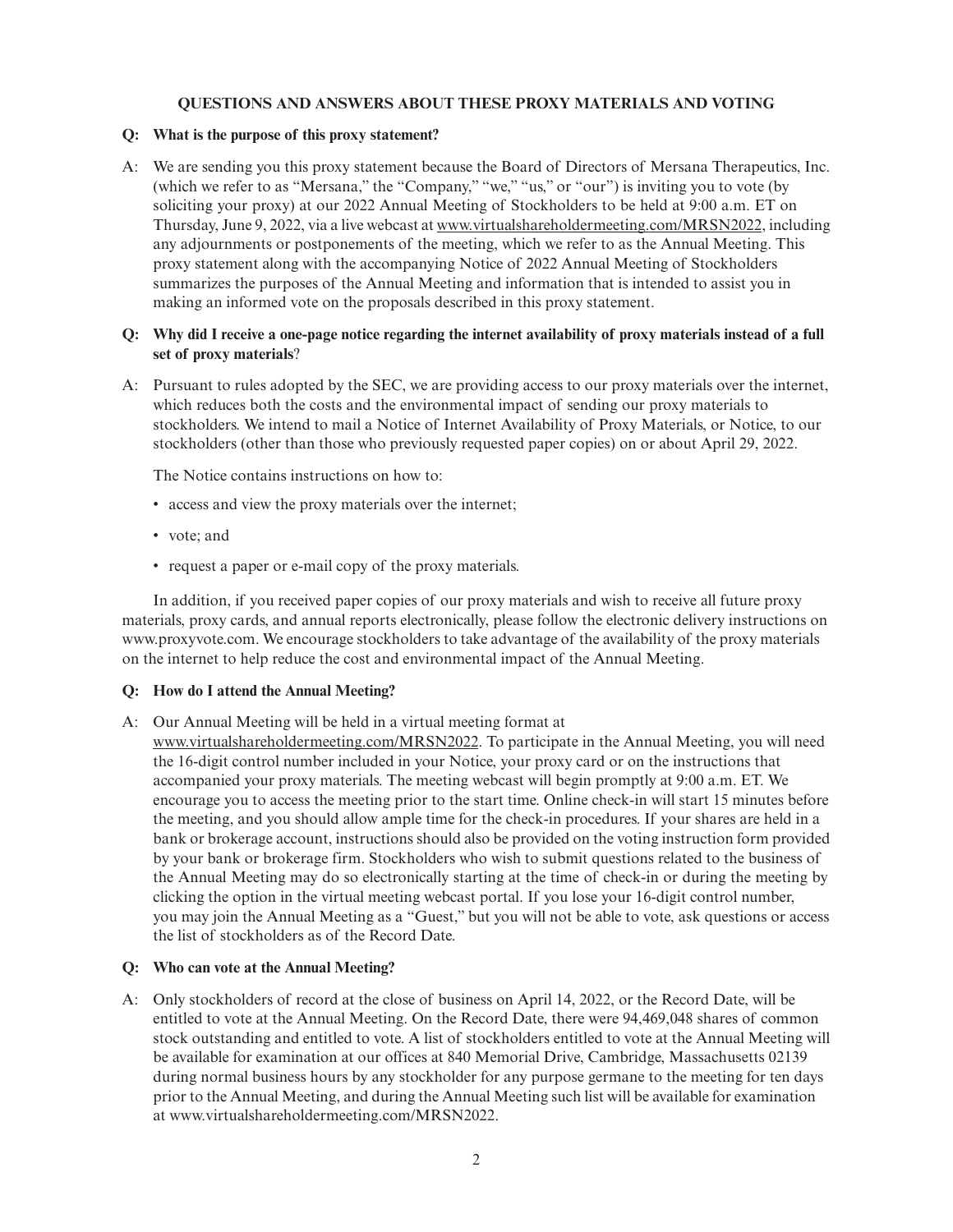# *Stockholder of Record: Shares Registered in Your Name*

If on the Record Date your shares were registered directly in your name with our transfer agent, Computershare Trust Company, N.A., then you are a stockholder of record. As a stockholder of record, you may vote in person at the Annual Meeting or vote by proxy. Whether or not you plan to attend the Annual Meeting, we urge you to vote by proxy electronically through the internet, over the telephone or by completing and returning a printed proxy card that you may request or that we may elect to deliver at a later time to ensure your vote is counted.

# *Beneficial Owner: Shares Registered in the Name of a Broker or Bank*

If on the Record Date your shares were held not in your name but rather in an account at a brokerage firm, bank or other similar organization, then you are the beneficial owner of shares held in "street name" and the Notice is being forwarded to you by that organization. The organization holding your account is considered to be the stockholder of record for purposes of voting at the Annual Meeting. As a beneficial owner, you have the right to direct your broker, bank or other agent regarding how to vote the shares in your account. You are also invited to attend the Annual Meeting. However, since you are not the stockholder of record, you may not vote your shares in person at the Annual Meeting unless you request and obtain a valid proxy from your broker, bank or other agent.

# **Q: On what matters am I voting?**

A: There are four matters scheduled for a vote:

- Election of three Class II directors to serve until our 2025 annual meeting of stockholders and until their respective successors have been duly elected and qualified (Proposal 1);
- Ratification of the selection of Ernst & Young LLP as our independent registered public accounting firm for the fiscal year ending December 31, 2022 (Proposal 2);
- Approval, on a non-binding, advisory basis, of the compensation of our named executive officers, as disclosed in our proxy statement (commonly referred to as "Say-on-Pay") (Proposal 3); and
- Approval of an amendment to our Fifth Amended and Restated Certificate of Incorporation to increase the number of authorized shares of our common stock, \$0.0001 par value per share, from 175,000,000 to 350,000,000 (Proposal 4).

# **Q: What if another matter is properly brought before the Annual Meeting?**

A: The Board of Directors knows of no other matters that will be presented for consideration at the Annual Meeting. If any other matters are properly brought before the meeting, it is the intention of the persons named in the accompanying proxy to vote on those matters in accordance with their best judgment.

# **Q: How do I vote?**

A: You may either vote "FOR" each of the nominees to the Board or you may "WITHHOLD" your vote for any nominee. For each of the other matters to be voted on, you may vote "FOR" or "AGAINST" or abstain from voting.

The procedures for voting are fairly simple:

# *Stockholder of Record: Shares Registered in Your Name*

If you are a stockholder of record, you may vote by proxy through the internet, vote by proxy over the telephone, vote by proxy using a proxy card that you may request or that we may elect to deliver at a later time, or vote in person at the Annual Meeting. Whether or not you plan to attend the Annual Meeting, we urge you to vote by proxy to ensure your vote is counted. You may still attend the Annual Meeting and vote in person even if you have already voted by proxy.

• **By Internet.** You may vote by proxy via the internet at www.proxyvote.com up until 11:59 p.m. ET the day before the Annual Meeting by following the instructions provided on the Notice or the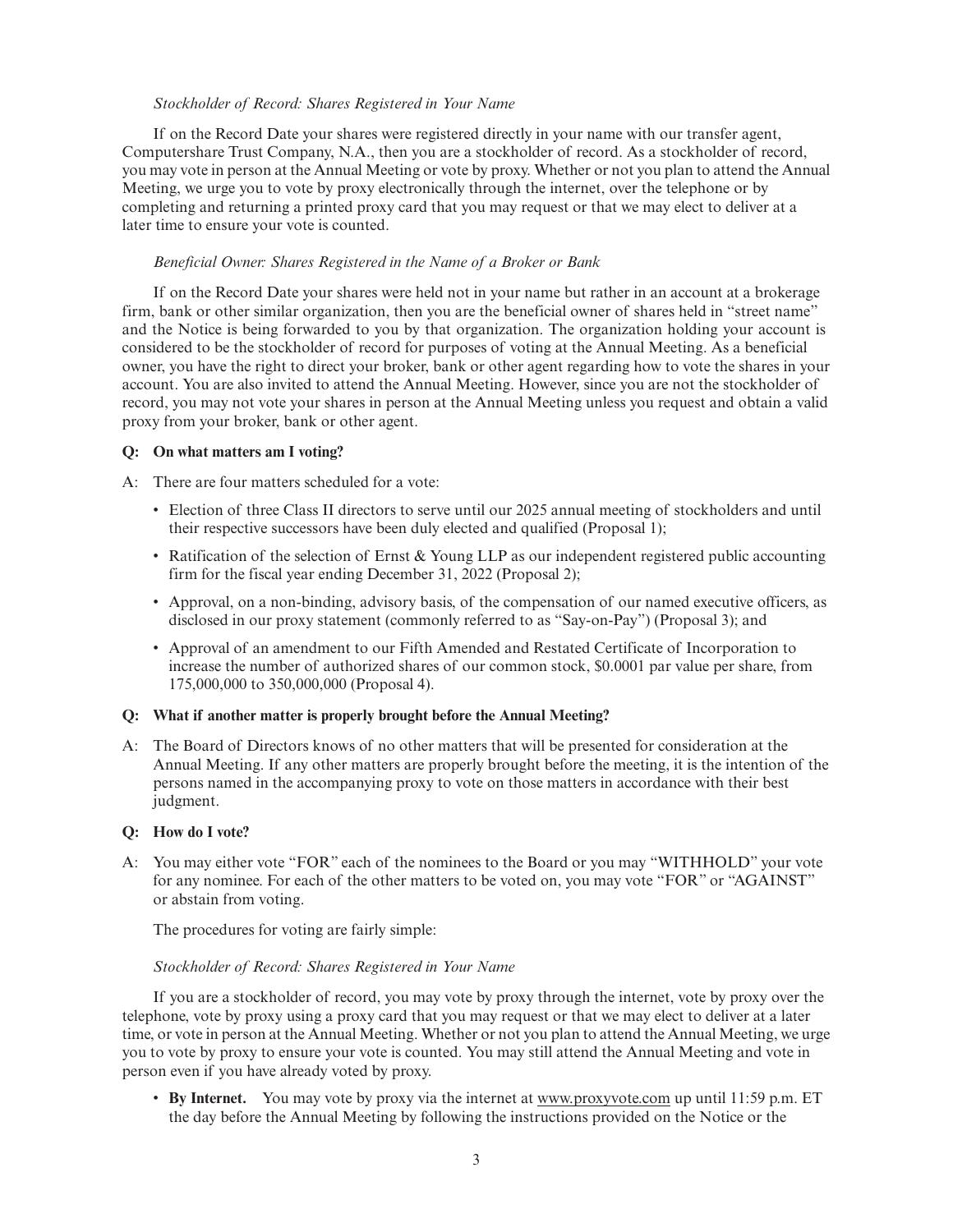proxy card. You should have your proxy card in hand when you access the website and follow the instructions to obtain your records and to create an electronic voting instruction form.

- **By Telephone.** If you live in the United States or Canada, you may vote by proxy by calling toll-free 1-800-690-6903 and by following the instructions provided on the proxy card. You must have the 16-digit control number that is on either the Notice or the proxy card when voting.
- **By Mail.** If you received a proxy card, complete and mail your proxy card in the postage prepaid envelope you receive, and return the proxy card to Vote Processing, c/o Broadridge, 51 Mercedes Way, Edgewood, NY 11717. Your proxy will be voted in accordance with your instructions. If you sign and return the enclosed proxy but do not specify how you want your shares voted, they will be voted as recommended by our Board of Directors and according to the discretion of the proxy holders named in the proxy card upon any other business that may properly be brought before the meeting and at all adjournments and postponements thereof.
- **By Attending the Virtual-only Annual Meeting**. You may vote your shares at www.virtualshareholdermeeting.com/MRSN2022 during the Annual Meeting. You will need the 16-digit control number that is on either the Notice or the proxy card when voting and the instructions accompanying these proxy materials.

# *Beneficial Owner: Shares Registered in the Name of Broker or Bank*

If you are a beneficial owner of shares registered in the name of your broker, bank or other agent, you should have received a Notice containing voting instructions from that organization rather than from us. Simply follow the voting instructions in the Notice to ensure that your vote is counted. To vote in person at the Annual Meeting, you must obtain a valid proxy from your broker, bank or other agent. Follow the instructions from your broker, bank or other agent included with these proxy materials, or contact that organization to request a proxy form.

**We provide internet proxy voting to allow you to vote your shares online, with procedures designed to ensure the authenticity and correctness of your proxy vote instructions. However, please be aware that you must bear any costs associated with your internet access, such as usage charges from internet access providers and telephone companies.**

#### **Q: How many votes do I have?**

- A: On each matter to be voted upon, you have one vote for each share of common stock you own as of the Record Date.
- **Q: If I am a stockholder of record and I do not vote, or if I return a proxy card or otherwise vote without giving specific voting instructions, what happens?**
- A: If you are a stockholder of record and do not vote by completing a proxy card, by telephone, through the internet or in person at the Annual Meeting, your shares will not be voted.

If you return a signed and dated proxy card or otherwise vote without marking voting selections, your shares will be voted, as applicable, "FOR" the election of each of the three nominees for director, "FOR" the ratification of the selection of our independent registered public accounting firm, "FOR" the approval of the compensation of our named executive officers and "FOR" the amendment to our Fifth Amended and Restated Certificate of Incorporation, or the Certificate of Incorporation. If any other matter is properly presented at the Annual Meeting, your proxyholder (one of the individuals named on your proxy card) will vote your shares using his or her best judgment.

# **Q: If I am a beneficial owner of shares held in street name and I do not provide my broker, bank or other agent with voting instructions, what happens?**

A: If you are a beneficial owner of shares held in street name and you do not instruct your broker, bank or other agent how to vote your shares, your broker, bank or other agent may still be able to vote your shares in its discretion. In this regard, under the rules of the New York Stock Exchange, or NYSE, brokers, banks and other securities intermediaries that are subject to NYSE rules may use their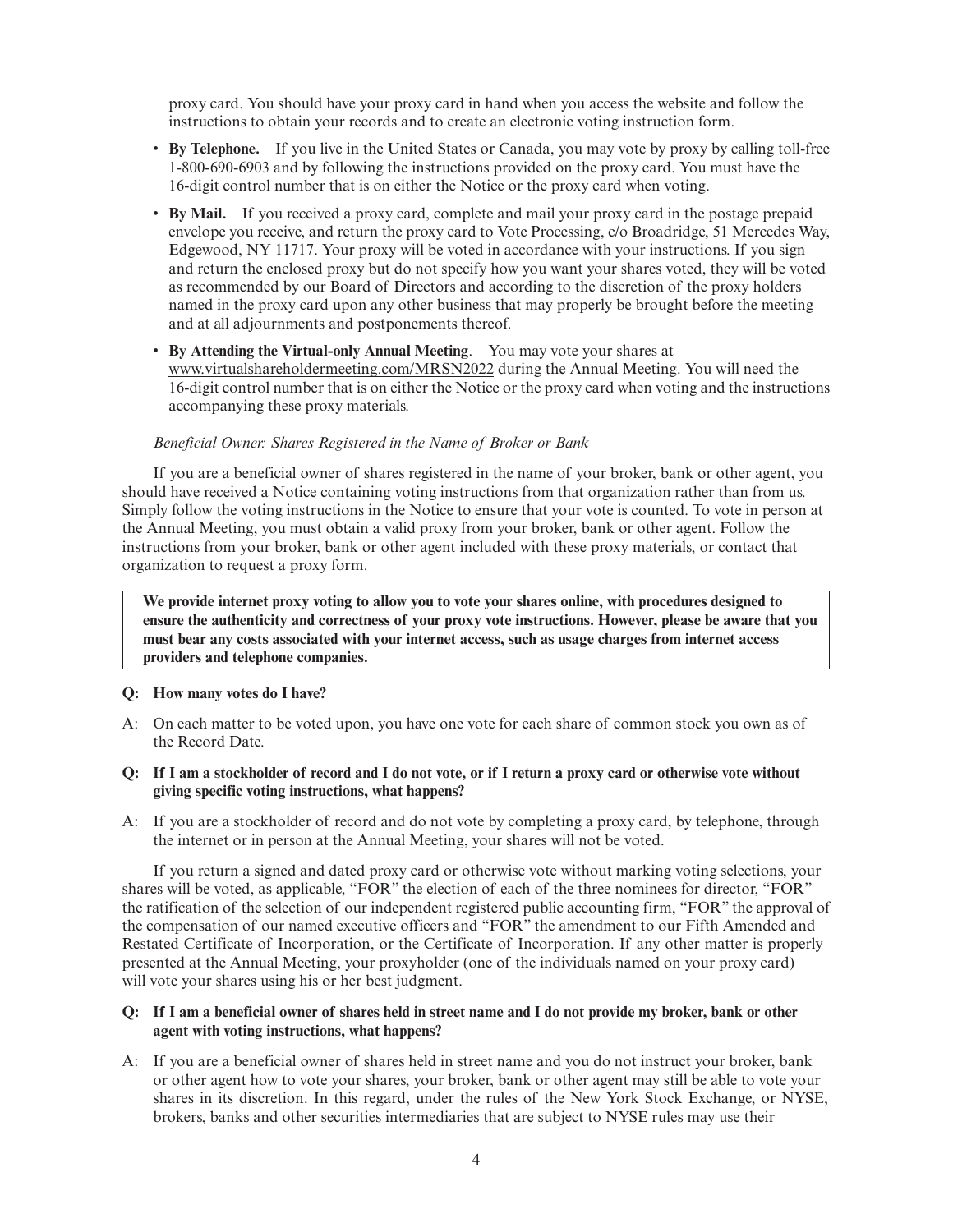discretion to vote your "uninstructed" shares with respect to matters considered to be "routine" under NYSE rules, but not with respect to "non-routine" matters. In this regard, the NYSE has advised us that Proposals 1 and 3 are considered to be "non-routine" under NYSE rules meaning that your broker may not vote your shares on those proposals in the absence of your voting instructions. However, Proposals 2 and 4 are considered to be "routine" matters under NYSE rules, meaning that if you do not return voting instructions to your broker by its deadline, your shares may be voted by your broker in its discretion on Proposals 2 and 4.

*If you a beneficial owner of shares held in street name, in order to ensure your shares are voted in the way you would prefer, you must provide voting instructions to your broker, bank or other agent by the deadline provided in the materials you receive from your broker, bank or other agent***.**

#### **Q: Who is paying for this proxy solicitation?**

A: We will pay for the entire cost of soliciting proxies. We have retained Georgeson LLC to assist us in the solicitation of proxies for an aggregate fee of approximately \$20,000 to \$25,000. In addition to these proxy materials, our directors and employees may also solicit proxies in person, by telephone, or by other means of communication. Directors and employees will not be paid any additional compensation for soliciting proxies. We may also reimburse brokerage firms, banks and other agents for the cost of forwarding proxy materials to beneficial owners.

# **Q: What does it mean if I receive more than one Notice?**

A: If you receive more than one Notice, your shares may be registered in more than one name or in different accounts. Please follow the voting instructions on each of the Notices to ensure that all of your shares are voted.

# **Q: Can I change my vote after submitting my proxy?**

A: *Stockholder of Record: Shares Registered in Your Name*

Yes. You can revoke your proxy at any time before the final vote at the Annual Meeting. If you are the record holder of your shares, you may revoke your proxy in any one of the following ways:

- You may submit another properly completed proxy card with a later date before the applicable deadline.
- You may grant a subsequent proxy by telephone or through the internet before the applicable deadline.
- You may send a timely written notice that you are revoking your proxy to our Corporate Secretary at 840 Memorial Drive, Cambridge, Massachusetts 02139.
- You may attend the virtual Annual Meeting and vote in person.

Simply attending the Annual Meeting will not, by itself, revoke your proxy.

Your most current proxy card or telephone or internet proxy is the one that is counted.

## *Beneficial Owner: Shares Registered in the Name of Broker or Bank*

If your shares are held by your broker, bank or other agent, you must follow the instructions provided by your broker, bank or other agent to revoke your proxy.

## **Q: When are stockholder proposals and director nominations due for next year's annual meeting?**

#### A: *Requirements for Stockholder Proposals to be Brought before an Annual Meeting*

Our Amended and Restated Bylaws, or Bylaws, provide that, for stockholder director nominations or other proposals to be considered at an annual meeting of stockholders, the stockholder must give timely notice thereof in writing to our Secretary at c/o Mersana Therapeutics, Inc., 840 Memorial Drive, Cambridge, Massachusetts 02139. To be timely for the 2023 Annual Meeting of Stockholders, a stockholder's notice must be delivered to or mailed and received by our Secretary at our principal executive offices between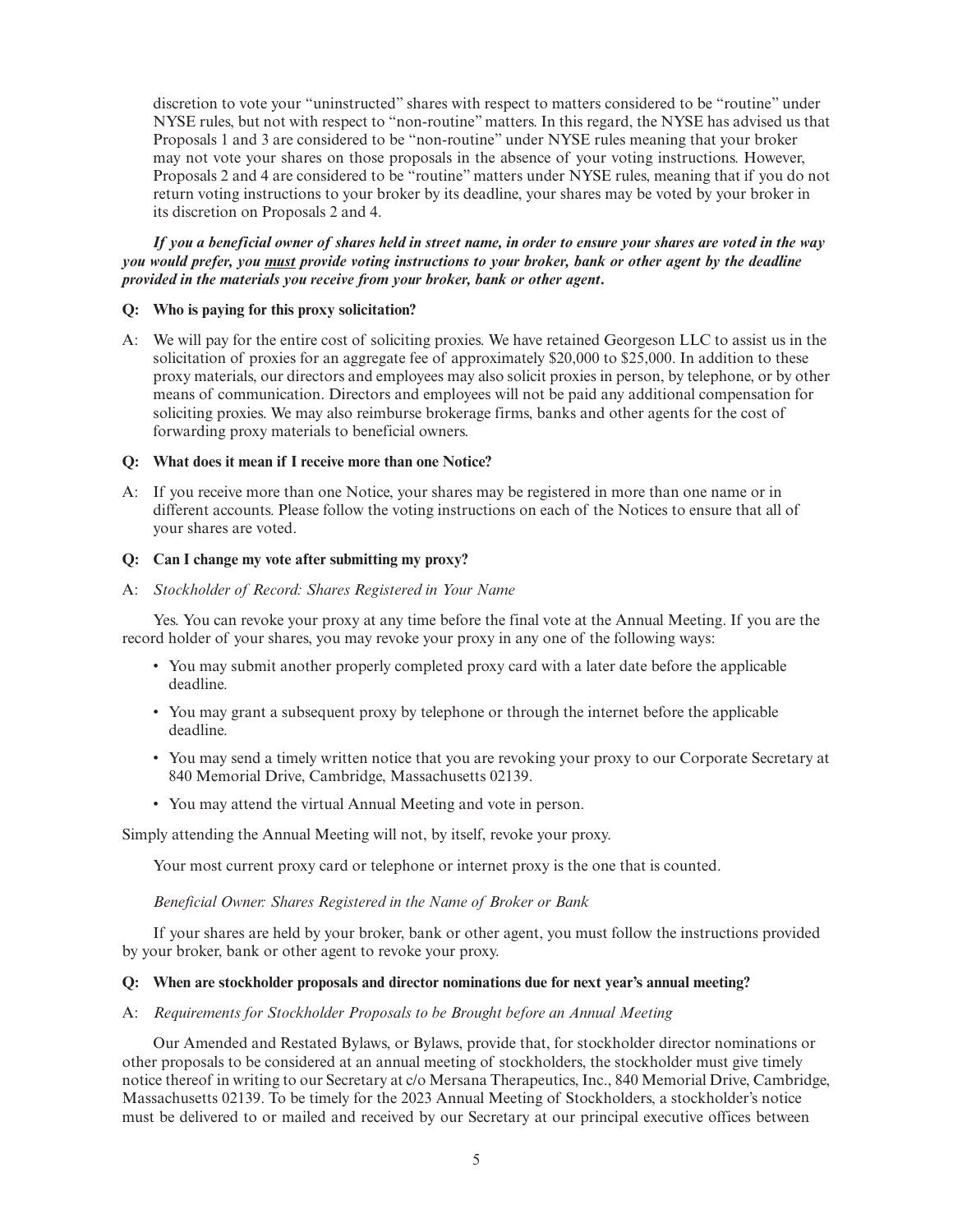February 9, 2023 and March 11, 2023; provided that if the date of that annual meeting of stockholders is earlier than May 10, 2023, or later than July 9, 2023 you must give the required notice not earlier than the 120th day prior to the meeting date and not later than the 90th day prior to the meeting date or, if later than the 90th day prior to such meeting date, the 10th day following the day on which public disclosure of that meeting date is first made. A stockholder's notice to the Secretary must also set forth the information required by our Bylaws.

# *Requirements for Stockholder Proposals to be Considered for Inclusion in Our Proxy Materials*

Stockholder proposals submitted pursuant to Rule 14a-8 under the Securities Exchange Act of 1934, as amended, or the Exchange Act, and intended to be presented at the 2023 Annual Meeting of Stockholders must be received by us not later than December 30, 2022 in order to be considered for inclusion in our proxy materials for that meeting.

In addition to satisfying the advance notice provisions in our Bylaws relating to nominations of director candidates, to comply with the SEC's universal proxy rule, shareholders who intend to solicit proxies in support of director nominees other than our nominees in compliance with Rule 14a-19 under the Exchange Act must provide notice that sets forth the information required by Rule 14a-19 under the Exchange Act no later than April 10, 2023. If the date of the 2023 annual meeting changes by more than 30 calendar days from the date of the 2022 annual meeting, such notice must instead be provided by the later of 60 calendar days prior to the date of the annual meeting or the 10th calendar day following our public announcement of the date of the 2023 annual meeting.

# **Q: How are votes counted?**

A: Votes will be counted by the inspector of election appointed for the Annual Meeting, who will separately count, for the proposal to elect directors (Proposal 1), votes "For" and "Withhold", and, with respect to the other proposals, votes "For" and "Against," abstentions and, if applicable, broker non-votes. Abstentions will be counted towards the vote total for Proposal 4 and will have the same effect as "Against" votes. Abstentions on Proposals 1, 2 and 3 will have no effect on and will not be counted towards the vote total for any of those proposals. Broker non-votes on Proposals 1 and 3 will have no effect and will not be counted towards the vote total for any of those proposals.

# **Q: What are "broker non-votes"?**

A: As discussed above, when a beneficial owner of shares held in street name does not give voting instructions to his or her broker, bank or other securities intermediary holding his or her shares as to how to vote on matters deemed to be "non-routine" under applicable rules, the broker, bank or other such agent cannot vote the shares. These un-voted shares are counted as "broker non-votes." Proposals 1 and 3 are considered to be "non-routine" under applicable rules. Therefore, if your shares are held in "street name," your bank, broker or other agent cannot vote on these matters without voting instructions from you and your shares will be counted as "broker non-votes."

The ratification of the appointment of Ernst  $&$  Young LLP as our independent registered public accounting firm for 2022 (Proposal 2) and the approval of the amendment to our Certificate of Incorporation to the increase the number of authorized shares of common stock (Proposal 4) are considered "routine" matters under applicable rules. Therefore, if your shares are held in "street name," your bank, broker or other agent may exercise discretionary authority to vote on Proposals 2 and 4 in the absence of voting instructions from you.

*As a reminder, if you are a beneficial owner of shares held in street name, in order to ensure your shares are voted in the way you would prefer, you must provide voting instructions to your broker, bank or other agent by the deadline provided in the materials you receive from your broker, bank or other agent***.**

# **Q: How many votes are needed to approve each proposal?**

A: The following table summarizes the minimum vote needed to approve each proposal and the effect of abstentions and broker non-votes.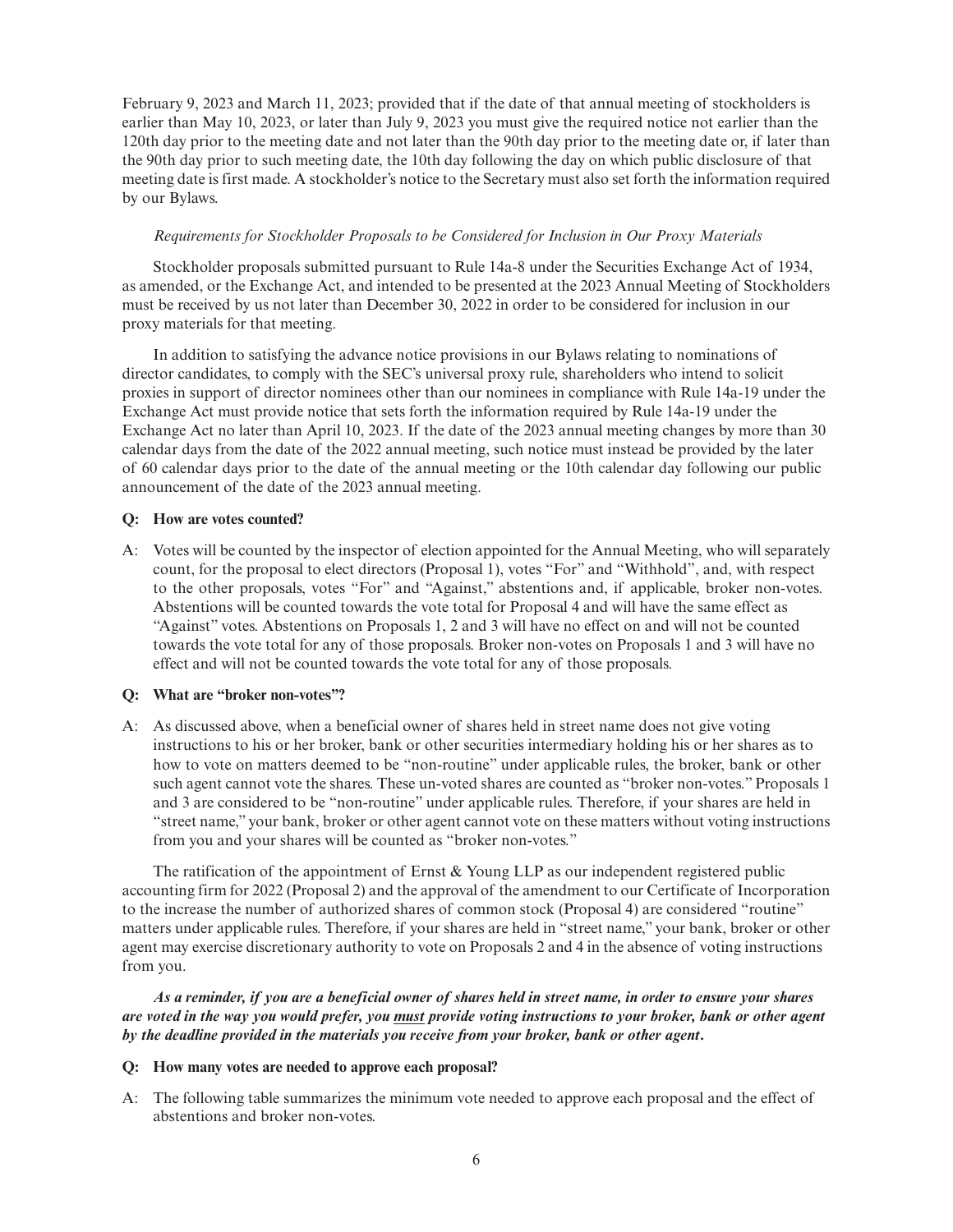| Proposal<br><b>Number</b> | <b>Proposal Description</b>                                                                                                                                                                                               | <b>Vote Required for Approval</b>                                                                                                                                                                                                                                                                                                                                            | <b>Effect</b> of<br><b>Abstentions</b> | <b>Effect of Broker</b><br><b>Non-Votes</b> |
|---------------------------|---------------------------------------------------------------------------------------------------------------------------------------------------------------------------------------------------------------------------|------------------------------------------------------------------------------------------------------------------------------------------------------------------------------------------------------------------------------------------------------------------------------------------------------------------------------------------------------------------------------|----------------------------------------|---------------------------------------------|
| 1                         | <b>Election of Directors</b>                                                                                                                                                                                              | As this is an uncontested election<br>of directors, each director<br>nominee must receive a greater<br>number of shares voted FOR his<br>or her election than shares voted<br>WITHHOLD for such nominee<br>(i.e., a majority of the votes cast<br>by the holders of shares present<br>in person or by proxy and entitled<br>to vote at the Annual Meeting) to<br>be elected. | No effect                              | No effect                                   |
| $\overline{2}$            | Ratification of the<br>selection of Ernst &<br>Young LLP as our<br>independent registered<br>public accounting firm for<br>the year ending<br>December 31, 2022                                                           | The affirmative vote of a<br>majority of the votes cast by the<br>holders of shares present in<br>person or by proxy and entitled<br>to vote at the Annual Meeting.                                                                                                                                                                                                          | No effect                              | Not applicable $(1)$                        |
| 3                         | Approval, on a<br>non-binding, advisory<br>basis, of the compensation<br>of our named executive<br>officers                                                                                                               | The affirmative vote of a<br>majority of the votes cast by the<br>holders of shares present in<br>person or by proxy and entitled<br>to vote at the Annual Meeting.                                                                                                                                                                                                          | No effect                              | No effect                                   |
| 4                         | Approval of an<br>amendment to our Fifth<br>Amended and Restated<br>Certificate of<br>Incorporation to increase<br>the number of authorized<br>shares of common stock<br>from 175,000,000 shares<br>to 350,000,000 shares | The affirmative vote of holders of<br>at least 75% of the shares of our<br>common stock outstanding on<br>the record date and entitled to<br>vote at the Annual Meeting.                                                                                                                                                                                                     | Against                                | Not applicable $(1)$                        |

(1) Proposals 2 and 4 are each considered to be a "routine" matter under applicable rules. Accordingly, if you hold your shares in street name and do not provide voting instructions to your broker, bank or other agent that holds your shares, your broker, bank or other agent has discretionary authority under applicable rules to vote your shares on this proposal.

# **Q: What is the quorum requirement?**

A: A quorum of stockholders is necessary to hold a valid meeting. A quorum will be present if stockholders holding at least a majority in voting power of the outstanding shares entitled to vote are present at the Annual Meeting in person or represented by proxy. On the Record Date, there were 94,469,048 shares outstanding and entitled to vote. **Thus, the holders of 47,234,525 shares must be present in person or represented by proxy at the Annual Meeting to have a quorum.**

Your shares will be counted towards the quorum only if you submit a valid proxy (or one is submitted on your behalf by your broker, bank or other nominee) or if you vote in person at the Annual Meeting. Abstentions and broker non-votes will be counted towards the quorum requirement. If there is no quorum, the chair of the meeting may adjourn the Annual Meeting to another date.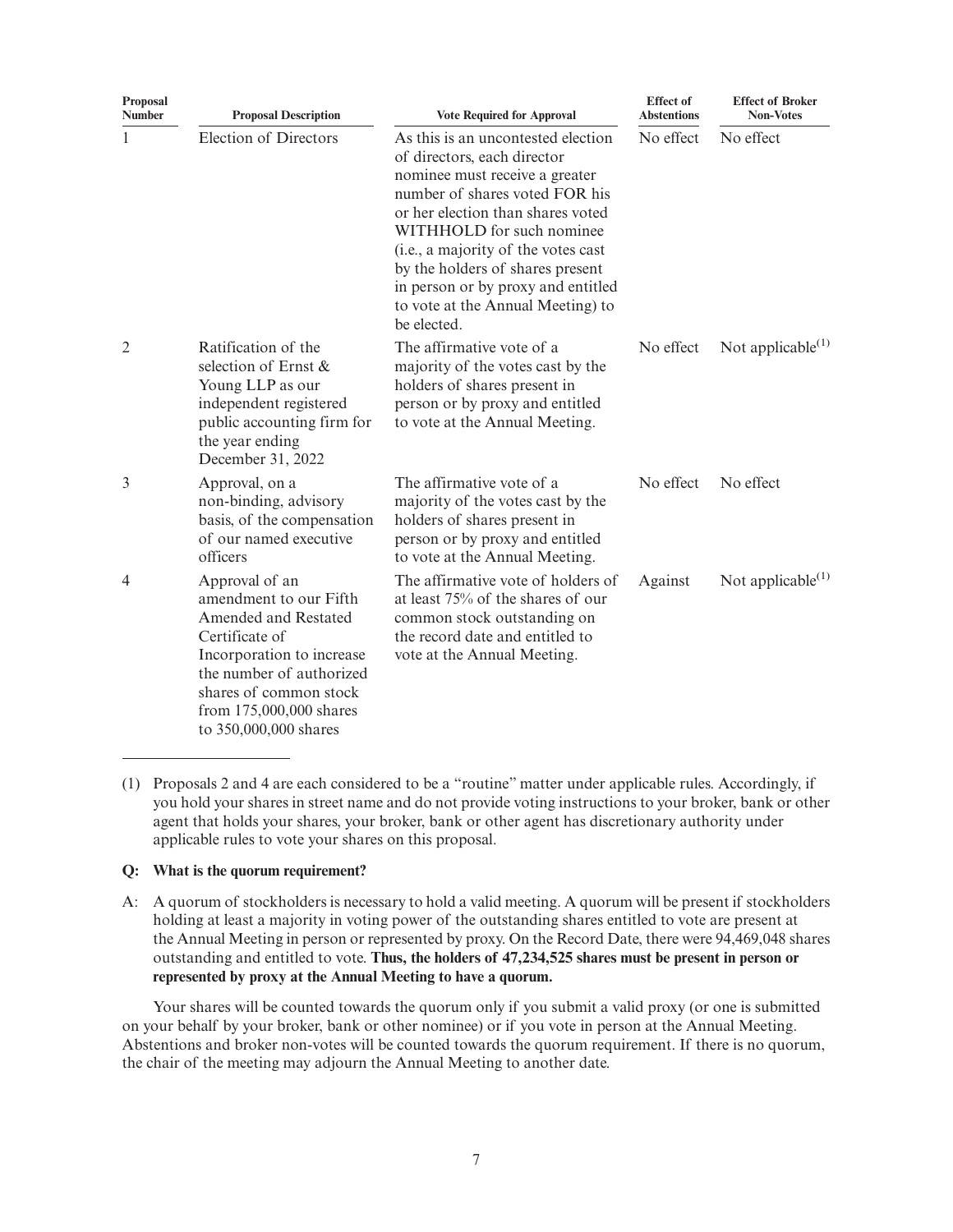# **Q: How can I find out the results of the voting at the Annual Meeting?**

A: Preliminary voting results will be announced at the Annual Meeting. In addition, final voting results will be published in a current report on Form 8-K that we expect to file within four business days after the date of the Annual Meeting. If final voting results are not available to us in time to file a Form 8-K within four business days after the Annual Meeting, we intend to file a Form 8-K to publish preliminary results and, within four business days after the final results are known to us, file an amended Form 8-K to publish the final results.

# **Q: Who should I call if I have any additional questions?**

A: If you hold your shares directly, please call Alejandra Carvajal, Secretary of the Company, at (617) 498-0020. If your shares are held in street name, please contact the telephone number provided on your voting instruction form or contact your broker or nominee holder directly.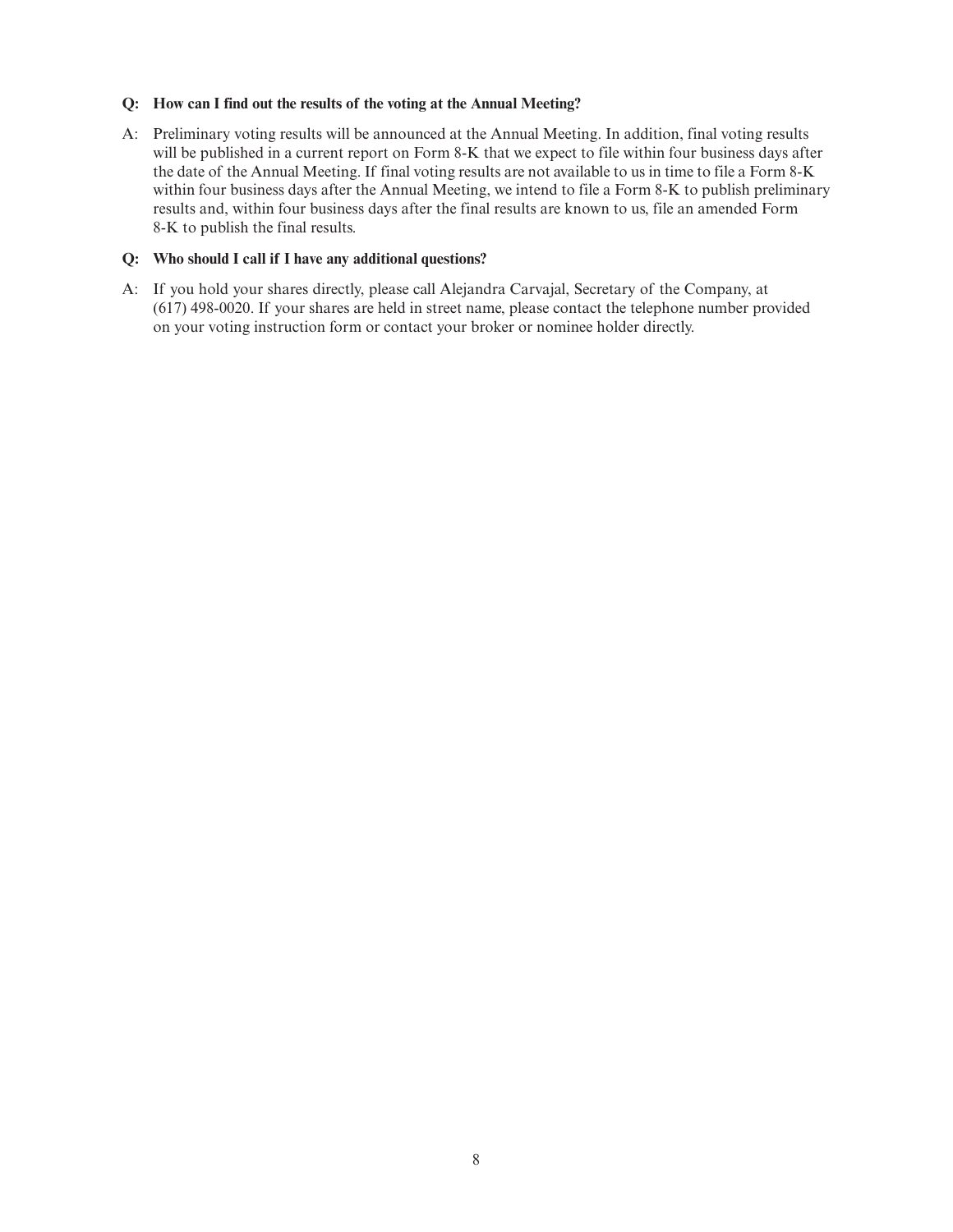# **PROPOSAL NO. 1 — ELECTION OF DIRECTORS**

Our Certificate of Incorporation states that the Board of Directors shall consist of not fewer than three and not more than fifteen members, and the precise number of directors shall be fixed by a resolution of the Board of Directors. The size of our Board of directors is currently fixed at eight directors. Each director holds office until his or her successor is duly elected and qualified or until his or her earlier death, resignation or removal. Any vacancy in the Board of Directors, including a vacancy that results from an increase in the number of directors, may be filled by a vote of the majority of the directors then in office.

Our Certificate of Incorporation provides that the Board of Directors is divided into three classes, with the classes as nearly equal in number as possible. Each of our directors identified below serves in the class indicated. Subject to any earlier death, resignation or removal in accordance with the terms of our Certificate of Incorporation and Bylaws, our Class II directors, if elected at the Annual Meeting, will serve until the 2025 annual meeting of stockholders, our Class III directors will serve until the 2023 annual meeting of stockholders and our Class I directors will serve until the 2024 annual meeting of stockholders. Any additional directorships resulting from an increase in the number of directors will be apportioned by the Board of Directors among the three classes.

Allene M. Diaz, Andrew A. F. Hack, M.D., Ph.D. and Kristen Hege, M.D., are the Class II directors whose terms expire at the Annual Meeting. Ms. Diaz, Dr. Hack and Dr. Hege have each been nominated by the Board of Directors for and agreed to stand for election to the Board of Directors to serve as a Class II director for three years and until his or her successor is duly elected and qualified or until his or her earlier death, resignation or removal.

Our Bylaws provide for a majority voting standard for the election of directors in uncontested elections, which means that to be elected, a director nominee must receive a greater number of votes FOR his or her election than votes WITHHELD from such election. The number of votes cast with respect to that director's election excludes abstentions and broker non-votes with respect to that director's election. In contested elections in which the number of director nominees exceeds the number of directors to be elected, the voting standard will be a plurality of the shares present online or by proxy and entitled to vote.

Our Nominating and Corporate Governance Committee is responsible for developing and recommending to our Board of Directors criteria for Board membership and, consistent with those criteria, recommending to the Board of Directors director candidates and nominees for the next annual meeting of stockholders. As reflected in our Corporate Governance Guidelines, it is the policy of the Board of Directors that all directors should possess the highest personal and professional ethics, integrity and values, and be committed to representing the long-term interests of our stockholders. The Nominating and Corporate Governance Committee seeks to assemble a Board of Directors that, as a whole, possesses the appropriate balance of professional and industry knowledge, financial acumen, and management experience necessary to oversee and direct Mersana's business. The Nominating and Corporate Governance Committee and the Board of Directors also seek to attain diversity among directors of race, gender, geography, thought, viewpoints, and backgrounds. To those ends, the Nominating and Corporate Governance Committee has identified and evaluated nominees in the broader context of the overall composition of the Board of Directors, with the goal of recruiting members who complement and strengthen the skills of other members through diversity. The Nominating and Corporate Governance Committee will also consider whether to nominate any person proposed by a stockholder in accordance with the provisions of our Bylaws relating to stockholder nominations as described later in this proxy statement under the heading "*General Matters — Stockholder Proposals and Nominations*."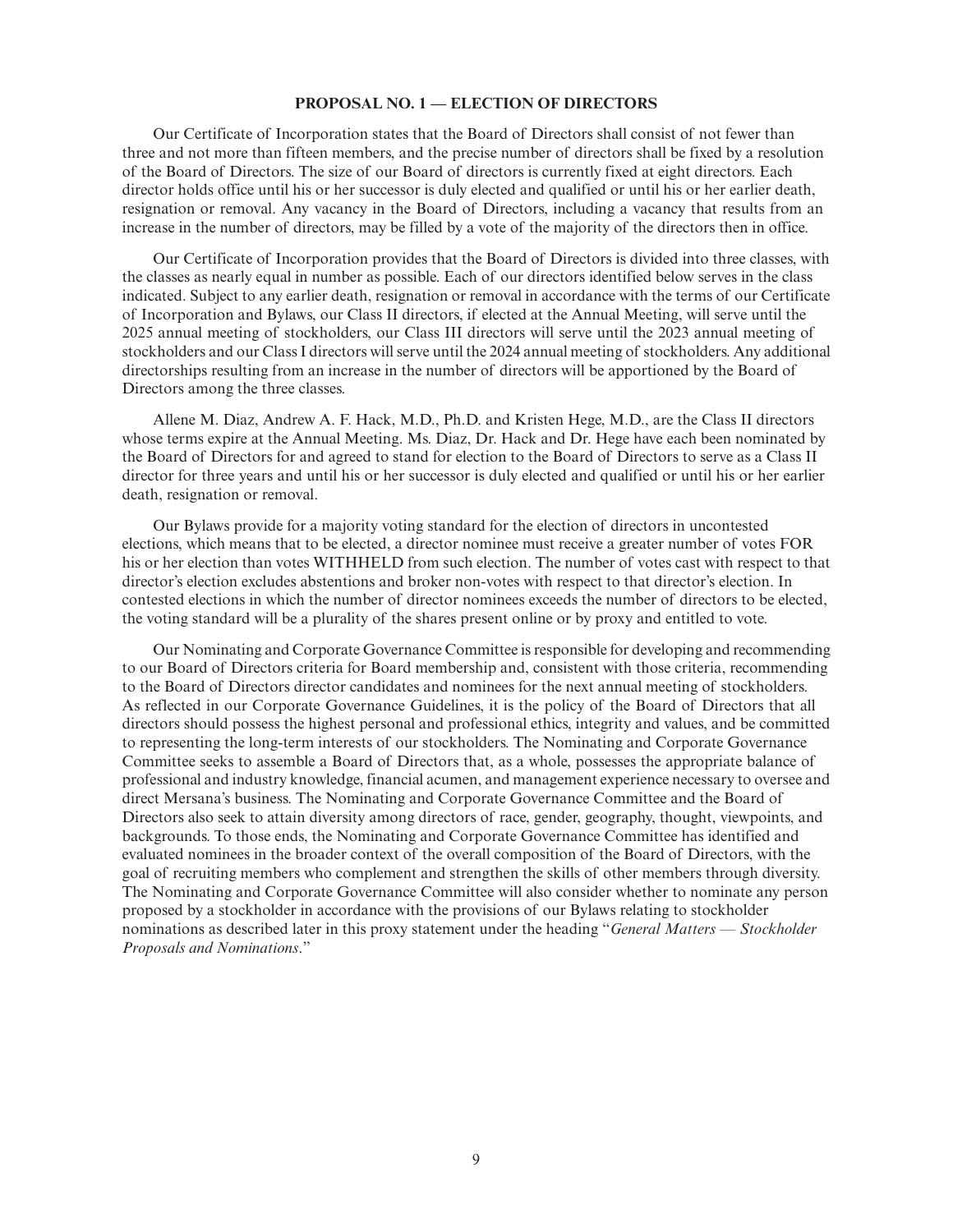The Board of Directors is currently comprised of eight members. Below is a list of the names, ages as of April 29, 2022 and classification of the individuals who currently serve as our directors.

| Name                           | Age | <b>Position</b>                                             |
|--------------------------------|-----|-------------------------------------------------------------|
| Willard H. Dere, M.D.          | 68  | Director (Class I)                                          |
| Martin Huber, M.D.             | 62  | Director (Class I)                                          |
| Allene M. Diaz                 | 57  | Director (Class II)                                         |
| Andrew A. F. Hack, M.D., Ph.D. | 48  | Director (Class II)                                         |
| Kristen Hege, M.D.             | 58  | Director (Class II)                                         |
| Lawrence M. Alleva             | 72  | Director (Class III)                                        |
| David Mott                     | 56  | Chair of the Board of Directors (Class III)                 |
| Anna Protopapas                | 57  | Director (Class III); Chief Executive Officer and President |

Our eight directors have provided the following responses on their self-identification of gender identity, demographic background, and self-identification as LGBTQ+:

| <b>Board Diversity Matrix</b><br>(as of April 29, 2022) |                |                |                   |                                             |  |
|---------------------------------------------------------|----------------|----------------|-------------------|---------------------------------------------|--|
| <b>Total Number of Directors</b>                        |                | 8              |                   |                                             |  |
|                                                         | Female         | <b>Male</b>    | <b>Non-Binary</b> | Did not<br><b>Disclose</b><br><b>Gender</b> |  |
| <b>Part I: Gender Identity</b>                          |                |                |                   |                                             |  |
| Directors                                               | 3              | 5              |                   |                                             |  |
| Part II: Demographic Background                         |                |                |                   |                                             |  |
| African American or Black                               |                |                |                   |                                             |  |
| Alaskan Native or Native American                       |                |                |                   |                                             |  |
| Asian                                                   |                |                |                   |                                             |  |
| Hispanic or Latinx                                      | 1              |                |                   |                                             |  |
| Native Hawaiian or Pacific Islander                     |                |                |                   |                                             |  |
| White                                                   | $\mathfrak{D}$ | $\overline{4}$ |                   |                                             |  |
| Two or More Races or Ethnicities                        |                |                |                   |                                             |  |
| LGBTQ+                                                  |                |                |                   |                                             |  |
| Did not Disclose Demographic Background                 |                |                |                   |                                             |  |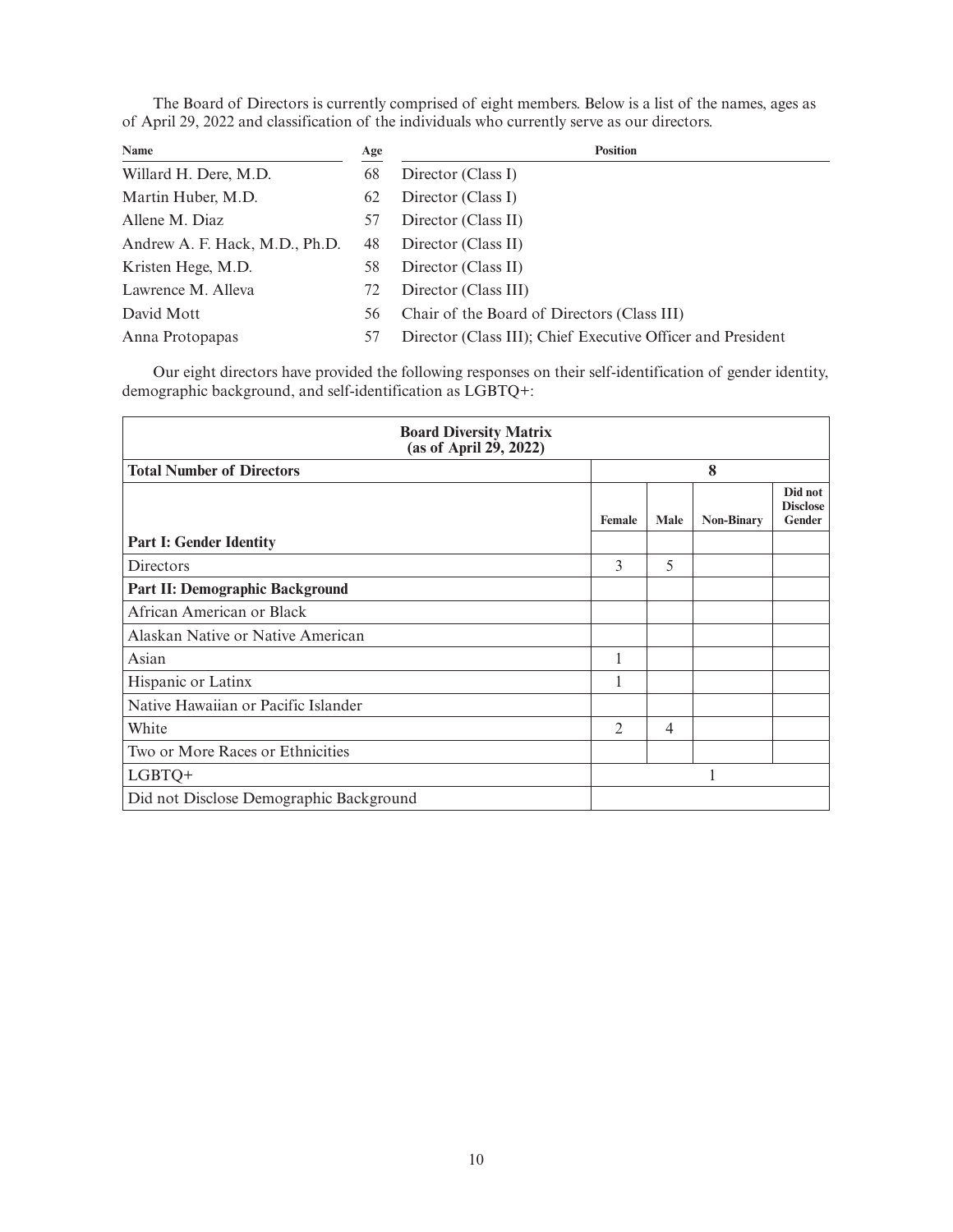

In addition, our Board of Directors assessed the skills that each member contributes to address the specific needs of the Company, as reflected below:

# **DIRECTOR BIOGRAPHIES**

Information concerning our directors is set forth below. The biographical description of each director includes the specific experience, qualifications, attributes and skills that led to the Board of Directors' conclusion at the time of filing of this proxy statement that each person listed below should serve as a director.

#### **CLASS II DIRECTOR NOMINEES**

**Allene M. Diaz** has served as a member of our Board of Directors since March 2021. She was originally recommended to our Nominating and Corporate Governance Committee as a candidate for director by our Chief Executive Officer, several other executive officers, and several non-employee directors. She has led AMD Consulting, a new product strategy and portfolio management consulting practice, since August 2020. Ms. Diaz held the position of Senior Vice President of R&D Portfolio Management at GlaxoSmithKline plc, a global healthcare company, from September 2019 to June 2020. From May 2015 to September 2019, she served as the Senior Vice President of Global Commercial Development and Program Strategy and as a member of the Executive Leadership Team at TESARO, Inc., an oncology-focused company. Prior to joining TESARO in 2015, Ms. Diaz held a variety of leadership roles in the EMD Serono and Merck Serono divisions of Merck KGaA, including Senior Vice President, Managed Markets; Senior Vice President, Head of U.S. Oncology Commercial; Vice President, Oncology Marketing; Head of Oncology Global Strategic Planning and Head of the Global Oncology Business Unit. Earlier in her career, Ms. Diaz held management, operating, sales and medical affairs roles at various biopharmaceutical companies, including Pfizer, Biogen and Amylin Pharmaceuticals, among others. Ms. Diaz serves on the boards of directors of Allena Pharmaceuticals, Inc., BCLS Acquisition Corp, and Ionis Pharmaceuticals, Inc. Ms. Diaz previously served on the board of directors of Erytech Pharma SA from September 2016 to September 2019. Ms. Diaz earned a B.S. in Psychology from Florida State University. We believe that Ms. Diaz's experience in the commercial development and program strategy for oncology assets and her executive leadership and business experience in the biotechnology sector qualifies her to serve as a member of our Board of Directors.

**Andrew A. F. Hack, M.D., Ph.D.,** has served as a member of our Board of Directors since January 2017. Since March 2019, Dr. Hack has served as a Managing Director of Bain Capital Life Sciences, a private equity fund that invests in biopharmaceutical, specialty pharmaceutical, medical device, diagnostics, and enabling life science technology companies globally and since August 2020 has served as Chief Financial Officer of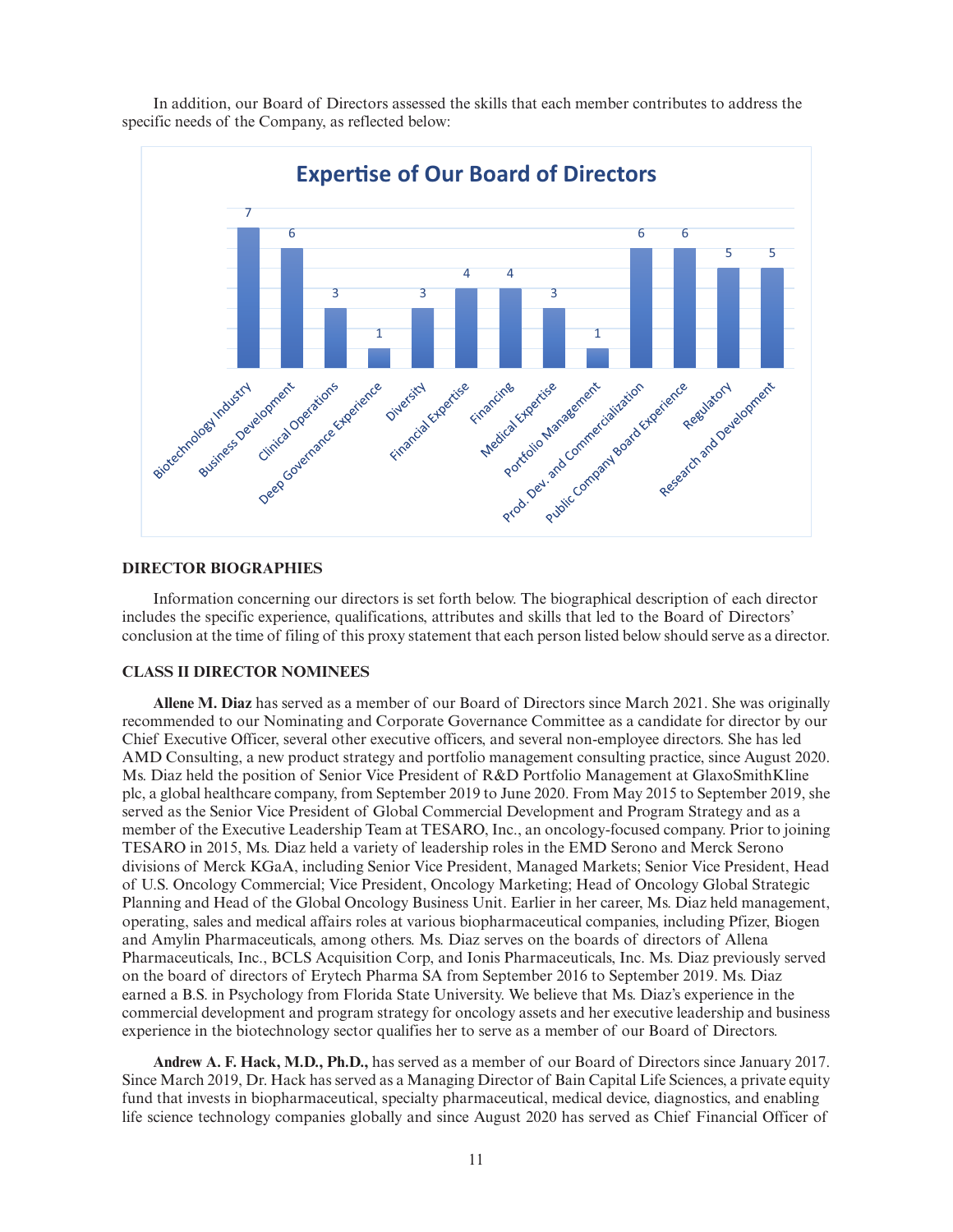BCLS Acquisition Corp., a special purpose acquisition company sponsored by an affiliate of Bain Capital Life Sciences. Before joining Bain Capital, Dr. Hack was the Chief Financial Officer of Editas Medicine, Inc., a biotechnology company, from July 2015 through March 2019. Previously, Dr. Hack served as a portfolio manager at Millennium Management, LLC, an investment management firm, where he ran a healthcare hedge fund focused on biotechnology, pharmaceutical, and medical device companies, from May 2011 to June 2015. Earlier in his investment career, he was a securities analyst at a number of healthcare-focused hedge funds and investment banks in New York. Prior to this, he was Director of Life Sciences at Reify Corporation, a life science tools and drug discovery company. Dr. Hack serves on the board of directors of each of BCLS Acquisition Corp., Dynavax Technologies Corp., and Nuvalent, Inc. Dr. Hack previously served on the board of directors of Allena Pharmaceuticals, Inc. from June 2018 to June 2021 and Atea Pharmaceuticals, Inc. from May 2020 to June 2021. Dr. Hack received his B.A. in biology with special honors from the University of Chicago, where he also received his M.D. and Ph.D. and was named the inaugural Frank Family Scholar. We believe that Dr. Hack's financial and medical background, as well as his experience in the biotechnology sector, qualify him to serve as a member of our Board of Directors.

**Kristen Hege, M.D.,** has served as a member of our Board of Directors since August 2016. Dr. Hege joined Celgene Corporation, a pharmaceutical company, in 2010 as Vice President, Translational Development and is currently Senior Vice President, Early Clinical Development, Hematology/Oncology & Cell Therapy at Bristol Myers Squibb Company, a global biopharmaceutical company (following its acquisition of Celgene in 2019). She has also held an active faculty position at the University of California, San Francisco Medical Center since 1996, most recently as Clinical Professor of Medicine, Hematology/Oncology, serving in that role as a volunteer since 2008. Prior to Celgene, she served as Chief Medical Officer at Cellerant Therapeutics, Inc., a clinical-stage biotechnology company, and Acting Chief Medical Officer at Aragon Pharmaceuticals, Inc., a pharmaceutical discovery and development company, and Theraclone Sciences, Inc., a biopharmaceutical company. Dr. Hege was also a Vice President, Clinical Research and Development at Cell Genesys, Inc., a biotechnology company. Dr. Hege previously served as a volunteer-at-large director for the Society for Immunotherapy of Cancer from 2016 to 2019 and the BayBio/California Life Sciences Association from 2014 to 2016. Dr. Hege currently serves on the board of directors of Graphite Bio. She also previously served as a member of the board of directors at Arcus Biosciences, Inc. from October 2018 to November 2019. Dr. Hege received a B.A. in Biochemistry from Dartmouth College *summa cum laude*, an M.D. from University of California, San Francisco, Internal Medicine training at Harvard's Brigham & Women's Hospital, and Board certification in Hematology and Medical Oncology from the University of California, San Francisco. We believe that Dr. Hege's medical background and experience in the biotechnology industry qualify her to serve as a director.

#### **Recommendation of the Board of Directors**

# **OUR BOARD OF DIRECTORS UNANIMOUSLY RECOMMENDS THAT STOCKHOLDERS VOTE "FOR" EACH OF THE NOMINEES FOR CLASS II DIRECTORS.**

# **DIRECTORS CONTINUING IN OFFICE UNTIL THE 2023 ANNUAL MEETING (CLASS III DIRECTORS)**

**Lawrence M. Alleva** has served as a member of our Board of Directors since September 2017. Prior to his retirement in June 2010, Mr. Alleva was employed by PricewaterhouseCoopers LLP, or PwC, a professional services firm, for 39 years, including 28 years as a partner. Mr. Alleva served clients primarily in the technology sector, as well as pharmaceutical and biotechnology companies. Additionally, he served in a variety of office and regional practice leadership roles, most recently as ethics and compliance leader (assurance) for PwC from 2006 until his retirement. Mr. Alleva is a Certified Public Accountant (inactive). Mr. Alleva received a B.S. in accounting from Ithaca College and attended the Columbia University Executive MBA (non-degree) Program. Mr. Alleva also serves as a director for Bright Horizons Family Solutions Inc., Galera Therapeutics, Inc, and Adaptimmune Therapeutics plc. He previously served as a director of TESARO, Inc. from March 2012 to January 2019 upon TESARO's acquisition by GlaxoSmithKline, Mirna Therapeutics, Inc. from July 2014 to August 2017 upon Mirna's acquisition by Synlogic, Inc., and GlobalLogic, Inc., and chaired the audit committee for each of those companies. We believe that Mr. Alleva's extensive experience and expertise working with public companies on corporate finance and accounting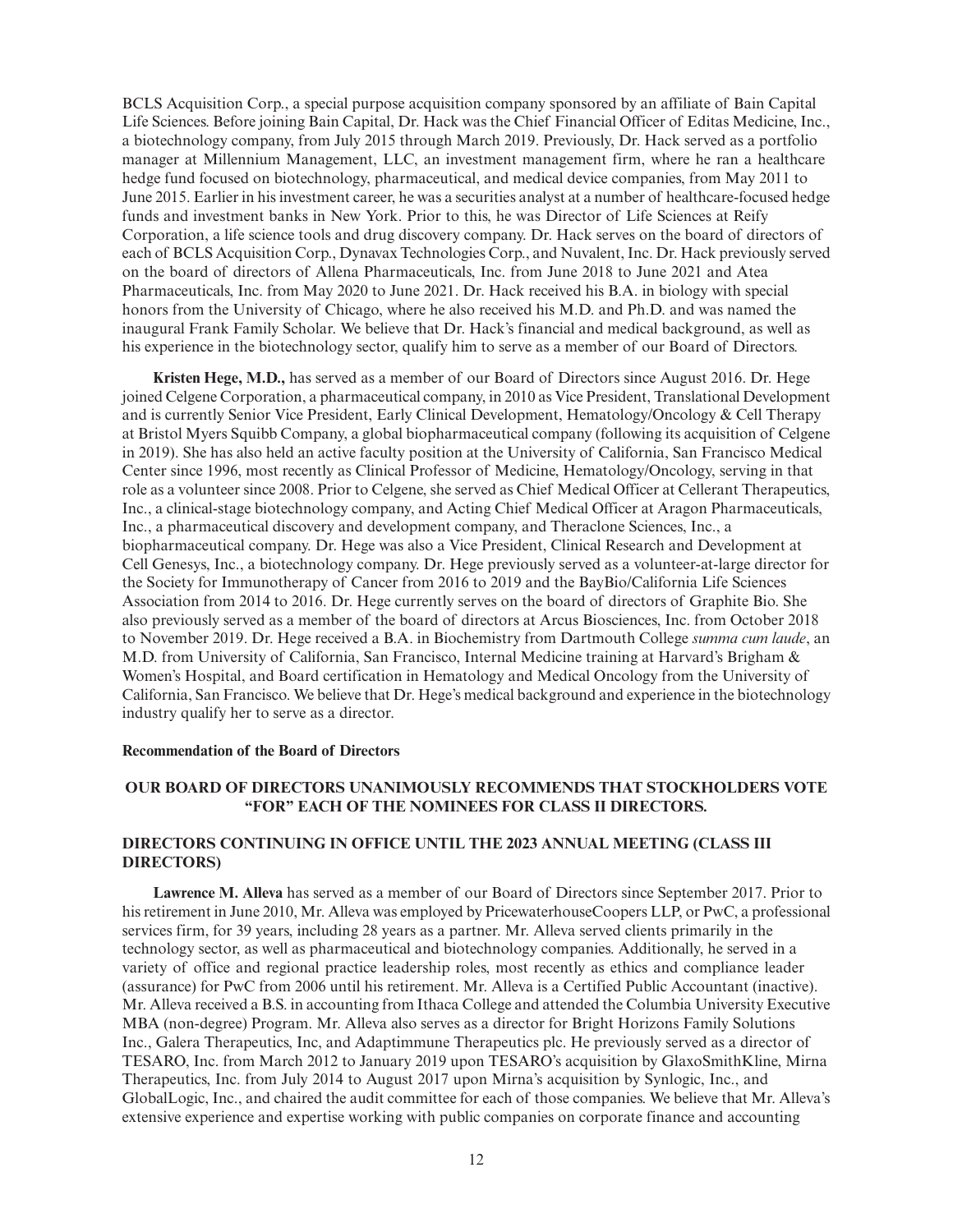matters as a Certified Public Accountant, his experience serving on other corporate boards and his experience in a senior leadership role at PwC provide him with the qualifications and skills to serve as a director.

**David Mott** has served as Chair of our Board of Directors since July 2012. Mr. Mott is a private investor through Mott Family Capital. From September 2008 until his retirement in February 2020, Mr. Mott served as a general partner of New Enterprise Associates, an investment firm focused on venture capital and growth equity investments, where he led the healthcare investing practice. From 1992 until 2008, Mr. Mott worked at MedImmune Limited, a biotechnology company and subsidiary of AstraZeneca Plc, and served in numerous roles during his tenure including as president and chief executive officer from October 2000 to July 2008, and previously as chief financial officer, and as president and chief operating officer. During that time, Mr. Mott also served as executive vice president of AstraZeneca Plc from June 2007 to July 2008 following AstraZeneca PLC's acquisition of MedImmune Limited in June 2007. Prior to joining MedImmune Limited, Mr. Mott was a vice president in the healthcare investment banking group at Smith Barney, Harris Upham & Co. Inc. Mr. Mott received a B.A. from Dartmouth College. Mr. Mott serves as the chairman of the board of directors for Adaptimmune Therapeutics plc, Ardelyx, Inc., Epizyme, Inc., and Imara Inc. He also serves as a member of the board of directors of Novavax, Inc. He previously served as chairman of the board of directors of TESARO, Inc., from July 2022 until its acquisition by GlaxoSmithKline in January 2019, and he previously served as a member of the board of directors of Nightstar Therapeutics plc from August 2015 until its acquisition by Biogen in June 2019. We believe that Mr. Mott's leadership experience in the biotechnology industry, as well as his venture capital experience, especially his experience investing in life sciences companies, and his financial experience, provide him with the qualifications and skills to serve as director.

**Anna Protopapas** has served as our President and Chief Executive Officer and as a director since March 2015. Prior to joining Mersana, from October 2010 to October 2014, Ms. Protopapas served as a member of the Executive Committee of Takeda Pharmaceutical Company Limited, a global pharmaceutical company, and held various senior management positions at the company, including serving as President of Millennium Pharmaceuticals, a wholly owned subsidiary of Takeda focused on oncology, where she was responsible for leading the oncology business, and Executive Vice President of Global Business Development, where she was responsible for global acquisitions, partnering, licensing and venture investing. From October 1997 to October 2010, Ms. Protopapas served in various positions at Millennium Pharmaceuticals, including as the Senior Vice President of Strategy and Business Development and a member of the Executive Committee, where she led the company's business development initiatives. Ms. Protopapas currently serves as the chair of the board of directors of Nuvalent, Inc. Ms. Protopapas previously served on the boards of directors of Dicerna Pharmaceuticals, Inc. from January 2019 until June 2021, Bioverativ Inc. from February 2017 until its sale to Sanofi in February 2018, and Ariad Pharmaceuticals Inc. from May 2015 until its sale to Takeda Oncology in January 2017. She received a bachelor's degree in science and engineering from Princeton University, a master's in chemical engineering practice from the Massachusetts Institute of Technology and an M.B.A. from Stanford Graduate School of Business. We believe that Ms. Protopapas is qualified to serve as a member of our Board of Directors based on her experience in the pharmaceutical industry as well as her insight into our business as President and Chief Executive Officer of our company.

# **DIRECTORS CONTINUING IN OFFICE UNTIL THE 2024 ANNUAL MEETING (CLASS I DIRECTORS)**

**Willard H. Dere, M.D.,** has served as a member of our Board of Directors since March 2018. Since November 2014, Dr. Dere has served as Professor of Internal Medicine, B. Lue and Hope S. Bettilyon Presidential Endowed Chair in Internal Medicine for Diabetes Research, Executive Director of Personalized Health and Co-Director of the Clinical and Translational Science Institute at the University of Utah Health Sciences Center. Since July 2019, he has also served as Associate Vice President for Research at the University of Utah Health Sciences Center. Previously, he served at Amgen Inc., a biopharmaceutical company, as Senior Vice President, Global Development, from December 2004 to June 2007, and from April 2014 to October 2014, and as International Chief Medical Officer from January 2007 to April 2014. Before he joined Amgen in 2003, Dr. Dere served as Vice President of Endocrine, Bone and General Medicine Research and Development at Eli Lilly and Company, a biopharmaceutical company, where he also held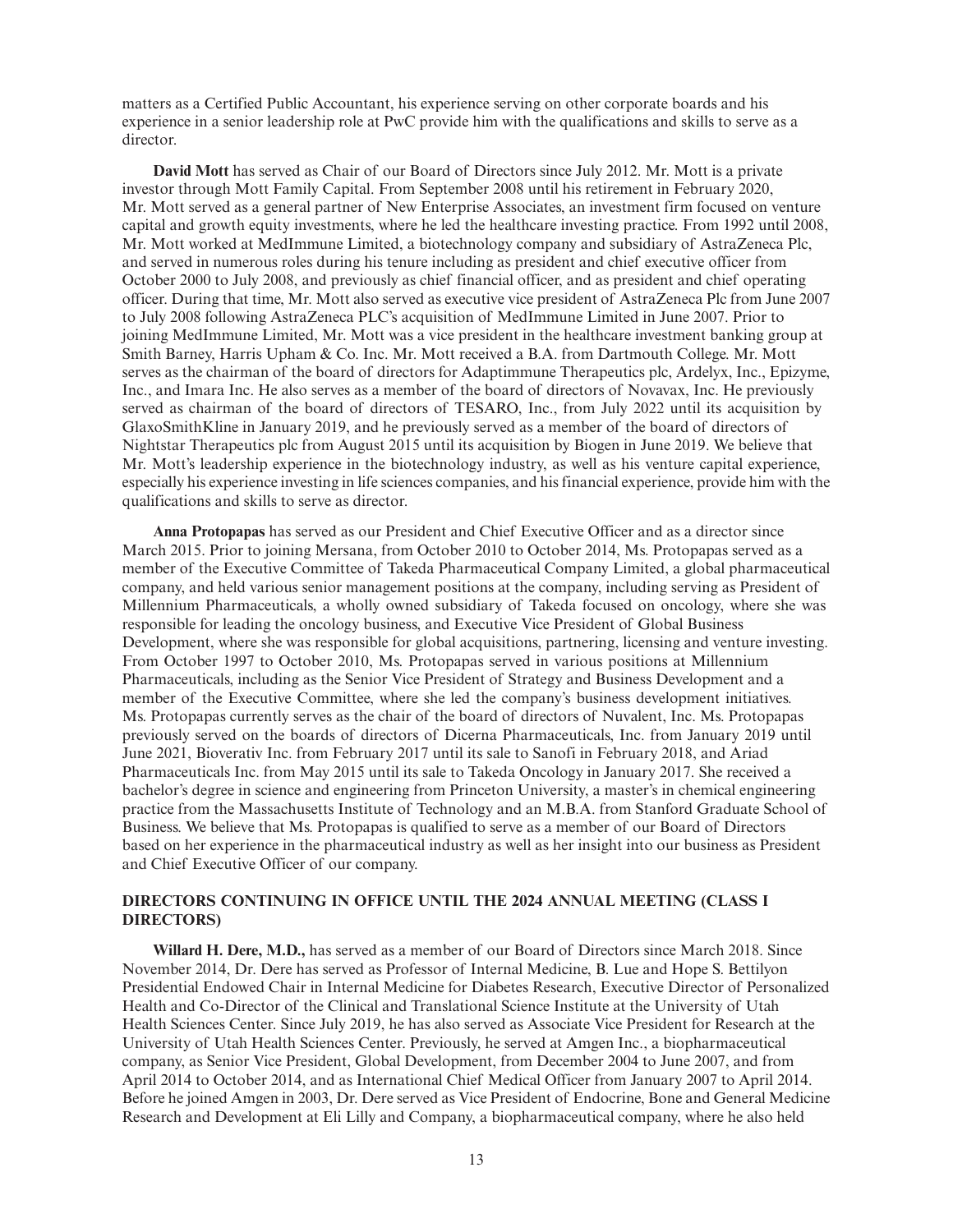various other roles in clinical pharmacology, regulatory affairs, and both early-stage translational, and latestage clinical research. Dr. Dere earned his undergraduate and medical degrees at the University of California, Davis, completed his internal medicine residency training at the University of Utah, and completed his postdoctoral training in endocrinology and metabolism at the University of California, San Francisco. Dr. Dere serves on the board of directors of each of Radius Health, Inc., BioMarin Pharmaceutical Inc. and Seres Therapeutics, Inc. Dr. Dere previously served as a director of Ocera Therapeutics, a biotechnology company, from 2016 until 2017. We believe that Dr. Dere's research, clinical and regulatory biopharmaceutical leadership experience qualify him to serve as a director.

**Martin Huber, M.D.,** has served as a member of our Board of Directors since April 2020. Since April 2020, he has served as the Chief Medical Officer of Xilio Therapeutics, Inc., a biotechnology company, and as its President of R&D and Chief Medical Officer since August 2021. Prior to Xilio, he served as Senior Vice President, Chief Medical Officer at TESARO, Inc., from September 2015 to January 2019, and after TESARO's acquisition by GlaxoSmithKline plc, he served as Senior Vice President, Clinical, from January 2019 to April 2020. While at TESARO, he drove the expansion of the niraparib program and oversaw the company's clinical testing of its immune-oncology agents. Prior to TESARO, Dr. Huber served as Vice President, Oncology Clinical Research at Merck Research Laboratories from 2012 to 2015. Prior to Merck, he served in roles of increasing responsibility at Schering-Plough, Hoffmann-La Roche and Rhone-Poulenc Rorer, a pharmaceutical company, where he led teams in the areas of oncology clinical development, drug safety and pharmacovigilance. He was previously an Assistant Professor of Oncology at the University of Texas M.D. Anderson Cancer Center. Dr. Huber received a B.S. in Biology from Texas Lutheran College and his medical degree from Baylor College of Medicine and his fellowship in Medical Oncology at the University of Texas M.D. Anderson Cancer Center. He currently serves on the Board of Directors of Syndax Pharmaceuticals, Inc. We believe that Dr. Huber's medical, clinical, and regulatory experience qualifies him to serve as a director.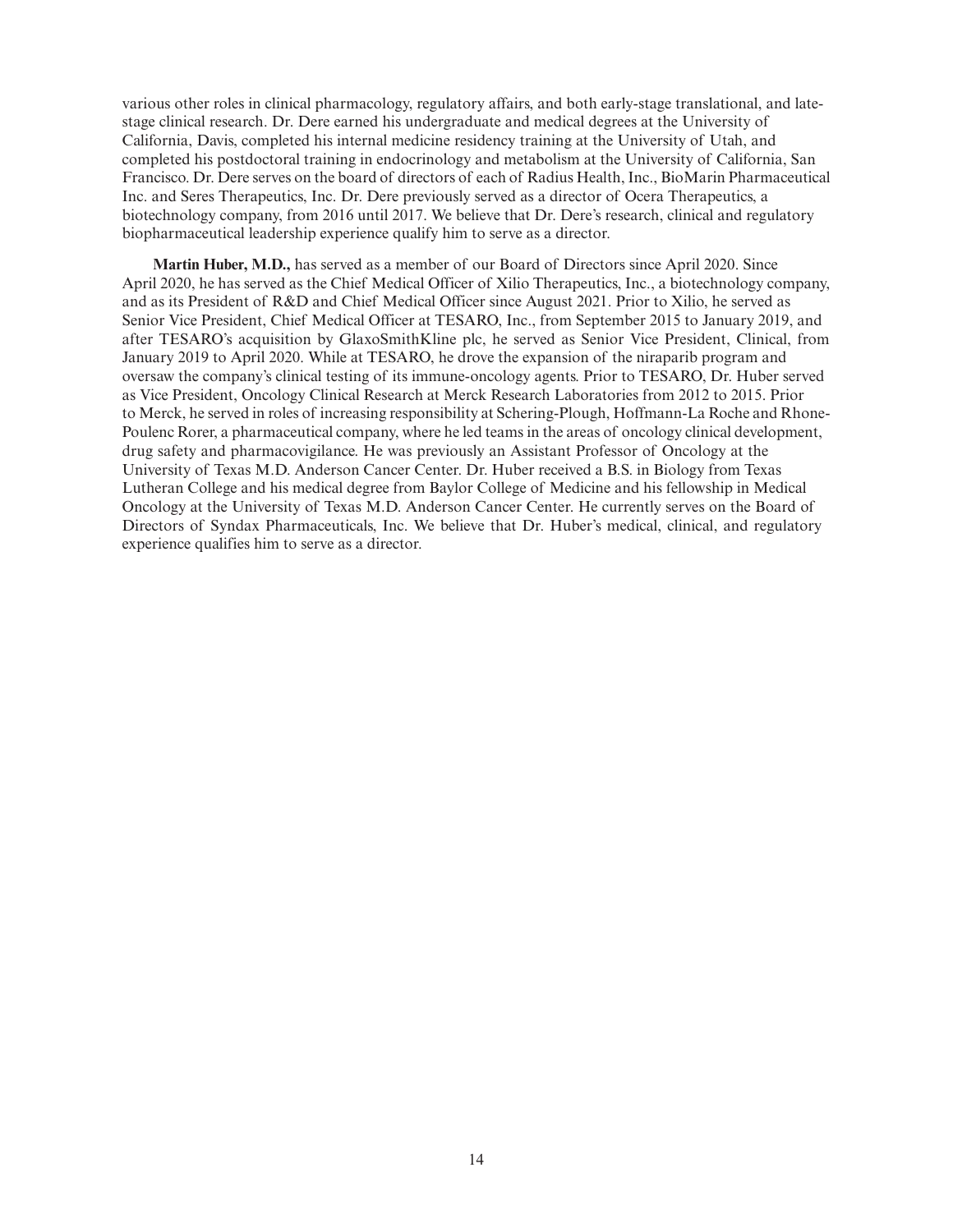# **INFORMATION REGARDING THE BOARD OF DIRECTORS AND CORPORATE GOVERNANCE**

#### **Director Independence**

Under Nasdaq Rule 5605, a majority of a listed company's board of directors must generally be comprised of independent directors. In addition, Nasdaq rules require that, subject to specified exceptions and phase-in provisions, each member of a listed company's audit committee, compensation committee and nominating and corporate governance committee be independent and, in the case of the audit committee and compensation committee, satisfy additional independence criteria set forth in Rules 10A-3 and 10C-1, respectively, under the Securities Exchange Act of 1934, as amended, or the Exchange Act.

Based upon information requested from and provided by each director concerning his or her background, employment and affiliations, including family relationships, in April 2022 the Board of Directors determined that each director, other than Ms. Protopapas, representing seven of our eight directors, or 87.5%, is "independent" as that term is defined under Nasdaq Rule 5605(a)(2). The Board of Directors also determined that each of the current members of our Audit Committee, Compensation Committee and Nominating and Corporate Governance Committee satisfies the independence standards for such committee established by Rules 10A-3 and 10C-1 under the Exchange Act and the Nasdaq rules, as applicable. In making such determination, the Board of Directors considered the relationships that each such nonemployee director has with Mersana and all other facts and circumstances deemed relevant in determining their independence.

There are no family relationships among any of our directors or executive officers.

#### **Board Meetings and Attendance**

The Board of Directors held six meetings during the year ended December 31, 2021. Each of the directors attended at least seventy-five percent (75%) of the meetings of the Board of Directors and the committees of the Board of Directors on which he or she served during the year ended December 31, 2021 (in each case, which were held during the period for which he or she was a director and/or a member of the applicable committee).

The non-employee directors regularly meet in executive session during regularly scheduled Board of Directors meetings.

It is a policy of the Board of Directors that its members make every effort to attend our annual stockholder meetings. All of our directors attended the 2021 annual meeting of stockholders.

# **Board of Directors Leadership Structure**

Our current Board leadership structure separates the positions of Chief Executive Officer and Chair of the Board of Directors, although we do not have a corporate policy requiring that structure. The Board of Directors believes that this separation is appropriate for Mersana at this time because it allows for a division of responsibilities and a sharing of ideas between individuals having different perspectives. Our Chief Executive Officer, who is also a member of our Board of Directors, is primarily responsible for our operations and strategic direction, while our Board Chair, who is an independent member of the Board of Directors, is primarily focused on matters pertaining to corporate governance, including management oversight and strategic guidance. The Board of Directors believes that this is the most appropriate structure at this time but, consistent with our Corporate Governance Guidelines, will make future determinations regarding whether or not to separate the roles of Chair and Chief Executive Officer based on then-current circumstances.

# **The Board of Directors' Role in Risk Oversight**

The Board of Directors plays an important role in risk oversight at Mersana through direct decisionmaking authority with respect to significant matters, as well as through the oversight of management by the Board of Directors and its committees. In particular, the Board of Directors administers its risk oversight function through (1) the review and discussion of regular periodic reports by the Board of Directors and its committees on topics relating to the risks that Mersana faces, (2) the required approval by the Board of Directors (or a committee of the Board of Directors to which the Board of Directors has delegated such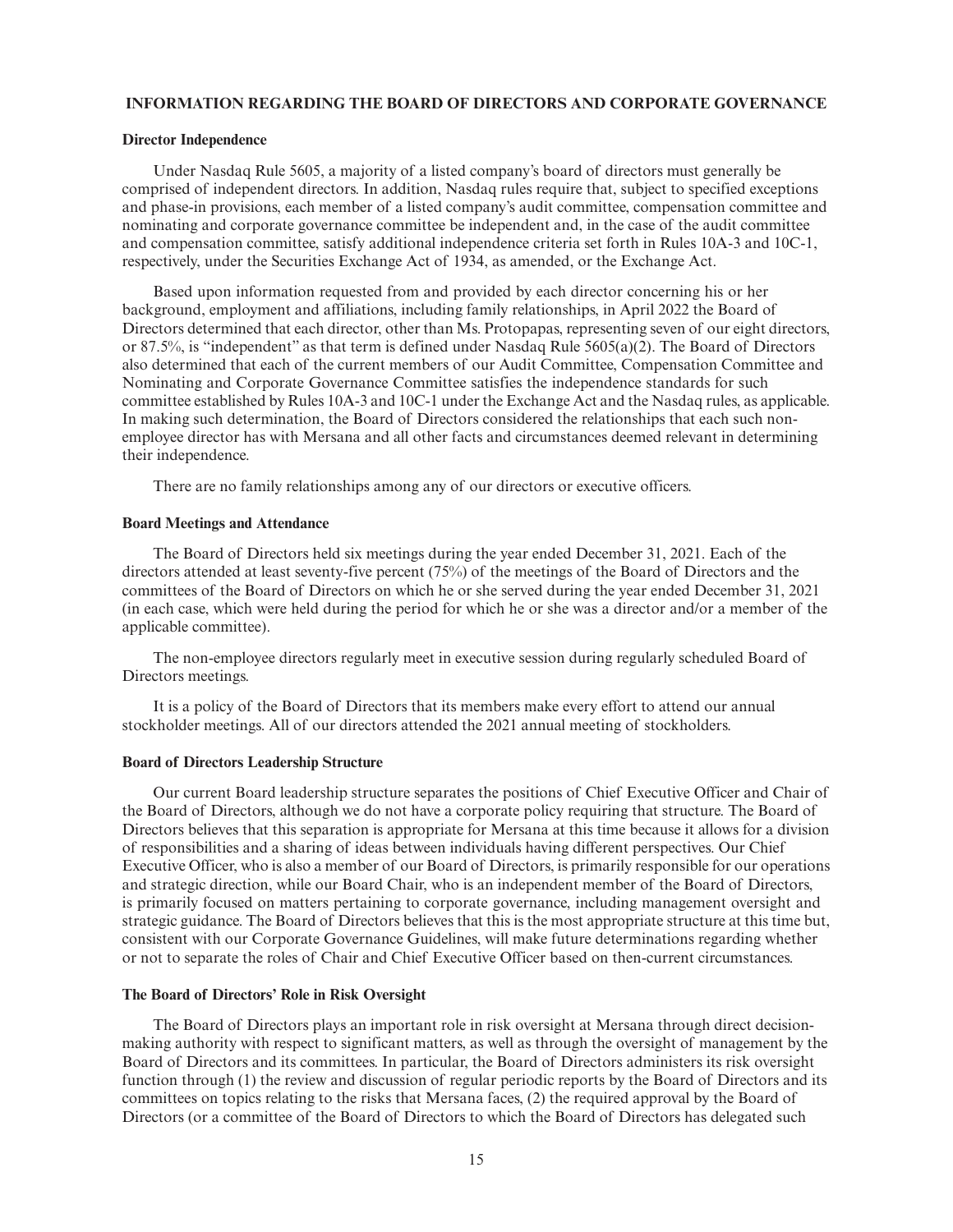responsibility) of significant transactions and other decisions, (3) the direct oversight of specific areas of our business by the Audit, Compensation and Nominating and Corporate Governance Committees and (4) regular periodic reports from the auditors and other outside consultants regarding various areas of potential risk, including, among others, those relating to our internal control over financial reporting and our compensation policies and practices. The Board of Directors also relies on management to bring significant matters impacting Mersana to its attention.

Pursuant to the Audit Committee's charter, the Audit Committee is responsible for reviewing and discussing with management and our independent registered public accounting firm our system of internal controls, its financial and critical accounting practices and its policies relating to risk assessment and management. As part of this process, the Audit Committee discusses our major financial risk exposures and steps that management has taken to monitor and control such exposures. In addition, the Audit Committee has established procedures for the receipt, retention and treatment of complaints we may receive regarding accounting, internal accounting controls or auditing matters, and the confidential, anonymous submissions by employees of concerns regarding questionable accounting or accounting matters. The Audit Committee also oversees the integrity of our information technology systems, processes and data and periodically reviews and assesses with management the adequacy of controls and security thereof, along with contingency plans in the event of a breakdown or security breach affecting our information technology systems.

The Board of Directors believes that any leadership structure that it adopts must allow it to effectively oversee the management of the risks relating to Mersana's operations. The Board of Directors acknowledges that there are different leadership structures that could allow it to effectively oversee the management of the risks relating to Mersana's operations and believes its current leadership structure enables it to effectively provide oversight with respect to such risks.

#### **Code of Business Conduct and Ethics and Corporate Governance Guidelines**

We have adopted a Code of Business Conduct and Ethics that applies to all of our employees, officers and directors, including those officers responsible for financial reporting. A copy of our Code of Business Conduct and Ethics may be accessed free of charge by visiting our website at www.mersana.com and going to the "Corporate Governance" tab under the "Investors & Media" section, or by requesting a copy in writing from our Secretary at our Cambridge, Massachusetts office. We intend to post on our website any amendment to, or waiver under, a provision of the Code of Business Conduct and Ethics that applies to our directors and certain of our executive officers within four business days following the date of such amendment or waiver.

A copy of the Corporate Governance Guidelines may also be accessed free of charge by visiting our website at www.mersana.com and going to the "Corporate Governance" tab under the "Investors & Media" section, or by requesting a copy in writing from our Secretary at our Cambridge, Massachusetts office.

## **Board Committees**

The Board of Directors has standing Audit, Compensation and Nominating and Corporate Governance Committees, each of which is comprised solely of independent directors and is described more fully below. Each committee operates pursuant to a written charter, and each reviews and assesses the adequacy of its charter periodically and submits its charter to the Board of Directors for approval. The charter for each committee is available on our website (www.mersana.com) under the "Corporate Governance" tab under the "Investors & Media" section.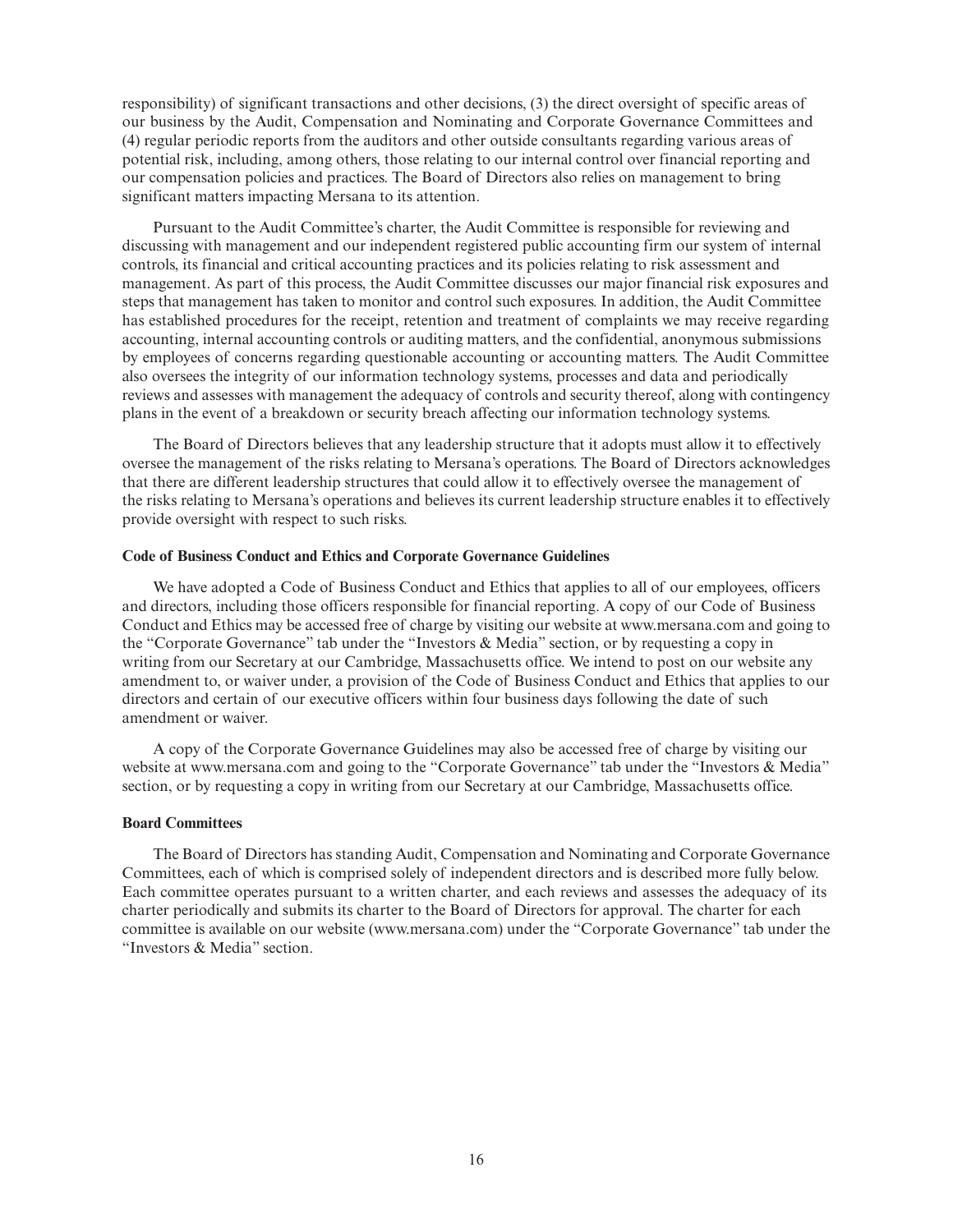The following table describes which directors serve on each of the Board of Directors' committees.

| Name                                                                                               | Audit<br><b>Committee</b> | Compensation<br><b>Committee</b> | Nominating<br>and<br>Corporate<br>Governance<br><b>Committee</b> |
|----------------------------------------------------------------------------------------------------|---------------------------|----------------------------------|------------------------------------------------------------------|
|                                                                                                    | $X^{(1)}$                 |                                  | X                                                                |
|                                                                                                    | $\mathbf{X}$              |                                  | $X^{(1)}$                                                        |
|                                                                                                    |                           | X                                |                                                                  |
| Andrew A.F. Hack, M.D., Ph.D. $\dots \dots \dots \dots \dots \dots \dots \dots \dots \dots$        | $\mathbf{X}$              |                                  |                                                                  |
| Kristen Hege, M.D. $\dots \dots \dots \dots \dots \dots \dots \dots \dots \dots \dots \dots \dots$ |                           | X                                |                                                                  |
|                                                                                                    |                           |                                  | X                                                                |
|                                                                                                    |                           | $X^{(1)}$                        |                                                                  |

# (1) Chair of the committee.

# *Audit Committee*

Our Audit Committee is composed of Mr. Alleva and Drs. Dere and Hack, with Mr. Alleva serving as Chair of the committee. The Board of Directors has determined that each member of the Audit Committee meets the independence requirements of Rule 10A-3 under the Exchange Act and the applicable listing standards of Nasdaq. The Board of Directors has determined that Mr. Alleva and Dr. Hack are "audit committee financial experts" within the meaning of SEC regulations and applicable listing standards of Nasdaq.

The Audit Committee's responsibilities include:

- evaluating, determining the selection of, and, if necessary, determining the replacement or rotation of the independent auditor, the lead audit partner, and any other active audit engagement team;
- pre-approving or approving all auditing services and all permitted non-audit services by the independent auditor and pre-approving the related fees;
- ensuring the receipt of, reviewing, evaluating, and discussing formal written reports from the independent auditor regarding the auditor's independence, engaging in a dialogue with the independent auditor with respect to any disclosed relationships or services that may impact its objectivity and independence, and taking, or recommending that the Board takes, appropriate action to oversee the independence of the independent auditor;
- establishing hiring policies for employees or former employees of the independent auditors;
- (i) obtaining and reviewing a report from the independent auditor describing the firm's internal qualitycontrol procedures and any material issues raised by the most recent quality control review, or peer review, of the firm, or by any inquiry or investigation by governmental or professional authorities, within the preceding five years, with respect to one or more independent audits carried out by the firm, and any steps taken to deal with any such issues, and (ii) assessing the auditor's independence and all relationships between the independent auditor and the Company;
- obtaining assurance from the independent auditors that, to the extent applicable, Section 10A(b) of the Exchange Act has not been implicated;
- reviewing with the independent auditor the overall scope and plans for audits and reviewing with the independent auditor any noteworthy audit problems or difficulties;
- reviewing and discussing with management and the independent auditor the scope of the Company's system of internal controls, its financial and critical accounting practices, and its policies relating to risk assessment and management;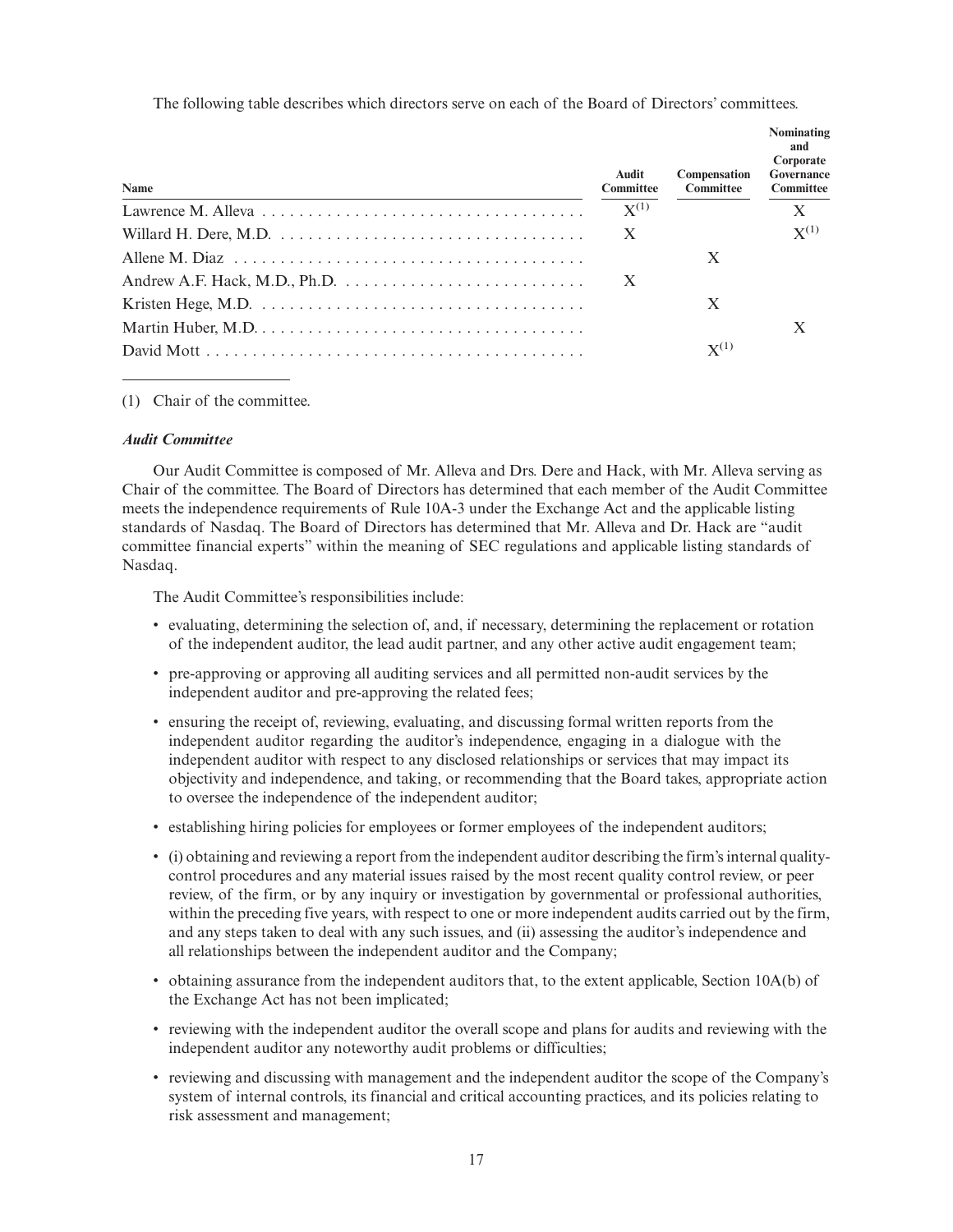- reviewing disclosures about any significant deficiencies or material weaknesses in the design or operation of the Company's system of internal controls and any fraud involving management or employees playing a significant role in the Company's system of internal controls;
- reviewing any special steps or remedial measures adopted in light of material control weaknesses or significant deficiencies, if any;
- reviewing, to the extent applicable, the Company's internal controls report and the independent auditor's internal controls report prior to the filing of any reports;
- reviewing with management the Company's procedures and practices designed to provide reasonable assurance that (i) the Company's books, records, accounts, and internal accounting controls are established and maintained in compliance with the Foreign Corrupt Practices Act of 1977 and similar laws and regulations to which the Company is subject, and (ii) there are adequate company-level controls in place to prevent or detect (A) any improper or illegal disbursement of corporate funds or property of value or (B) the making of any arrangement on behalf of the Company which may provide for or result in the improper or illegal disbursement of funds or property of value, in order that the Company be in compliance with such laws and regulations;
- receiving and reviewing reports of the independent auditor discussing (i) all critical accounting policies and practices used in the preparation of the Company's financial statements, (ii) all alternative treatments of financial information within generally accepted accounting principles, or GAAP, that have been discussed with management, the ramifications of the use of such alternatives and the treatment preferred by the independent auditor and (iii) other material written communications between the independent auditor and management, such as any management letter or schedule of unadjusted differences;
- discussing with management and the independent auditor changes in the Company's critical accounting principles and the effects of alternative GAAP methods, off-balance sheet structures, and regulatory and accounting initiatives;
- reviewing and discussing with management and the independent auditor the annual and quarterly financial statements and management's discussion and analysis of financial condition and results of operations of the Company prior to the filing of the Company's Annual Reports on Form 10-K and Quarterly Reports on Form 10-Q; discussing results of the annual audit and quarterly reviews and any other matters required to be communicated to the committee by the independent auditor under generally accepted auditing standards, including Auditing Standard No. 1301; discussing with management and the independent auditor their judgment about the quality of accounting principles, the reasonableness of significant judgements and the clarity of disclosure in the financial statements, including the Company's disclosures of critical accounting policies and other disclosures in "Management's Discussion and Analysis of Financial Condition of Results of Operations" in its Annual Reports on Form 10-K and Quarterly Reports on Form 10-Q;
- reviewing, or establishing standards for the type of information and the type of presentation of such information to be included in, earnings press releases;
- discussing with management and the independent auditors any correspondence with regulators or governmental agencies and any published reports, if any, that raise material issues regarding, or call into question the integrity of, the Company's financial statements or accounting policies;
- reviewing material pending legal proceedings and other contingent liabilities involving the Company;
- establishing procedures for the receipt, retention, and treatment of complaints received by the Company regarding accounting, internal accounting controls or auditing matters, and the confidential, anonymous submissions by employees of concerns regarding questionable accounting or auditing matters;
- assisting the Board of Directors in its oversight of risk;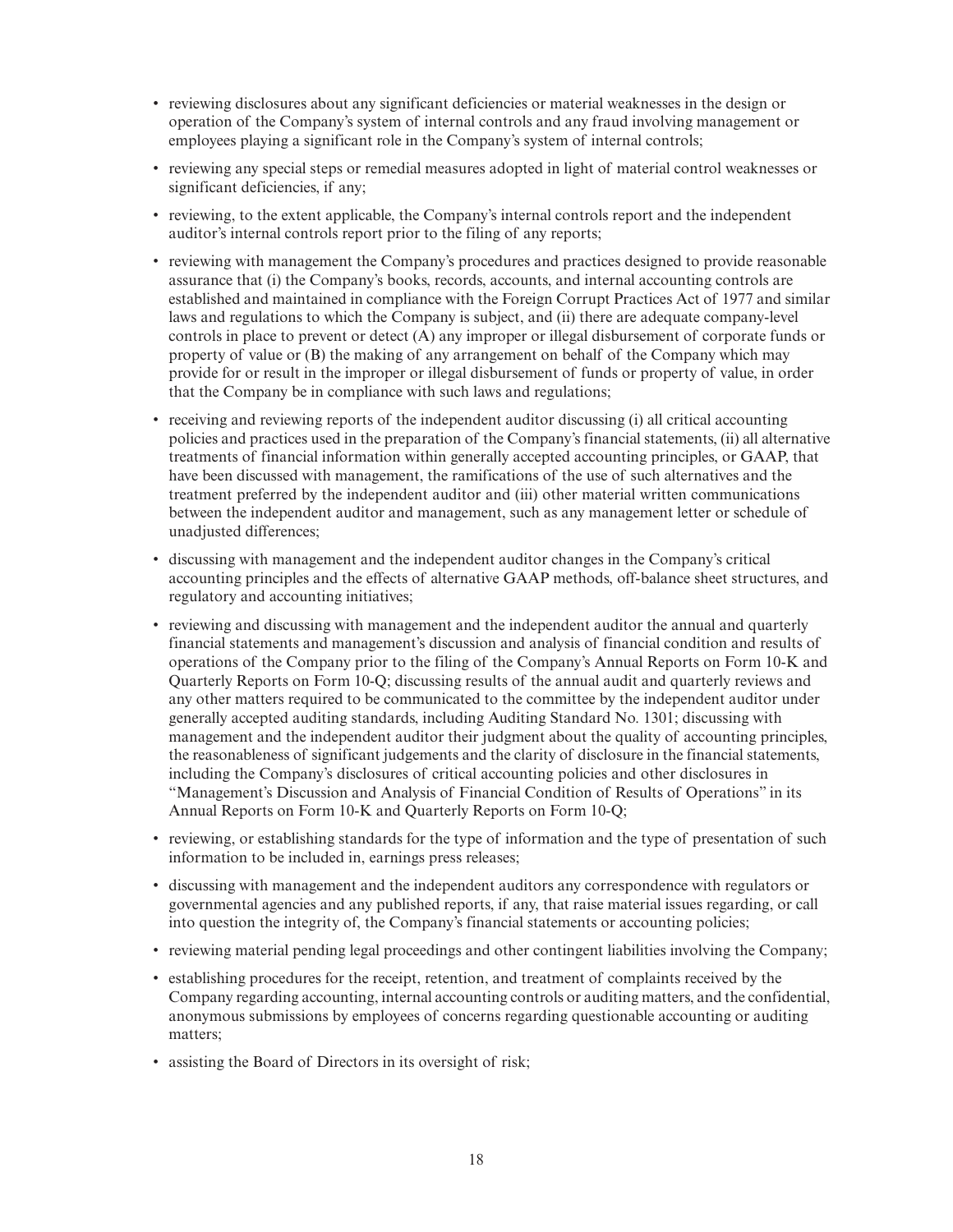- overseeing the integrity of the Company's information technology systems, processes, and data, and shall periodically, at its discretion, (i) review and assess with management the adequacy of controls and security for the Company's information technology systems, process and data, and (ii) the Company's contingency plans in the event of a breakdown or security breach affecting the Company's information technology systems; and
- reviewing and approving all "related party transactions" in accordance with Company policy.

During the year ended December 31, 2021, the Audit Committee met eight times.

# *Compensation Committee*

Our Compensation Committee is composed of Mr. Mott, Ms. Diaz, and Dr. Hege, with Mr. Mott serving as Chair of the committee. The Board of Directors has determined that each member of our Compensation Committee is "independent" as defined under the applicable listing standards of Nasdaq and meets the independence criteria set forth in Rule 10C-1.

Our Compensation Committee's responsibilities include:

- reviewing and establishing the Company's overall management compensation benefits philosophy and policies;
- reviewing and approving corporate goals and objectives relevant to the compensation of the Company's Chief Executive Officer, or the CEO, evaluating the performance of the CEO in light of those goals and objectives, and either as a committee or together with the other independent directors (as directed by the Board), recommending to the Board for approval the compensation level for the CEO based on such evaluation, with the deliberations and voting on the CEO's compensation to be conducted without the CEO present;
- reviewing and approving corporate goals and objectives relevant to the compensation of the officers of the Company who report directly to the CEO and all officers (other than the CEO) who are "insiders" subject to Section 16 of the Exchange Act, or the Senior Officers, evaluating the performance of the Senior Officers in light of those goals and objectives, and, either as a committee or together with the other independent directors (as directed by the Board), determining and approving, or recommending to the Board for approval, the compensation levels for the Senior Officers;
- making recommendations to the Board about the compensation of the members of the Board;
- reviewing and administering the Company's equity-based compensation plans, management incentive compensation plans and deferred compensation plans and making recommendations to the Board about amendments to such plans and the adoption of any new compensation plans;
- recommending to the Board any ownership guidelines for the CEO, the Senior Officers, other executives and non-employee directors, and periodically assessing these guidelines and recommending revisions as appropriate;
- producing, if required, a compensation committee report on executive compensation for inclusion in the Company's Annual Report on Form 10-K and its annual proxy statement;
- reviewing and approving all employment contracts and other compensatory, severance, and change-incontrol arrangements for the CEO and the Senior Officers;
- establishing and reviewing policies and procedures with respect to perquisites;
- reviewing the Company's incentive compensation arrangements to determine whether they encourage excessive risk-taking; reviewing and discussing the relationship between risk management policies and practices and compensation, and evaluating compensation policies and practices that could mitigate any such risk; and
- overseeing the maintenance and presentation to the Board of Directors of management's plans for succession to senior management positions in the Company based on guidelines developed and recommended by our Compensation Committee to the Board.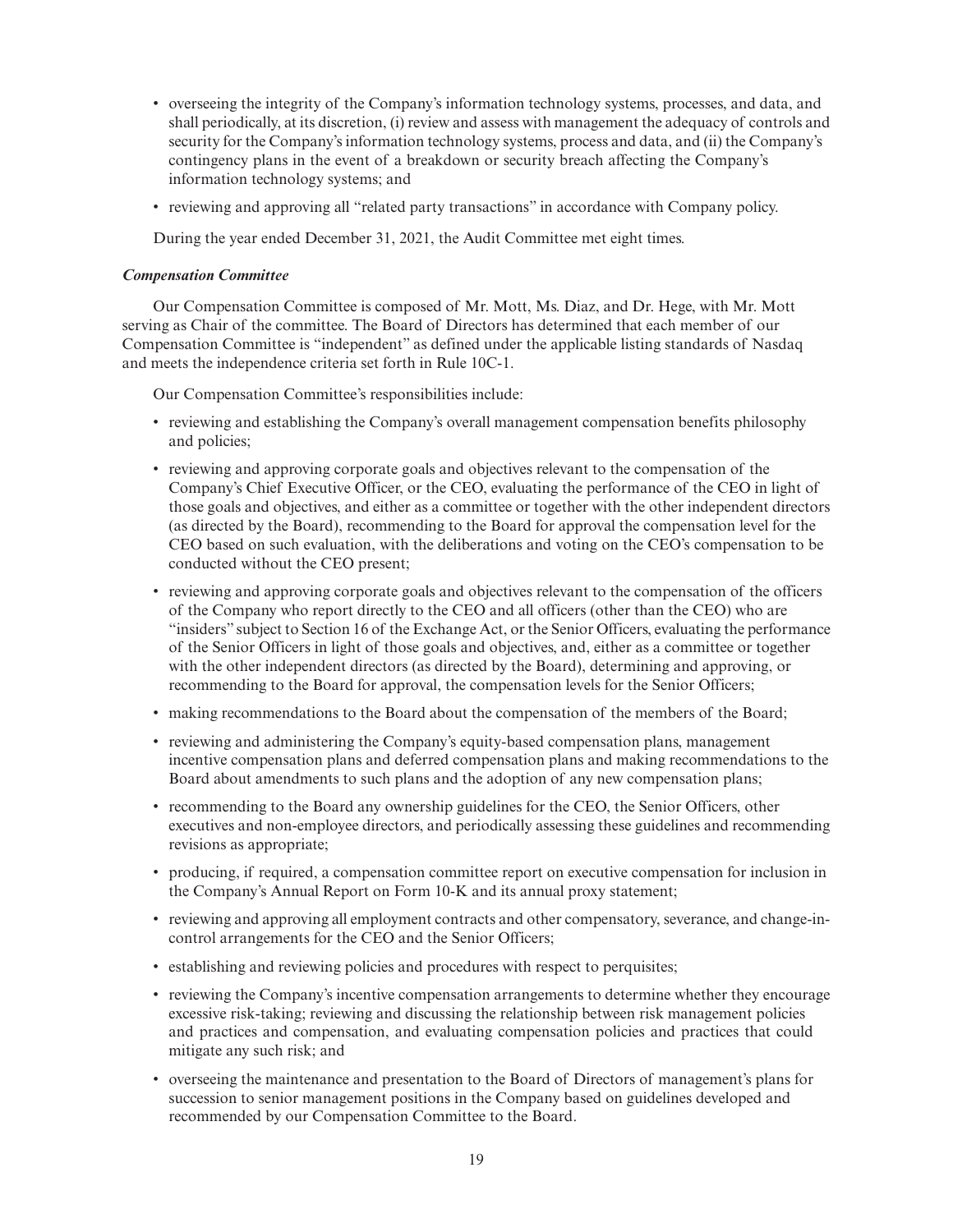Our Compensation Committee may delegate any of the responsibilities of the full committee described above to subcommittees and may delegate the determination of compensation under approved compensation programs to the CEO and/or Senior Officers, except that compensation actions affecting the CEO or Senior Officers may not be so delegated.

Additional information concerning the role of our Compensation Committee, and its processes and procedures, is set forth elsewhere in this proxy statement under "*Compensation Discussion and Analysis — Executive Compensation Process*." Please also see the report of our Compensation Committee set forth elsewhere in this proxy statement.

During the year ended December 31, 2021, our Compensation Committee met five times.

# *Nominating and Corporate Governance Committee*

Our Nominating and Corporate Governance Committee is composed of Mr. Alleva and Drs. Dere and Huber, with Dr. Dere serving as Chair of the committee. The Board of Directors has determined that each member of the Nominating and Corporate Governance Committee is "independent" as defined under the applicable listing standards of Nasdaq.

The Nominating and Corporate Governance Committee's responsibilities include:

- identifying individuals qualified to become members of our Board of Directors, consistent with criteria approved by the Board, receiving nominations for such qualified individuals and reviewing recommendations put forward by the CEO, and recommending to the Board the director nominees for the next annual meeting of stockholders, taking into account each candidate's ability, judgment and experience and the overall diversity and composition of the Board;
- recommending to our Board of Directors the classes of the Board on which nominees should serve;
- establishing a policy under which stockholders of the Company may recommend a candidate for consideration for nomination as a director;
- if a vacancy on the Board of Directors or any Board committee occurs, identifying and recommending to the Board qualified candidates to fill such vacancy;
- developing and recommending to the Board of Directors a set of corporate governance guidelines applicable to the Company that address, at a minimum, the following subjects: (i) director qualification standards, (ii) director responsibilities, (iii) director access to management and, as necessary and appropriate, independent advisors, (iv) director compensation, (v) director orientation and continuing education, and (vi) annual performance evaluations of the Board of Directors;
- reviewing the corporate governance guidelines and recommending changes as necessary;
- articulating to each director what service on the Board of Directors entails;
- reviewing the Company's practices and policies with respect to directors, including retirement policies, the size of the Board, service of non-employee directors, the meeting frequency of the Board of Directors and the structure of Board meetings;
- recommending to the Board of Directors or to the appropriate committee thereof processes for annual evaluations of the performance of the Board of Directors and the appropriate committees thereof and overseeing such evaluation processes;
- reviewing the functions, duties, and composition of the committees of the Board of Directors;
- reviewing Company policies with respect to significant issues of corporate public responsibility;
- considering and reporting to the Board of Directors any questions of possible conflicts of interest of members of the Board of Directors;
- overseeing the systems and processes established by the Company to ensure compliance with the Company's Code of Business Conduct and Ethics; and
- providing for new director orientation and continuing education for existing directors on a periodic basis.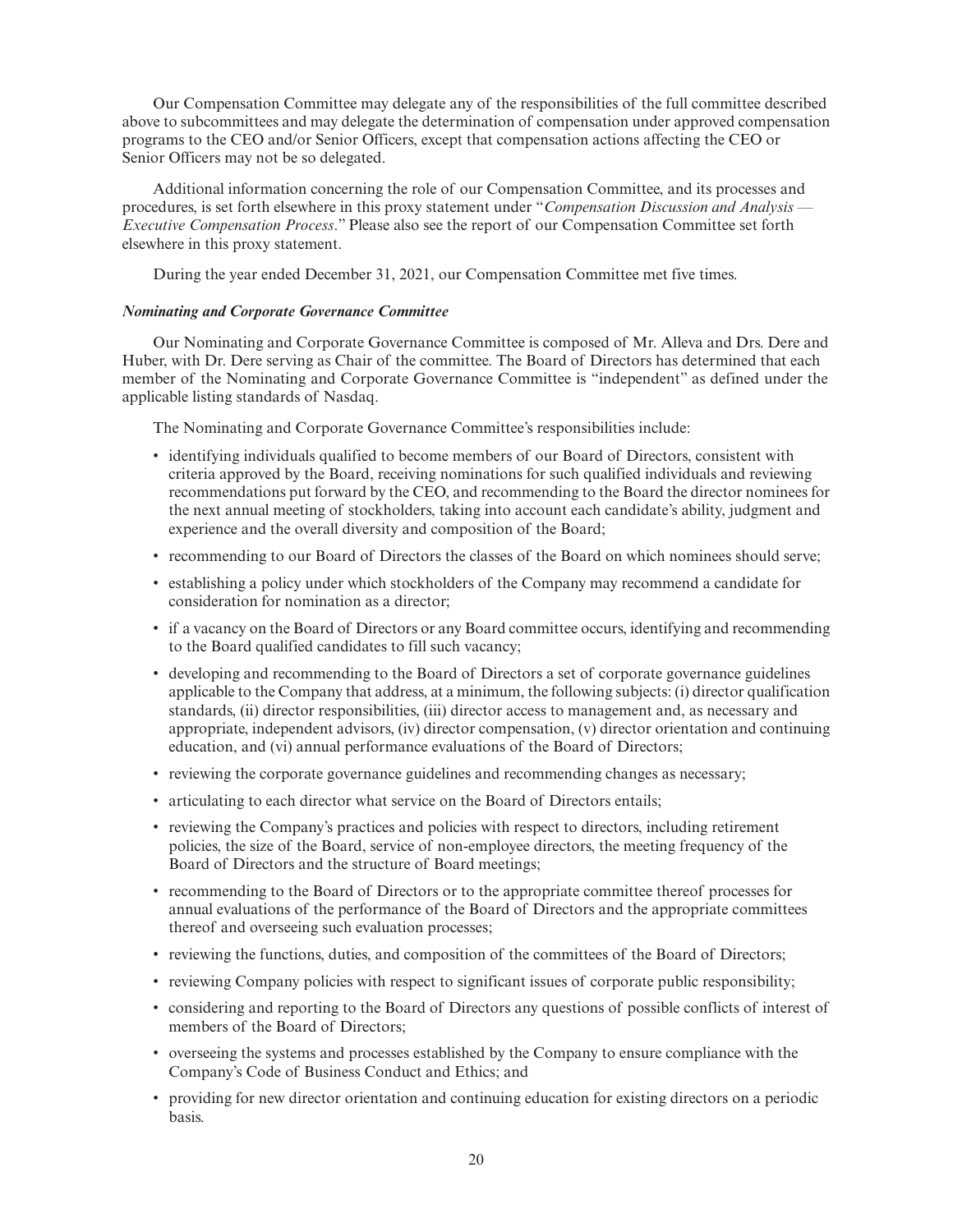During the year ended December 31, 2021, the Nominating and Corporate Governance Committee met four times.

# **Compensation Committee Interlocks and Insider Participation**

None of the members of our Compensation Committee has at any time during the prior three years been one of our officers or employees. None of our executive officers currently serves, or in the past fiscal year has served, as a member of the board of directors or compensation committee of any entity that has one or more executive officers serving on our Board of Directors or Compensation Committee.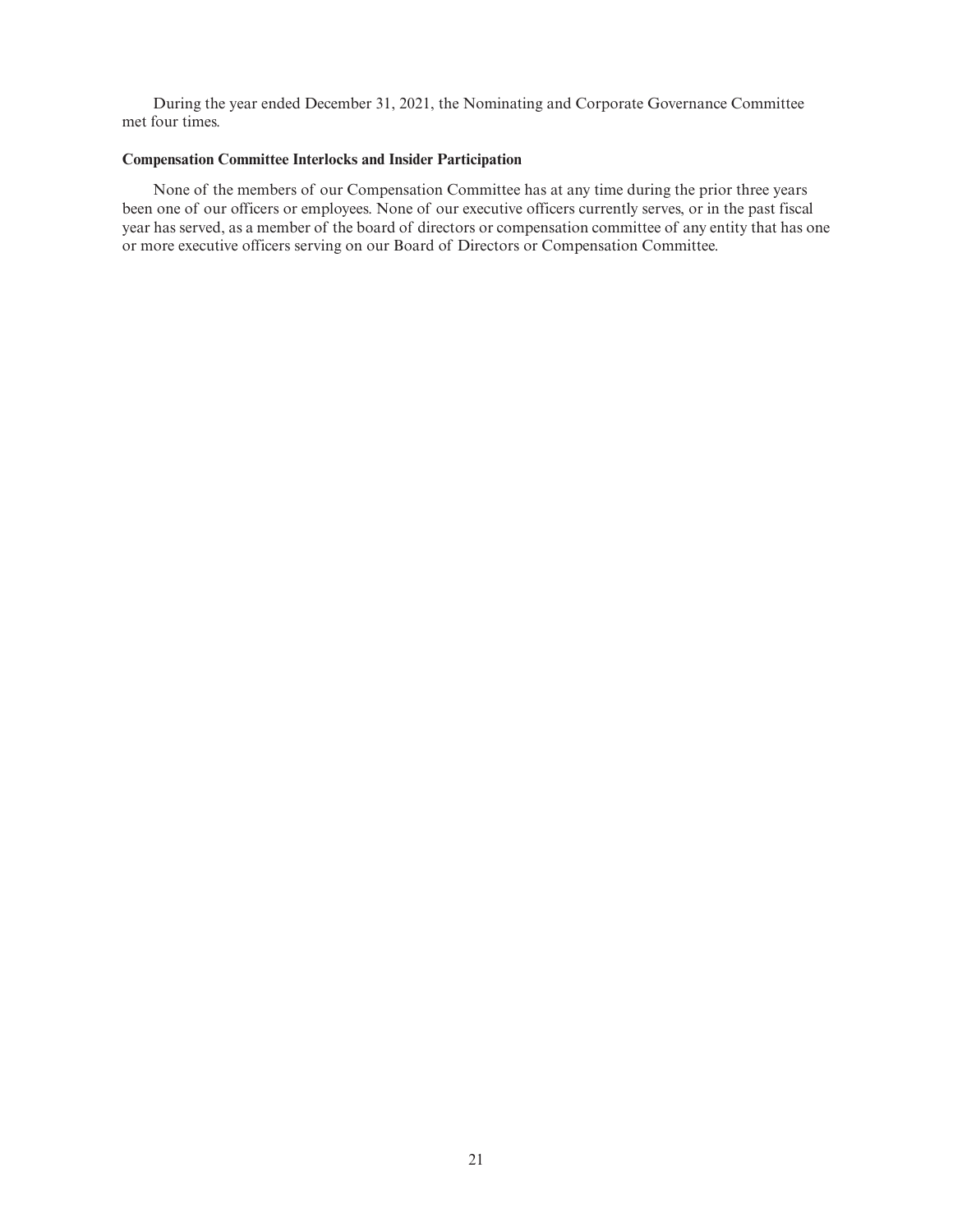# **PROPOSAL NO. 2 — RATIFICATION OF SELECTION OF INDEPENDENT REGISTERED PUBLIC ACCOUNTING FIRM FOR THE FISCAL YEAR ENDING DECEMBER 31, 2022**

Our stockholders are being asked to ratify the appointment by the Audit Committee of the Board of Directors of Ernst & Young LLP as our independent registered public accounting firm for the fiscal year ending December 31, 2022. Ernst & Young has served as our independent registered public accounting firm since 2013.

The Audit Committee is solely responsible for selecting our independent registered public accounting firm for the fiscal year ending December 31, 2022. Stockholder approval is not required to appoint Ernst & Young LLP as our independent registered public accounting firm. However, our Board of Directors believes that submitting the appointment of Ernst & Young LLP to the stockholders for ratification is good corporate governance. If the stockholders do not ratify this appointment, the Audit Committee will reconsider whether to retain Ernst & Young LLP. If the selection of Ernst & Young LLP is ratified, the Audit Committee, in its discretion, may direct the appointment of a different independent registered public accounting firm at any time it decides that such a change would be in the best interest of our Company and our stockholders.

A representative of Ernst & Young LLP is expected to attend the virtual Annual Meeting and will have an opportunity to make a statement if he or she desires to do so and to respond to appropriate questions from our stockholders.

# **Principal Accountant Fees and Services**

We regularly review the services and fees of our independent registered public accounting firm. These services and fees are also reviewed by the Audit Committee on an annual basis. The aggregate fees billed for the fiscal years ended December 31, 2021 and 2020 for each of the following categories of services are as follows (in thousands):

| <b>Fee Category</b> | 2021 2020 |  |
|---------------------|-----------|--|
|                     |           |  |
|                     |           |  |
|                     |           |  |
|                     |           |  |
|                     |           |  |

<sup>(1)</sup> Audit fees in 2021 and 2020 include fees related to the annual audit of the Company's financial statements, including internal control attestation, the review of the interim financial statements included in our quarterly reports on Form 10-Q, and comfort letters, consents and assistance with and review of documents filed with the SEC.

- (2) Audit-related fees are related to accounting consultations.
- (3) Tax fees are related to tax compliance, tax advice and tax planning services, including the review and preparation of our federal and state income tax returns.

The Audit Committee pre-approved all services described above in accordance with the pre-approval policies and procedures described below.

## **Audit Committee Pre-Approval Policy and Procedures**

The Audit Committee pre-approves all auditing services, internal control related services and permitted non-audit services (including the fees and terms thereof) to be performed by Ernst & Young, subject to the *de minimis* exception for non-audit services that are approved by the Audit Committee prior to the completion of an audit. The Audit Committee may delegate pre-approval authority to one or more members of the Audit Committee consistent with applicable law and listing standards, provided that the decisions of such Audit Committee member or members must be communicated to the Audit Committee at its next scheduled meeting.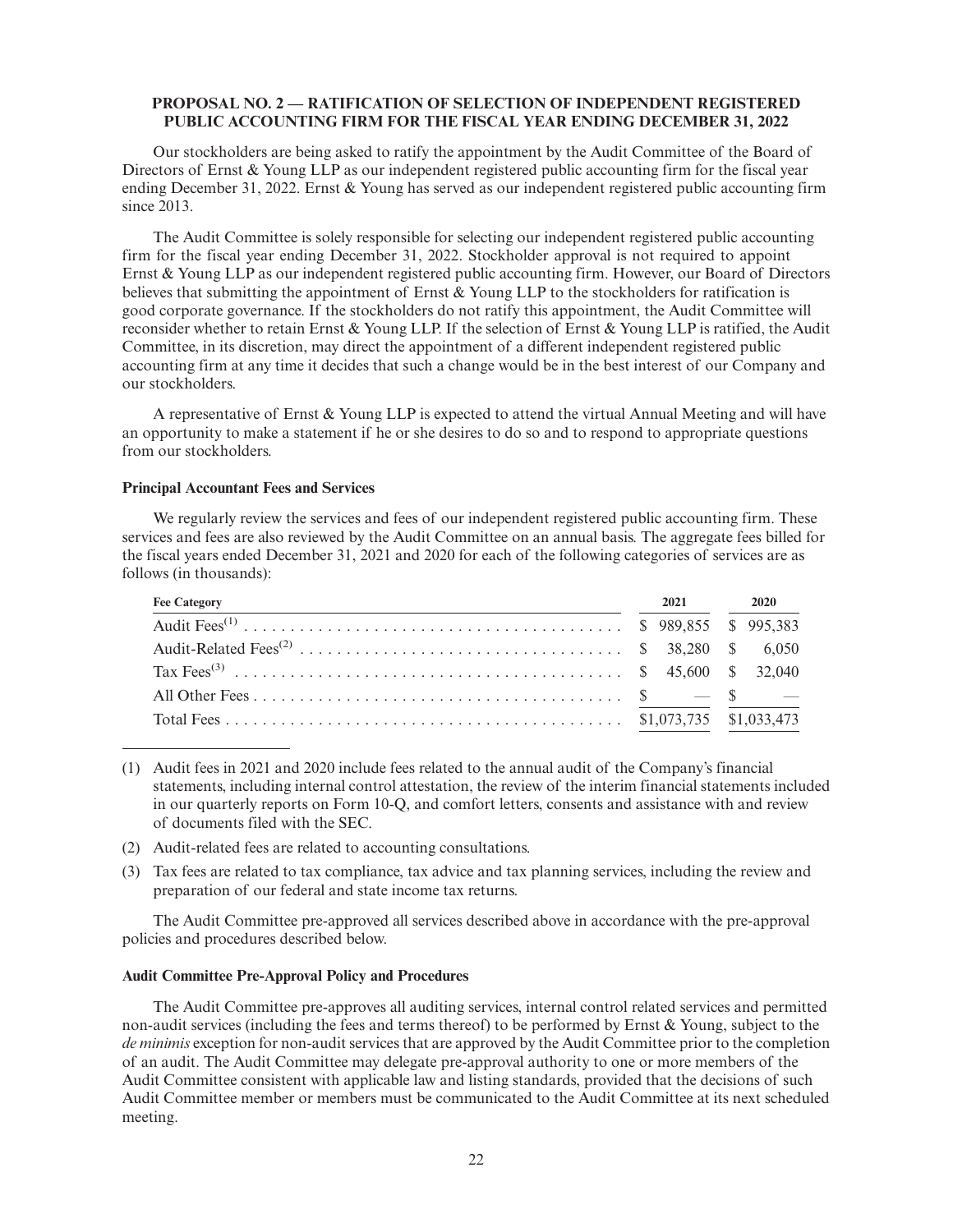**Recommendation of the Board of Directors**

# **OUR BOARD OF DIRECTORS UNANIMOUSLY RECOMMENDS THAT STOCKHOLDERS VOTE "FOR" THE RATIFICATION OF THE SELECTION OF ERNST & YOUNG LLP AS OUR INDEPENDENT REGISTERED PUBLIC ACCOUNTING FIRM FOR THE FISCAL YEAR ENDING DECEMBER 31, 2022.**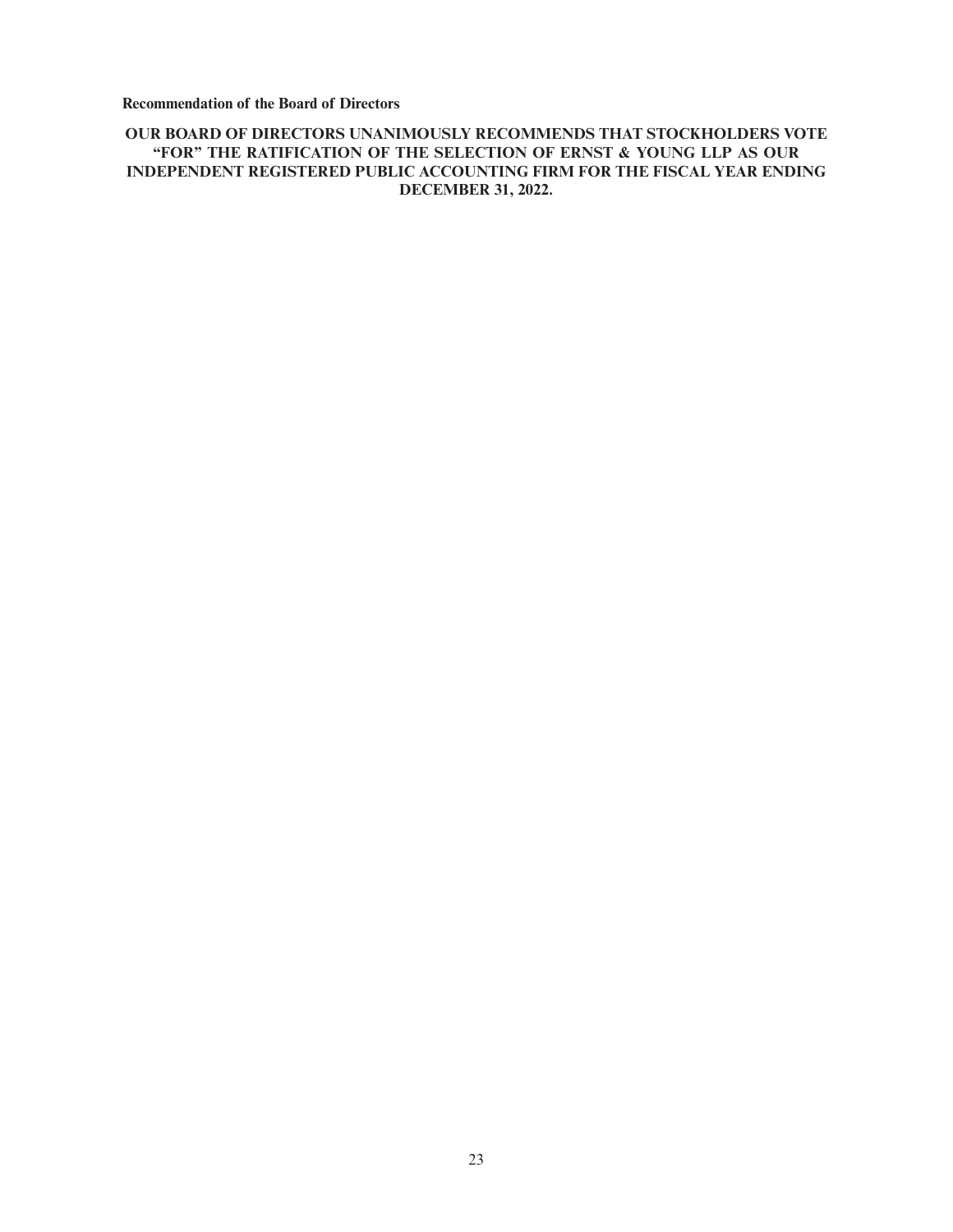# **AUDIT COMMITTEE REPORT**

The Audit Committee has reviewed our audited financial statements for the year ended December 31, 2021 and discussed them with our management and our independent registered public accounting firm, Ernst &Young LLP.

The Audit Committee has also received from, and discussed with, Ernst &Young LLP various communications that Ernst &Young LLP is required to provide to the Audit Committee, including the matters required to be discussed by the applicable requirements of the Public Company Accounting Oversight Board and the SEC.

In addition, Ernst & Young LLP provided the Audit Committee with the written disclosures and the letter required by applicable requirements of the Public Company Accounting Oversight Board regarding the independent registered public accounting firm's communications with the Audit Committee concerning independence, and the Audit Committee has discussed with the Company's independent registered public accounting firm their independence.

Based on the review and discussions referred to above, the Audit Committee recommended to our Board of Directors that our financial statements audited by Ernst & Young LLP be included in our Annual Report on Form 10-K for the year ended December 31, 2021.

Members of the Audit Committee of Mersana Therapeutics, Inc. Lawrence M. Alleva, Chair Willard H. Dere, M.D. Andrew A. F. Hack, M.D., Ph.D.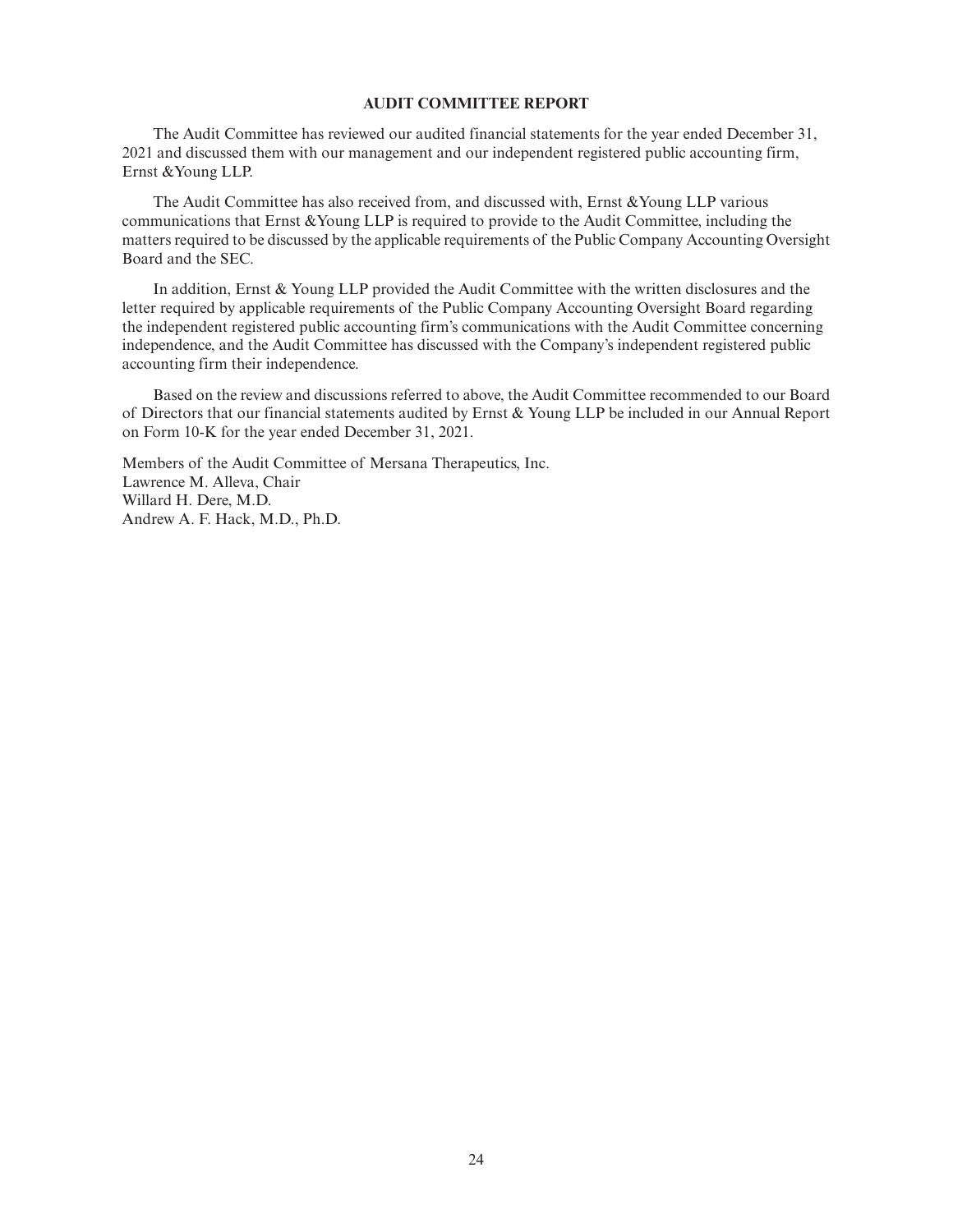# **PROPOSAL NO. 3 — ADVISORY VOTE ON EXECUTIVE COMPENSATION**

We are providing our stockholders the opportunity to vote to approve, on an advisory, non-binding basis, the compensation of our named executive officers as disclosed in this Proxy Statement in accordance with the SEC's rules. This proposal, which is commonly referred to as "say-on-pay," is required by the Dodd-Frank Wall Street Reform and Consumer Protection Act of 2010, or the Dodd-Frank Act, which added Section 14A to the Exchange Act. Our executive compensation program is designed to attract and retain qualified and talented executives, motivate such executives to achieve our business goals and reward them for short- and long-term performance with a simple and clear compensation structure. Under this program, our named executive officers are rewarded for the achievement of our short- and long-term performance, which we believe serves to enhance short- and long-term value creation for our stockholders. The program contains elements of cash and equity-based compensation and are designed to align the interests of our executives with those of our stockholders and paying for performance.

The section of this Proxy Statement titled "*Executive Compensation*," including "*Compensation Discussion and Analysis*," describes in detail our executive compensation program and the decisions made by the Compensation Committee. As we describe in greater detail in the "*Compensation Discussion and Analysis*" section, our executive compensation program rewards value creation for stockholders and progress towards achieving our business goals and that promotes company performance. At the same time, we believe our program does not encourage excessive risk-taking by management. While we do not have a formal or informal policy for allocating between long-term and short-term compensation, between cash and non-cash compensation or among different forms of non-cash compensation, we generally strive to provide our named executive officers with a mix of short-term and long-term performance-based incentives to encourage consistently strong performance, and our Board of Directors believes that this link between compensation and the achievement of our near- and long-term business goals has helped drive our performance over time.

Our Board of Directors is asking stockholders to approve a non-binding advisory vote on the following resolution:

RESOLVED, that the compensation paid to the Company's named executive officers, as disclosed pursuant to the compensation disclosure rules of the Securities and Exchange Commission, including the compensation discussion and analysis, the compensation tables and any related material disclosed in the Proxy Statement, is hereby approved.

As an advisory vote, this proposal is not binding. The outcome of this advisory vote does not overrule any decision by us or our Board of Directors (or any committee thereof), create or imply any change to the fiduciary duties of the company or our Board of Directors (or any committee thereof), or create or imply any additional fiduciary duties for the company or our Board of Directors (or any committee thereof). However, the Compensation Committee and Board of Directors value the opinions expressed by our stockholders in their vote on this proposal and intend to consider carefully the outcome of the vote when making future compensation decisions for named executive officers. In 2021, our Board of Directors recommended, our stockholders agreed and our Board of Directors thereafter concluded that our stockholders cast an advisory vote annually on the executive compensation of our named executive officers. The next stockholder advisory "say-on-frequency" vote will occur at our 2027 annual meeting of stockholders.

# **Recommendation of the Board of Directors**

# **OUR BOARD OF DIRECTORS UNANIMOUSLY RECOMMENDS THAT STOCKHOLDERS VOTE TO APPROVE THE COMPENSATION PAID TO OUR NAMED EXECUTIVE OFFICERS BY VOTING "FOR" THIS PROPOSAL.**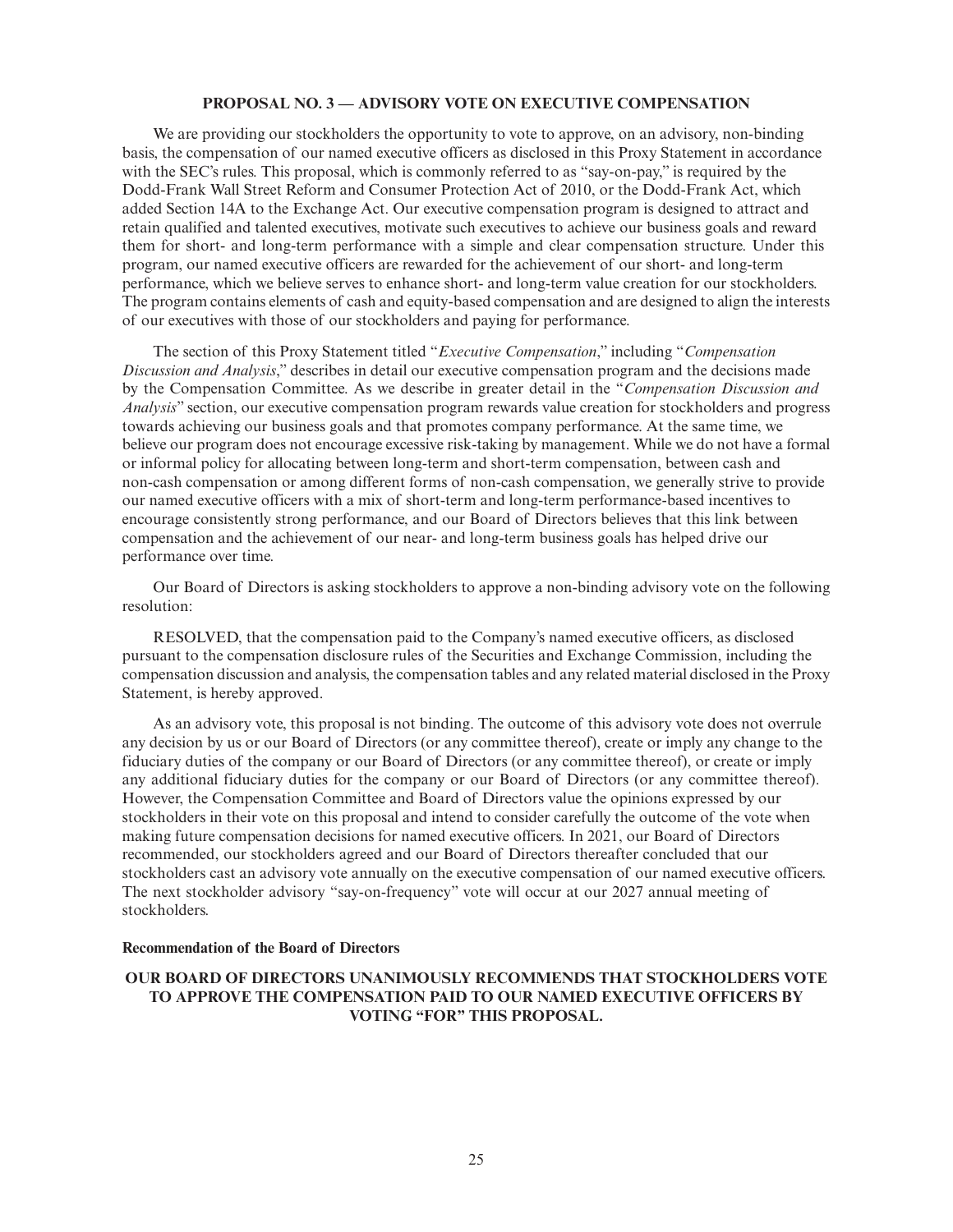# **EXECUTIVE OFFICERS**

Below is a list of the names, ages, positions, and a brief account of the business experience of the individuals who serve as our executive officers.

| Name                       | Age | <b>Position</b>                                             |
|----------------------------|-----|-------------------------------------------------------------|
| Anna Protopapas            | 57  | Chief Executive Officer and President; Director (Class III) |
| Alejandra Carvajal         | 48  | Senior Vice President, Chief Legal Officer                  |
| Brian DeSchuytner          | 44  | Senior Vice President, Chief Financial Officer              |
| Timothy B. Lowinger, Ph.D. | 58  | Senior Vice President, Chief Science and Technology Officer |
| Tushar Misra, Ph.D.        | 62  | Senior Vice President, Chief Manufacturing Officer          |
| Arvin Yang, M.D., Ph.D.    | 46  | Senior Vice President, Chief Medical Officer                |

# *EXECUTIVE OFFICER BIOGRAPHIES*

Biographical information for Anna Protopapas, our Chief Executive Officer and President, is included herein under "*Director Biographies — Directors Continuing in Office Until the 2023 Annual Meeting (Class III Directors)*."

**Alejandra Carvajal** has served as our Senior Vice President, Chief Legal Officer since April 2021. Previously, Ms. Carvajal served as the Chief Legal Officer and General Counsel of Momenta Pharmaceuticals, Inc., a biotechnology company, from October 2018 to March 2021. From June 2017 to October 2018, Ms. Carvajal served as the Vice President, Deputy General Counsel of Momenta. Prior to joining Momenta, Ms. Carvajal was Vice President and General Counsel of Cerulean Pharma Inc., a public biotechnology company, from September 2014 to June 2017. Prior to Cerulean, Ms. Carvajal worked at Millennium Pharmaceuticals, a wholly owned subsidiary of Takeda Pharmaceutical Company Limited focused on oncology, from 2004 to 2014, where she held a variety of legal positions of increasing seniority. Ms. Carvajal began her legal career in private practice with the law firms of Day, Berry & Howard and Hill & Barlow. Ms. Carvajal received a B.A. *cum laude* from Harvard University and a J.D. *cum laude* from The Georgetown University Law Center.

**Brian DeSchuytner** has served as our Senior Vice President, Chief Financial Officer since October 2021 and prior to that served as our Senior Vice President, Finance and Product Strategy, from June 2019 until October 2021. Previously, Mr. DeSchuytner worked at TESARO as Vice President, ZEJULA Commercial from January 2017 to June 2019. Prior to that, he held successively senior roles at Millennium Pharmaceuticals, a wholly owned subsidiary of Takeda Pharmaceutical Company Limited focused on oncology, from June 2009 to January 2017. He received a B.A. in Biophysical Chemistry from Dartmouth College and an M.B.A., concentrating in Finance and Health Care Management, from the Wharton School of the University of Pennsylvania.

**Timothy B. Lowinger, Ph.D.,** has served as our Chief Science and Technology Officer since August 2019, and prior to that served as our Chief Scientific Officer since February 2008. Previously, Dr. Lowinger worked at Bayer Pharmaceuticals in the United States, Japan and Germany. He received a B.Sc. (Hons.) in Chemistry and a Ph.D. in Synthetic Organic Chemistry from the University of British Columbia and was a Merck Postdoctoral Fellow at Ohio State University.

**Tushar Misra, Ph.D.,** has served as our Chief Manufacturing Officer since August 2021. Previously, from March 2020 to August 2021, Dr. Misra served as Executive Vice President, Head of Technical Development & Manufacturing at Laronde, a platform company developing a novel, engineered form of RNA. From November 2018 to January 2020, Dr. Misra served as Senior Vice President, Technical Operations at Wave Life Sciences Ltd., a clinical-stage genetic medicines company. Prior to that, from July 2012 to October 2018, Dr. Misra worked at Takeda Pharmaceuticals in several positions of increasing seniority, most recently as Vice President & Head, Global Oncology and Biologics Operations. Earlier in his career, he held senior executive leadership roles in Chemistry and Pharmaceutical Sciences at Sunovion Pharmaceuticals, Inc. (previously Sepracor, Inc.). Dr. Misra received his Ph.D. and M.S. in chemical engineering from the University of Rhode Island and his B.Sc. with honors from the National Institute of Technology, Rourkela in India.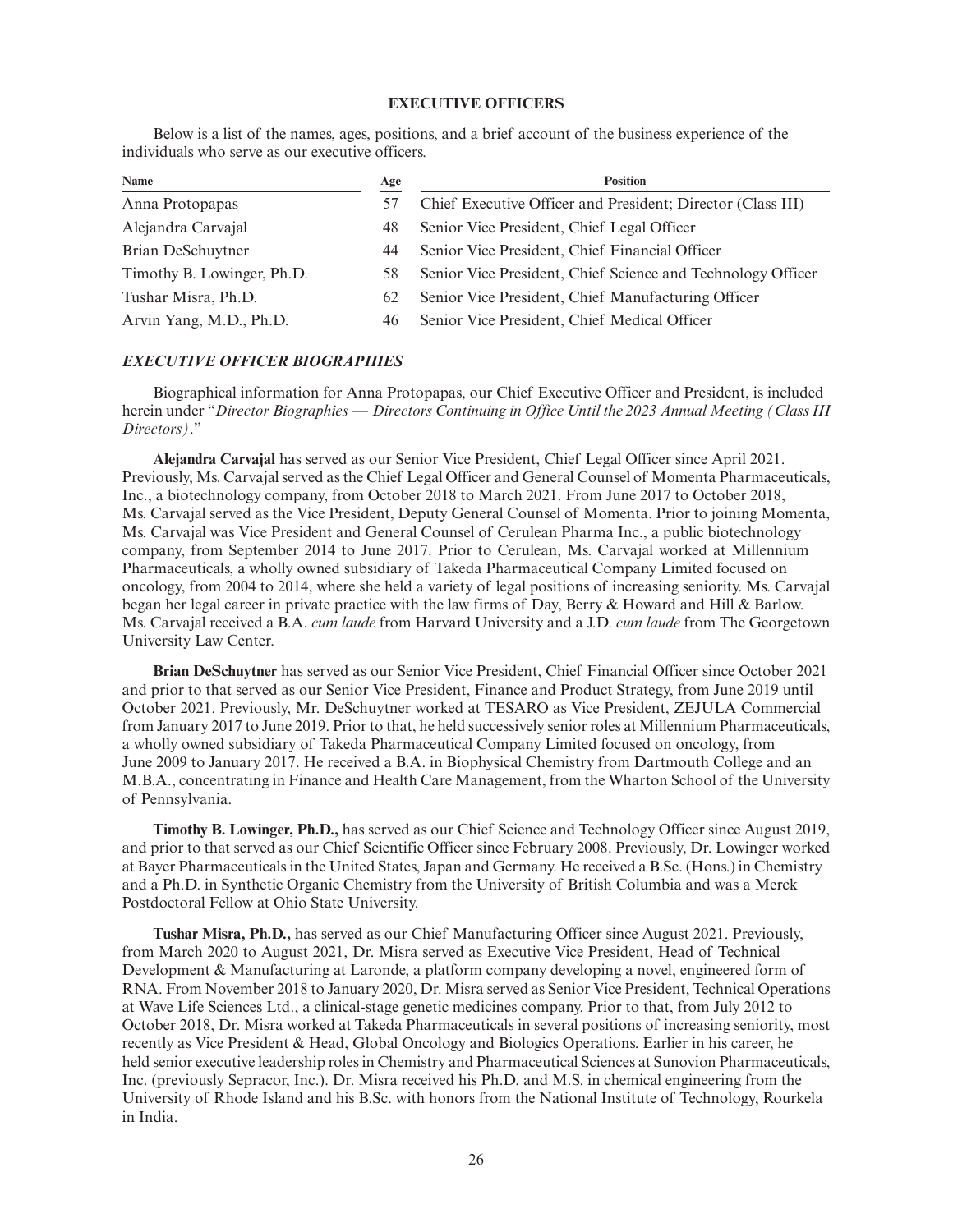**Arvin Yang, M.D., Ph.D.**, has served as our Chief Medical Officer since November 2020. Prior to joining Mersana, Dr. Yang worked at Bristol Myers Squibb from August 2010 to November 2020 in various roles of increasing responsibility, most recently as Vice President and Head of Clinical Hematology. Dr. Yang received both his M.D. and Ph.D. from Rutgers Robert Wood Johnson Medical School and completed training in internal medicine at Beth Israel Deaconess Medical Center, Harvard Medical School and oncology at Memorial Sloan-Kettering Cancer Center.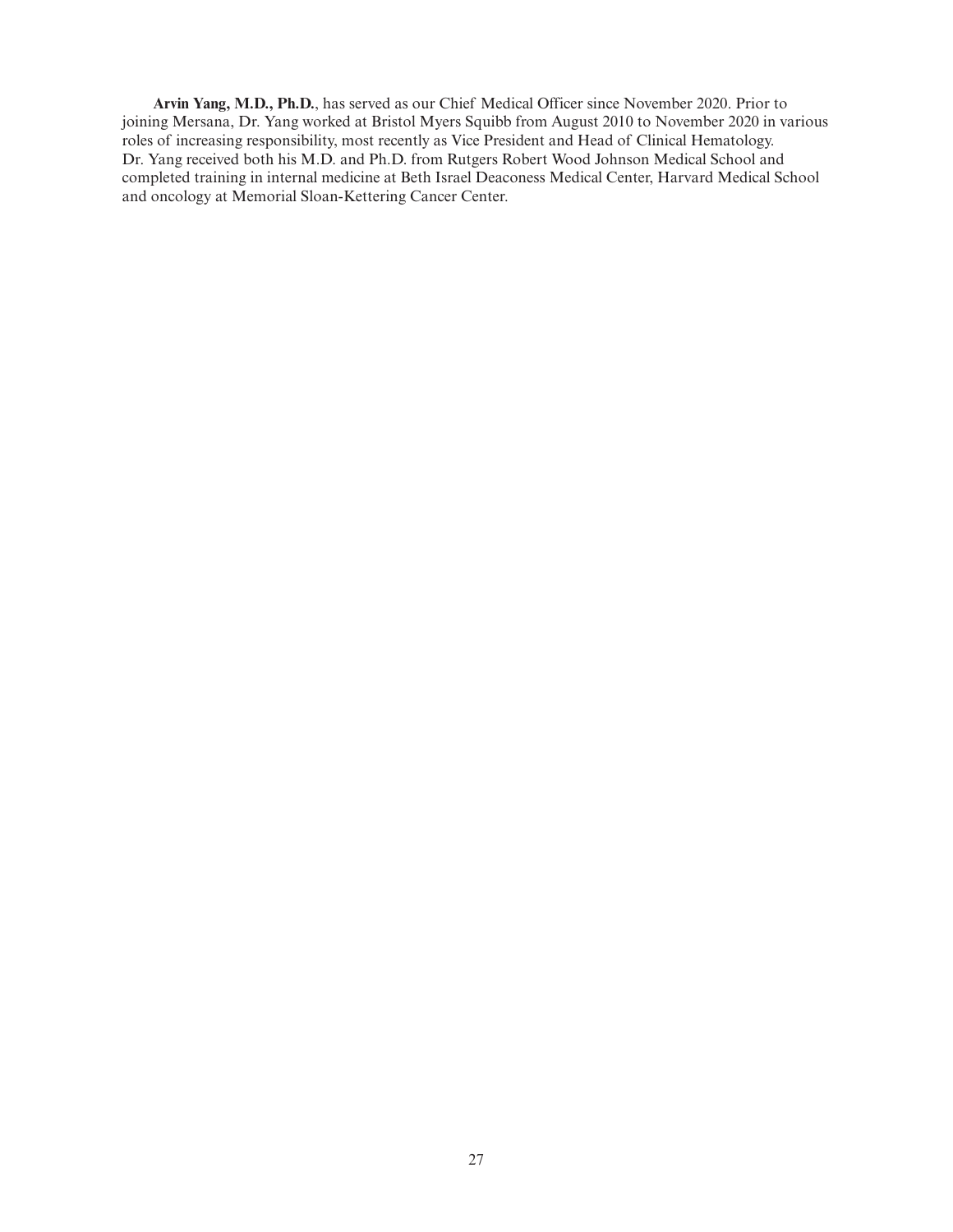## **EXECUTIVE COMPENSATION**

#### **Compensation Discussion and Analysis**

This Compensation Discussion and Analysis, or CD&A, describes our compensation philosophy, the material elements and objectives of our compensation programs for our named executive officers and the factors, rationale and processes used to determine compensation for our named executive officers in 2021.

Our named executive officers for the year ended December 31, 2021 are as follows:

| <b>Named Executive Officer</b> | <b>Position</b>                                                          |
|--------------------------------|--------------------------------------------------------------------------|
| Anna Protopapas                | Chief Executive Officer and President; Director (Class III)              |
| Brian DeSchuytner              | Senior Vice President, Chief Financial Officer <sup>(1)</sup>            |
| Alejandra Carvajal             | Senior Vice President, Chief Legal Officer <sup>(2)</sup>                |
| Timothy B. Lowinger, Ph.D.     | Senior Vice President, Chief Science and Technology Officer              |
| Michael Kaufman, Ph.D.         | Former Senior Vice President, Chief Manufacturing Officer <sup>(3)</sup> |
| Tushar Misra, Ph.D.            | Senior Vice President, Chief Manufacturing Officer <sup>(4)</sup>        |

(1) Mr. DeSchuytner's title was changed from Senior Vice President, Finance and Product Strategy in October 2021 following the hire of our new Senior Vice President, Strategic Product Planning & Program Leadership. Mr. DeSchuytner served as our Principal Financial Officer throughout 2021.

(2) Ms. Carvajal's employment with us commenced on April 26, 2021.

(3) Mr. Kaufman resigned as our Senior Vice President, Chief Manufacturing Officer on August 16, 2021, at which time Dr. Misra was appointed our Senior Vice President, Chief Manufacturing Officer. Mr. Kaufman retired in September 2021.

(4) Dr. Misra's employment with us commenced on August 16, 2021, at which time he was appointed our Senior Vice President, Chief Manufacturing Officer.

## **Executive Summary**

# *Business Overview*

We are a clinical-stage biopharmaceutical company focused on developing antibody drug conjugates, or ADCs, that offer a clinically meaningful benefit for cancer patients with significant unmet need. We have leveraged over 20 years of industry learning in the ADC field to develop proprietary and differentiated technology platforms that enable us to develop ADCs designed to have improved efficacy, safety and tolerability relative to existing ADC therapies. We believe that our innovative platforms, including Dolaflexin and Dolasynthen, which deliver our proprietary auristatin DolaLock payload, as well as Immunosynthen, which delivers our novel proprietary stimulator of interferon genes, or STING, agonist ImmunoLock payload, together comprise a highly efficient product engine that has enabled a robust discovery pipeline for us and our partners. Our goal is to become a leading oncology company by leveraging the potential of our innovative and differentiated ADC technologies and the experience and competencies of our management team to discover and develop promising ADC product candidates and to commercialize cancer therapeutics that address unmet medical needs or provide significant benefit to patients.

Our lead product candidate, upifitamab rilsodotin, or UpRi, is a first-in-class Dolaflexin ADC targeting NaPi2b, an antigen broadly expressed in ovarian cancer and other cancers. We are currently evaluating UpRi in platinum-resistant ovarian cancer in a single-arm registrational trial, which we refer to as UPLIFT. We are also conducting a Phase 1/2 umbrella combination trial, which we refer to as UPGRADE. The first combination we are exploring is the combination of UpRi with carboplatin, a standard platinum chemotherapy broadly used in the treatment of platinum-sensitive ovarian cancer. Our second clinical candidate, XMT-1592, is a NaPi2b- targeted ADC leveraging our Dolasynthen platform. Our strategy is to explore XMT-1592 as an alternative to UpRi in non-small cell lung cancer, or NSCLC, based on preclinical differentiation. We are conducting a Phase 1 dose exploration trial in patients with ovarian cancer and NSCLC. Additionally, we are advancing XMT-1660, a Dolasynthen ADC targeting B7-H4, an antigen selectively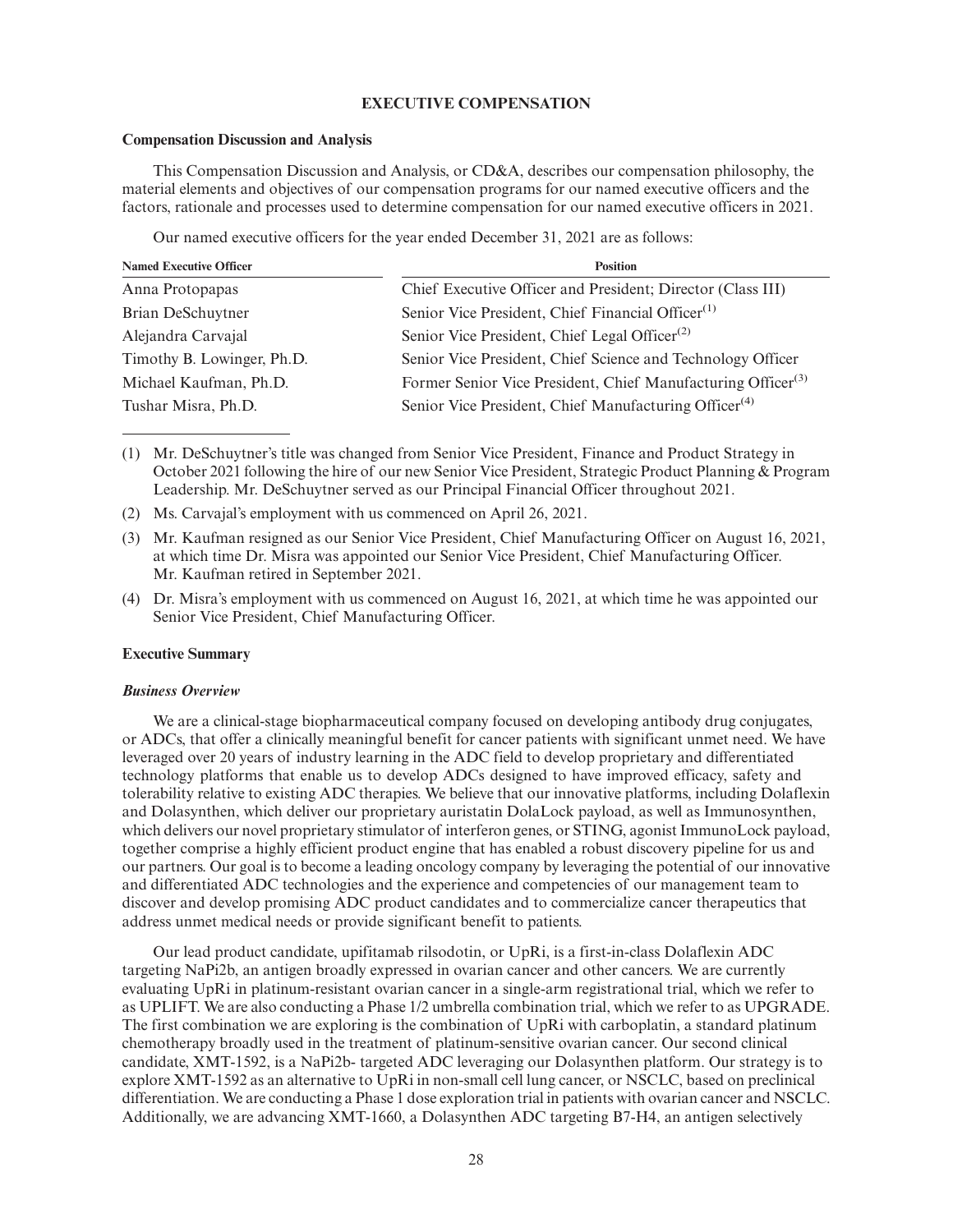expressed on tumors in areas of high unmet medical need including breast, endometrial and ovarian cancers. Moreover, we have taken ADCs beyond cytotoxics by developing our Immunosynthen platform, which may allow tumor-targeted activation of the innate immune system. XMT-2056, an ADC targeting a novel HER2 epitope that is different from those targeted by currently available HER2 therapies, is our first product candidate based on our Immunosynthen STING-agonist platform. In addition to the product candidates described above, we also have two earlier stage preclinical candidates, which we refer to as XMT-2068 and XMT-2175, both of which leverage our Immunosynthen platform and target tumorassociated antigens. We have established strategic research and development partnerships with Janssen Biotech, Inc., or Janssen, and Merck KGaA for the development and commercialization of additional ADC product candidates leveraging our proprietary Dolasynthen and Dolaflexin platform technologies, respectively, against a limited number of targets selected by our partners.

# *2021 and Early 2022 Financial and Business Highlights*

Despite the continuing challenges associated with the COVID-19 pandemic, which continued to cause us to adapt the ways in which we have historically worked, we have continued to grow and to make substantial progress in our product candidates and pipeline. During 2021 and early 2022, we:

- Initiated UPLIFT in platinum-resistant ovarian cancer, the design for which was informed by FDA feedback;
- Initiated UPGRADE, an umbrella trial combining UpRi with standard therapies in platinum sensitive ovarian cancer, with an initial evaluation of UpRi combined with carboplatin;
- Entered into a collaboration with Janssen pursuant to which we granted Janssen an exclusive license to use our proprietary Dolasynthen platform and other technology to develop, manufacture and commercialize ADCs directed to up to three targets selected by Janssen;
- Continued to advance our earlier stage DolaLock ADC, XMT-1660, and Immunosynthen ADC, XMT-2056, through IND-enabling studies;
- Continued to strengthen our leadership team and organization to support advancement of our lead candidate and anticipated entry of multiple additional candidates into the clinic; and
- Entered into a new line of credit for increased financial flexibility, ended 2021 with \$177.9 million in cash and cash equivalents as of December 31, 2021 and subsequently received a \$40.0 million upfront payment under the Janssen collaboration agreement and additional proceeds from sales of our common stock through our at-the-market, or ATM, offering program.

#### *Compensation Governance Highlights*

Our Compensation Committee regularly reviews our executive compensation programs and practices and those of other companies in our industry and our executive compensation peer group, as well as evolving trends in executive compensation, to ensure that our programs and practices continue to reflect our philosophy and remain competitive to encourage high performance, the execution of our strategy and the advancement of our preclinical and clinical programs. We believe that our compensation programs are grounded in sound practices and processes that align with industry best practices. Listed below are some of the compensation practices we employ in our executive compensation program that reinforce or are reflective of our philosophy.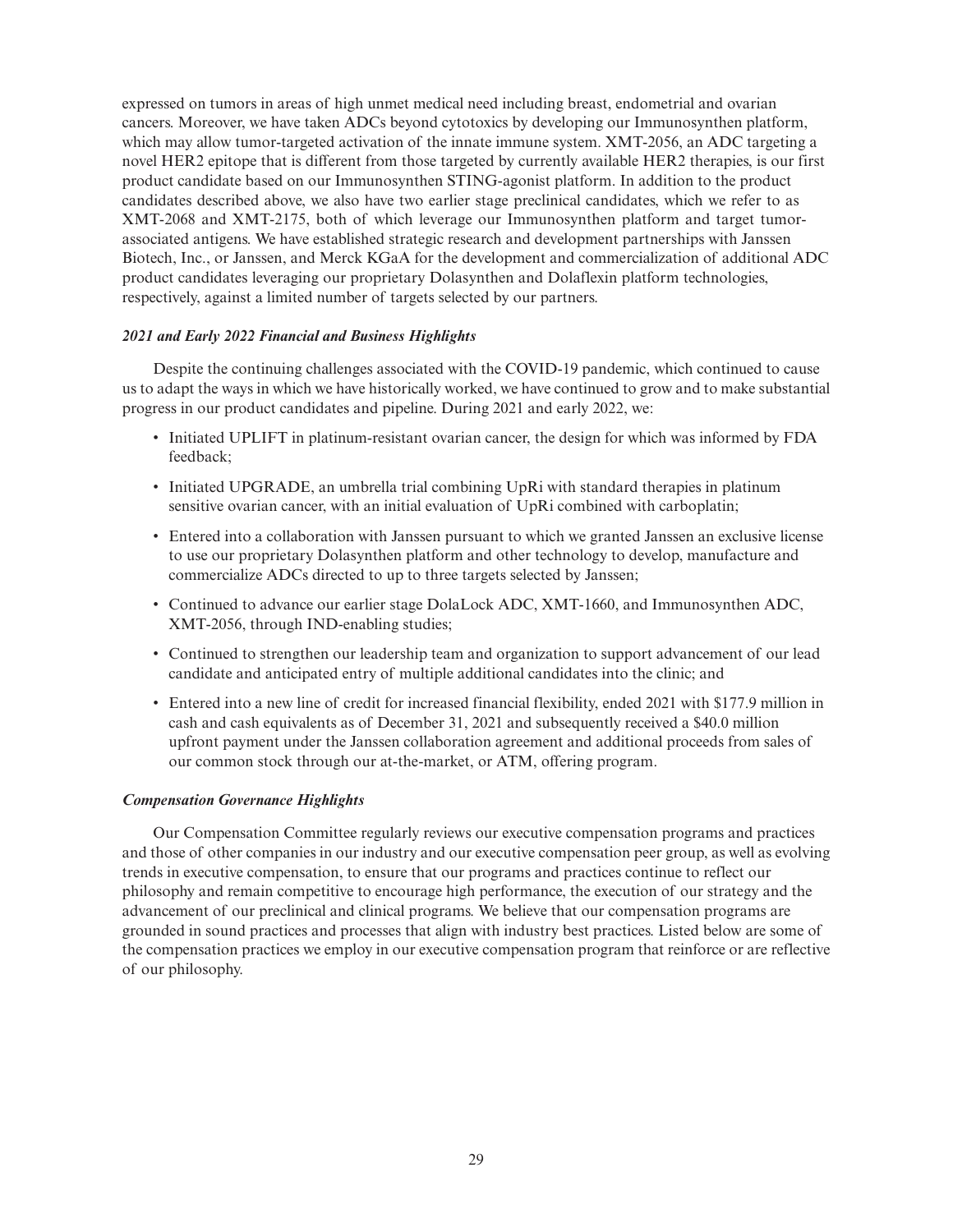- $\checkmark$ Maintain an industry- and size-appropriate peer group for benchmarking pay
- Tie incentives to achievement of Company ✓ objectives
- Provide a majority of compensation in long-term equity incentives with multi-year vesting schedules
- Provide a competitive mix of fixed (e.g., base salary) and variable (e.g., bonus) compensation
- Evaluate the risk profile of our pay programs
- Consult with an independent compensation advisor

#### **What We Do What We Don't Do**

- No excise tax gross-up provisions
- No hedging or pledging of Company stock is  $\overline{\mathbf{x}}$ permitted
- $\mathbf{x}$ No single-trigger change-in-control benefits
- $\mathbf{x}$ No special perquisites
- No retirement plans other than our 401(k) and  $\mathbf{x}$ no special health or welfare benefits for executives
- No guaranteed salary increases or bonuses  $\pmb{\times}$

#### *Say-on-Pay Vote Results*

At our 2021 annual meeting of stockholders, we conducted a non-binding advisory vote on the compensation of our named executive officers, commonly referred to as a "say-on-pay" vote, in accordance with the Dodd-Frank Act. Approximately 95% of the votes cast by stockholders on this proposal, excluding broker non-votes and abstaining votes, were cast in support of the compensation paid to our named executive officers in 2020. While this vote was a non-binding advisory vote, our Compensation Committee and Board of Directors take the voting results into account in determining the compensation of our named executive officers. Given the strong level of support evidenced by last year's say-on-pay vote, among other factors, our Compensation Committee decided to maintain our general approach to executive compensation and made no significant changes to our executive compensation program for 2021 following such vote.

 $\bar{\mathbf{x}}$ 

Our Compensation Committee and Board of Directors will continue to consider stockholder input and monitor our executive compensation program to ensure it aligns the interests of our named executive officers with the interests of our stockholders and adequately addresses any stockholder concerns that may be expressed in future votes. Consistent with the recommendation of our Board of Directors and the preference of our stockholders as reflected in the non-binding advisory vote on the frequency of future "say-on-pay" votes conducted at our 2021 annual meeting of stockholders, our stockholders will have an opportunity annually to cast an advisory vote in connection with compensation for our named executive officers.

#### **Executive Compensation Philosophy and Objectives**

Our executive compensation program is designed to attract, retain and reward talented executives, to incentivize them based on the achievement of key performance goals, and to align their interests with the interests of our stockholders. We operate in a highly competitive and rapidly evolving industry and in a principal geography — the greater Boston, Massachusetts area — in which competition for the highly-skilled personnel capable of enabling us to achieve our mission and execute on our corporate strategy is fierce. In order to help us achieve our short- and long-term financial and operational goals, we intend for total compensation, which we define as base salary, incentive cash compensation, equity compensation and benefits, to be competitive in the biopharmaceutical marketplace in which we compete for talent.

The Compensation Committee retains the authority and flexibility to vary the compensation of any individual named executive officer from the targeted pay framework, based on the unique responsibilities and requirements of his or her position, his or her experience and qualifications, internal parity relative to similar positions within our company, and individual or Company performance relative to our performance goals and to our selected peer group to ensure appropriate pay-for-performance alignment. While we do not have a formal or informal policy for allocating between long-term and short-term compensation, between cash and non-cash compensation or among different forms of non-cash compensation, historically, a majority of the compensation for our named executive officers is long-term compensation, balanced with sufficient short-term incentives to encourage consistently strong performance.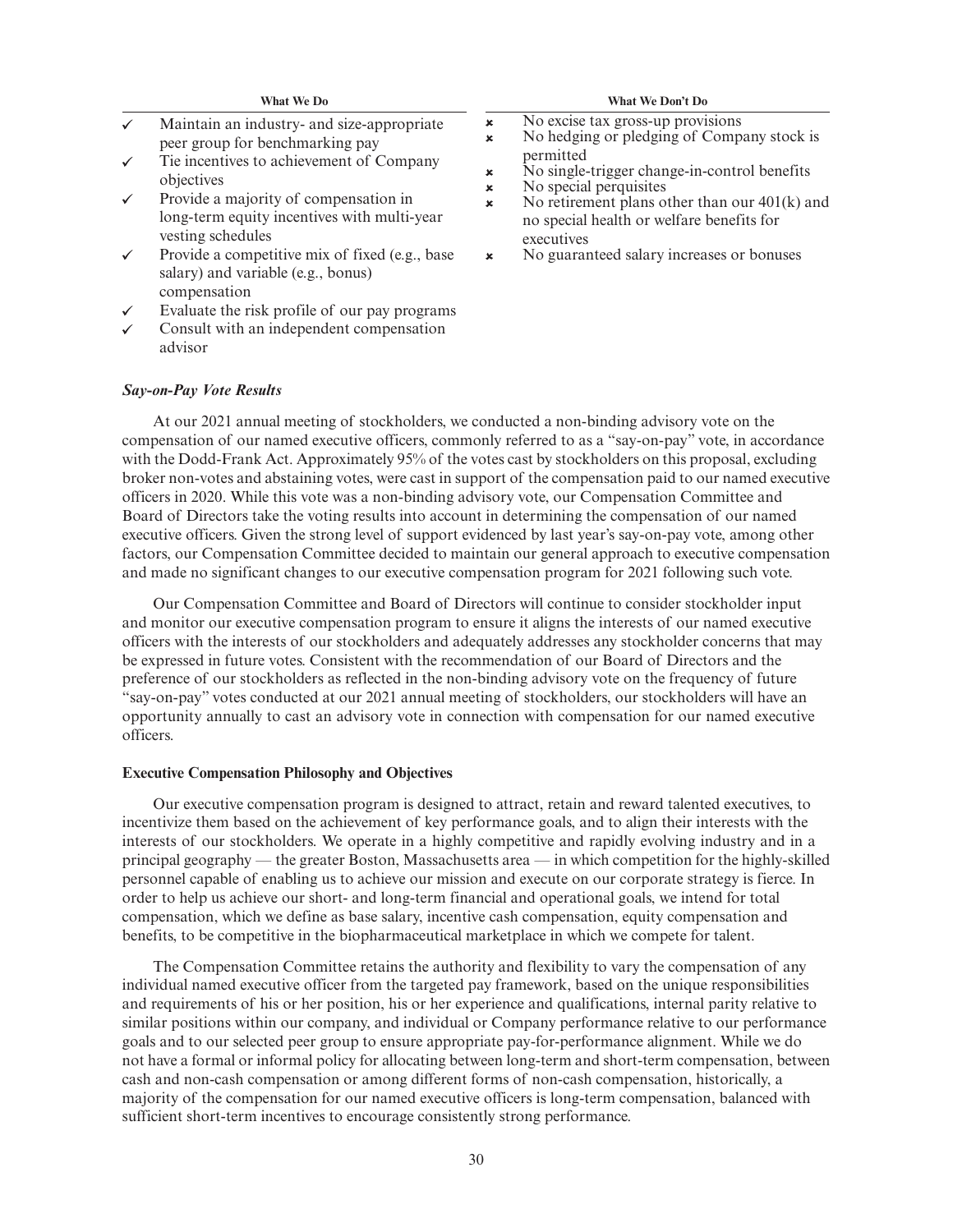# *Pay for Performance*

Mersana is committed to a pay-for-performance culture and philosophy for all of our executive officers, including our Chief Executive Officer. In particular, our Chief Executive Officer's target and realizable pay is highly performance-based, reflecting performance against pre-established Company goals, and share price performance. As evidenced below, the realizable value of the 2021 compensation as of December 31, 2021 was well below the target value. The lower realizable value shown reflects a target annual cash bonus payout at 97% of target, as well as long-term equity incentive values that, as of December 31, 2021, were well below the fair value on the date of grant given our stock price performance during 2021. We continue to structure our compensation so that it is highly sensitive to performance. In years where our performance is exceptional, we would expect realizable compensation to exceed target compensation, and in years where we have a decline in share price or business challenges, we would expect realizable compensation to trail target compensation.



<sup>(1)</sup> Target value reflects our Chief Executive Officer's 2021 base salary, target annual bonus opportunity, and the grant date fair value of equity grants made in 2021, as discussed more fully below.

#### **Executive Compensation Process**

#### *Role of the Compensation Committee*

Pursuant to its charter and in accordance with applicable Nasdaq listing standards, our Compensation Committee is responsible for assisting our Board of Directors in fulfilling its responsibilities relating to oversight of the compensation and benefits of our executive officers, employees, and directors and administering our compensation, benefit and equity-based plans. This responsibility includes oversight of the philosophy and policies that govern our overall management compensation and benefits and of the goals

<sup>(2)</sup> Realizable value reflects our Chief Executive Officer's 2021 base salary, actual earned bonus, and the intrinsic value of the equity grants made in 2021 based on the closing price of our stock on December 31, 2021 (\$6.22).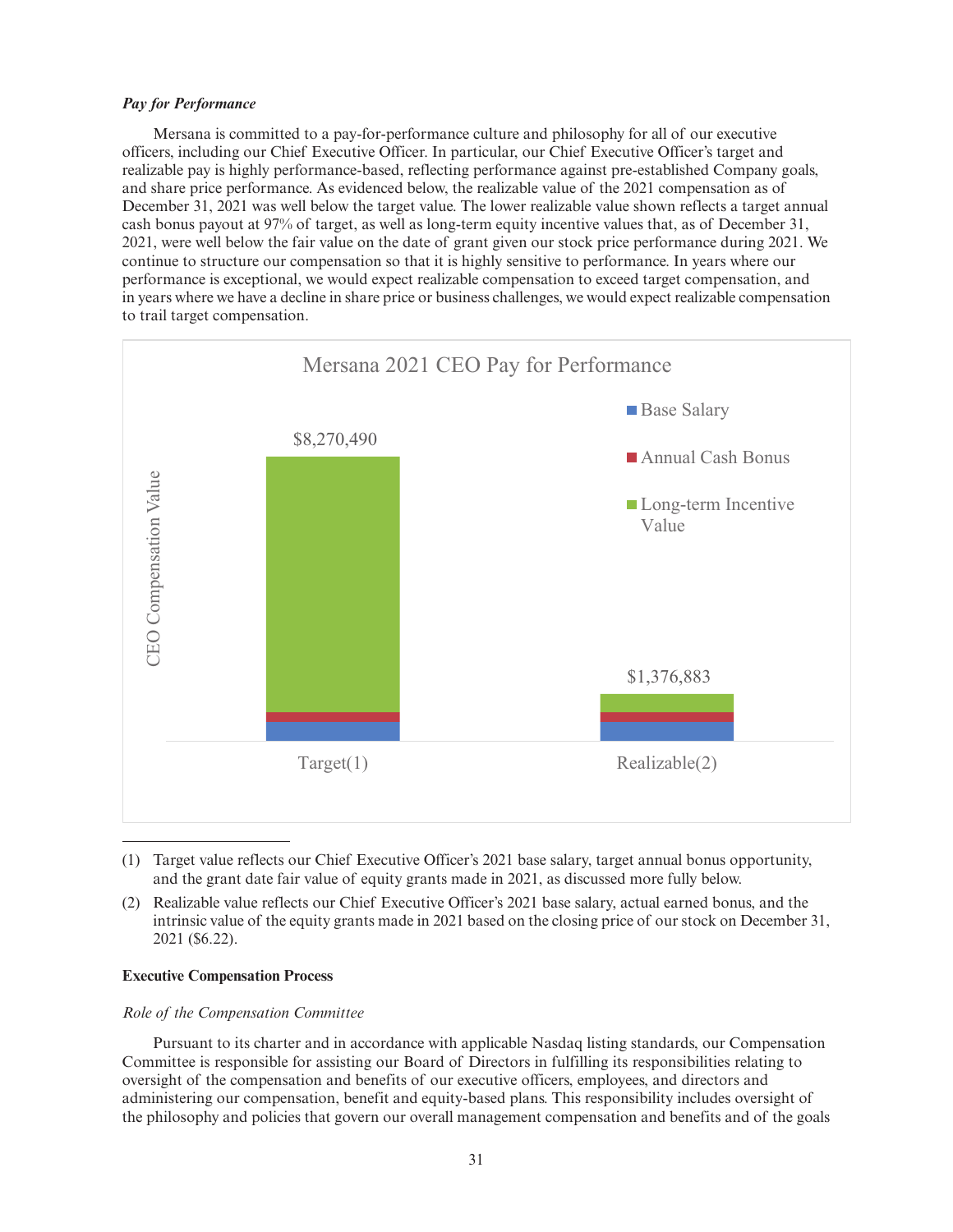and objectives relevant to compensating our executive officers. Our Compensation Committee also oversees the preparation of the CD&A that we include in our proxy statement and reviews and assesses the results of our stockholder advisory say-on-pay votes and our stockholder advisory vote to determine the frequency with which we hold say-on-pay votes in order to recommend appropriate actions to the Board of Directors. Our Compensation Committee also reviews and establishes the compensation of our executive officers, other than our Chief Executive Officer, and makes recommendations to our Board of Directors with respect to our Chief Executive Officer's compensation.

Our Compensation Committee periodically reviews and evaluates the components and effectiveness of our executive compensation program to ensure that our executive compensation program is consistent with our goals and aligned with our executive compensation peer group and the marketplace in which we compete for executive talent. In conducting these reviews and evaluations, our Compensation Committee utilizes the services of an independent compensation consultant, Pearl Meyer & Partners, LLC, or Pearl Meyer, to provide advice regarding executive compensation, including with respect to the composition of our peer group, to gather peer group and other relevant executive compensation information and trends, and to analyze this information.

Our Compensation Committee generally reviews and approves the base salary, annual cash bonus and annual long-term equity incentive awards for our executive officers at the beginning of each calendar year.

#### *Role of Management*

Our Compensation Committee works with and receives information and analyses from our Chief Executive Officer and other members of our management team, including within our Human Resources, Finance and Legal departments, and considers such information and analyses in determining the structure and amount of compensation to be paid to our executive officers. Our Chief Executive Officer makes recommendations to our Compensation Committee regarding the base salaries, annual bonuses and equity incentive awards for our executive officers other than herself. Our management team provides information to our Compensation Committee regarding executive officer performance, market and peer group data and information, and management's recommendations and proposals regarding executive officer compensation programs and decisions affecting base salaries, cash bonuses, long-term equity incentive compensation and other compensation-related matters, including the specific performance goals to be used in our annual cash bonus program. Our Human Resources department periodically purchases third-party compensation benchmark surveys and related industry information and, in cooperation with Pearl Meyer, prepares and provides analyses to assist our Compensation Committee's evaluation and comparison of each element of executive compensation.

Our Compensation Committee may take into account these recommendations and information provided by our independent compensation consultant but is ultimately responsible for determining (or recommending, in the case of our Chief Executive Officer) the compensation of our executive officers. Members of management, including certain of our executive officers, attend portions of our Compensation Committee's meetings; however, executive officers, including our Chief Executive Officer, are not present during decisions regarding their respective performance and compensation.

## *Role of Compensation Consultant*

Our Compensation Committee has the sole authority and right to engage, at our expense, one or more independent compensation consultants and advisors to assist the Compensation Committee in performing its responsibilities, including to obtain information, analysis and advice regarding our executive compensation program and decision-making. For 2021 and 2022, our Compensation Committee has engaged Pearl Meyer to assist it in this regard and sets the compensation for and oversees the work of Pearl Meyer. Pearl Meyer has not been retained by management to perform any work for our company other than projects performed at the direction of the Compensation Committee.

During 2021, Pearl Meyer attended meetings of and provided the following services to our Compensation Committee, including with respect to evaluations and decisions regarding 2021 and 2022 executive officer compensation: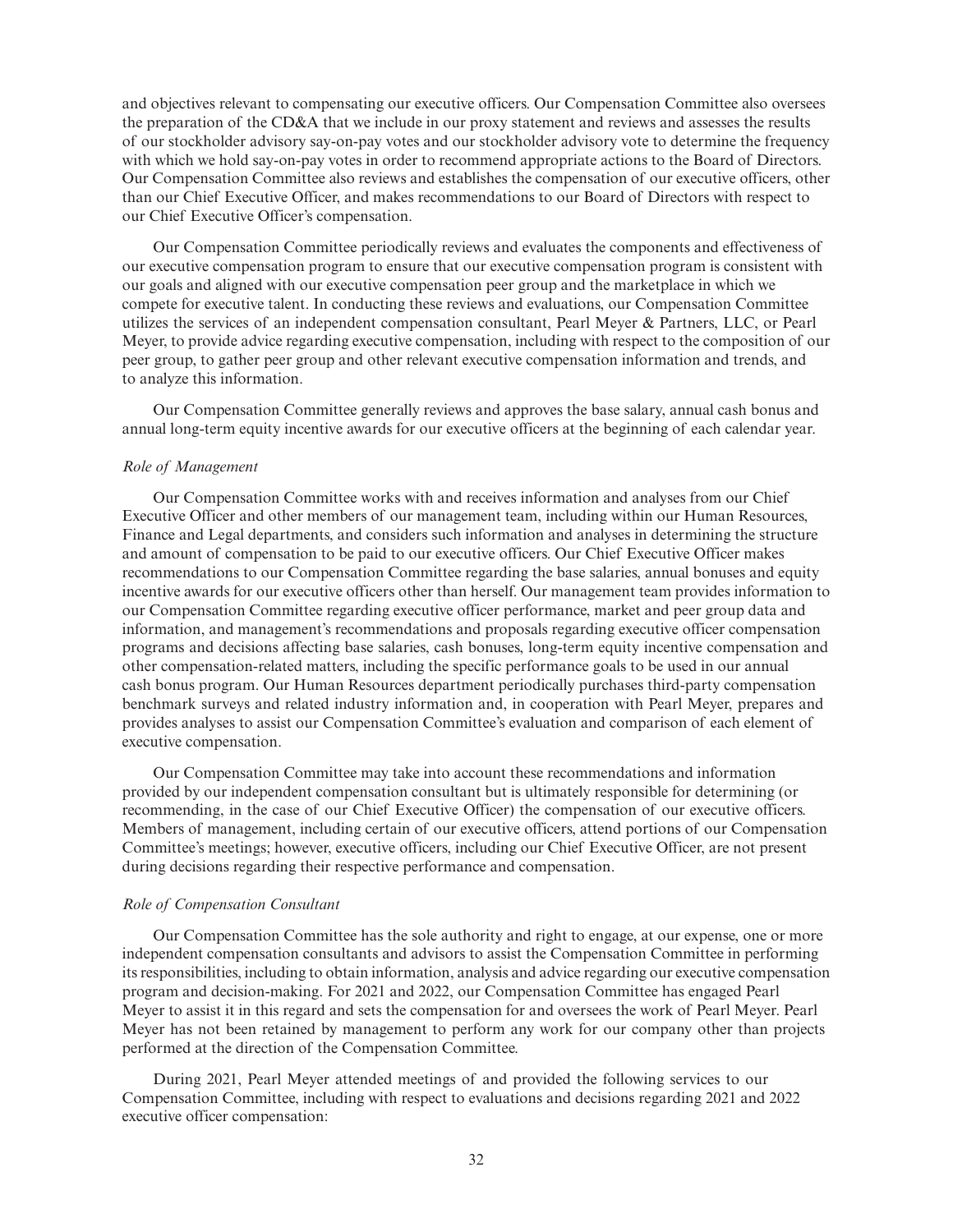- reviewing and recommending revisions to the executive compensation peer group we used in 2021 and the peer group we are using in 2022;
- providing compensation information for our peer group companies and competitive data for our executive officers, directors, and our employees generally;
- reviewing the base salaries, annual cash incentive award opportunities and long-term equity incentive compensation opportunities of our executive officers;
- evaluating how our executive compensation compares to our performance and to the executive compensation of the companies in our peer group;
- providing guidance on trends in executive officer compensation, corporate governance and regulatory issues and developments;
- providing analysis of our equity plan utilization and related metrics;
- reviewing our peer group and market equity compensation practices; and
- reviewing the "*Compensation Discussion and Analysis*" section of our proxy statement.

In determining to engage Pearl Meyer, our Compensation Committee considered Pearl Meyer's independence, taking into consideration relevant factors, including the absence of other services provided to Mersana by Pearl Meyer, the amount of fees Mersana paid to Pearl Meyer as a percentage of its total revenue, Pearl Meyer's policies and procedures that are designed to prevent conflicts of interest, any business or personal relationships Pearl Meyer's individual compensation advisors have with any executive officer of the Company or with any member of our Compensation Committee and any stock of the Company owned by Pearl Meyer and its individual compensation advisors. Our Compensation Committee determined, based on its analysis in light of all relevant factors, including the factors listed above, that the work of Pearl Meyer and its individual compensation advisors as compensation consultants to our Compensation Committee has not created any conflicts of interest, and that Pearl Meyer is independent pursuant to the independence standards set forth in the Nasdaq listing standards promulgated pursuant to Section 10C of the Exchange Act.

#### **Peer Group Selection and Benchmarking**

To inform executive compensation decisions and ensure the competitiveness of our executive compensation programs, our Compensation Committee benchmarks our executive compensation against the executive compensation of a peer group of publicly traded national and regional companies in the biopharmaceutical and biotechnology industries. Our Compensation Committee, with the assistance of Pearl Meyer, selects companies to include in our executive compensation peer group that on balance generally meet the following criteria at the time of selection:

- companies whose stage of product development, therapeutic focus (oncology), market capitalization and operating size (e.g., number of employees and annual research and development expense) are similar to ours; and
- companies that are headquartered in the Boston, Massachusetts area or another significant biotechnology market (e.g., San Francisco, California).

Our Compensation Committee strives to identify a peer group of companies that generally reflects Mersana's profile. Our market capitalization, employee headcount and annual research and development related expenses may change year over year, and the companies within our peer group may undergo similar changes, be acquired or, in some instances, reach a different stage of overall development or change therapeutic focus. Accordingly, with the assistance of Pearl Meyer and our management, our Compensation Committee annually reviews and, as appropriate, revises our peer group composition to ensure it continues to represent our overall profile on these metrics.

For purposes of executive compensation for 2021, our Compensation Committee worked with Pearl Meyer to evaluate our peer group in September 2020. During their review, our Compensation Committee and Pearl Meyer considered how, following their evaluation of our peer group in September 2019, our market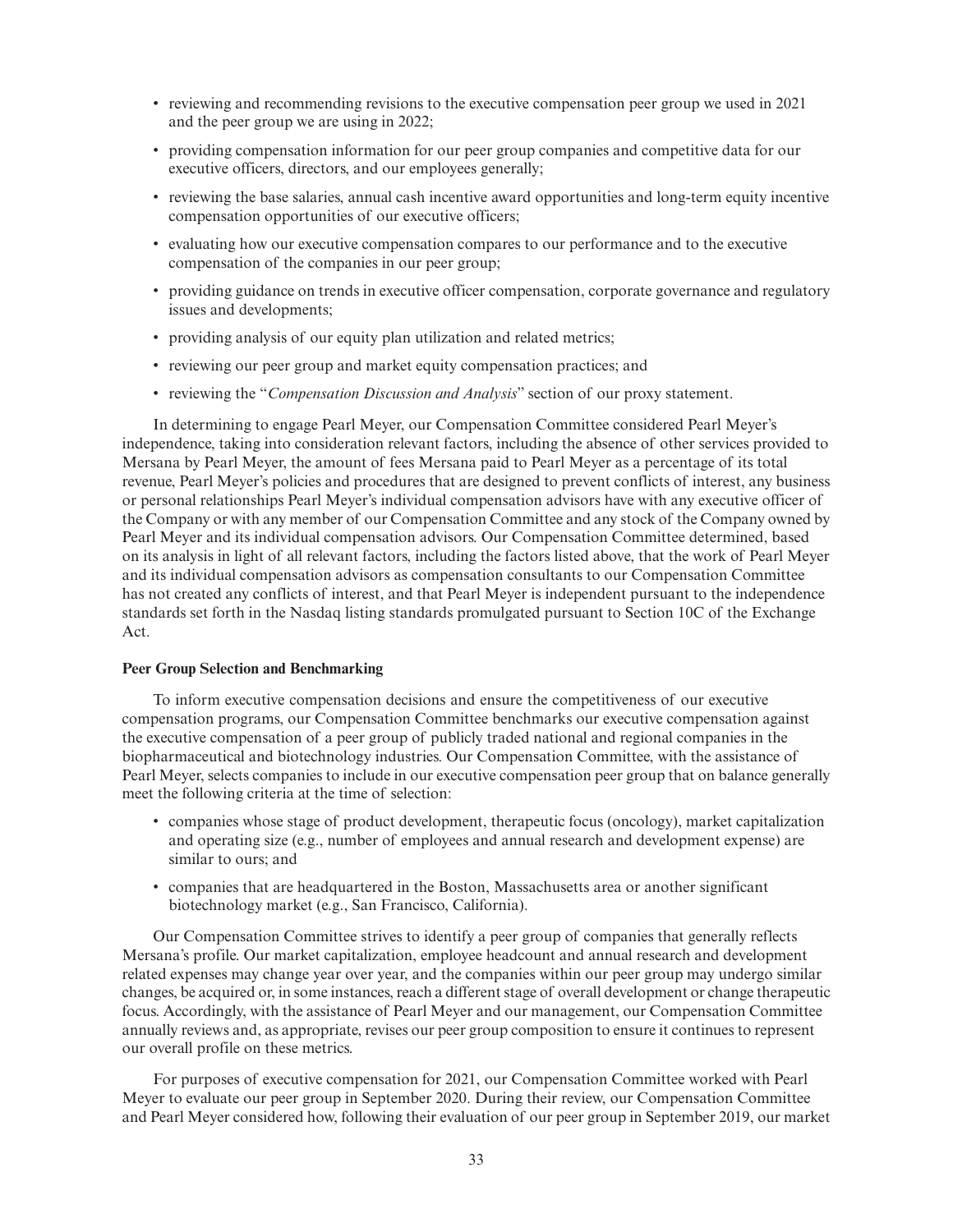capitalization had meaningfully increased following our announcement of positive interim clinical data in May 2020. In addition, Forty Seven, Inc., Neon Therapeutics, and Unum Therapeutics were no longer publicly traded independent companies, and Deciphera Pharmaceuticals, Inc. had received approval for one or more product candidates and, as a commercial entity, no longer met the criteria for being in a similar stage of development as us. As a result, as of September 2020, a number of companies that had comprised our peer group no longer met our general criteria to be included in our peer group. Based on the factors listed above and in consultation with Pearl Meyer and management, in September 2020, our Compensation Committee modified our peer group to include companies with a market capitalization and stage of development more similar to ours and selected the companies listed below as our executive compensation peers, or our 2021 Peer Group, to make executive compensation decisions following September 2020:

# **2021 Peer Group**

| Arcus Biosciences, Inc.             | Kura Oncology, Inc.               |
|-------------------------------------|-----------------------------------|
| Arvinas, Inc.*                      | Principia Biopharma, Inc.*        |
| Constellation Pharmaceuticals, Inc. | Replimune Group, Inc.*            |
| Cue Biopharma, Inc.*                | SpringWorks Therapeutics, Inc.*   |
| Editas Medicine, Inc.*              | Syros Pharmaceuticals, Inc.       |
| Fate Therapeutics, Inc.*            | TCR2 Therapeutics Inc.*           |
| IGM Biosciences, Inc.*              | Turning Point Therapeutics, Inc.* |
| ImmunoGen, Inc.                     | ZIOPHARM Oncology, Inc.*          |
| Inovio Pharmaceuticals, Inc.*       | Zymeworks Inc.*                   |

The companies marked with an asterisk were added to our previous peer group to determine our 2021 Peer Group. The following companies from our previous peer group were removed from our 2021 Peer Group for the reasons described above: Bellicum Pharmaceuticals, Inc.; Corvus Pharmaceuticals, Inc.; CytomX Therapeutics, Inc.; Deciphera Pharmaceuticals, Inc.; Evelo Biosciences, Inc.; Forty-Seven, Inc.; Gritstone Oncology, Inc.; Jounce Therapeutics, Inc.; Miragen Therapeutics, Inc.; Neon Therapeutics, Inc.; Selecta Biosciences, Inc.; Surface Oncology, Inc.; Synlogic, Inc.; Unum Therapeutics, Inc.; and Voyager Therapeutics, Inc.

For purposes of executive compensation for 2022, our Compensation Committee again worked with Pearl Meyer to re-evaluate our peer group in September 2021. During their review, our Compensation Committee and Pearl Meyer considered how, following their evaluation of our peer group in September 2020, our market capitalization had meaningfully declined relative to many companies included in the 2021 Peer Group. As a result, as of September 2021, Arvinas, Inc., Editas Medicine, Inc., Fate Therapeutics, Inc., SpringWorks Therapeutics, Inc. and Turning Point Therapeutics, Inc. no longer met our market capitalization criteria. Additionally, Constellation Pharmaceuticals, Inc. and Principia Biopharma Inc. were no longer publicly traded independent companies. In consultation with Pearl Meyer and management, in September 2021, our Compensation Committee modified our peer group to include companies with a market capitalization more similar to ours and selected the companies listed below as our executive compensation peers, or our 2022 Peer Group, to make executive compensation decisions following September 2021:

# **2022 Peer Group**

| Arcus Biosciences, Inc.            | Pieris Pharmaceuticals, Inc.*     |
|------------------------------------|-----------------------------------|
| Codiak BioSciences, Inc.*          | Relay Therapeutics, Inc.*         |
| Cue Biopharma, Inc.                | Replimune Group, Inc.             |
| Forma Therapeutics Holdings, Inc.* | Rubius Therapeutics, Inc.*        |
| IGM Biosciences, Inc.              | Scholar Rock Holding Corporation* |
| ImmunoGen, Inc.                    | Syros Pharmaceuticals, Inc.       |
| Inovio Pharmaceuticals, Inc.       | TCR2 Therapeutics Inc.            |
|                                    |                                   |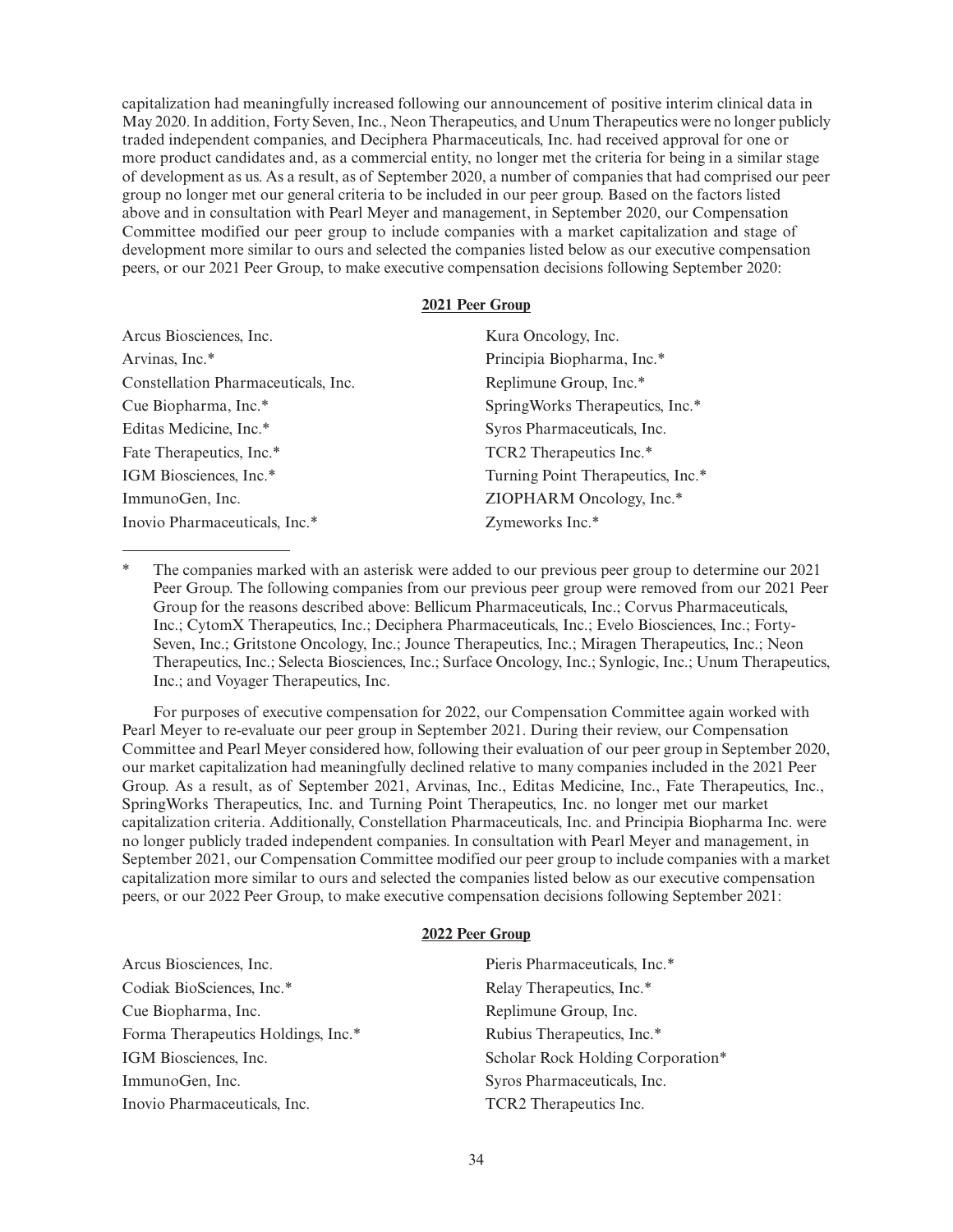Kura Oncology, Inc. Zymeworks Inc.

Jounce Therapeutics, Inc.\* <br>  $ZIOPHARM$  Oncology, Inc.

The companies marked with an asterisk were added to our 2022 Peer Group. The following companies from our 2021 Peer Group were removed from our 2022 Peer Group for the reasons described above: Arvinas, Inc.; Constellation Pharmaceuticals, Inc.; Editas Medicine, Inc.; Fate Therapeutics, Inc.; Principia Biopharma, Inc.; SpringWorks Therapeutics, Inc.; and Turning Point Therapeutics, Inc.

When setting executive pay levels, our Compensation Committee generally references competitive ranges of our peer group for cash compensation (base salary and annual performance-based cash bonuses) and equity incentive compensation. While we do not have a stated policy or principle for the allocation of compensation, we generally emphasize equity incentive compensation versus cash to retain our executives, align their interests with those of our stockholders and emphasize our pay-for-performance philosophy. Our Compensation Committee may adjust actual compensation levels with respect to our executives to reflect experience, performance levels and market factors as deemed appropriate by our Compensation Committee or the Board of Directors.

In addition to reviewing the executive compensation programs and practices of our peer group, because we compete for executive talent with many companies throughout the biopharmaceutical and biotechnology industries, our Compensation Committee also reviews and considers the executive compensation practices of companies in the broader biopharmaceutical and biotechnology sector as reported by Pearl Meyer or by comparable third parties through industry surveys and research.

## **Elements of Our Executive Compensation Program**

There are three primary components of our executive compensation program:

- base salary;
- annual bonuses based on individual and corporate performance; and
- equity incentive awards, in the form of stock options and restricted stock units, or RSUs.

In addition to these primary elements of executive compensation, we also offer our executive officers broad-based health and welfare benefits and 401(k) plan benefits consistent with the benefits we provide to our other full-time, salaried employees. Our Compensation Committee believes that each primary component of executive compensation must be evaluated and determined with reference to our peer group and other competitive market data, individual and corporate performance, our recruiting and retention goals, internal equity and consistency, and other factors and information it deems relevant. We strive to provide our executive officers with a balance of short-term and long-term equity incentives to encourage and reward consistently strong performance. Ultimately, the objective in setting the balance between long-term and short-term compensation is to ensure adequate base and short-term incentive compensation to attract and retain talent, while providing incentives to maximize long-term value for our Company and our stockholders.

These primary components of our executive compensation program are described in more detail below.

#### *Base Salary*

The purpose of base salary compensation is to attract and reward each executive with a competitive level of fixed cash compensation that is paid regularly throughout the year. Base salary is the only element of compensation that is fixed; the remainder and majority of each executive officer's potential compensation is composed of variable compensation that is designed to incentivize shorter-term (annual) or longer-term performance of the Company.

In assessing what the market would pay as base salary for a given executive officer position, our Compensation Committee (and, in the case of our Chief Executive Officer, our Board of Directors) relies on compensation information from our executive compensation peer group, as well as compensation benchmark surveys we purchase (see the section titled "*Peer Group Selection and Benchmarking*" above). Our Compensation Committee targets the 50th percentile of our peer group for executive officer base salary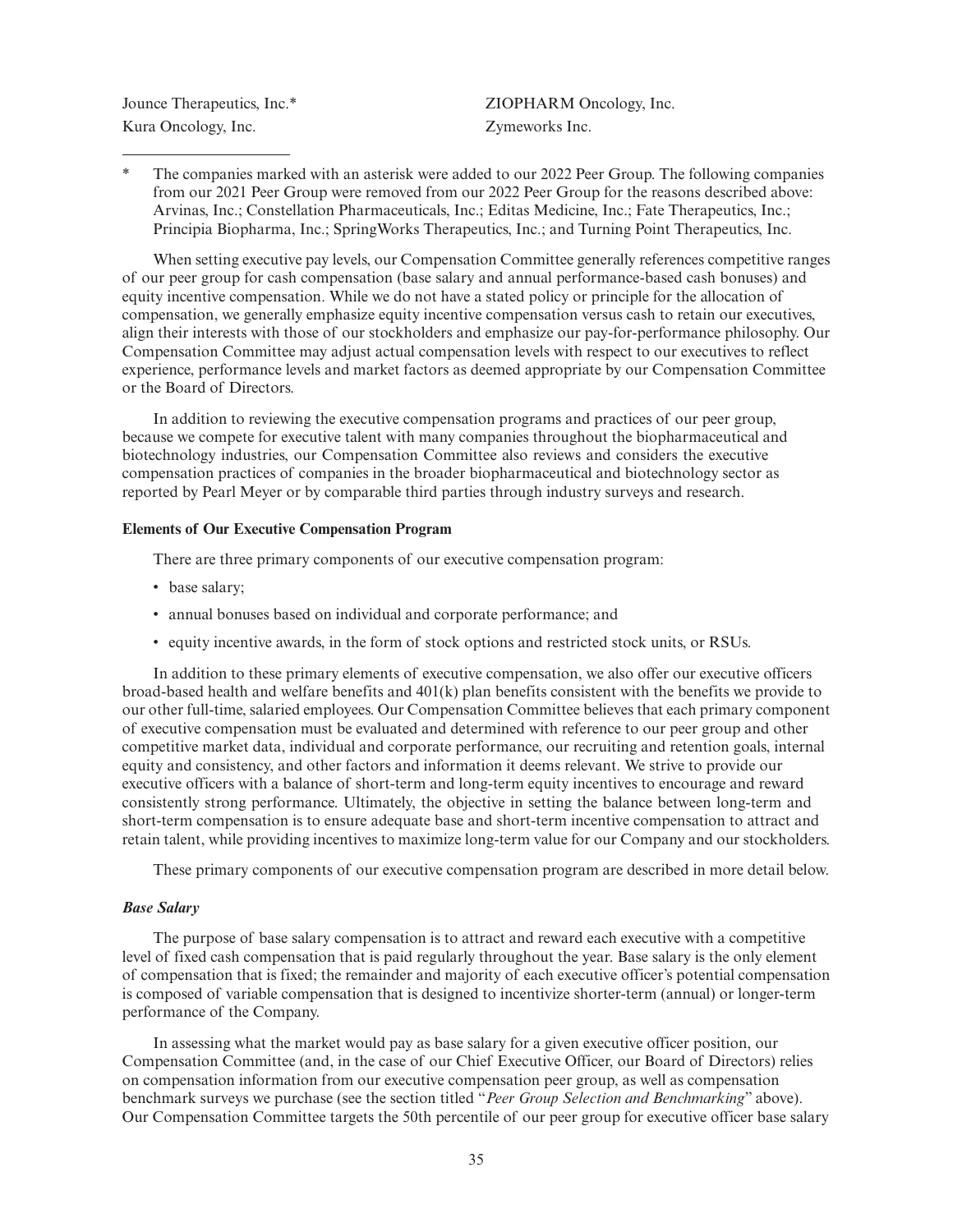compensation. An individual executive officer's base salary, however, may vary from the 50th percentile peer group-level for the officer's position based on the officer's experience, knowledge, skills, education, performance and contributions to the Company. For example, for an executive officer that the Compensation Committee believes has extensive experience and greater knowledge and skills for the relevant position or has significantly contributed to our performance may have a base salary that is greater than the 50th percentile of our peer group for a comparable position. We do not provide any automatic base salary increases to our executive officers.

Our Compensation Committee, with input from our Chief Executive Officer as to executive officers other than herself, reviews and evaluates each executive officer's base salary during the fourth quarter of each year, and our Board of Directors, based on the recommendation of our Compensation Committee, reviews and evaluates our Chief Executive Officer's base salary at the same time; final decisions regarding any changes to such base salary are typically finalized in the first quarter of the following year, retroactive to January 1. In connection with this review and evaluation, our Compensation Committee (or, in the case of our Chief Executive Officer, our Board of Directors) may adjust an executive officer's base salary, if appropriate, based on the officer's individual performance and contributions during the preceding year, changes or expected changes in the scope of the officer's responsibilities, including as a result of a promotion, changes in the base salary range of compensation at our peer group companies, the growth of or changes in our operations and the expected ease or difficulty of replacing the executive with a well-qualified replacement. Our Compensation Committee and Board of Directors also take into consideration general compensation trends within the biotechnology and biopharmaceutical industries, including trends with respect to companies that are headquartered in the Boston, Massachusetts area or another significant biotechnology market.

# *2021 Base Salaries*

In January 2021, our Compensation Committee (or our Board of Directors, in the case of our Chief Executive Officer) reviewed and evaluated the base salaries of our executive officers and approved the annual base salary for each of our named executive officers shown in the below table.

| Name | 2021<br>Annual<br><b>Base Salary</b> | $%$ Increase<br>from $2020$ |
|------|--------------------------------------|-----------------------------|
|      | \$569,250                            | $3.50\%$                    |
|      | \$405,099                            | $3.50\%$                    |
|      | \$400,000                            | N/A                         |
|      | \$423,563                            | $3.50\%$                    |
|      | \$410.331                            | $3.00\%$                    |
|      | \$425,000                            | N/A                         |

(1) Ms. Carvajal's base salary became effective on April 26, 2021, when she commenced employment with us as our Senior Vice President, Chief Legal Officer.

- (2) Dr. Kaufman resigned as Senior Vice President, Chief Manufacturing Officer on August 16, 2021 and retired from the Company on September 10, 2021.
- (3) Dr. Misra's base salary became effective on August 16, 2021, when he commenced employment with us as our Senior Vice President, Chief Manufacturing Officer.

#### *Annual Performance-Based Cash Compensation*

The purpose of our annual cash incentive program is to provide short-term variable cash compensation to incentivize and reward our executive officers to achieve or exceed our annual corporate goals as well as each officer's annual personal goals. This element of compensation reinforces our pay-for-performance philosophy and incentivizes shorter-term (annual) performance. Each executive officer is eligible for a target bonus determined as a percentage of his or her annual base salary. Our Compensation Committee (or our Board of Directors, in the case of our Chief Executive Officer) determines these target bonus percentages for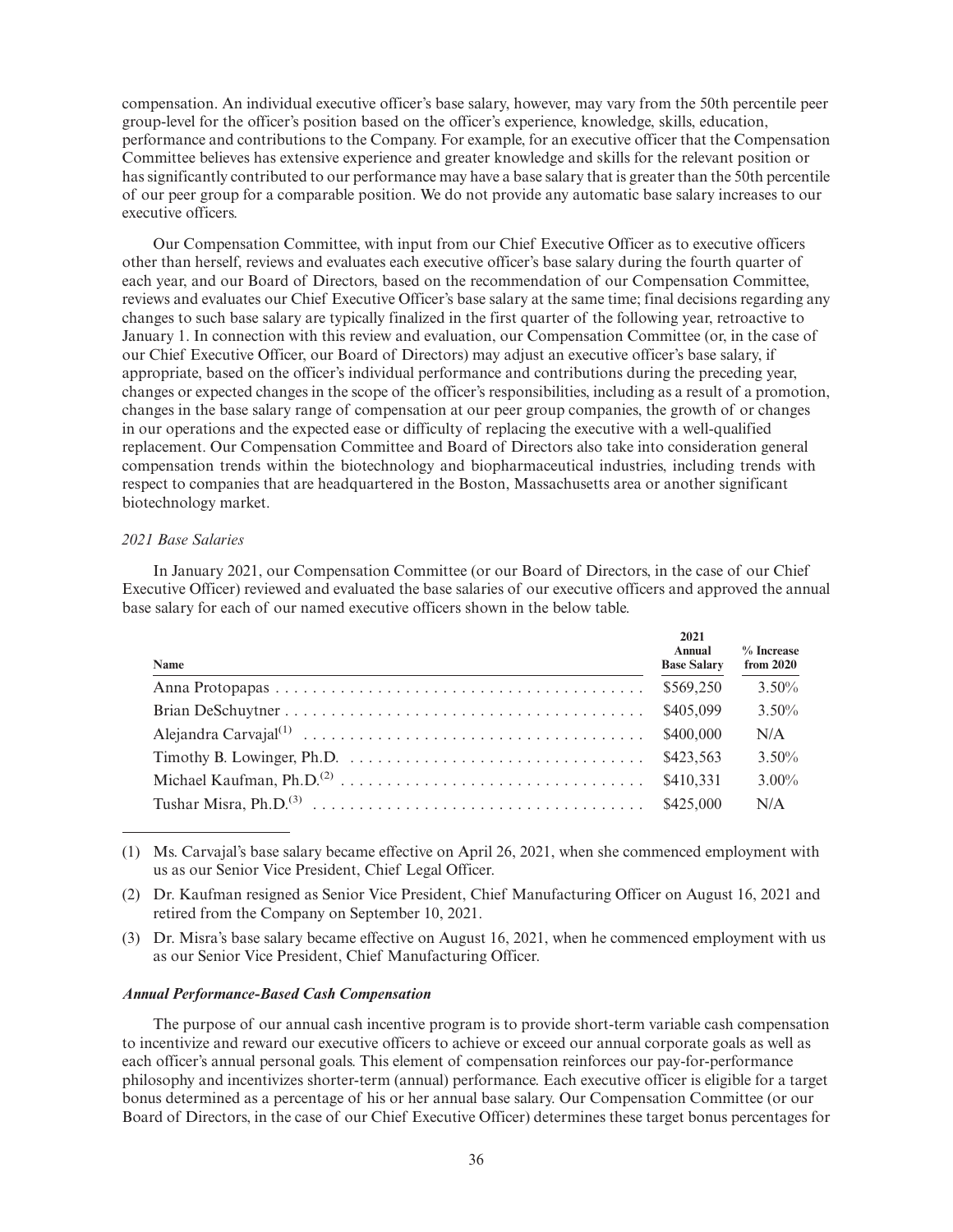each executive officer position primarily based on the range of target bonus percentages for similar positions at companies in the peer group. Our Compensation Committee (or our Board of Directors, in the case of our Chief Executive Officer) annually reviews and evaluates each executive officer's target bonus percentage. Because target bonus percentages by position tend not to be as dynamic as base salary compensation, changes to an executive officer's target bonus percentage tend to occur less frequently than changes in base salary.

In June 2017, our Board of Directors adopted our 2017 Cash Bonus Plan, or the Bonus Plan. The Bonus Plan governs the determination and payment of annual bonus amounts to certain of our executive officers and key employees. Under the Bonus Plan, each eligible employee is eligible to receive an annual bonus based on the achievement of certain performance criteria established by the Compensation Committee.

For annual incentive bonus determinations pursuant to the Bonus Plan, we vary the weighting of personal and corporate goal performance by level within the Company, with greater emphasis placed on corporate performance for our more senior employees. Even among our executive officers, a greater emphasis is placed on corporate performance for our Chief Executive Officer than for our other executive officers, with 100% of the weight attributed to corporate goal performance for our Chief Executive Officer, as compared to 75% of the weight attributed to corporate goal performance and 25% of the weight attributed to individual performance, as subjectively determined by our Compensation Committee in consultation with our Chief Executive Officer, for our other executive officers. We believe this policy aligns our Chief Executive Officer's performance with that of the Company as a whole and aligns our executive officers' (other than our Chief Executive Officer's) performance with the Company as a whole while still incentivizing personal performance, which is generally more aligned with the performance of the functional area that each executive officer leads. In addition, our executive officers have a greater opportunity to significantly impact our corporate goal performance given their positions and responsibilities. The target bonus percent for each of our named executive officers other than our Chief Executive Officer for 2021 was 40%, and the target bonus percent for our Chief Executive Officer was 50%.

At the end of the year, our Compensation Committee reviews our performance and the individual performance of each of our executive officers, including our named executive officers, to determine the amount of annual bonus payments to be paid for the year. It is at our Compensation Committee's discretion to grant individual awards at, below, or above target based on corporate performance and individual performance. Our Board of Directors approved the 2021 annual bonus payment to the Chief Executive Officer based on our Compensation Committee's recommendation, and our Compensation Committee approved the 2021 bonus payments to the other executive officers.

## *2021 Corporate Performance Goals*

For 2021, the annual bonus payments were determined by the Compensation Committee based upon the achievement of performance metrics related to our corporate objectives in four broad categories:

- Advancing UpRi Development in Preparation for Future Biologics License Application, or BLA, Submission;
- Evaluating the Potential for UpRi and XMT-1592 in NSCLC ;
- Advancing Our Earlier Pipeline Candidates; and
- Building the Foundation for Corporate Growth and Sustainability.

The finer details of these performance metrics include highly sensitive and competitive information. We do not disclose the specific portions of these goals because we believe that such disclosure would result in competitive harm to us. We purposely set these goals at challenging levels. Revealing certain elements of these goals could potentially reveal insights about our preclinical, clinical, regulatory and strategic plans or objectives that our competitors or potential collaborators could use against us. However, the specific annual goals for 2021 were heavily weighted toward advancing UpRi development and preparing Mersana for the future potential commercialization of UpRi.

The total number of points, if all specified goals were achieved, added to 120 points, which would yield a payout of 120% of the portion of each named executive officer's target annual bonus based on corporate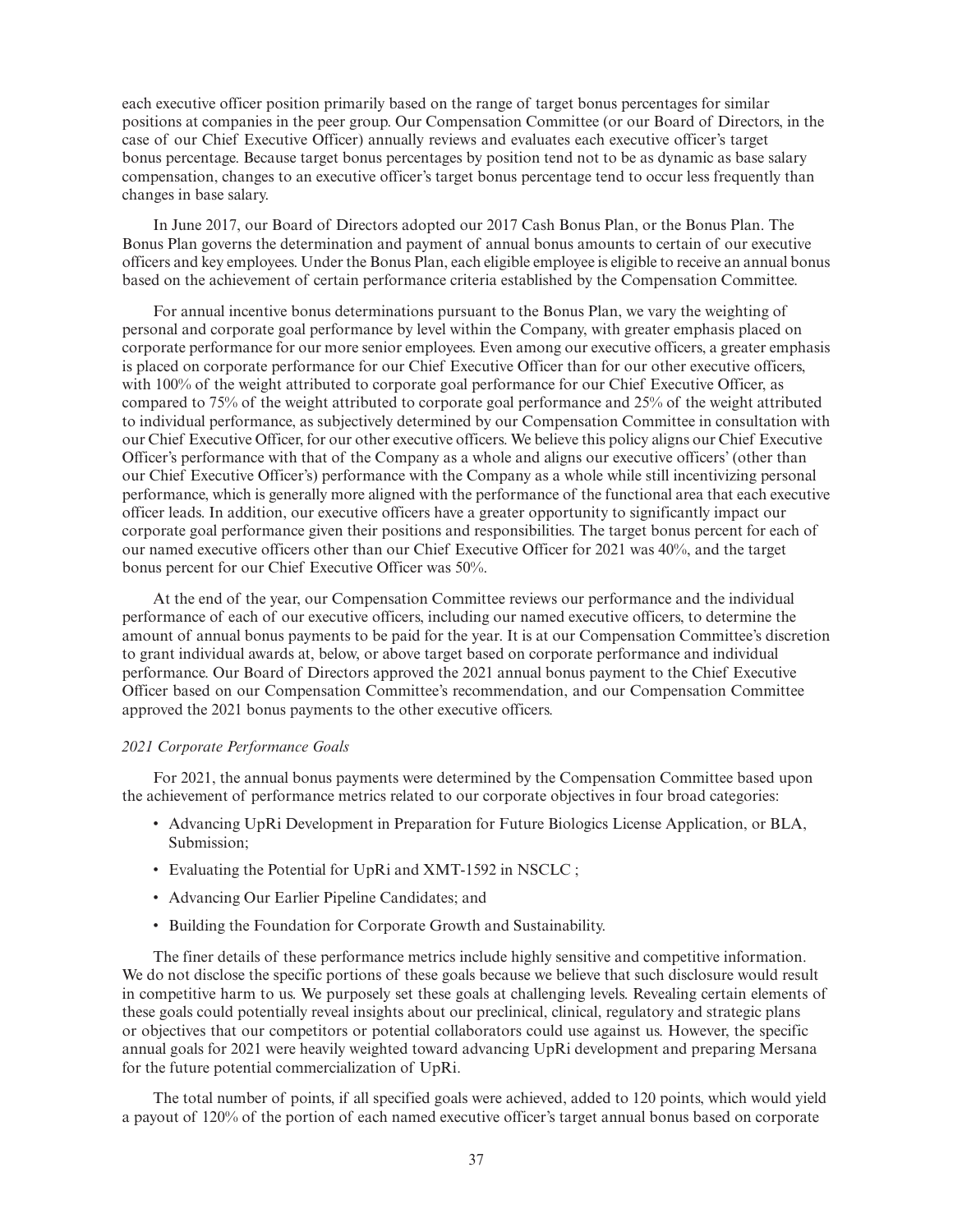performance. Additionally, our Compensation Committee approved two stretch goals for 2021, which, if achieved, would have contributed up to 10 additional points, yielding a maximum potential corporate performance level of 130%. In light of these potential corporate goal achievement levels and the weighting of corporate and personal goals under our Bonus Plan, in 2021, our Chief Executive Officer was eligible to receive a maximum of 130% of her target bonus, and each of our other executive officers was eligible to receive a maximum of 125% of his or her target bonus.

In January 2022, our Compensation Committee evaluated our achievement of the 2021 corporate objectives. The Compensation Committee considered whether we had achieved specific goals in each category of our corporate objectives, the weighting established for each category, including the weighting for overachievement, where applicable, management's self-assessment, and our overall corporate performance in 2021. Based on these considerations, the Compensation Committee determined that while we had achieved many of our clinical and pipeline objectives and several of our business operation growth objectives, we had not fully achieved some of our specified objectives, due in part to challenges related to the need to amend the protocol of our UPLIFT trial, the decision to deprioritize further UpRi monotherapy development in NSCLC and supply chain considerations, as well as due to other challenges presented by the overall macroeconomic environment. As a result, the Compensation Committee approved a 97% achievement of our 2021 corporate objectives, based in particular on the following achievements:

- Continued progress in enrollment of our UPLIFT clinical trial;
- Maintenance of sufficient product supply for our clinical candidates;
- Initiation of our UPGRADE clinical trial of UpRi in combination with carboplatin;
- Significant progress in our workforce growth goals;
- Continued advancement of our pipeline candidates;
- Strength of our balance sheet throughout the year; and
- Creation and fostering of a vibrant organization as measured by employee feedback and external recognition of our positive culture and workplace environment.

## *2021 Individual Performance*

The performance for the 2021 fiscal year of each of our named executive officers, other than our Chief Executive Officer, was reviewed by our Compensation Committee in consultation with our Chief Executive Officer, and each executive's performance was then subjectively assessed. Our Compensation Committee, after consulting with our Chief Executive Officer, assigned an achievement percentage for each such executive. For 2021, the target annual bonus for each named executive officer, the corporate and individual goal weighting and achievement, and the amount paid to those individuals is as set forth in the table below.

Based on the above, the Compensation Committee (or, in the case of our Chief Executive Officer, our Board of Directors) awarded 2021 bonuses, paid in cash during the first quarter of 2022, to our named executive officers as follows: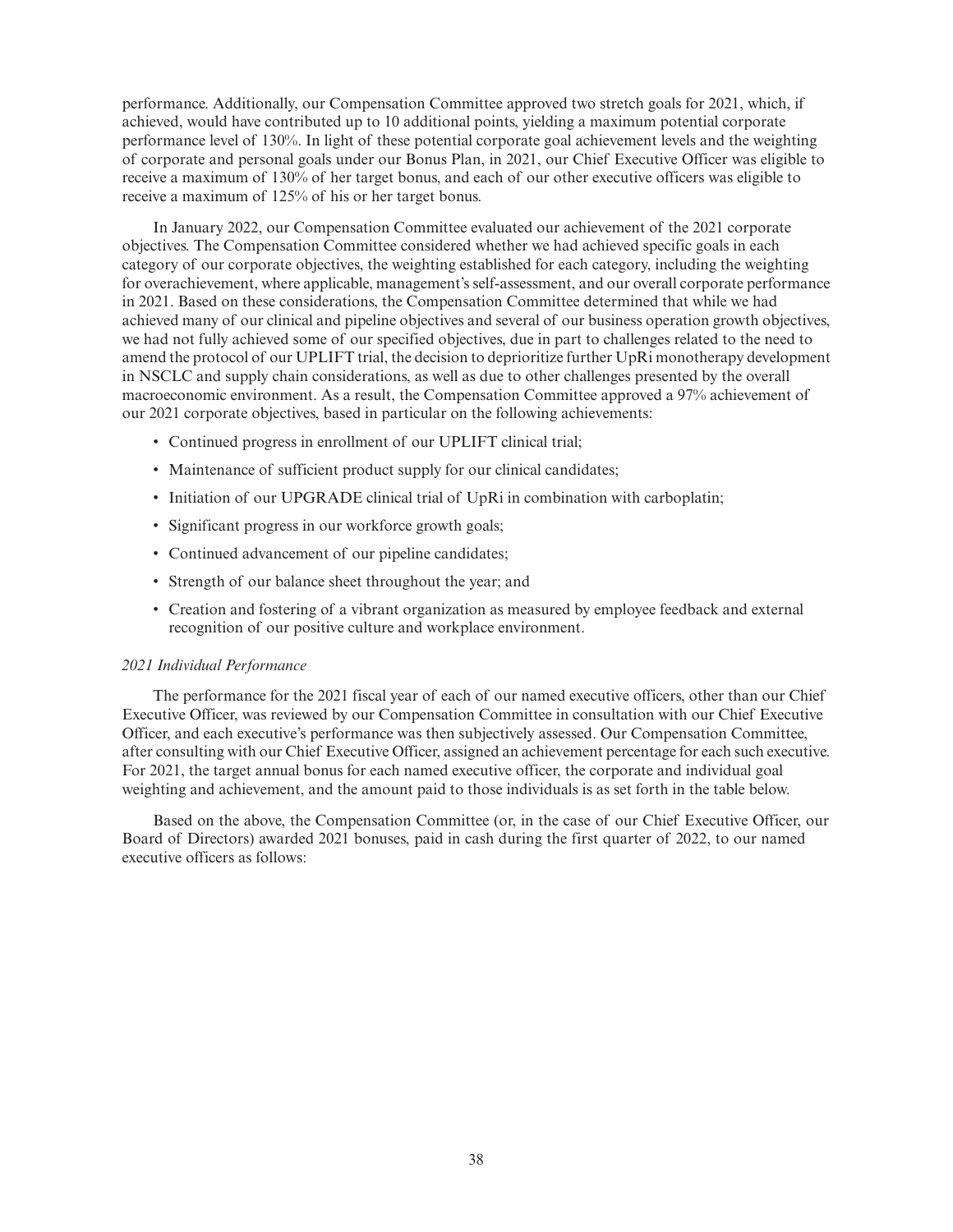| <b>Name and Position</b>             | <b>Target</b><br><b>Bonus</b><br>$\frac{6}{6}$ of<br><b>Base</b><br>Salary) | Corporate<br>Goal<br>Achievement | Weight of<br>Corporate<br>Goal<br>Achievement | <b>Individual</b><br>Performance<br><b>Achievement</b> | Weight of<br><b>Individual</b><br>Performance<br>Achievement | <b>Bonus</b><br>Amount<br>Paid $(S)$ | <b>Bonus</b><br><b>Amount</b><br>Paid<br>$\frac{6}{6}$ of<br><b>Target</b><br><b>Bonus</b> ) |
|--------------------------------------|-----------------------------------------------------------------------------|----------------------------------|-----------------------------------------------|--------------------------------------------------------|--------------------------------------------------------------|--------------------------------------|----------------------------------------------------------------------------------------------|
| Anna Protopapas,                     | 50%                                                                         | 97%                              | $100\%$                                       |                                                        |                                                              | 276,086                              | 97%                                                                                          |
| Brian DeSchuytner,                   | 40%                                                                         | 97%                              | 75%                                           | 100%                                                   | 25%                                                          | 158.394                              | 98%                                                                                          |
| Alejandra Carvajal $^{(1)}$          | 40%                                                                         | 97%                              | 75%                                           | 105%                                                   | 25%                                                          | 107,712                              | $99\%$                                                                                       |
| Michael Kaufman, $Ph.D.(2)$          | N/A                                                                         | N/A                              | N/A                                           | N/A                                                    | N/A                                                          | N/A                                  | N/A                                                                                          |
| Timothy B. Lowinger, Ph.D. $\dots$ . | 40%                                                                         | 97%                              | 75%                                           | 105%                                                   | 25%                                                          | 167,731                              | 99%                                                                                          |
| Tushar Misra, $Ph.D.(3)$             | 40%                                                                         | 97%                              | 75%                                           | $100\%$                                                | 25%                                                          | 93,147                               | 98%                                                                                          |

- (1) Ms. Carvajal's actual bonus was prorated by 68% based on her hire in April 2021. Percentage of Target Bonus Paid assumes full-year compensation and does not reflect this proration.
- (2) Dr. Kaufman retired from the Company on September 10, 2021 and was not eligible for a 2021 bonus.
- (3) Dr. Misra's actual bonus was prorated by 38% based on his hire in August 2021. Percentage of Target Bonus Paid assumes full-year compensation and does not reflect this proration.

# *Long-Term Equity Incentive Compensation*

Long-term equity incentive compensation is generally the largest portion of each executive's overall compensation and is variable and at-risk. Because the drug development process is lengthy, generally taking many years and requiring long-term investments that have a substantial risk of failure, we believe it is appropriate that this element of compensation represents the largest potential portion of each executive's overall compensation to focus our executive officers on long-term success. This element of compensation is comprised of equity awards that we grant in connection with the start of each executive officer's employment and annual grants of long-term equity incentive equity awards. These equity awards generally vest over several years to focus our executives on our success over a multi-year period and promote the retention of our executive officers.

We also design our long-term equity awards to remain competitive in the recruitment and retention of executive officers and other employees. We generally target both our annual awards and new hire awards of long-term equity incentive compensation to be within a competitive range of our peer group. Like short-term incentive compensation, no executive officer is guaranteed to receive any equity awards or awards of a certain value.

Since 2020, we have used a combination of options to purchase shares of our common stock and RSUs as the primary equity award instruments for long-term equity incentive compensation. This practice is consistent with the long-term equity incentive compensation practices of our peer group. Stock option awards provide our executive officers with the right to purchase shares of our common stock at a fixed exercise price equal to the closing price of our common stock on the date of grant. Each RSU represents a contingent right to receive one share of our common stock. Stock options and RSUs typically vest over four years generally subject to the executive's continued service with us; awards to newly hired executive officers typically have a one-year cliff, while annual awards do not. We believe these features provide an appropriate long-term equity incentive and reward the option holder only to the extent that our stock price increases and stockholder value increases. As a company that relies heavily on the use of stock options to align the interests of employees, including our named executive officers, with the interests of stockholders, we do not believe that the accounting grant date fair value should be the primary determinant of award size. Volatility is inherent in drug development, and we do not believe that employees should be rewarded with more shares due to decreases in our stock price or penalized with fewer shares due to increases in our stock price.

As with the other elements of compensation, our Compensation Committee receives preliminary recommendations for equity awards from our Chief Executive Officer for executive officers (other than herself) for annual awards and awards made in connection with the executive's hire or promotion. Our Compensation Committee then reviews the market-based recommendations based on our peer group and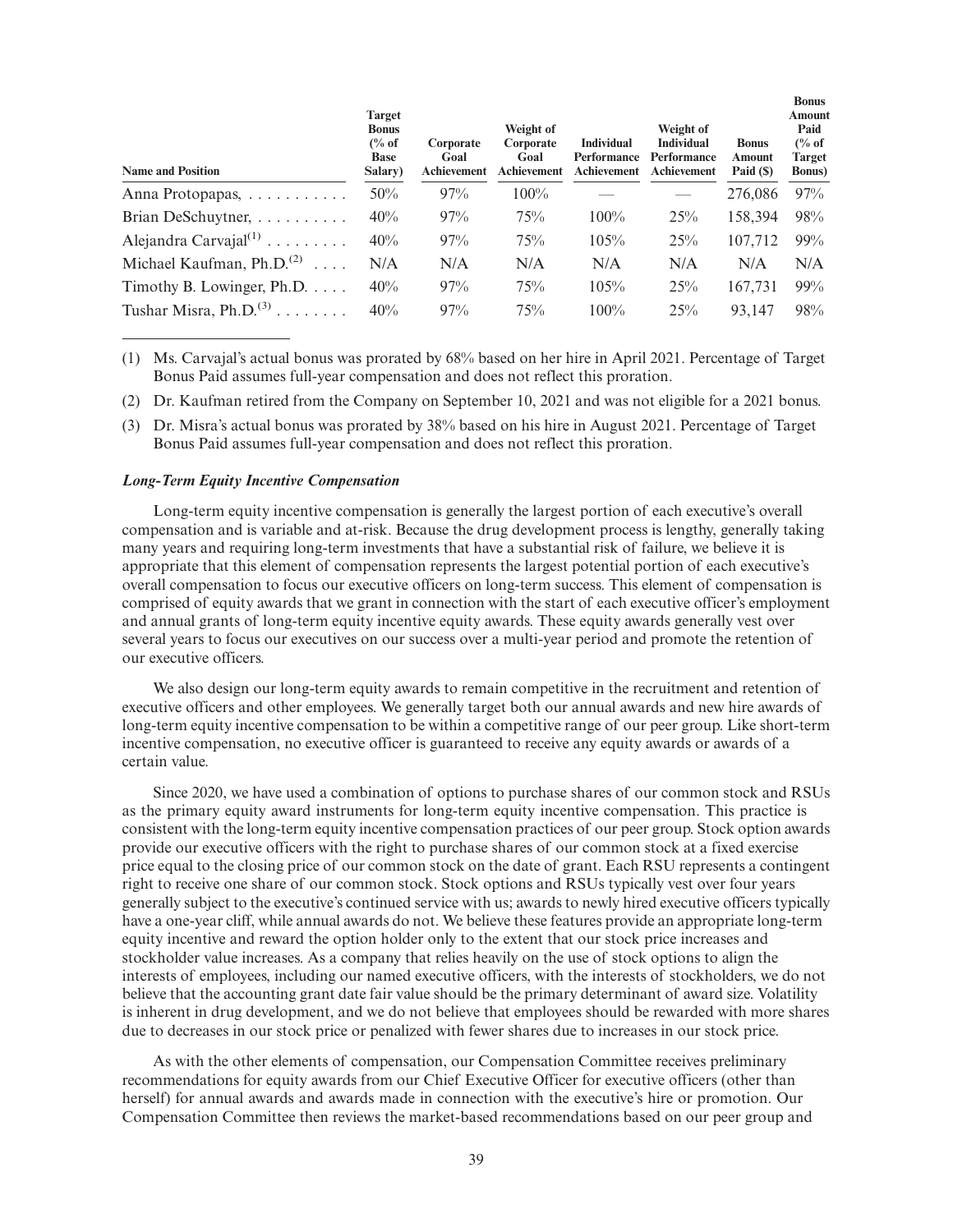survey data and approves equity awards for all of our executive officers, with the exception of our Chief Executive Officer, whose grant is approved by our Board of Directors upon the recommendation of our Compensation Committee. In evaluating the target size of equity grant awards for executive officers, our Compensation Committee takes into consideration market and peer group data regarding long-term incentive compensation to ensure our grants are competitive. We balance this with a consideration of the aggregate number of share-based awards we expect to grant during the calendar year as compared to the total number of shares outstanding, or our burn rate, and the number of share-based incentive awards outstanding as compared to the total number of shares outstanding, or our overhang. Our Compensation Committee also takes into consideration each executive officer's performance and contributions to the Company, the recommendations of our Chief Executive Officer (except with respect to her own long-term equity incentive compensation) and the amount of the executive officer's owned, vested and unvested equity holdings.

For our executives in 2021, our Compensation Committee determined it was appropriate to target approximately 75% of the value of long-term equity incentive compensation in the form of stock options and the remaining approximately 25% of the value in the form of RSUs. The Compensation Committee believed that this equity mix helped to ensure that wealth creation remains tied to stock performance (through stock options) and to promote retention (via RSUs that vest over time to deliver equivalent value to stock options while using fewer authorized shares and provide some value even if the market price of our common stock declines).

After considering the factors described above, in January 2021, our Compensation Committee approved annual grants to our named executive officers (other than our Chief Executive Officer) of the stock options and RSUs shown in the table below, and our Board of Directors approved the annual grant show below to our Chief Executive Officer.

| Name | Stock Options<br>$(\#)^{(1)}$ | RSUs $(#)^{(2)}$ |
|------|-------------------------------|------------------|
|      | 382,500                       | 85,000           |
|      | 112,500                       | 25,000           |
|      |                               |                  |
|      | 112,500                       | 25,000           |
|      | 131,250                       | 29,167           |
|      |                               |                  |

<sup>(1)</sup> Each of these stock option awards has an exercise price of \$21.09 and vests in equal quarterly installments over the first four years after the vesting commencement date, January 15, 2021, generally subject to continued employment through the applicable vesting date.

- (2) These RSUs vest over four years in four equal annual installments beginning on the first anniversary of the grant date generally subject to continued employment through the applicable vesting date.
- (3) Ms. Carvajal joined the Company in April 2021, and Dr. Misra joined the Company in August 2021. As such, neither Ms. Carvajal nor Dr. Misra received an equity award in connection with the Company's annual equity grants in 2021.

Both Ms. Carvajal and Dr. Misra were hired in 2021 and received new hire equity awards upon commencement of their employment. New hire awards for our executive officers are generally in the same amount as the annual awards for our continuing executive officers. Ms. Carvajal was awarded an option to purchase 112,500 shares of our common stock at an exercise price of \$16.98 per share and 26,500 RSUs. Dr. Misra was awarded an option to purchase 112,500 shares of our common stock at an exercise price of \$11.56 per share and 25,000 RSUs. Each of Ms. Carvajal's and Dr. Misra's options vest as to 25% of the shares underlying the option on the first anniversary of the grant date, and as to the remainder of the shares at the rate of 6.25% per quarter over the next three years, generally subject to continued employment through the applicable vesting date. Ms. Carvajal's RSUs vest as to 50% on the first anniversary of the grant date, and the remainder vest on the second anniversary of the grant date, generally subject to continued employment through the applicable vesting date. Dr. Misra's RSUs vest as to 25% on each anniversary of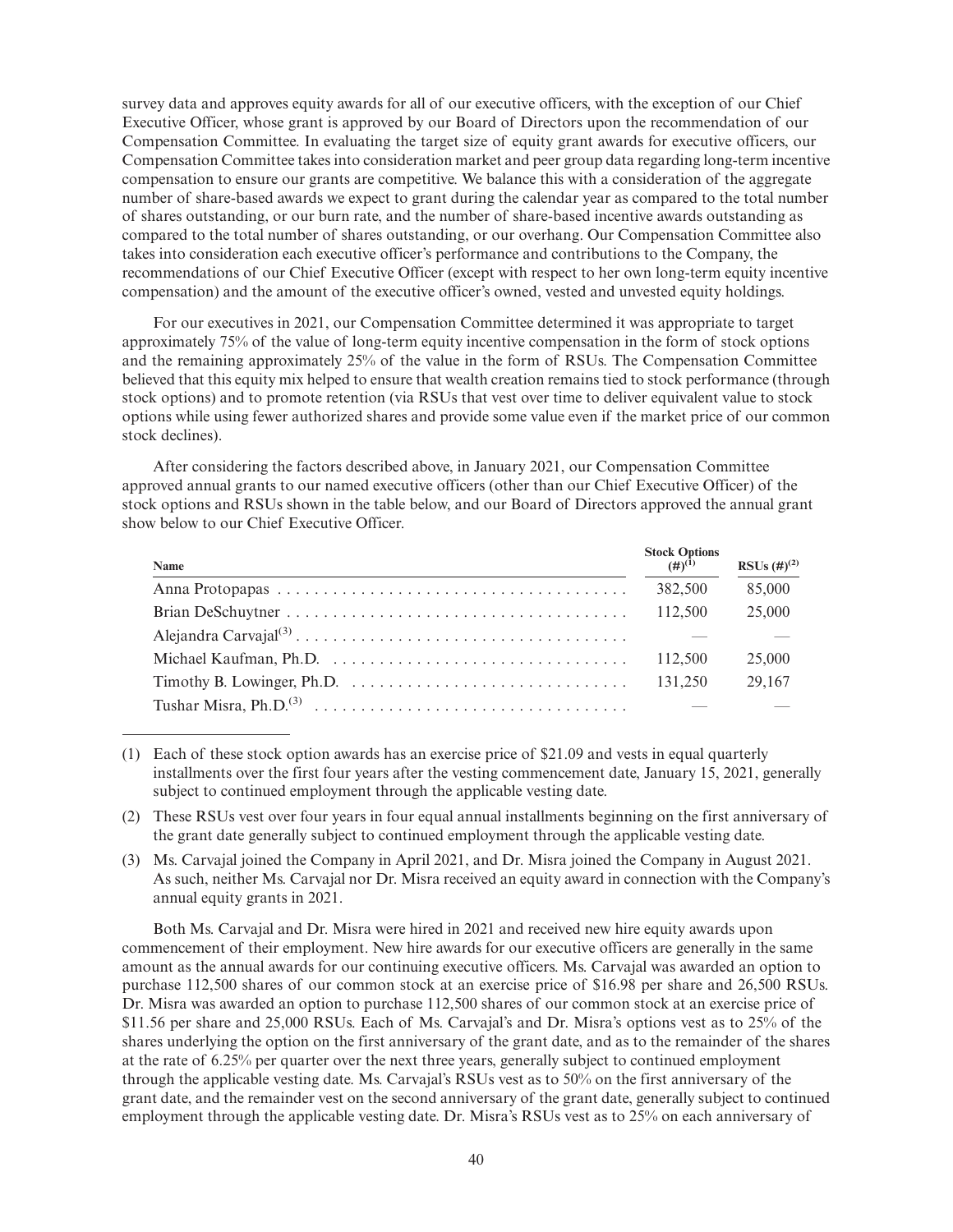the grant date through the fourth anniversary of the grant date, generally subject to continued employment through the applicable vesting date.

# **Benefits Programs and Perquisites**

Our executive officers, including our named executive officers, are eligible to participate in all of our employee benefit plans, including our medical, dental, vision, group life and disability insurance plans, on the same basis as our other salaried employees. We pay the premiums for term life insurance and disability insurance for all of our employees, including our named executive officers. We do not maintain any defined benefit pension or non-qualified deferred compensation plans.

All of our full-time employees in the United States, including our named executive officers, are eligible to participate in our  $401(k)$  plan, which is a retirement savings defined contribution plan established in accordance with Section 401(a) of the Internal Revenue Code of 1986, as amended (the "Code"). Pursuant to our 401(k) plan, employees may elect to defer their eligible compensation on a pre-tax basis, up to the statutorily prescribed annual limits and to have the amount of this deferral contributed to our 401(k) plan. The 401(k) plan also permits us to make discretionary employer contributions and matching contributions, subject to IRS limits. For 2021, we matched one hundred percent (100%) of the first four percent (4%) of the eligible compensation contributed by participating employees, up to seven thousand dollars (\$7,000.00), which matching contributions are fully vested after one year of employment.

We do not provide any other perquisites or personal benefits to our named executive officers, and we do not provide any tax gross-up payments to our named executive officers.

#### **Other Features of our Executive Compensation Program**

#### *Executive Employment Agreements*

Each of our named executive officers is party to a letter agreement with us that sets forth the terms and conditions of the executive's employment with us. Each letter agreement provides for at-will employment with us. Each letter agreement sets forth the executive's base salary, which is eligible for potential discretionary merit increases, and target annual bonus (expressed as a percentage of base salary). Each of our named executive officers is also party to our standard nondisclosure, noncompetition and assignment of intellectual property agreement. Pursuant to their letter agreements, each of the named executive officers is also entitled to certain compensation and benefits upon termination of his or her employment in certain circumstances, including following a change in control. We believe that these severance benefits are an important element of our executive compensation and retention program, particularly in the context of a corporate transaction where provision of such benefits eliminates, or at least reduces, the potential reluctance of our executive officers to diligently consider and pursue potential transactions that may be in the best interests of our stockholders. We also believe that our severance arrangements with our named executive officers are consistent with compensation arrangements provided in a competitive market for executive talent and that the events triggering payment represent appropriate hurdles for the severance benefits. The severance benefits provided under these letter agreements are described under *"— Payments on Termination of Employment or Change in Control Benefits*" below.

# **Other Compensation Policies/Assessments**

#### *Risk Assessment*

Our Compensation Committee recognizes that providing certain types of compensation incentives may inadvertently motivate individuals to act in ways that could be detrimental to the Company in order to maximize personal compensation. To minimize such risk, our Compensation Committee reviews at least annually the overall structure and components of our compensation program and, with respect to our executive officers, the levels of compensation under such program. Our Compensation Committee has reviewed our compensation program and has determined that it does not encourage inappropriate actions or risk taking and is not reasonably likely to have a material adverse effect on our business. In addition, we do not believe that the mix and design of the components of our executive compensation program encourage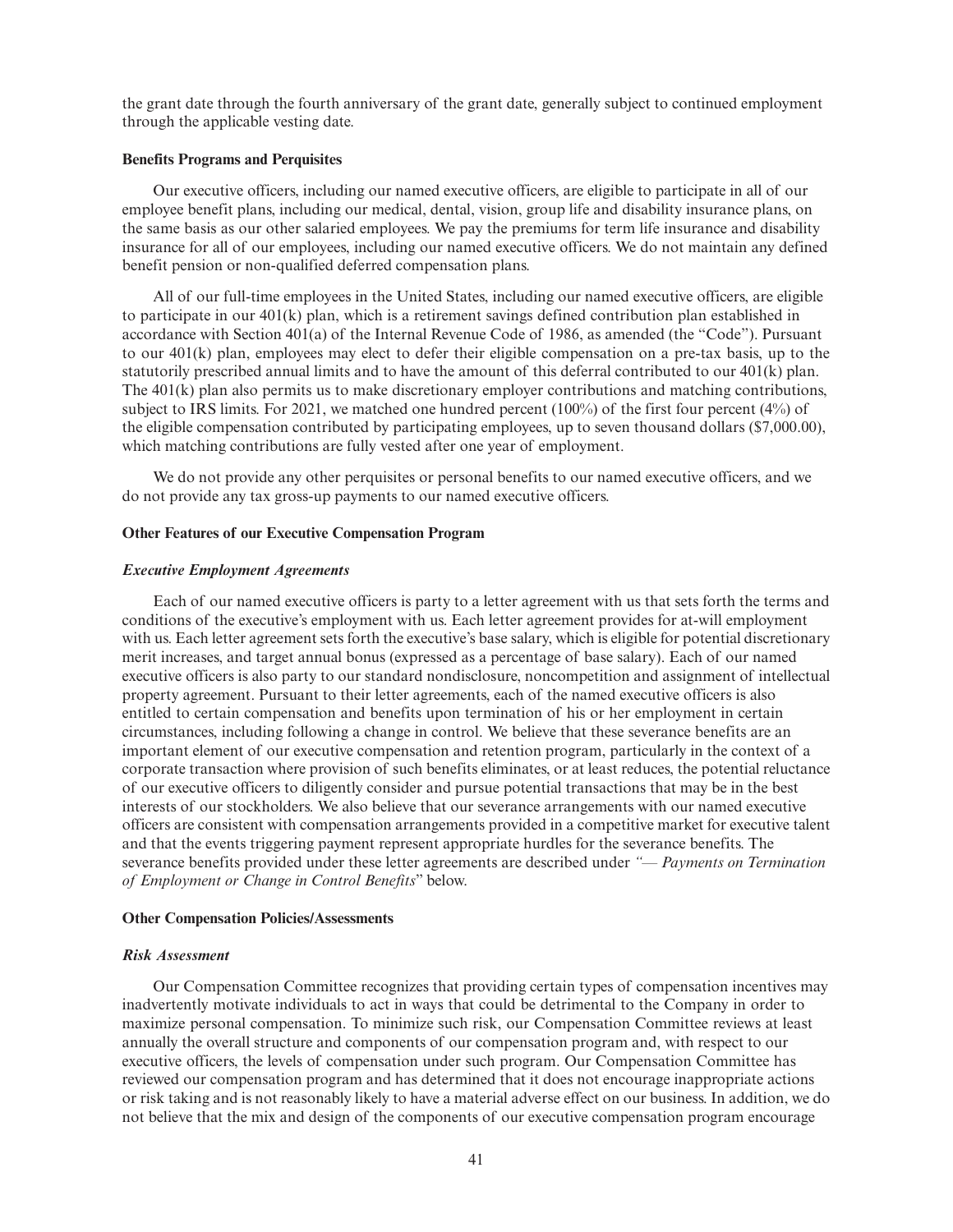our executive officers to assume excessive risks. We believe that our compensation programs, current business process and planning cycle foster the behaviors and controls that would mitigate the potential for adverse risk, including the following:

- base salaries that are consistent with our executive officers' responsibilities and market data and that are established to ensure that our executive officers would not be motivated to take excessive risks to achieve a reasonable level of financial security;
- corporate objectives for our annual bonus program for our executive officers that are consistent with our annual operating and strategic plans, that are designed to achieve the proper risk/reward balance, and that should not require excessive risk taking to achieve;
- the mix between fixed and variable, annual and long-term and cash and equity compensation is designed to encourage strategies and actions that balance our short-term and long-term best interests; and
- stock option and RSU awards vest over a period of time, which we believe encourages executives to take a long-term view of our business.

# *Clawbacks*

As a public company, if we are required to restate our financial results due to our material noncompliance with any financial reporting requirements under the federal securities laws as a result of misconduct, the Chief Executive Officer and Chief Financial Officer may be legally required, in accordance with the provisions of Section 304 of the Sarbanes-Oxley Act of 2002, to reimburse Mersana for any bonus or other incentive-based or equity-based compensation they received. In addition, we will comply with the requirements of the Dodd-Frank Act and expect to adopt a compensation recovery policy if and when the SEC adopts final regulations on the subject.

#### *Insider Trading Policy and Hedging Transactions*

Our insider trading policy prohibits our employees, including our named executive officers, as well as our directors and certain family members and controlled entities of our employees and our directors, from engaging in short sales, transactions in put or call options, hedging transactions or other inherently speculative transactions with respect to our securities at any time. We may also determine that other persons should be subject to the policy, such as contractors or consultants who have access to material nonpublic information about Mersana. In addition, persons subject to the policy are prohibited from holding Mersana securities in a margin account or otherwise pledging our securities as collateral for a loan. Our window period policy provides that certain of our employees, including our executive officers, and our non-employee directors are required to limit their transactions in the Company's stock to defined time periods following public dissemination of quarterly and annual financial results and to seek pre-clearance from our Chief Legal Officer or her designee prior to engaging in transactions in the Company's stock.

# *Accounting and Tax Considerations*

Under ASC 718, the Company is required to estimate and record an expense for each award of equity compensation over the vesting period of the award. We record share-based compensation expense on an ongoing basis according to ASC 718.

Under Section 162(m) of the Code, or Section 162(m), compensation paid to any publicly held corporation's "covered employees" that exceeds \$1 million per taxable year for any covered employee is generally non-deductible. Our Compensation Committee believes that its primary responsibility is maintaining a compensation program that attracts and retains talented executives and, in furtherance of such responsibility, the Company has paid, and will continue to pay, compensation that is not deductible under Section  $162(m)$  or that is otherwise limited as to tax deductibility.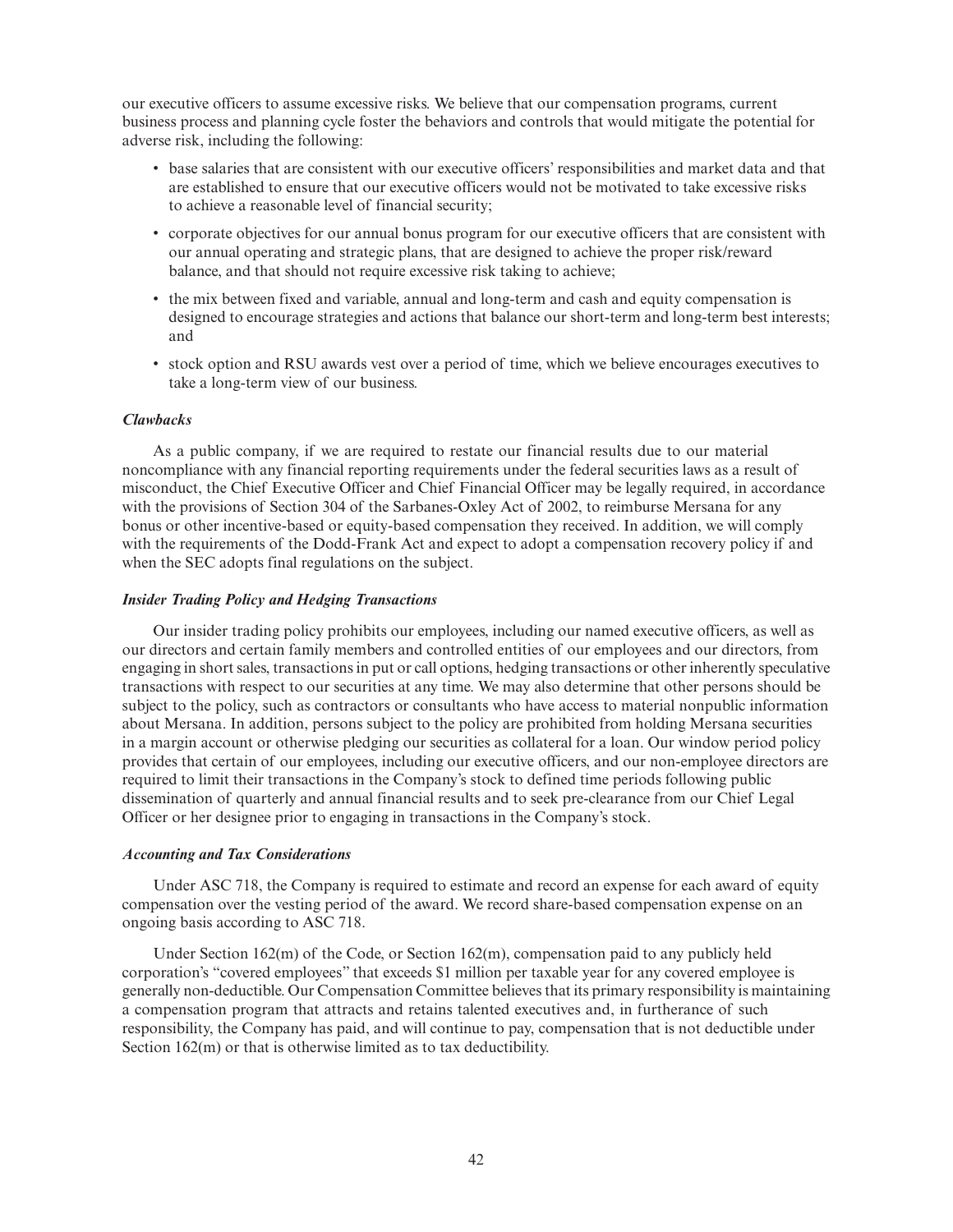# **Report of the Compensation Committee of the Board of Directors**

The Compensation Committee has reviewed and discussed the Compensation Discussion and Analysis required by Item 402(b) of Regulation S-K with our management. Based on this review and discussion, the Compensation Committee recommended to our Board of Directors that the Compensation Discussion and Analysis be included in this Proxy Statement.

This report of the Compensation Committee is not "soliciting material," shall not be deemed "filed" with the Securities and Exchange Commission and shall not be incorporated by reference by any general statement incorporating by reference this Proxy Statement into any filing under the Securities Act of 1933, as amended, or the Securities Exchange Act of 1934, as amended, whether made before or after the date hereof and irrespective of any general incorporation language in any such filing, except to the extent that we specifically incorporate this information by reference, and shall not otherwise be deemed filed under such acts.

The foregoing report has been furnished by the Compensation Committee.

Members of the Compensation Committee of Mersana Therapeutics, Inc.

David Mott, Chair Allene M. Diaz Kristen Hege, M.D.

# **Summary Compensation Table**

The following table sets forth the compensation awarded to, earned by, or paid to our named executive officers in respect of their service to the Company for the fiscal years ended December 31, 2021, and, if applicable, December 31, 2020, and December 31, 2019.

**Non-Equity**

| <b>Name and Principal Position</b>                                                                         | Year | <b>Salary</b><br>(S) | <b>Stock</b><br><b>Awards</b><br>$(S)^{(1)}$ | Option<br><b>Awards</b><br>$(S)^{(2)}$ | Non-Equity<br><b>Incentive Plan</b><br>Compensation<br>$(5)^{(3)}$ | <b>All Other</b><br>Compensation<br>$(S)^{(4)}$ | <b>Total</b><br>$(\$)$ |
|------------------------------------------------------------------------------------------------------------|------|----------------------|----------------------------------------------|----------------------------------------|--------------------------------------------------------------------|-------------------------------------------------|------------------------|
| Anna Protopapas                                                                                            | 2021 | 569,250              | 1,792,650                                    | 5,632,504                              | 276,086                                                            | 7,000                                           | 8,277,490              |
| President and Chief Executive<br><i>Officer</i>                                                            | 2020 | 550,000              | 436,331                                      | 1,220,079                              | 324,500                                                            | 7,000                                           | 2,537,911              |
|                                                                                                            | 2019 | 533,000              | 400,000                                      | 506,645                                | 293,150                                                            | 7,000                                           | 1,739,795              |
| Brian DeSchuytner <sup>(5)</sup>                                                                           | 2021 | 405,099              | 527,250                                      | 1,656,619                              | 158,394                                                            | 7,000                                           | 2,754,362              |
| Senior Vice President, Chief<br>Financial Officer                                                          |      | 2020 391,400         | 97,531                                       | 272,724                                | 181,610                                                            | 7,000                                           | 950,265                |
|                                                                                                            | 2019 | 180,013              |                                              | 637,128                                | 78,432                                                             |                                                 | 895,573                |
| Alejandra Carvajal <sup>(6)</sup><br>.<br>Senior Vice President, Chief<br>Legal Officer                    | 2021 | 274,359              |                                              | 449,970 1,346,209                      | 107,712                                                            | $\overbrace{\qquad \qquad }^{}$                 | 2,178,250              |
| Timothy B. Lowinger, Ph.D. $\dots$ .                                                                       |      | 2021 423,563         |                                              | 615,132 1,932,722                      | 167,731                                                            | 7,000                                           | 3,146,148              |
| Senior Vice President, Chief                                                                               | 2020 | 409,240              | 195,069                                      | 545,447                                | 189,887                                                            | 7,000                                           | 1,346,643              |
| Science and Technology Officer                                                                             |      | 2019 393,500         | 160,000                                      | 139,764                                | 173,140                                                            | 7,000                                           | 873,404                |
| Michael Kaufman, Ph.D. <sup>(7)</sup>                                                                      | 2021 | 286,180              | 527,250                                      | 1,656,619                              | $\overline{\phantom{0}}$                                           | $40,988^{(8)}$                                  | 2,511,036              |
| Former Chief Manufacturing                                                                                 | 2020 | 398,380              | 164,269                                      | 459,324                                | 184,848                                                            | 7,000                                           | 1,213,821              |
| <i>Officer</i>                                                                                             | 2019 | 385,840              | 160,000                                      | 139,764                                | 169,770                                                            | 7,000                                           | 862,374                |
| Tushar Misra, Ph.D. <sup>(9)</sup><br>1.1.1.1.1.1<br>Senior Vice President, Chief<br>Manufacturing Officer | 2021 | 161,282              | 289,000                                      | 906,323                                | 93,147                                                             | 5,667                                           | 1,455,418              |

<sup>(1)</sup> Amounts represent the aggregate grant date fair value of RSU awards granted to our named executive officers in 2019, 2020 and 2021, as applicable, computed in accordance ASC Topic 718, and excluding the effect of estimated forfeitures related to service-based vesting conditions. The assumptions used in the valuation of these RSU awards are set forth in Note 9 to our financial statements included in our 2021 Annual Report.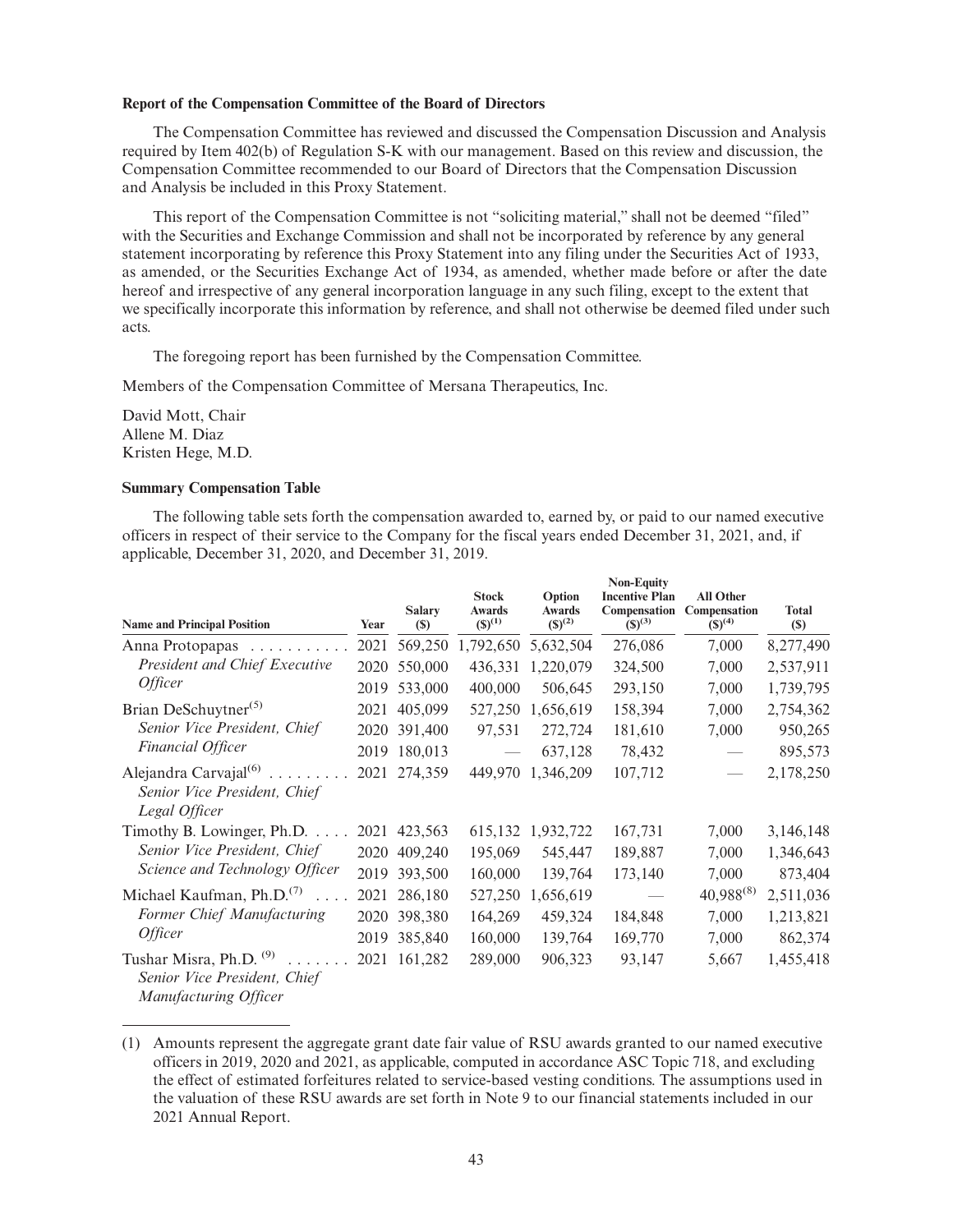- (2) Amounts represent the aggregate grant date fair value of stock option awards granted to our named executive officers in 2019, 2020 and 2021, as applicable, computed in accordance with ASC Topic 718 and excluding the effect of estimated forfeitures related to service-based vesting conditions. The assumptions used in the valuation of these option awards are set forth in Note 9 to our financial statements included in our 2021 Annual Report.
- (3) Unless otherwise stated, amounts represent the annual cash bonuses paid to our named executive officers for 2019, 2020 and 2021, as applicable, in accordance with our Bonus Plan.
- (4) Unless otherwise stated, amounts represent 401(k) matching contributions for 2019, 2020 and 2021, as applicable.
- (5) Mr. DeSchuytner's employment with us began on July 10, 2019. The salary and bonus amounts reported in the table represent the amounts actually earned by him for 2019 after commencing employment with us.
- (6) Ms. Carvajal's employment with us began on April 26, 2021. The salary and bonus amounts reported in the table represent the amounts actually earned by her for 2021 after commencing employment with us
- (7) Dr. Kaufman retired on September 10, 2021. The salary amount reported in the table for 2021 represents the amount actually earned by him for 2021 prior to his retirement.
- (8) Includes \$28,218 in accrued vacation paid out to Dr. Kaufman following his retirement and \$5,770 in Company-paid COBRA premiums.
- (9) Dr. Misra's employment with us began on August 16, 2021. The salary and bonus amounts reported in the table represent the amounts actually earned by him for 2021 after commencing employment with us.

#### *Pay Ratio Disclosure*

As required by Section 953(b) of the Dodd-Frank Act and Item 402(u) of Regulation S-K, we are required to disclose the ratio of the annual total compensation of the individual identified as our paid median employee to the annual total compensation of our principal executive officer, our Chief Executive Officer. The paragraphs that follow describe our methodology and the resulting pay ratio.

We identified our median employee using our employee population as of December 31, 2021 by (i) aggregating for each applicable employee (A) annual base salary for salaried employees (or hourly rate multiplied by expected annual work schedule, for hourly employees), (B) actual bonus for 2021 and (C) the grant date fair value of any annual or new hire equity awards granted during the fiscal year ended December 31, 2021 and (ii) ranking this aggregated compensation measure for our employees (excluding our Chief Executive Officer) from highest to lowest. Salaries or wages for those employees hired during 2021 were annualized. Once the median employee was identified, we calculated the median employee's annual total compensation in accordance with the rules applicable to the Summary Compensation Table.

The total compensation for 2021 for our median employee, identified as discussed above, was \$302,642. Our chief executive officer's compensation as reported in the Summary Compensation Table was \$8,277,490. Therefore, our pay ratio is approximately 27 to 1.

The pay ratio reported above is a reasonable estimate calculated in a manner consistent with SEC rules based on our internal records and the methodology described above. The SEC rules for identifying the median compensated employee and calculating the pay ratio based on that employee's annual total compensation allow companies to adopt a variety of methodologies, to apply certain exclusions, and to make reasonable estimates and assumptions that reflect their employee populations and compensation practices. Therefore, the pay ratio reported by other companies may not be comparable to the pay ratio reported above, as other companies have different employee populations and compensation practices and may utilize different methodologies, exclusions, estimates and assumptions in calculating their own pay ratios.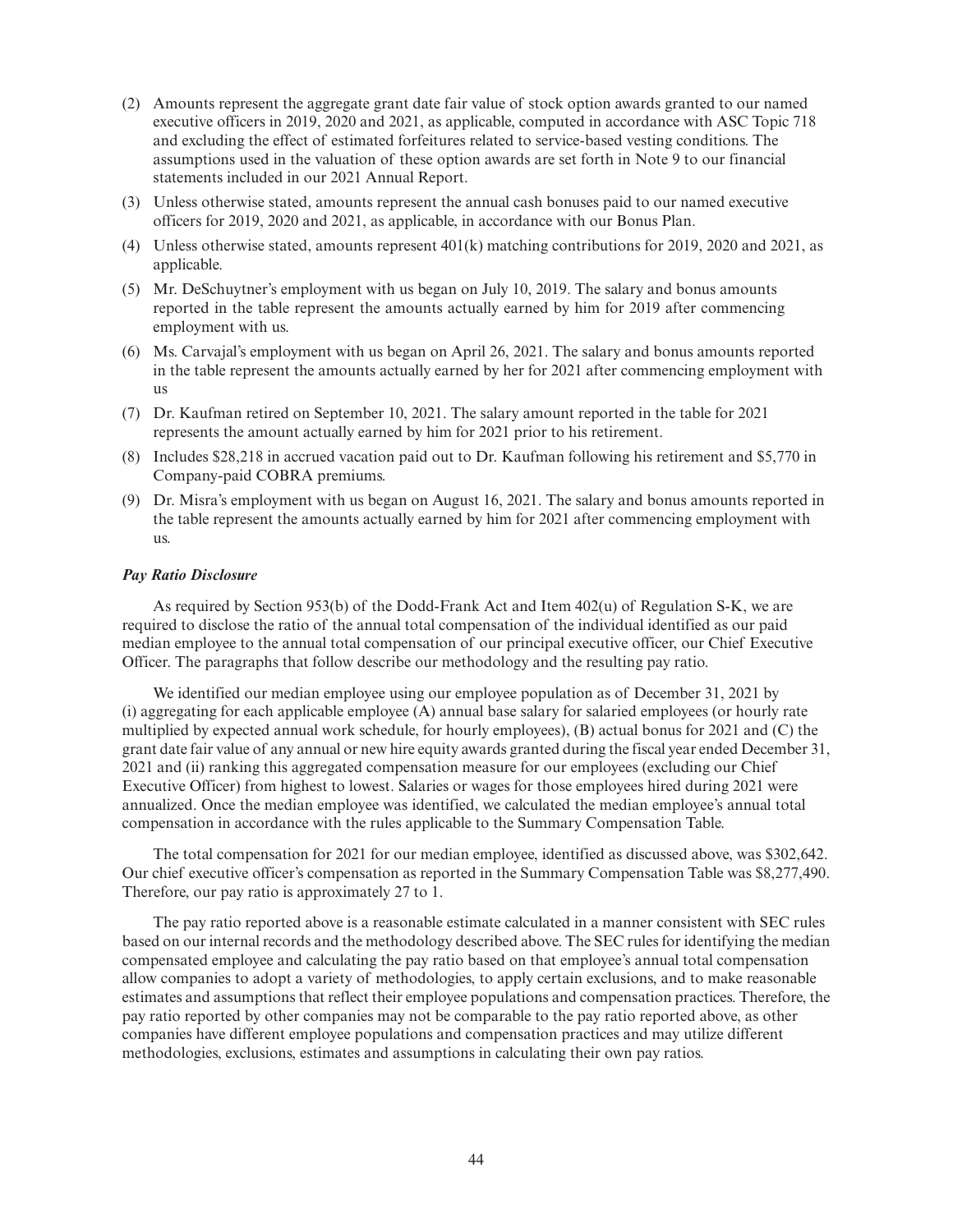# *Grants of Plan-Based Awards*

The following table shows information regarding grants of plan-based awards during the fiscal year ended December 31, 2021 to our named executive officers.

|                            |                    | <b>Estimated future payouts</b><br>under non-equity incentive<br>plan awards |                             |                          | All other stock<br>awards:<br>Number of<br>shares of stock | All other<br>option awards:<br>Number of<br>securities<br>underlying | <b>Exercise</b> or<br>base price of | <b>Grant date</b><br>fair value of<br>stock and |
|----------------------------|--------------------|------------------------------------------------------------------------------|-----------------------------|--------------------------|------------------------------------------------------------|----------------------------------------------------------------------|-------------------------------------|-------------------------------------------------|
| Name                       | <b>Grant date</b>  | <b>Threshold</b><br>(S)                                                      | <b>Target</b><br><b>(S)</b> | <b>Maximum</b><br>$(\$)$ | or units<br>(#)                                            | options<br>(# )                                                      | option awards<br>(\$/share)         | option awards<br>$({\mathbb S})^{(4)}$          |
| Anna Protopapas            | $-$ (1)            |                                                                              |                             | 284,625 370,013          |                                                            |                                                                      |                                     |                                                 |
|                            | $1/15/2021^{(2)}$  |                                                                              |                             |                          | 85,000                                                     |                                                                      |                                     | 1,792,650                                       |
|                            | $1/15/2021^{(3)}$  |                                                                              |                             |                          |                                                            | 382,500                                                              | 21.09                               | 5,632,504                                       |
| Brian DeSchuytner<br>.     | $-$ (1)            |                                                                              |                             | 162,040 202,549          |                                                            |                                                                      |                                     |                                                 |
|                            | $1/15/2021^{(2)}$  |                                                                              |                             |                          | 25,000                                                     |                                                                      |                                     | 527,250                                         |
|                            | $1/15/2021^{(3)}$  |                                                                              |                             |                          |                                                            | 112,500                                                              | 21.09                               | 1,656,619                                       |
| Alejandra Carvajal         | $-$ <sup>(1)</sup> |                                                                              |                             | 160,000 200,000          |                                                            |                                                                      |                                     |                                                 |
|                            | $4/26/2021^{(2)}$  |                                                                              |                             |                          | 26,500                                                     |                                                                      |                                     | 449,970                                         |
|                            | $4/26/2021^{(3)}$  |                                                                              |                             |                          |                                                            | $112,500^{(5)}$                                                      | 16.98                               | 1,346,209                                       |
| Timothy B. Lowinger, Ph.D. | $-$ (1)            |                                                                              |                             | 169,425 211,782          |                                                            |                                                                      |                                     |                                                 |
|                            | $1/15/2021^{(2)}$  |                                                                              |                             |                          | 29,167                                                     |                                                                      |                                     | 615,132                                         |
|                            | $1/15/2021^{(3)}$  |                                                                              |                             |                          |                                                            | 131,250                                                              | 21.09                               | 1,932,722                                       |
| Michael Kaufman, Ph.D.     | $-$ (1)            |                                                                              |                             | 164,132 205,166          |                                                            |                                                                      |                                     |                                                 |
|                            | $1/15/2021^{(2)}$  |                                                                              |                             |                          | 25,000                                                     |                                                                      |                                     | 527,250                                         |
|                            | $1/15/2021^{(3)}$  |                                                                              |                             |                          |                                                            | 112,500                                                              | 21.09                               | 1,656,619                                       |
| Tushar Misra, Ph.D.        | $-$ (1)            |                                                                              |                             | 170,000 212,500          |                                                            |                                                                      |                                     |                                                 |
|                            | $8/16/2021^{(2)}$  |                                                                              |                             |                          | 25,000                                                     |                                                                      |                                     | 289,000                                         |
|                            | $8/16/2021^{(3)}$  |                                                                              |                             |                          |                                                            | $112,500^{(5)}$                                                      | 11.56                               | 906,323                                         |

<sup>(1)</sup> Amounts represent the threshold, target and maximum annual cash bonus opportunities for our named executive officers for 2021. The amount reported in the threshold column represents the minimum award value that could be received, which is zero. The amount listed in the target column represents each named executive officer's target annual bonus for 2021. The amount listed in the maximum column represents each named executive officer's maximum annual cash bonus opportunity for 2021, computed assuming 130% of the portion of the annual cash bonus payable based on corporate performance and 110% of the portion of the annual cash bonus payable based on individual performance is paid. The actual cash bonus that was paid to each of our named executive officers in respect of 2021 performance is reported in the Summary Compensation Table above in the "Non-equity Incentive Plan Compensation" column. Each of Ms. Carvajal and Dr. Misra commenced employment with us in 2021, and therefore their annual cash bonuses actually paid for 2021 were pro-rated to reflect the duration of their service in 2021. Dr. Kaufman retired in September 2021, and he was not eligible for an annual bonus for 2021.

<sup>(2)</sup> Represents RSU awards granted to our named executive officers in 2021. For our named executive officers other than Ms. Carvajal, the RSUs vest (or, in the case of Dr. Kaufman, vested, prior to his retirement) over four years in four equal annual installments beginning on the first anniversary of the grant date, generally subject to continued employment through the applicable vesting date. The RSUs granted to Ms. Carvajal vest 50% on the first anniversary of the grant date, and the remainder vest on the second anniversary of the grant date, generally subject to continued employment through the applicable vesting date.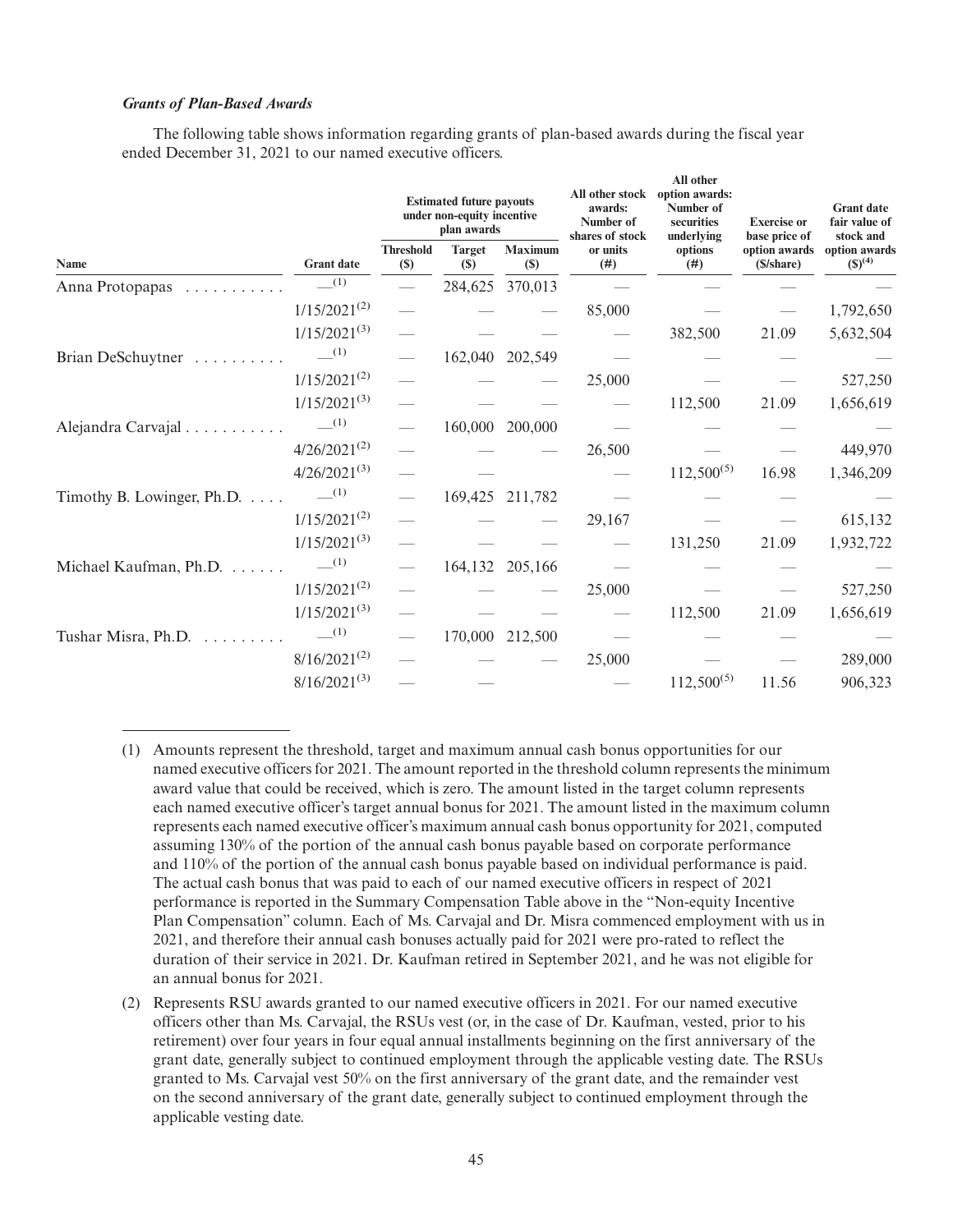- (3) Represents stock options granted to our named executive officers in 2021. For our named executive officers other than Ms. Carvajal and Dr. Misra, the stock options vest (or, in the case of Dr. Kaufman, vested, prior to his retirement) in equal quarterly installments over the first four years after the grant date, generally subject to continued employment through the applicable vesting date. Ms. Carvajal's and Dr. Misra's stock options vest as to 25% of the shares underlying the option on the first anniversary of the grant date, and as to the remainder of the shares at the rate of 6.25% per quarter over the next three years, generally subject to continued employment through the applicable vesting date.
- (4) Amounts represent the aggregate grant date fair value of RSU and stock option awards granted to our named executive officers, computed in accordance with ASC Topic 718 and excluding the effect of estimated forfeitures related to service-based vesting conditions. The assumptions used in the valuation of these awards are set forth in Note 9 to our financial statements included in our 2021 Annual Report.
- (5) Inducement award granted pursuant to the inducement grant exception under Nasdaq Stock Market Rule 5635(c), which inducement award was not subject to our 2017 Stock Incentive Plan.

#### *Outstanding Equity Awards at Fiscal Year-End Table*

The following table sets forth information concerning the outstanding equity awards held by each of our named executive officers as of December 31, 2021.

|                    |                                                                                       | <b>Option Awards</b>                                                                     |                                        |                              | <b>Stock Awards</b>                                                                     |                                                                                                                        |  |
|--------------------|---------------------------------------------------------------------------------------|------------------------------------------------------------------------------------------|----------------------------------------|------------------------------|-----------------------------------------------------------------------------------------|------------------------------------------------------------------------------------------------------------------------|--|
| Name               | Number of<br>securities<br>underlying<br>unexercised<br>options<br>exercisable<br>(#) | Number of<br>securities<br>underlying<br>unexercised<br>options<br>unexercisable<br>(# ) | Option<br>exercise price<br>(\$/share) | Option<br>expiration<br>date | Number of<br><b>Shares</b> or<br><b>Units of Stock</b><br>that Have Not<br>Vested $(#)$ | <b>Market Value</b><br>of Shares or<br><b>Units of</b><br><b>Stock That</b><br><b>Have Not</b><br>Vested $^{(1)}$ (\$) |  |
| Anna Protopapas    | 748,366                                                                               |                                                                                          | 1.53                                   | 5/7/2025                     |                                                                                         |                                                                                                                        |  |
|                    | 158,958                                                                               |                                                                                          | 4.10                                   | 8/29/2026                    |                                                                                         |                                                                                                                        |  |
|                    | 66,666                                                                                |                                                                                          | 6.98                                   | 3/13/2027                    |                                                                                         |                                                                                                                        |  |
|                    | 187,500                                                                               | $12,500^{(2)}$                                                                           | 14.23                                  | 2/1/2028                     |                                                                                         |                                                                                                                        |  |
|                    | 149,530                                                                               | $67,970^{(3)}$                                                                           | 3.51                                   | 1/22/2029                    |                                                                                         |                                                                                                                        |  |
|                    | 139,453                                                                               | $179,297^{(4)}$                                                                          | 6.16                                   | 1/14/2030                    |                                                                                         |                                                                                                                        |  |
|                    | 71,718                                                                                | $310,782^{(5)}$                                                                          | 21.09                                  | 1/14/2031                    |                                                                                         |                                                                                                                        |  |
|                    |                                                                                       |                                                                                          |                                        |                              | $53,124^{(6)}$                                                                          | 330,431                                                                                                                |  |
|                    |                                                                                       |                                                                                          |                                        |                              | $85,000^{(7)}$                                                                          | 528,700                                                                                                                |  |
| Brian DeSchuytner  | 135,000                                                                               | $105,000^{(8)}$                                                                          | 3.99                                   | 7/9/2029                     |                                                                                         |                                                                                                                        |  |
|                    | 31,171                                                                                | $40,079^{(4)}$                                                                           | 6.16                                   | 1/14/2030                    |                                                                                         |                                                                                                                        |  |
|                    | 21,093                                                                                | $91,407^{(5)}$                                                                           | 21.09                                  | 1/14/2031                    |                                                                                         |                                                                                                                        |  |
|                    |                                                                                       |                                                                                          |                                        |                              | $11,874^{(6)}$                                                                          | 73,856                                                                                                                 |  |
|                    |                                                                                       |                                                                                          |                                        |                              | $25,000^{(7)}$                                                                          | 155,500                                                                                                                |  |
| Alejandra Carvajal |                                                                                       | $112,500^{(9)}$                                                                          | 16.98                                  | 4/25/2031                    |                                                                                         |                                                                                                                        |  |
|                    |                                                                                       |                                                                                          |                                        |                              | $26,500^{(10)}$                                                                         | 164,830                                                                                                                |  |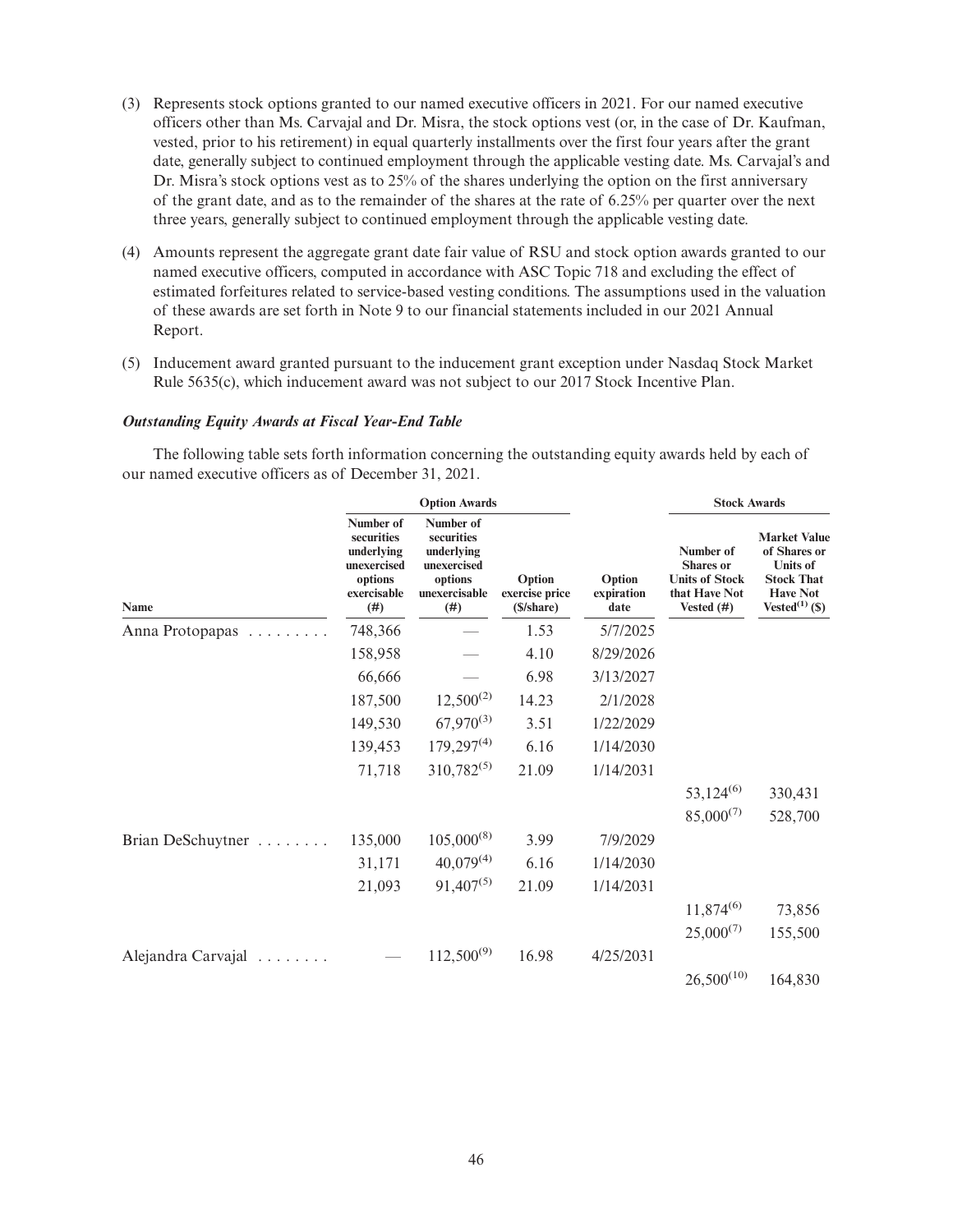|                            |                                                                                        | <b>Option Awards</b>                                                                     |                                        |                              | <b>Stock Awards</b>                                                                      |                                                                                                                        |  |
|----------------------------|----------------------------------------------------------------------------------------|------------------------------------------------------------------------------------------|----------------------------------------|------------------------------|------------------------------------------------------------------------------------------|------------------------------------------------------------------------------------------------------------------------|--|
| Name                       | Number of<br>securities<br>underlying<br>unexercised<br>options<br>exercisable<br>(# ) | Number of<br>securities<br>underlying<br>unexercised<br>options<br>unexercisable<br>(# ) | Option<br>exercise price<br>(\$/share) | Option<br>expiration<br>date | Number of<br><b>Shares</b> or<br><b>Units of Stock</b><br>that Have Not<br>Vested $(\#)$ | <b>Market Value</b><br>of Shares or<br><b>Units of</b><br><b>Stock That</b><br><b>Have Not</b><br>Vested $^{(1)}$ (\$) |  |
| Timothy B. Lowinger, Ph.D. | 11,111                                                                                 |                                                                                          | 1.40                                   | 1/9/2024                     |                                                                                          |                                                                                                                        |  |
|                            | 128,118                                                                                |                                                                                          | 1.53                                   | 6/11/2025                    |                                                                                          |                                                                                                                        |  |
|                            | 45,854                                                                                 |                                                                                          | 4.10                                   | 8/29/2026                    |                                                                                          |                                                                                                                        |  |
|                            | 53,328                                                                                 | $3,556^{(2)}$                                                                            | 14.23                                  | 2/1/2028                     |                                                                                          |                                                                                                                        |  |
|                            | 9,378                                                                                  | $18,750^{(3)}$                                                                           | 3.51                                   | 1/22/2029                    |                                                                                          |                                                                                                                        |  |
|                            | 20,041                                                                                 | $80,157^{(4)}$                                                                           | 6.16                                   | 1/14/2030                    |                                                                                          |                                                                                                                        |  |
|                            | 24,609                                                                                 | $106,641^{(5)}$                                                                          | 21.09                                  | 1/14/2031                    |                                                                                          |                                                                                                                        |  |
|                            |                                                                                        |                                                                                          |                                        |                              | $23,750^{(6)}$                                                                           | 147,725                                                                                                                |  |
|                            |                                                                                        |                                                                                          |                                        |                              | $29,167^{(7)}$                                                                           | 181,419                                                                                                                |  |
| Michael Kaufman, Ph.D.     | $154,999^{(11)}$                                                                       |                                                                                          | 1.89                                   | 5/5/2026                     |                                                                                          |                                                                                                                        |  |
|                            | $16,486^{(11)}$                                                                        |                                                                                          | 4.10                                   | 8/29/2026                    |                                                                                          |                                                                                                                        |  |
|                            | $27,777^{(11)}$                                                                        |                                                                                          | 5.00                                   | 12/28/2026                   |                                                                                          |                                                                                                                        |  |
|                            | 43,799(11)                                                                             |                                                                                          | 14.23                                  | 2/1/2028                     |                                                                                          |                                                                                                                        |  |
|                            | $37,500^{(11)}$                                                                        |                                                                                          | 3.51                                   | 1/22/2029                    |                                                                                          |                                                                                                                        |  |
|                            | $45,000^{(11)}$                                                                        |                                                                                          | 6.16                                   | 1/14/2030                    |                                                                                          |                                                                                                                        |  |
|                            | $14,062^{(11)}$                                                                        |                                                                                          | 21.09                                  | 1/14/2031                    |                                                                                          |                                                                                                                        |  |
| Tushar Misra, Ph.D.        | $\theta$                                                                               | $112,500^{(12)}$                                                                         | 11.56                                  | 8/15/2031                    |                                                                                          |                                                                                                                        |  |
|                            |                                                                                        |                                                                                          |                                        |                              | $25,000^{(13)}$                                                                          | 155,500                                                                                                                |  |

(1) The market value of the RSU awards is based on the closing price of our common stock as reported on the Nasdaq Global Select Market on December 31, 2021, which was \$6.22.

(2) Represents an option to purchase shares of our common stock granted on February 2, 2018, which vests in equal quarterly installments through February 2, 2022, generally subject to the named executive officer's continued employment through each applicable vesting date.

(3) Represents an option to purchase shares of our common stock granted on January 23, 2019, which vests in equal quarterly installments through January 23, 2023, generally subject to the named executive officer's continued employment through each applicable vesting date.

(4) Represents an option to purchase shares of our common stock granted on January 15, 2020, which vests in equal quarterly installments through January 15, 2024, generally subject to the named executive officer's continued employment through each applicable vesting date.

(5) Represents an option to purchase shares of our common stock granted on January 15, 2021, which vests in equal quarterly installments through January 15, 2025, generally subject to the named executive officer's continued employment through each applicable vesting date.

(6) Represents an award of RSUs granted on January 15, 2020, which vests in equal annual installments through January 15, 2024, generally subject to the named executive officer's continued employment through each applicable vesting date.

(7) Represents an award of RSUs granted on January 15, 2021, which vests in equal annual installments through January 15, 2025, generally subject to the named executive officer's continued employment through each applicable vesting date.

(8) Represents an option to purchase shares of our common stock granted on July 10, 2019, which vests as to 25% of the shares on July 10, 2020, and as to the remainder of the shares in quarterly installments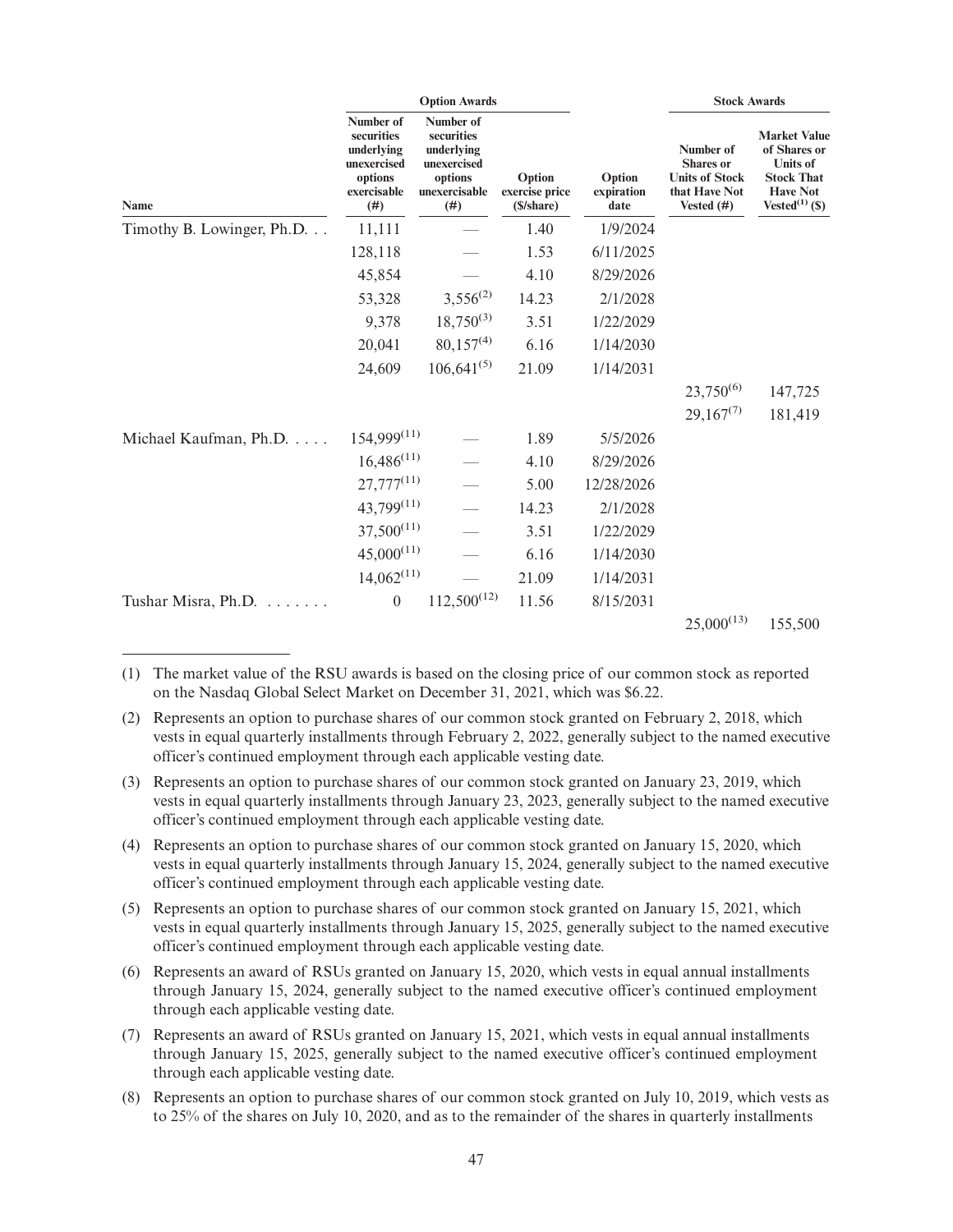thereafter through July 10, 2023, generally subject to Mr. DeSchuytner's continued employment through each applicable vesting date.

- (9) Represents an option to purchase shares of our common stock granted on April 26, 2021, which vests as to 25% of the shares on April 26, 2022, and as to the remainder of the shares in quarterly installments thereafter through April 26, 2025, generally subject to Ms. Carvajal's continued employment through each applicable vesting date. This was an inducement award granted pursuant to the inducement grant exception under Nasdaq Stock Market Rule 5635(c), which inducement award was not granted under our 2017 Stock Incentive Plan.
- (10) Represents an award of RSUs granted on April 26, 2021, which vests as to 50% of the shares on April 26, 2022, and 50% of the shares on April 26, 2023, generally subject to Ms. Carvajal's continued employment through each applicable vesting date.
- (11) Represents option awards that ceased vesting upon Dr. Kaufman's retirement in September 2021 and will remain exercisable until the date which is three months after the cessation of his service to us as a consultant.
- (12) Represents an option to purchase shares of our common stock granted on August 16, 2021, which vests as to 25% of the shares on August 16, 2022, and as to the remainder of the shares in quarterly installments thereafter through August 16, 2025, generally subject to Dr. Misra's continued employment through each applicable vesting date. This was an inducement award granted pursuant to the inducement grant exception under Nasdaq Stock Market Rule 5635(c), which inducement award was not granted under our 2017 Stock Incentive Plan.
- (13) Represents an award of RSUs granted on August 16, 2021, which vests as to 25% of the shares on August 16, 2022, and as to the remainder of the shares in annual installments thereafter through August 16, 2025, generally subject to Dr. Misra's continued employment through each applicable vesting date.

# *Option Exercises and Stock Vested*

The following table sets forth the value received by our named executive officers upon the exercise of stock options and/or the vesting of stock awards, in each case, during 2021.

|                                                            | <b>Option Awards</b>                                  |                                                        | <b>Stock Awards</b>                                  |                                                       |
|------------------------------------------------------------|-------------------------------------------------------|--------------------------------------------------------|------------------------------------------------------|-------------------------------------------------------|
| Name                                                       | Number of<br>shares<br>acquired<br>on exercise<br>(#) | <b>Value</b><br>realized on<br>exercise<br>$(S)^{(1)}$ | Number of<br>shares<br>acquired<br>on vesting<br>(#) | <b>Value</b><br>realized on<br>vesting<br>$(S)^{(2)}$ |
|                                                            |                                                       |                                                        | 117,709                                              | 1,629,483                                             |
|                                                            |                                                       |                                                        | 3,959                                                | 83,495                                                |
|                                                            |                                                       |                                                        |                                                      |                                                       |
|                                                            |                                                       |                                                        | 46,667                                               | 643,007                                               |
| Timothy B. Lowinger, Ph.D. $\dots \dots \dots \dots \dots$ | 106.955                                               | 943.903                                                | 47,917                                               | 669,370                                               |
|                                                            |                                                       |                                                        |                                                      |                                                       |

- (1) Amount represents the excess of the weighted average price of our common stock on the date of exercise over the exercise price, multiplied by the number of shares of common stock acquired on exercise.
- (2) Amount represents the weighted average price of our common stock on the applicable vesting date multiplied by the number of RSUs vesting on such date.

#### *Employment Arrangements*

Each of our named executive officers is party to a letter agreement with us that sets forth the terms and conditions of the executive's employment with us. Each letter agreement provides for at-will employment with us. Each letter agreement sets forth the executive's base salary, which is eligible for potential discretionary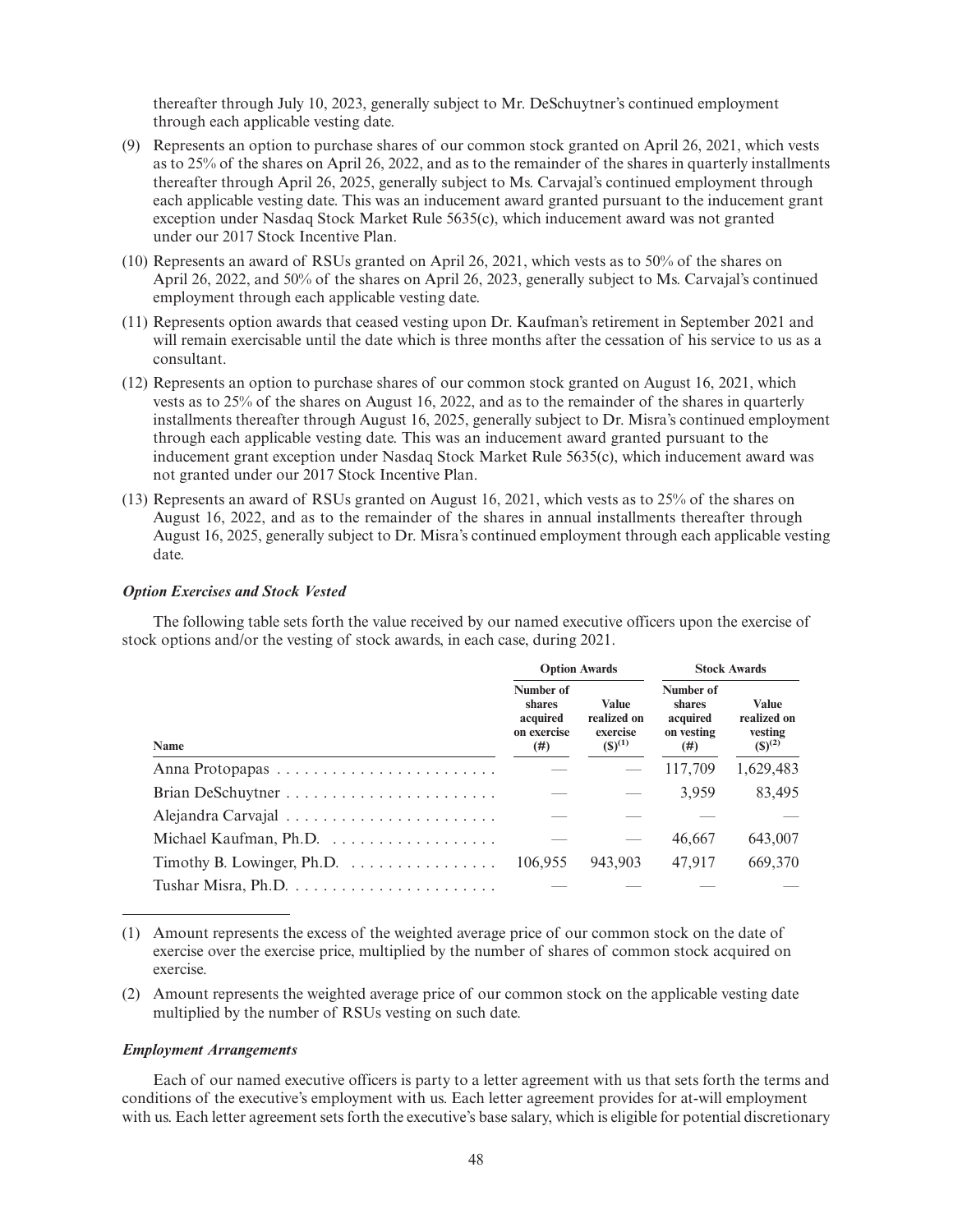merit increases, and target annual bonus (expressed as a percentage of base salary). Each of our named executive officers is also party to our standard nondisclosure, noncompetition and assignment of intellectual property agreement. Pursuant to their letter agreements, each of the named executive officers is also entitled to certain compensation and benefits upon termination of his or her employment in certain circumstances, including following a change in control. The severance benefits provided under these letter agreements are described under "— *Payments on Termination of Employment or Change in Control Benefits*" below.

## *Pension Benefits*

Other than with respect to tax-qualified defined contribution plans such as our  $401(k)$  plan, our named executive officers do not participate in any plan that provides for retirement payments and benefits, or payments and benefits that will be provided primarily following retirement.

## *Nonqualified Deferred Compensation*

None of our named executive officers participate in or have account balances in qualified or nonqualified defined benefit plans sponsored by us that provide for the deferral of compensation on a basis that is not taxqualified. Our Compensation Committee may elect to adopt qualified or nonqualified defined benefit plans in the future if it determines that doing so is in our best interests.

# *Payments on Termination of Employment or Change in Control Benefits*

Pursuant to their letter agreements, each of our named executive officers is (or, in the case of Dr. Kaufman, was, prior to his retirement) entitled to severance payment and benefits upon terminations of their employment in certain circumstances, including following a Change in Control, as summarized below. The terms "Disqualifying Conduct," "Cause," "Good Reason" and "Change in Control" referred to below are defined in the applicable letter agreement and are summarized below.

*Termination of Employment without Cause or other than for Disqualifying Conduct or for Good Reason.* If the executive's employment is terminated by us: (a) without Cause, for Ms. Protopapas, Mr. DeSchuytner, and Dr. Lowinger, or (b) other than for Disqualifying Conduct, for Ms. Carvajal and Dr. Misra, or by the executive for Good Reason, the executive will be entitled to receive continued payment of his or her base salary for twelve months, for Ms. Protopapas, or nine months, for Mr. DeSchuytner, Ms. Carvajal and Drs. Lowinger and Misra, following such termination of employment. In addition, if the executive elects to continue coverage in our group health plans, we will pay a portion of the COBRA or state law premiums equal to the excess of the cost of such premiums over the amount the executive would have paid for coverage for the executive, his or her spouse and dependents had the executive remained employed by the Company, for twelve months, for Ms. Protopapas, or nine months, for Mr. DeSchuytner, Ms. Carvajal and Drs. Lowinger and Misra.

*Termination of Employment without Cause or other than for Disqualifying Conduct or for Good Reason following a Change in Control*. If the executive's employment is terminated by us: (a) without Cause, for Ms. Protopapas, Mr. DeSchuytner, and Dr. Lowinger, or (b) other than for Disqualifying Conduct, for Ms. Carvajal and Dr. Misra, or by the executive for Good Reason, in any case within twelve months following a change in control, the executive will be entitled to receive a lump sum payment equal to the sum of (i) eighteen months' of base salary, for Ms. Protopapas, or twelve months' of base salary, for Mr. DeSchuytner, Ms. Carvajal and Drs. Lowinger and Misra, and (ii) the executive's target annual bonus, multiplied by 1.5, for Ms. Protopapas, or one, for Mr. DeSchuytner, Ms. Carvajal and Drs. Lowinger and Misra. If the executive elects to continue coverage in our group health plans, we will pay a portion of the COBRA or state law premiums equal to the excess of the cost of such premiums over the amount the executive would have paid for coverage for the executive, his or her spouse and dependents had the executive remained employed by the Company, for eighteen months, for Ms. Protopapas, or twelve months, for Mr. DeSchuytner, Ms. Carvajal and Drs. Lowinger and Misra. In addition, any stock options or other equity-based awards held by the executive, to the extent outstanding immediately prior to such termination of employment, will vest in full as of immediately prior to such termination.

*Severance Subject to Release of Claims and Continued Compliance with Restrictive Covenants.* Our obligation to provide an executive with severance payments and other benefits under the executive's letter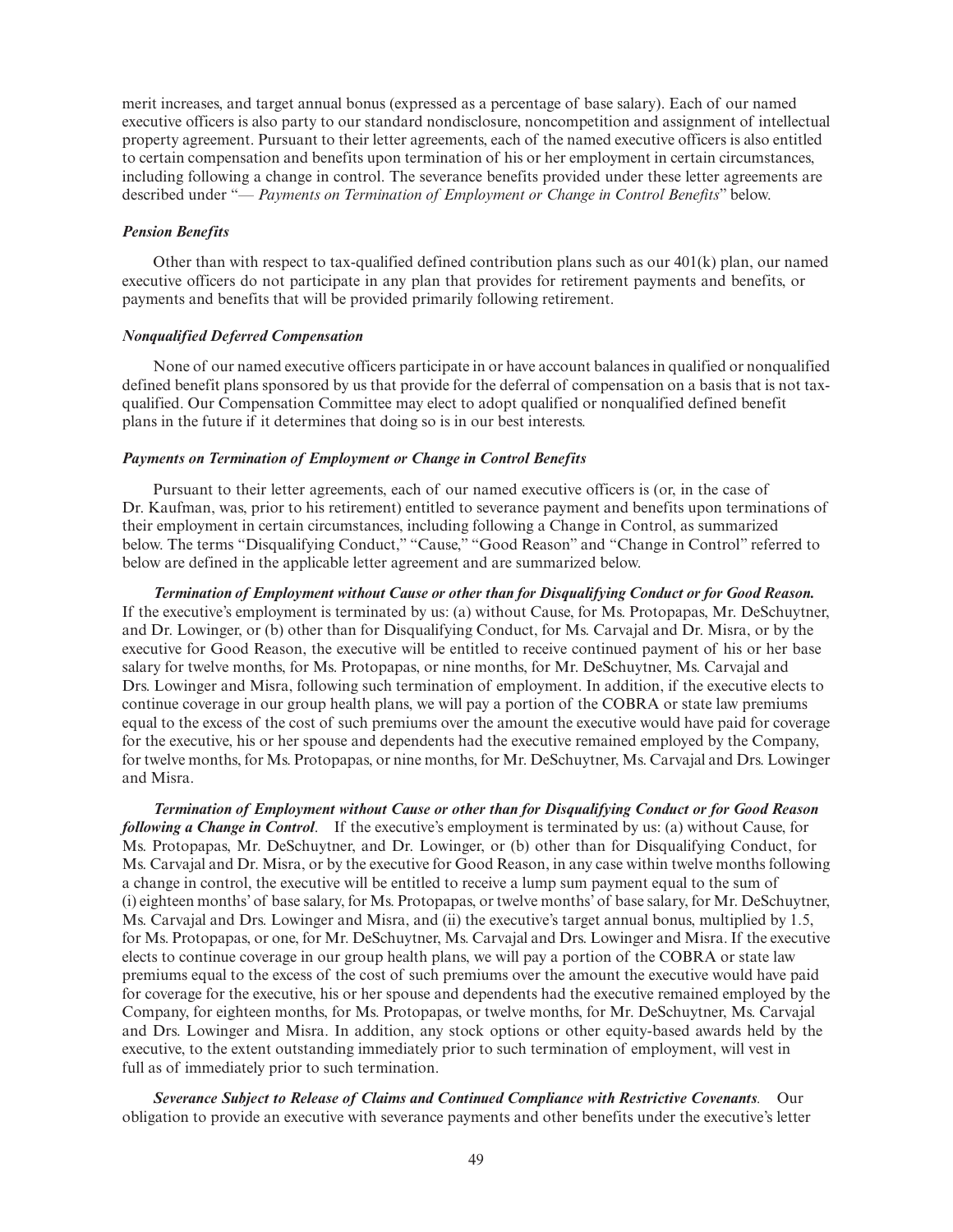agreement is conditioned on the executive signing (and not subsequently revoking) an effective release of claims in favor of the company and the executive's continued compliance with his or her nondisclosure, noncompetition and assignment of intellectual property agreement, the noncompetition and non-solicitation provisions of which generally survive for twelve months following the termination of employment and the nondisclosure provisions of which generally survive indefinitely.

*Section 280G.* In the event that all or any portion of the payments or benefits provided under an executive's letter agreement would constitute an "excess parachute payment" within the meaning of Section 280G of the Code, the executive will be entitled to receive an amount equal to the greater of (i) the amount of such payments or benefits reduced so that no portion of the payments and benefits would fail to be deductible under Section 280G of the Code, or (ii) the amount otherwise payable reduced by all taxes, including the excise tax imposed under Section 4999 of the Code.

For the purposes of the letter agreements:

- "Cause" generally means: (i) willful misconduct or gross negligence as to a material matter in connection with the executive's duties; (ii) any act constituting material dishonesty or fraud with respect to the Company; (iii) the indictment for, conviction of, or a plea of guilty or *nolo contendere* to, a felony under applicable law; (iv) material violation of a material term of any written Company policy; (v) failure to attempt in good faith to (A) perform the executive's duties in all material respects or (B) follow a clear, lawful, and reasonable directive of the Board; or (vi) material breach of a fiduciary duty owed to the Company that has caused or could reasonably be expected to cause a material injury to the business.
- "Disqualifying Conduct" generally means: (i) willful misconduct or gross negligence as to a material matter in connection with the executive's duties; (ii) any act constituting material dishonesty or fraud with respect to the Company; (iii) the indictment for, conviction of, or a plea of guilty or *nolo contendere* to, a felony under applicable law; (iv) material violation of a material term of any written Company policy; (v) failure to attempt in good faith to (A) perform the executive's duties in all material respects or (B) follow a clear, lawful, and reasonable directive of the Board; or (vi) material breach of a fiduciary duty owed to the Company that has caused or could reasonably be expected to cause a material injury to the business.
- "Good Reason" generally means, without the executive's consent: (i) a material decrease in the executive's base salary; (ii) a material diminution in the executive's authorities, duties, or responsibilities; or (iii) the relocation of the executive's principal work location to a location more than fifty (50) miles from its current location.
- "Change in Control" generally means a "change in control event" as that term is defined in the regulations under Section 409A of the Code.

# *Potential Payments Upon Termination or Change of Control*

The following table sets forth information regarding potential payments that would have been made to our named executive officers on various termination or change in control events assuming such events occurred as of December 31, 2021.

The following table sets forth information regarding potential payments that would have been made to our named executive officers, other than Dr. Kaufman, in connection with a qualifying termination of employment, including in connection with a change in control assuming such termination of employment and change in control occurred on December 31, 2021. Dr. Kaufman retired in September 2021, but he was not entitled to any payments, benefits or vesting acceleration in connection with his retirement, apart from \$28,218 in accrued but unused vacation and Company payment of group medical, dental and vision coverage premiums under COBRA during a period commencing September 10, 2021 and ending no later than July 31, 2022. None of our named executive officers are entitled to any "single-trigger" change in control payments or benefits, and none of our named executive officers are entitled to any severance payments in connection with a termination of their employment under any circumstances other than as noted in the table below.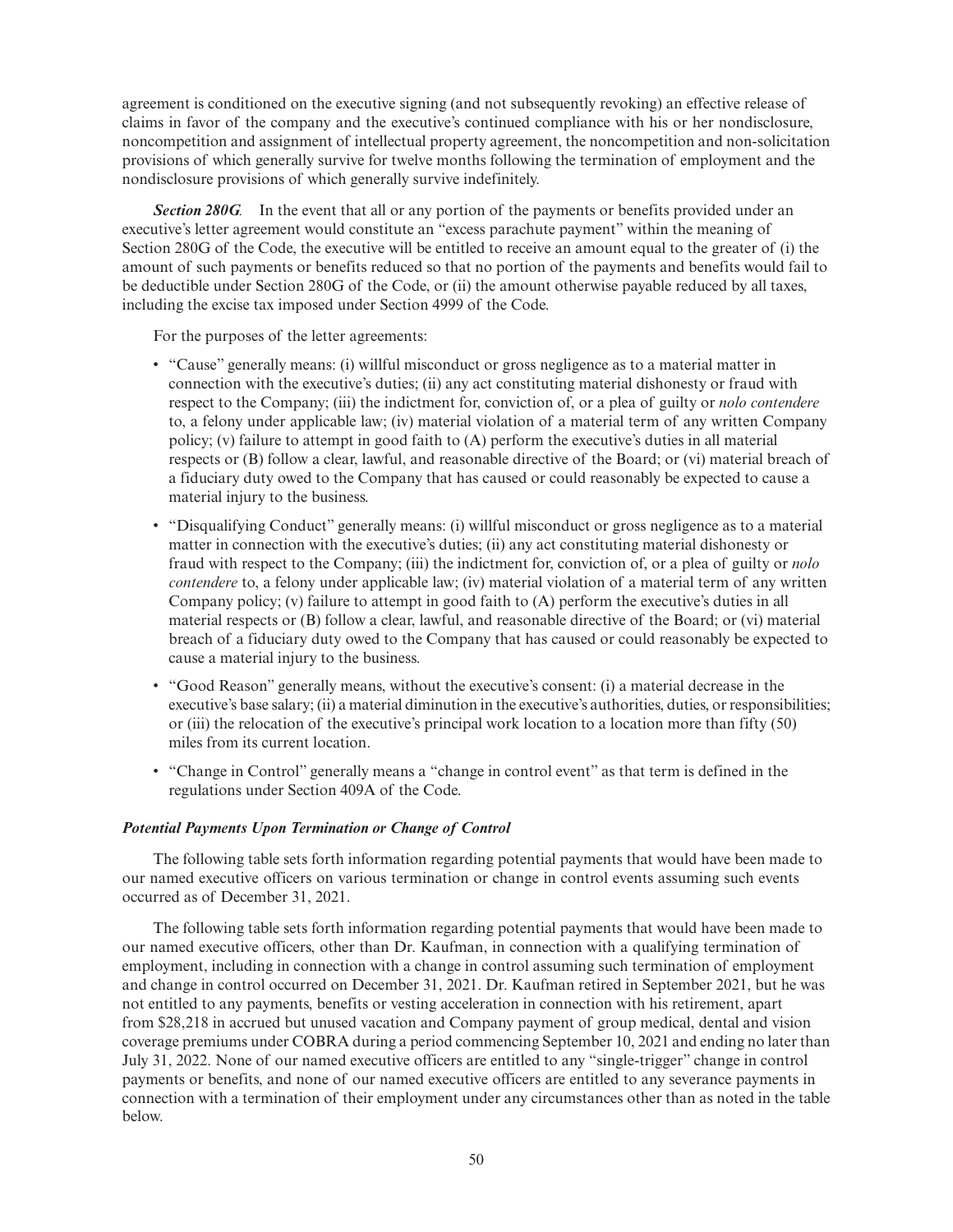| Name                                                                                                                                     | Cash<br><b>Severance</b><br><b>Benefits</b><br>$(S)^{(1)}$ | <b>COBRA</b><br><b>Premiums</b><br>(S) | Value of<br><b>Accelerated</b><br><b>Equity</b><br><b>(\$)</b> | <b>Total</b><br>(S) |
|------------------------------------------------------------------------------------------------------------------------------------------|------------------------------------------------------------|----------------------------------------|----------------------------------------------------------------|---------------------|
| Anna Protopapas                                                                                                                          |                                                            |                                        |                                                                |                     |
| Termination without Cause or resignation for Good                                                                                        | 569,250                                                    | 22,531                                 | 4,407,946                                                      | 4,999,728           |
| Termination without Cause or resignation for Good<br>Reason on or within 12 months following Change in                                   | 1,280,813                                                  | 33,797                                 | 4,407,946                                                      | 5,722,556           |
| Brian DeSchuytner                                                                                                                        |                                                            |                                        |                                                                |                     |
| Termination without Cause or resignation for Good                                                                                        | 303,824                                                    | 5,906                                  | 1,700,299                                                      | 2,010,029           |
| Termination without Cause or resignation for Good<br>Reason on or within 12 months following Change in                                   | 567,139                                                    | 7,874                                  | 1,700,299                                                      | 2,275,312           |
| Alejandra Carvajal                                                                                                                       |                                                            |                                        |                                                                |                     |
| Termination other than for Disqualifying Conduct or<br>resignation for Good Reason                                                       | 300,000                                                    | 16,899                                 | 864,580                                                        | 1,181,479           |
| Termination other than for Disqualifying Conduct or<br>resignation for Good Reason on or within 12 months<br>following Change in Control | 560,000                                                    | 22,531                                 | 864,580                                                        | 1,447,111           |
| Timothy B. Lowinger, Ph.D.                                                                                                               |                                                            |                                        |                                                                |                     |
| Termination without Cause or resignation for Good                                                                                        | 317,672                                                    | 16,899                                 | 1,629,771                                                      | 1,964,342           |
| Termination without Cause or resignation for Good<br>Reason on or within 12 months following Change in                                   | 592,988                                                    | 22,531                                 | 1,629,771                                                      | 2,245,290           |
| Tushar Misra, Ph.D.                                                                                                                      |                                                            |                                        |                                                                |                     |
| Termination other than for Disqualifying Conduct or<br>resignation for Good Reason                                                       | 318,750                                                    | 16,899                                 | 855,250                                                        | 1,190,899           |
| Termination other than for Disqualifying Conduct or<br>resignation for Good Reason on or within 12 months                                |                                                            |                                        |                                                                |                     |
| following Change in Control                                                                                                              | 595,000                                                    | 22,531                                 | 855,250                                                        | 1,472,781           |

(1) Amounts represent the cash severance benefits payable to our named executive officers under their letter agreements, based on the named executive officer's base salary and target annual bonus as in effect on December 31, 2021.

(2) Amounts represent the estimated cost of Company-paid portion of COBRA premiums based on the estimated cost of such coverage as of December 31, 2021.

(3) Amounts represent the value of unvested stock options and RSUs held by the named executive officer on December 31, 2021 for which vesting will accelerated, based on the closing price of a share of our common stock as reported on the Nasdaq Global Select Market on December 31, 2021, which was \$6.22.

(4) The amounts reported in this table do not include any potential reduction in payments or benefits that may be made as a result of Sections 280G or 4999 of the Code.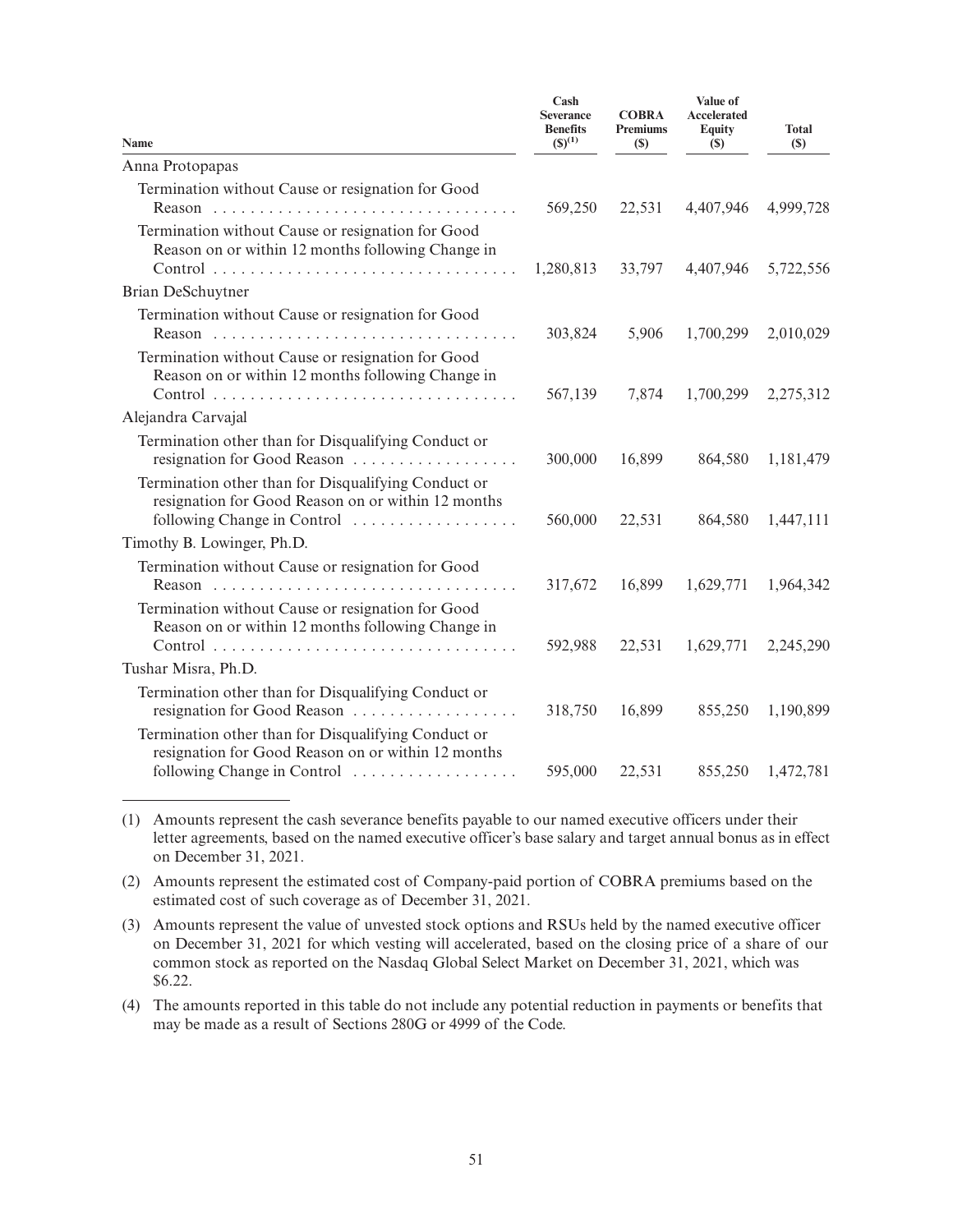# **SECURITIES AUTHORIZED FOR ISSUANCE UNDER EQUITY COMPENSATION PLANS**

The following table provides information about the securities authorized for issuance under our equity compensation plans as of December 31, 2021. As of December 31, 2021, we had three equity compensation plans, each of which was approved by our stockholders: our 2007 Stock Incentive Plan, our 2017 Stock Incentive Plan, and our 2017 Employee Stock Purchase Plan, or 2017 ESPP.

#### **Equity Compensation Plan Information**

| <b>Plan Category</b>                                             | Number of<br>securities to be<br>issued upon<br>exercise of<br>outstanding<br>options and<br>rights $(a)$ | Weighted<br>average<br>exercise<br>price of<br>outstanding<br>options and<br>rights $(b)^{(1)}$ | Number of securities<br>remaining available or<br>future issuance under<br>equity compensation<br>plans (excluding<br>securities reflected in<br>column (a)) $(c)^{(2)}$ |
|------------------------------------------------------------------|-----------------------------------------------------------------------------------------------------------|-------------------------------------------------------------------------------------------------|--------------------------------------------------------------------------------------------------------------------------------------------------------------------------|
| Equity compensation plans approved by security holders $\dots$ . | $7,584,929^{(3)}$                                                                                         | \$9.61                                                                                          | 1,874,748                                                                                                                                                                |
| Equity compensation plans not approved by security holders       | $757,500^{(4)}$                                                                                           | \$18.14                                                                                         |                                                                                                                                                                          |
| Total                                                            | 8, 342, 429                                                                                               | \$11.25                                                                                         | $1,874,748^{(5)}$                                                                                                                                                        |

(1) Determined without taking into account RSUs, which do not have an exercise price.

- (2) As of December 31, 2021, (i) 1,308,183 shares remained available for future issuance under our 2017 Stock Incentive Plan and (ii) 566,565 shares remained available for future issuance under our 2017 ESPP. No shares remained available for future issuance under our 2007 Stock Incentive Plan as of December 31, 2021, but in the event of any forfeitures or cancellations of awards under the 2007 Stock Incentive Plan, up to 1,631,985 shares thereunder may become available for future issuance under our 2017 Stock Incentive Plan.
- (3) Includes shares subject to options to purchase shares of our common stock and awards of RSUs.
- (4) Represents inducement stock option awards granted to certain employees of the Company in accordance with Nasdaq Listing Rule 5635(c)(4).
- (5) Our 2017 Stock Incentive Plan has an evergreen provision that provides for an annual increase in the number of shares available for issuance thereunder to be added on the first day of each fiscal year in an amount equal to 4% of the number of shares of our common stock outstanding on the immediately preceding December 31 or such lesser amount determined by our Board of Directors. Our 2017 ESPP has an evergreen provision that allows for an annual increase in the number of shares available for issuance thereunder to be added on the first day of each fiscal year in an amount equal to the least of (i) 450,000 shares of common stock, (ii) 1% of the total number of shares of our common stock outstanding on the immediately preceding December 31 or (iii) such lesser amount determined by our Board of Directors (but in no event may more than 4,725,000 shares become available for issuance under our 2017 ESPP). In January 2022, the number of shares available for issuance under our 2017 Stock Incentive Plan and our 2017 ESPP increased by 2,948,362 and zero shares, respectively.

On February 24, 2022, our Board of Directors adopted, upon recommendation of the Compensation Committee, the 2022 Inducement Stock Incentive Plan to be effective immediately. The 2022 Inducement Stock Incentive Plan provides for the grant of nonstatutory stock options, stock appreciation rights, restricted stock, RSUs, and other stock-based awards with respect to an aggregate of 2,000,000 shares of our common stock (subject to adjustment as provided in the 2022 Inducement Stock Incentive Plan). Awards under the 2022 Inducement Stock Incentive Plan may only be granted to persons who (a) were not previously our employee or director or (b) are commencing employment with us following a bona fide period of non-employment, in either case as an inducement material to the individual's entering into employment with us and in accordance with the requirements of Nasdaq Stock Market Rule  $5635(c)(4)$ .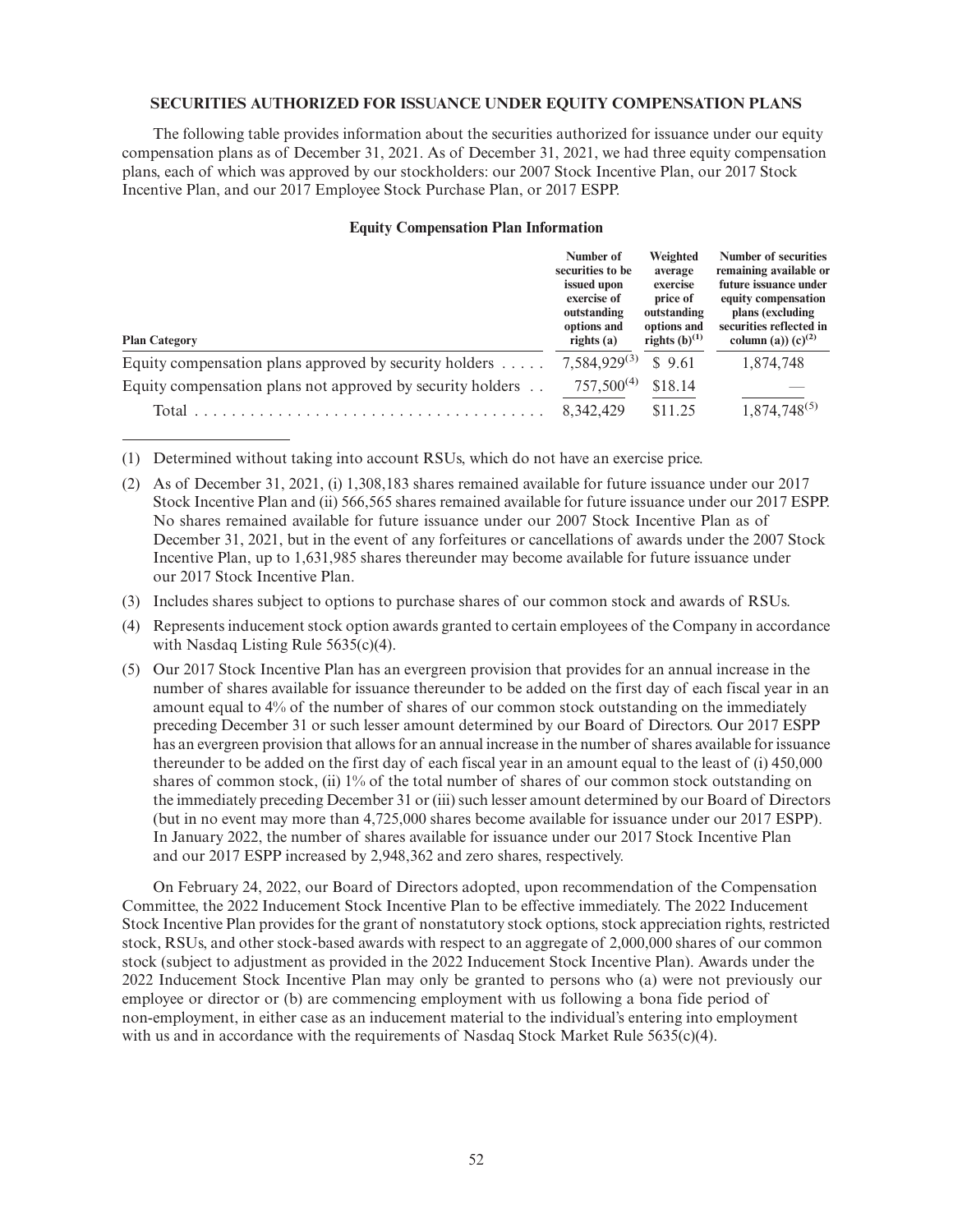# **NON-EMPLOYEE DIRECTOR COMPENSATION**

Our non-employee director compensation policy, as in effect during 2021, provides for the following compensation for our non-employee directors:

- an annual cash fee of \$40,000 (\$70,000 for the Chair of our Board of Directors);
- an additional annual cash fee of \$5,000 for each non-employee director who is a member of our Compensation Committee (\$10,000 for the Chair of our Compensation Committee);
- an additional annual cash fee of \$4,000 for each non-employee director who is a member of our Nominating and Corporate Governance Committee (\$8,000 for the Chair of our Nominating and Corporate Governance Committee);
- an additional annual cash fee of \$7,500 for each non-employee director who is a member of our Audit Committee (\$15,000 for the Chair of our Audit Committee);
- for any non-employee director who is first elected or appointed to our Board of Directors, an initial option under our 2017 Stock Incentive Plan to purchase the lessor of (a) 90,000 shares of our common stock, or (b) a number of shares that would result in the option having a grant date fair value approximately equal to \$500,000, with the number of shares of common stock determined in accordance with ASC Topic 718 (or any successor provision) based on the closing price of a share of common stock on the date of such non-employee director's initial election; and
- on an annual basis, for each non-employee director (other than a director who is first elected to our Board of Directors during the calendar year of such annual meeting (including, for the avoidance of doubt, at the time of the annual meeting)), an option under our 2017 Stock Incentive Plan to purchase the lessor of (a) 45,000 shares of our common stock, or (b) a number of shares that would result in the option having a grant date fair value approximately equal to \$250,000, with the number of shares of common stock determined in accordance with ASC Topic 718 (or any successor provision) based on the closing price of a share of common stock on the date of the annual meeting of stockholders.

The initial stock options granted to non-employee directors upon the non-employee director's initial election or appointment to our Board of Directors vest in equal quarterly installments over a three-year period following the date of grant, generally subject to such director's continued service. The annual stock options granted to our non-employee directors vest in full upon the earlier of the first anniversary of the date of grant or the date of the following annual meeting of stockholders, generally subject to the director's continued service. Any initial stock options and annual stock options granted to our non-employee directors that are then outstanding automatically accelerate and become fully vested and exercisable upon the nonemployee director's death or termination of service due to disability or upon a change in control. In addition, each non-employee director has the right to elect to receive all or a portion of his or her annual cash fee for service on our Board of Directors, including any fees for committee service, under the non-employee director compensation policy in the form of options to purchase shares of our common stock having a grant date fair value approximately equal to such annual cash fee (or portion thereof). Any such election must be made before the January  $1<sup>st</sup>$  of the year to which the election relates, and the number of shares of our common stock subject to any such option will be determined in accordance with ASC Topic 718 (or any successor provision) based on the closing price of a share of our common stock on the last business day of the calendar year in which the election is made. Any such stock options will vest in equal quarterly installments over a oneyear period, generally subject to the director's continued service. For 2021, Messrs. Alleva and Mott and Drs. Dere, Hack, Hege and Huber each elected to receive his or her annual Board retainer in the form of a stock option grant.

All cash fees are paid quarterly, in arrears, or upon the earlier resignation or removal of the nonemployee director. The amount of each payment is prorated for any portion of a calendar quarter that a nonemployee director is not serving on our Board of Directors.

Each non-employee director is also entitled to reimbursement for reasonable travel and other expenses incurred in connection with attending meetings of the board of directors and any committee on which he or she serves.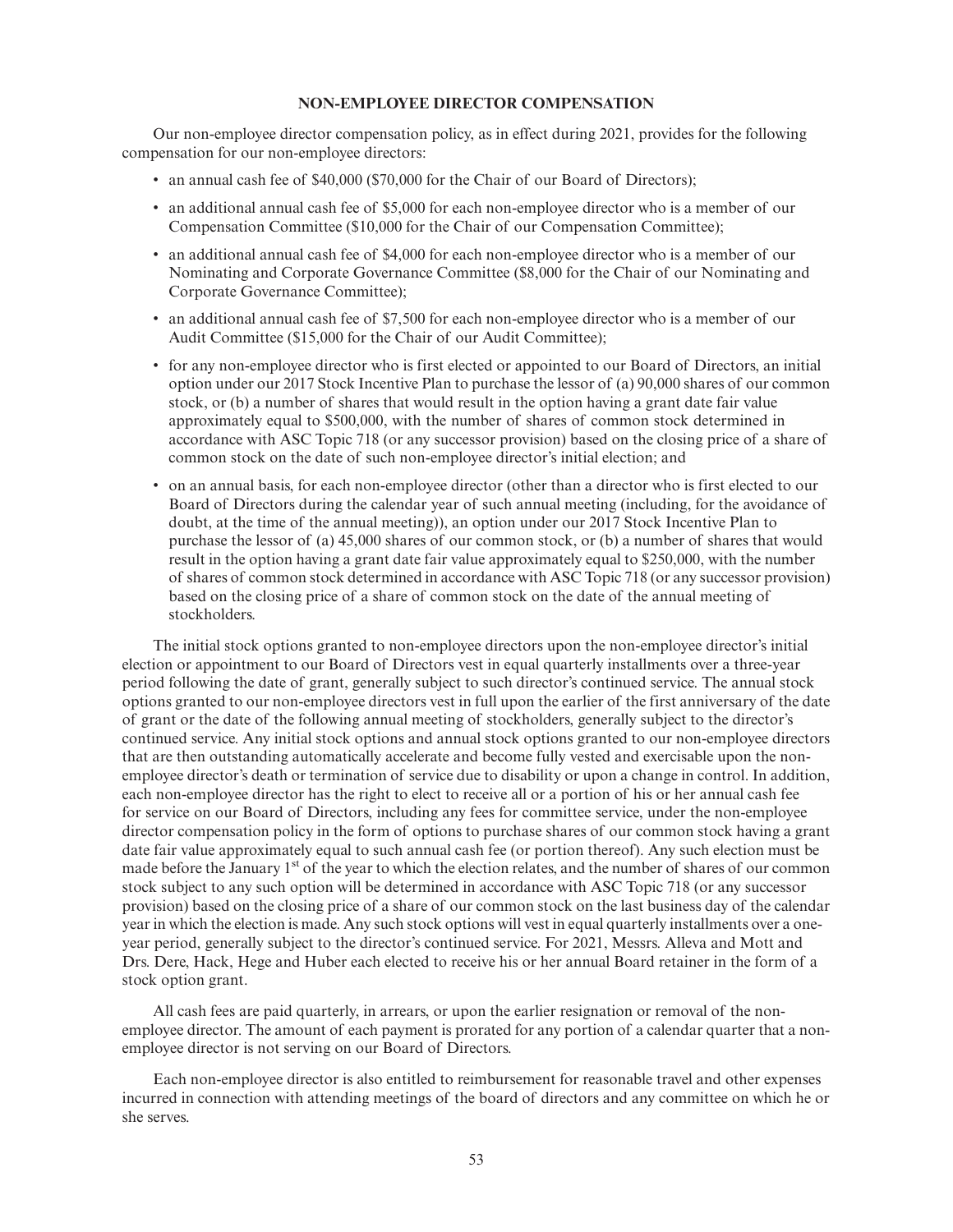The following table sets forth a summary of the compensation we paid to our non-employee directors during 2021. Ms. Protopapas, our President and Chief Executive Officer, received no compensation for her services as a director in 2021 and, as a result, is not included in the table below. The compensation received by Ms. Protopapas for her services as an employee is described in the "Summary Compensation Table" above and the accompanying narrative description.

| Name <sup>(1)</sup>                                                                          | <b>Fees</b><br><b>Earned</b> or<br>Paid in<br>Cash $({\rm S})^{(2)}$ | <b>Option Awards</b><br>$(S)^{(3)}$ | <b>Total</b><br>(\$) |
|----------------------------------------------------------------------------------------------|----------------------------------------------------------------------|-------------------------------------|----------------------|
|                                                                                              | 59,000                                                               | 250,047                             | 309,047              |
|                                                                                              | 55,500                                                               | 250,047                             | 305,547              |
|                                                                                              | 36.625                                                               | 499.908                             | 536,533              |
| Andrew A. F. Hack, M.D., Ph.D. $\dots \dots \dots \dots \dots \dots \dots \dots \dots \dots$ | 52,500                                                               | 250,047                             | 302.547              |
|                                                                                              | 45,000                                                               | 250,047                             | 295,047              |
|                                                                                              | 40,000                                                               | 250,047                             | 290,047              |
|                                                                                              | 80,000                                                               | 250,047                             | 330,047              |

(1) The aggregate number of shares of our common stock underlying stock options outstanding as of December 31, 2021, for non-employee members of the Board of Directors were: Mr. Alleva: 121,032; Ms. Diaz: 39,275; Dr. Dere: 107,274; Dr. Hack: 124,443; Dr. Hege: 138,843; Dr. Huber: 75,636 and Mr. Mott: 125,394.

(2) Amounts represent cash fees earned or paid to non-employee directors for 2021, including cash fees Messrs. Alleva and Mott and Drs. Dere, Hack, Hege and Huber elected to receive in the form of a stock option grant, as set forth in the table below.

| <b>Name</b>                                                                                                          | <b>Cash Fees</b><br>paid in the<br>form of<br>Stock<br><b>Options</b><br>(S) | <b>Shares</b><br><b>Subject to</b><br>Stock<br><b>Options</b><br>In respect<br>of Cash<br>Fees $(\#)$ |
|----------------------------------------------------------------------------------------------------------------------|------------------------------------------------------------------------------|-------------------------------------------------------------------------------------------------------|
| Lawrence M. Alleva $\ldots \ldots \ldots \ldots \ldots \ldots \ldots \ldots \ldots \ldots \ldots \ldots \ldots$      | 59,000                                                                       | 3,339                                                                                                 |
| Willard H. Dere, M.D. $\dots \dots \dots \dots \dots \dots \dots \dots \dots \dots \dots \dots \dots \dots \dots$    | 55,500                                                                       | 3,141                                                                                                 |
| Andrew A. F. Hack, M.D., Ph.D. $\dots \dots \dots \dots \dots \dots \dots \dots \dots \dots \dots$                   | 52,500                                                                       | 2,971                                                                                                 |
| Kristen Hege, M.D. $\dots \dots \dots \dots \dots \dots \dots \dots \dots \dots \dots \dots \dots \dots \dots \dots$ | 45,000                                                                       | 2,547                                                                                                 |
|                                                                                                                      | 40,000                                                                       | 2,490                                                                                                 |
|                                                                                                                      | 80,000                                                                       | 4,528                                                                                                 |

(3) Amounts represent the aggregate grant date fair value of stock option awards granted to our nonemployee directors in 2021, computed in accordance with ASC Topic 718 and excluding the effect of estimated forfeitures. The assumptions used in the valuation of these option awards are set forth in Note 9 to our financial statements included in our 2021 Annual Report. Pursuant to SEC rules, the value of options granted to Messrs. Alleva and Mott and Drs. Dere, Hack, and Huber in connection with their election to receive their annual retainer fees in the form of stock options has not been included in this column and instead the amount of such retainers are included under "Fees Earned or Paid in Cash."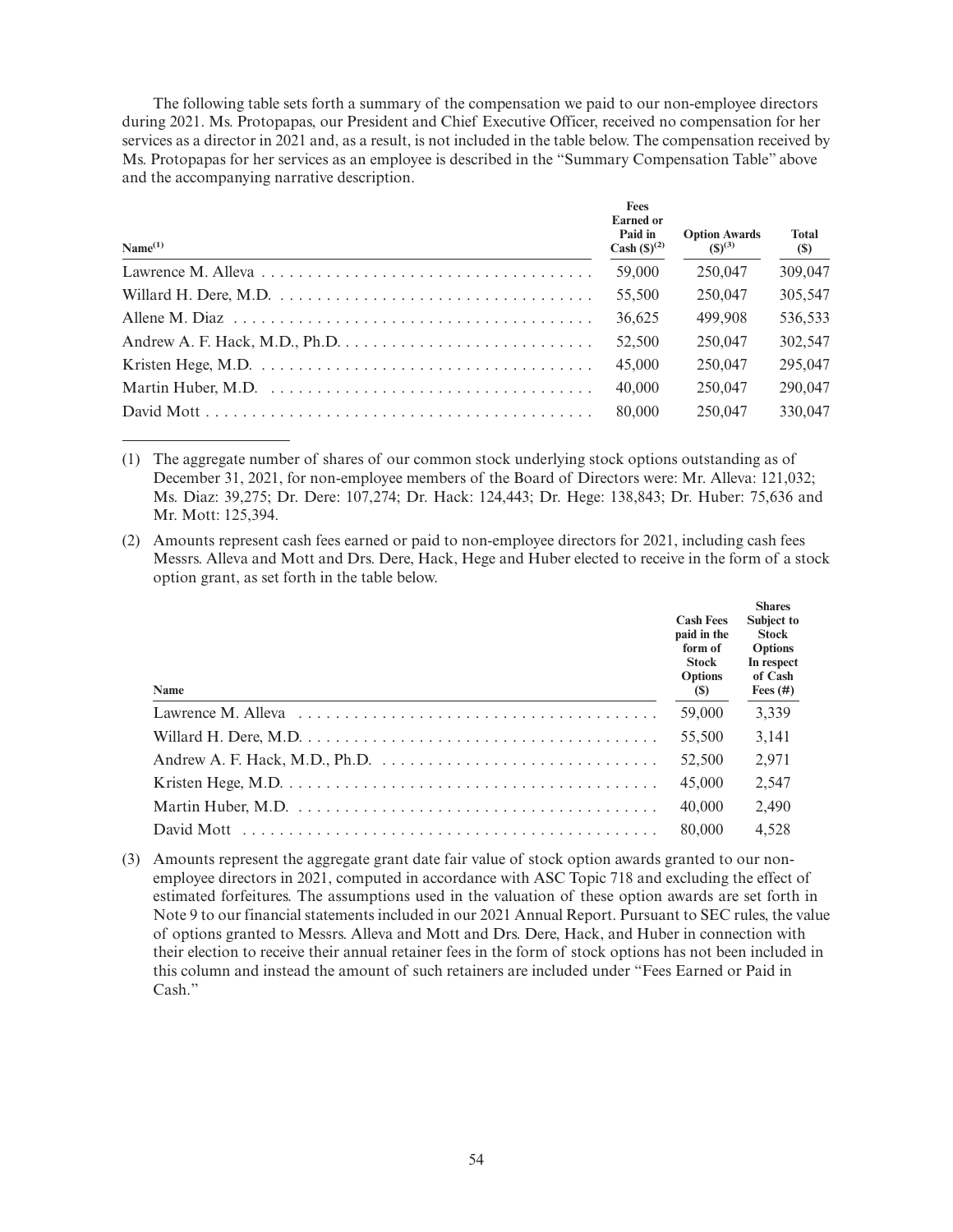# **SECURITY OWNERSHIP OF CERTAIN BENEFICIAL OWNERS AND MANAGEMENT**

The following table sets forth certain information as of March 31, 2022 (unless otherwise specified), with respect to the beneficial ownership of our common stock by each person who is known to own beneficially more than 5% of the outstanding shares of common stock, each person currently serving as a director, each nominee for director, each named executive officer (as set forth in the Summary Compensation Table above) and all directors and executive officers as a group. The number of shares beneficially owned by each entity or person is determined in accordance with the rules of the SEC, and the information is not necessarily indicative of beneficial ownership for any other purpose. Under such rules, beneficial ownership includes any shares over which the individual has sole or shared voting power or investment power as well as any shares that the individual has the right to acquire within 60 days of March 31, 2022 through the exercise of any stock options, warrants or other rights or upon the vesting of any RSUs. Except as otherwise indicated, and subject to applicable common property laws, the persons in the table have sole voting and investment power with respect to all shares of common stock held by that person.

Shares of common stock subject to options, warrants or other rights that are now exercisable or are exercisable within 60 days after March 31, 2022 are considered outstanding for purposes of computing the percentage ownership of the persons holding these options, warrants or other rights but are not to be considered outstanding for the purpose of computing the percentage ownership of any other person. As of March 31, 2022, there were 87,073,084 shares of common stock outstanding. Unless otherwise indicated, the address for each beneficial owner is c/o Mersana Therapeutics, Inc., 840 Memorial Drive, Cambridge, Massachusetts 02139.

| Name and address of beneficial owner                                                | Number of shares<br>beneficially owned | Percentage of shares<br>beneficially owned |
|-------------------------------------------------------------------------------------|----------------------------------------|--------------------------------------------|
| 5% or greater stockholders:                                                         |                                        |                                            |
|                                                                                     | 7,479,229                              | 8.6%                                       |
| Entities Affiliated with Avoro Capital Advisors $LLC^{(2)}$                         | 6,800,000                              | 7.8%                                       |
| Entities Affiliated with Bain Capital Life Sciences Investors, $LLC^{(3)}$          | 6,522,030                              | 7.5%                                       |
| Entities Affiliated with Wellington Management Group $LLP^{(4)}$                    | 5,017,078                              | $5.8\%$                                    |
| Directors and named executive officers:                                             |                                        |                                            |
|                                                                                     | 101,516                                | *                                          |
|                                                                                     | 85,435                                 | *                                          |
|                                                                                     | 15,695                                 | $\ast$                                     |
|                                                                                     | 102,141                                | $*0/0$                                     |
|                                                                                     | 116,397                                | *                                          |
|                                                                                     | 37,100                                 | $\ast$                                     |
|                                                                                     | 653,167                                | *                                          |
|                                                                                     | 1,991,253                              | $2.2\%$                                    |
|                                                                                     | 264,838                                | $\ast$                                     |
|                                                                                     | 44,187                                 | $\ast$                                     |
|                                                                                     | 474,338                                | *                                          |
|                                                                                     | 372,245                                | *                                          |
|                                                                                     | 1,640                                  | $\ast$                                     |
| All executive officers and directors as a group $(13 \text{ persons})^{(14)} \dots$ | 3,983,648                              | 4.4%                                       |

Represents beneficial ownership of less than one percent of our outstanding common stock.

<sup>(1)</sup> As reported on a Schedule 13G filed with the SEC on January 27, 2022 by BlackRock, Inc. According to the Schedule 13G, BlackRock has sole voting power with respect to 7,401,432 shares and sole dispositive power with respect to 7,479,229 shares. The principal business address of BlackRock Inc. is 55 East 52nd Street, New York, NY 10055.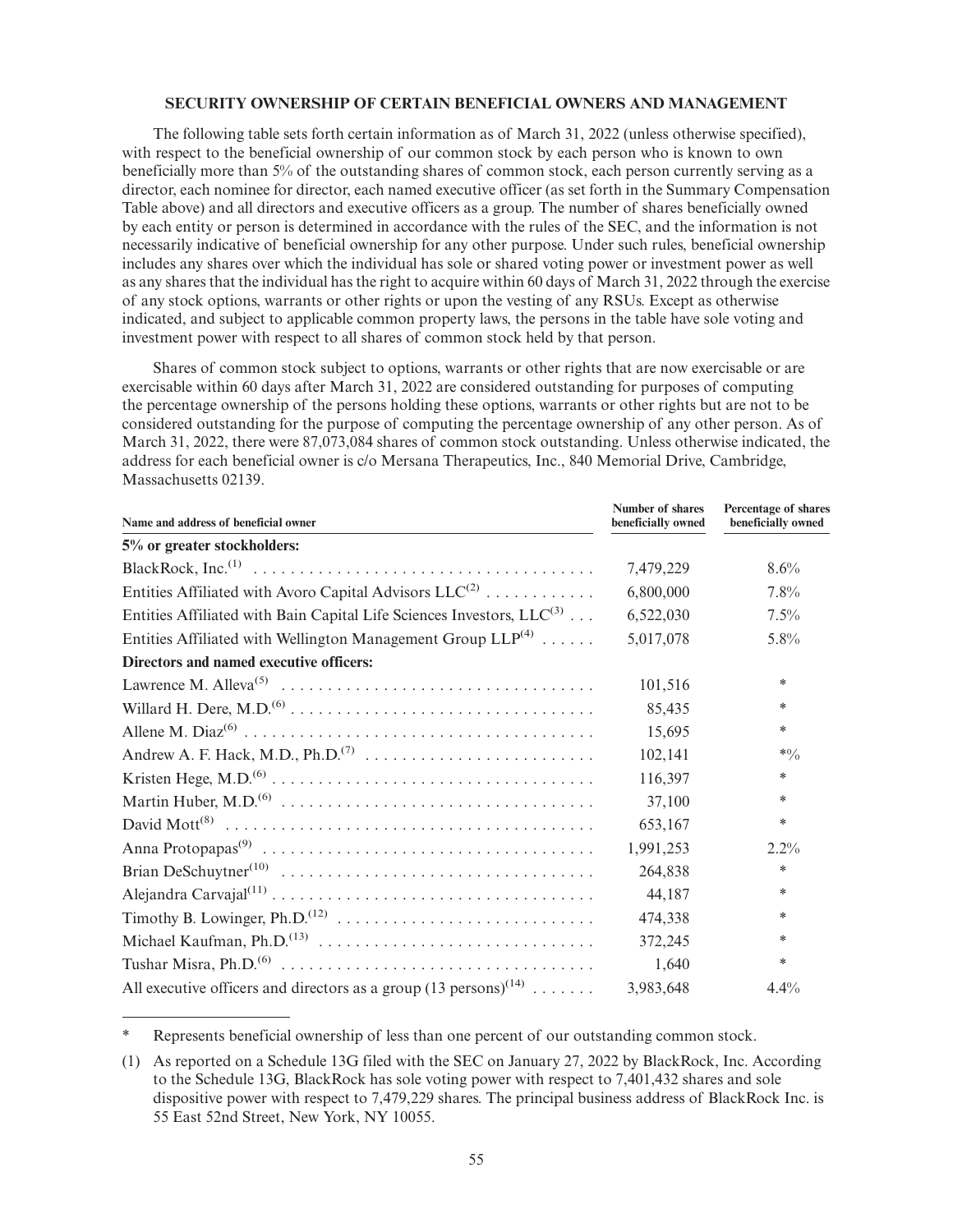- (2) As reported on a Schedule 13G filed with the SEC on February 12, 2021 by Avoro Capital Advisors LLC ("Avoro Capital") and Behzad Aghazadeh. According to the Schedule 13G, each of Avoro Capital and Dr. Aghazadeh has sole voting power and sole dispositive power with regard to 6,800,000 shares. Avoro Capital provides investment advisory and management services and has acquired the securities solely for investment purposes on behalf of Avoro Life Sciences Fund LLC, a Delaware limited liability company, and certain managed accounts, and Dr. Aghazadeh serves as the portfolio manager and controlling person of Avoro Capital. The principal business address of each of Avoro Capital and Dr. Aghazadeh is 110 Greene Street, Suite 800, New York, NY 10012.
- (3) As reported on a Schedule 13D/A filed with the SEC on February 8, 2022 by Bain Capital Life Sciences Fund II, L.P. ("BCLS II"), BCIP Life Sciences Associates, LP ("BCIPLS") and BCLS II Investco, LP ("BCLS II Investco" and, together with BCLS II and BCIPLS, the "Bain Capital Life Sciences Entities"). According to the Schedule 13D/A, BCLS II holds 3,294,423 shares, BCIPLS holds 401,244 shares, and BCLS II Investco holds 2,826,363 shares, over which shares each applicable Bain Capital Life Sciences Entity has shared voting and dispositive control. Bain Capital Life Sciences Investors, LLC ("BCLSI") (i) is the manager of Bain Capital Life Sciences Investors II, LLC, which is the general partner of BCLS II, and (ii) governs the investment strategy and decision-making process with respect to investments held by BCIPLS. BCLS II is the manager of BCLS II Investco (GP), LLC, which is the general partner of BCLS II Investco. As a result, BCLSI may be deemed to share voting and dispositive power with respect to the securities held by the Bain Capital Life Sciences Entities. The principal business address of each of the Bain Capital Life Sciences Entities is c/o Bain Capital Life Sciences, LP, 200 Clarendon Street, Boston, MA 02116.
- (4) As reported on a Schedule 13G/A, filed with the SEC on February 4, 2022, by Wellington Management Group LLP, Wellington Group Holdings LLP, Wellington Investment Advisors Holdings LLP and Wellington Management Company LLP. According to the Schedule 13G, (i) Wellington Management Company LLP has shared voting power with respect to 4,505,340 shares and shared dispositive power with respect to 4,827,584 shares and (ii) each of the other entities has shared voting power with respect to 4,505,340 shares and shared dispositive power with respect to 5,017,078 shares. The shares are owned of record by clients of Wellington Management Company LLP, Wellington Management Canada LLC, Wellington Management Singapore Pte Ltd, Wellington Management Hong Kong Ltd, Wellington Management International Ltd, Wellington Management Japan Pte Ltd, and Wellington Management Australia Pty Ltd (collectively, the "Wellington Investment Advisers"). Wellington Investment Advisors Holdings LLP controls directly, or indirectly through Wellington Management Global Holdings, Ltd., the Wellington Investment Advisers. Wellington Investment Advisors Holdings LLP is owned by Wellington Group Holdings LLP. Wellington Group Holdings LLP is owned by Wellington Management Group LLP. The principal business address of each of Wellington Management Group LLP, Wellington Group Holdings LLP, Wellington Investment Advisors Holdings LLP and Wellington Management Company LLP is c/o Wellington Management Company LLP, 280 Congress Street, Boston, MA 02210.
- (5) Consists of (a) 2,120 shares held by the Lawrence M. Alleva Revocable Trust and (b) options to purchase 99,396 shares of common stock that were exercisable as of March 31, 2022 or will become exercisable within 60 days after such date.
- (6) Consists of options to purchase common stock that were exercisable as of March 31, 2022 or will become exercisable within 60 days after such date.
- (7) Includes options to purchase 102,141 shares of common stock that were exercisable as of March 31, 2022 or will become exercisable within 60 days after such date. Does not include the shares of common stock held by the Bain Capital Life Sciences Entities described in footnote (3) above. Dr. Hack is a Managing Director of BCLSI. As a result, by virtue of the relationships described in footnote (3) above, Dr. Hack may be deemed to share beneficial ownership of the shares of common stock held by the Bain Capital Life Sciences Entities. Dr. Hack's business address is c/o Bain Capital Life Sciences, LP, 200 Clarendon Street, Boston, MA 02116
- (8) Consists of (a) 538,599 shares held by Mr. Mott, (b) 9,595 shares held by the David Mott Declaration of Trust dated May 31, 2001, as amended, and (c) options to purchase 104,973 shares of common stock that were exercisable as of March 31, 2022 or will become exercisable within 60 days after such date.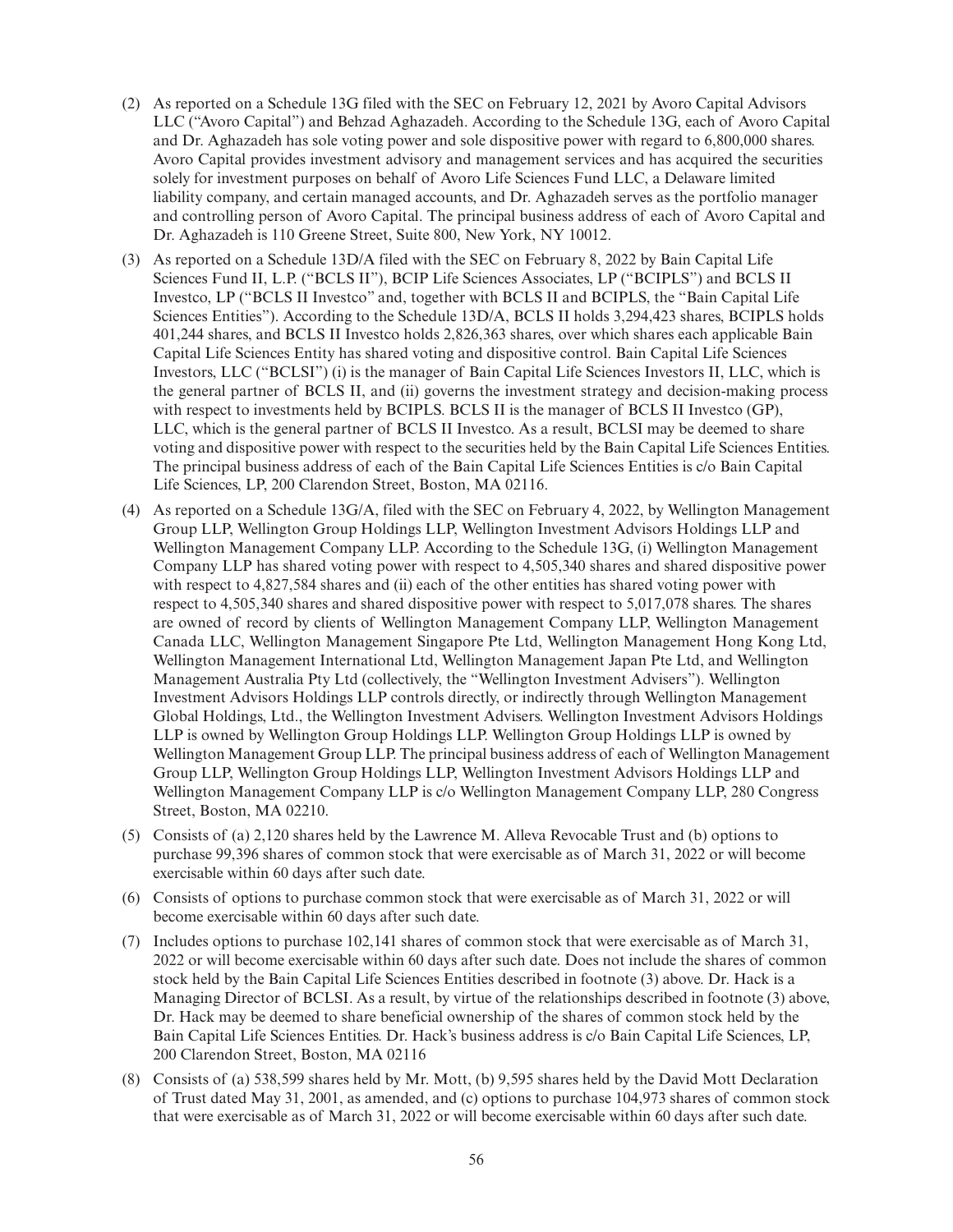- (9) Consists of (a) 250,615 shares held by Ms. Protopapas, (b) 72,263 shares held by the Kinney/ Protopapas Irrevocable Trust and (c) options to purchase 1,668,375 shares common stock that were exercisable as of March 31, 2022 or will become exercisable within 60 days after such date.
- (10) Includes options to purchase 247,265 shares of common stock that were exercisable as of March 31, 2022 or will become exercisable within 60 days after such date.
- (11) Includes (a) 13,250 shares of common stock underlying restricted stock units that will vest within 60 days of March 31, 2022 and (b) options to purchase 30,937 shares of common stock that were exercisable as of March 31, 2022 or will become exercisable within 60 days after such date.
- (12) Includes options to purchase 343,104 shares of common stock that were exercisable as of March 31, 2022 or will become exercisable within 60 days after such date.
- (13) Includes options to purchase 339,623 shares of common stock that were exercisable as of March 31, 2022.
- (14) Includes (a) options to purchase 2,935,426 shares of common stock that were exercisable as of March 31, 2022 or will become exercisable within 60 days after such date and (b) 13,250 shares of common stock underlying restricted stock units that will vest within 60 days of March 31, 2022.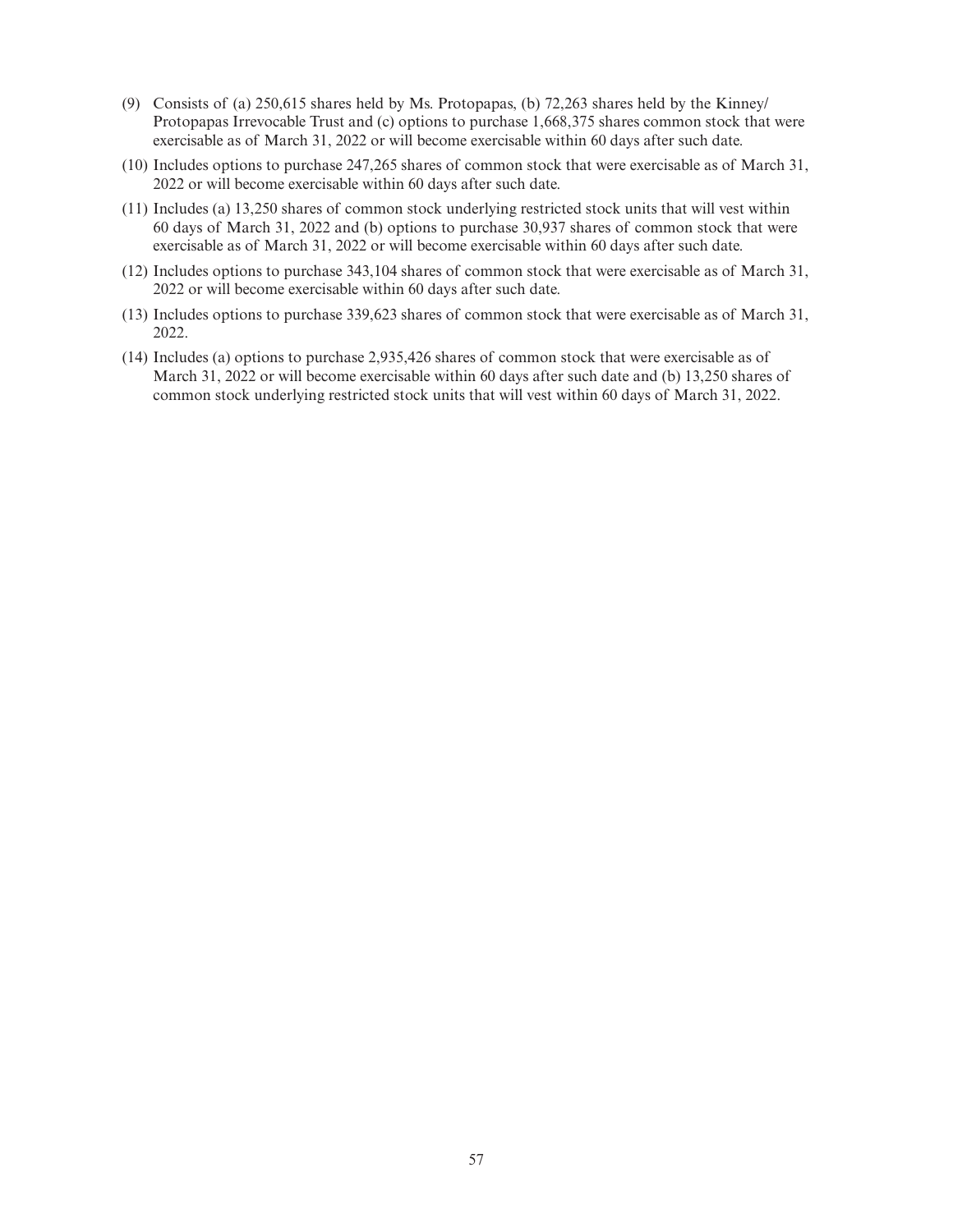# **CERTAIN RELATIONSHIPS AND RELATED PARTY TRANSACTIONS**

Except as described below, there have been no transactions since January 1, 2021, in which we were a party, where the amount involved exceeded or will exceed \$120,000 and in which any related person had a direct or indirect material interest.

### **Bain Capital Life Sciences At-the-Market Purchases**

In the year ended December 31, 2021, entities affiliated with Bain Capital Life Sciences Investors, LLC, of which Dr. Hack is a managing director, purchased an aggregate of 1,690,000 shares of our common stock in two transactions through our ATM program, for which Cowen & Company served as Sales Agent and for which we received gross proceeds of approximately \$10.0 million. The sales of such shares of common stock to the affiliates of Bain Capital Life Sciences Investors, LLC through our ATM program were approved by our Audit Committee pursuant to the Related Party Transactions Policy described below.

#### **Indemnification Agreements and Directors' and Officers' Liability Insurance**

We have entered into indemnification agreements with each of our directors and executive officers. We also maintain a general liability insurance policy, which covers certain liabilities of directors and officers of the Company arising out of claims based on acts or omissions in their capacities as directors or officers.

#### **Related Party Transactions Policy**

We have adopted a written related party transactions policy that governs the review and approval of related party transactions. Pursuant to this policy, if we want to enter into a transaction with a related party or an affiliate of a related party, the Audit Committee will review the proposed transaction to determine, based on applicable Nasdaq and SEC rules, if such transaction requires pre-approval by the Audit Committee and/or the Board of Directors. If pre-approval is required, such matters will be reviewed at the next regular or special Audit Committee and/or Board of Directors meeting. We may not enter into a related party transaction unless our Audit Committee has specifically confirmed in writing that either no further reviews are necessary or that all requisite corporate reviews have been obtained.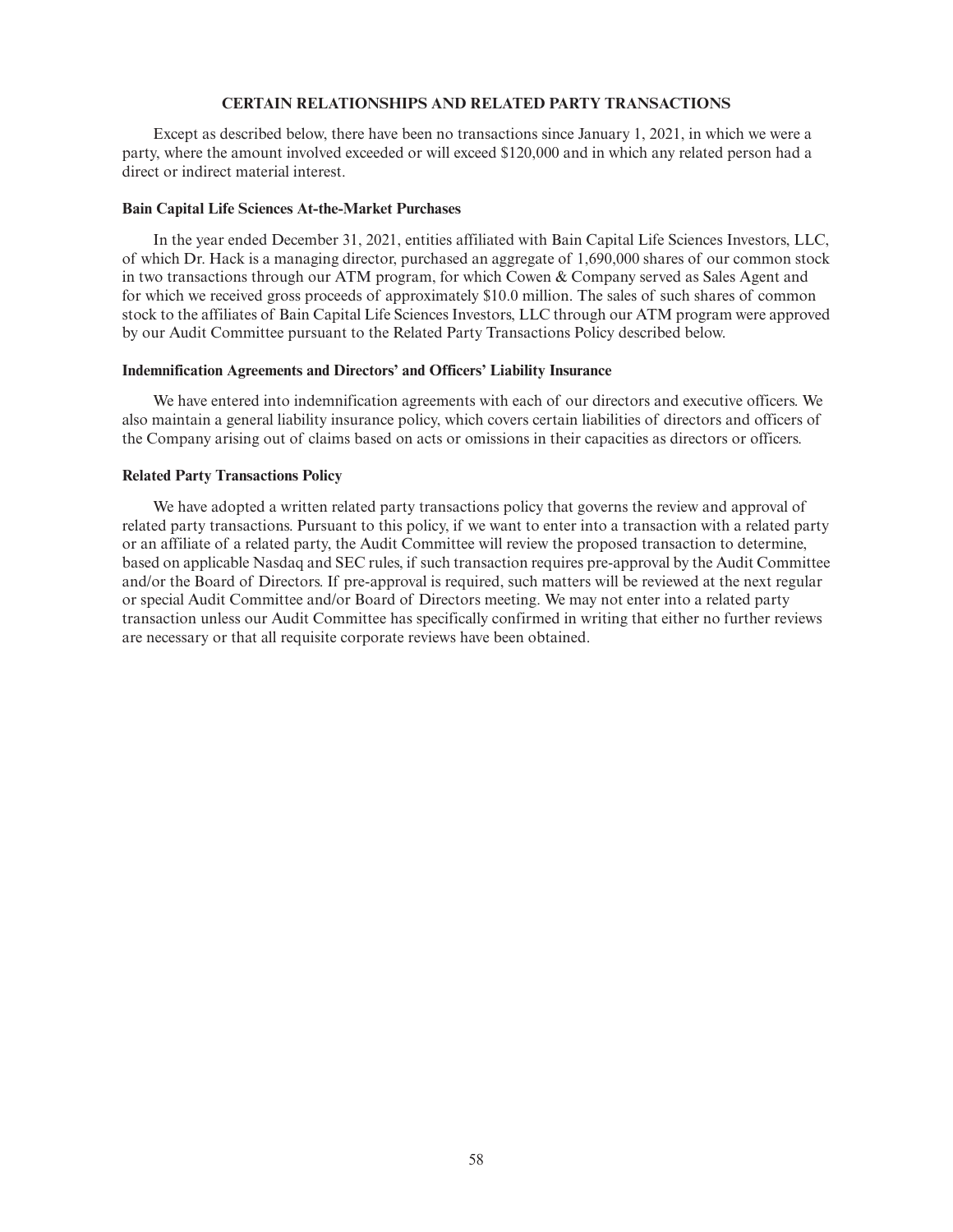# **PROPOSAL NO. 4 — APPROVAL OF AMENDMENT TO CERTIFICATE OF INCORPORATION TO INCREASE NUMBER OF AUTHORIZED SHARES OF COMMON STOCK**

#### **Background**

Our authorized capital stock presently consists of 175,000,000 shares of common stock, \$0.0001 par value per share, and 25,000,000 shares of preferred stock, \$0.0001 par value per share. On April 13, 2022, our Board of Directors adopted, subject to stockholder approval, a proposed amendment to our Certificate of Incorporation, in the form attached as Annex A to this proxy statement, to increase the number of authorized shares of common stock from 175,000,000 to 350,000,000. The number of authorized shares of preferred stock would not be affected by the proposed amendment.

As of the Record Date, a total of 94,469,048 shares of common stock were issued and outstanding and no shares were held in treasury. In addition, as of the Record Date there were:

- 1,534,177 restricted stock units outstanding and 10,146,677 shares of common stock issuable upon the exercise of stock options;
- 1,592,754, 566,565 and 1,948,850 shares of common stock reserved for future issuance under our 2017 Stock Incentive Plan, 2017 Employee Stock Purchase Plan and 2022 Inducement Stock Incentive Plan, respectively, as well as any automatic increases in the number of shares of common stock reserved under our 2017 Stock Incentive Plan and 2017 Employee Stock Purchase Plan; and
- 39,474 shares of our common stock reserved for issuance upon exercise of outstanding warrants to purchase shares of our common stock, at an exercise price of \$0.05 per share.

Accordingly, as of the Record Date, out of the 175,000,000 shares of common stock presently authorized, 110,297,545 shares are issued and outstanding or reserved for issuance and 64,702,455 shares of common stock remain available for future issuance.

If stockholders approve the proposed amendment, section (a) of Article IV of our Certificate of Incorporation will be deleted in its entirety and replaced by the following:

"(a) Authorized Shares. The total number of shares of stock which the Corporation shall have authority to issue is 375,000,000, consisting of 350,000,000 shares of Common Stock, par value \$0.0001 per share ("Common Stock"), and 25,000,000 shares of Preferred Stock, par value \$0.0001 per share ("Preferred Stock"). Such stock may be issued from time to time by the Corporation for such consideration as may be fixed by the board of directors of the Corporation (the "Board of Directors")."

The proposed amendment, if approved by our stockholders, would become effective upon the filing of the amendment to our Certificate of Incorporation with the Secretary of State of the State of Delaware, in the form of Appendix A hereto, or at the later time set forth in such amendment. The Board of Directors reserves the right, notwithstanding stockholder approval and without further action by stockholders, to elect not to proceed with the proposed amendment if the Board of Directors determines that the proposed amendment is no longer in our best interests and the best interests of our stockholders.

If our stockholders approve the proposed amendment, subject to the discretion of the Board of Directors, we intend to file the amendment to our Certificate of Incorporation with the Secretary of State of the State of Delaware as soon as practicable after the Annual Meeting.

#### **Reasons for the Proposed Increase**

Over the past several years, we have used shares of our common stock to, among other things, engage in financings, including our ongoing ATM program through Cowen & Company, and incentivize and compensate employees. We anticipate that we may issue additional shares of common stock in the future in connection with one or more of the following:

- financing transactions, such as public or private offerings of common stock or convertible securities;
- partnerships, collaborations and other similar transactions;
- our equity incentive plans;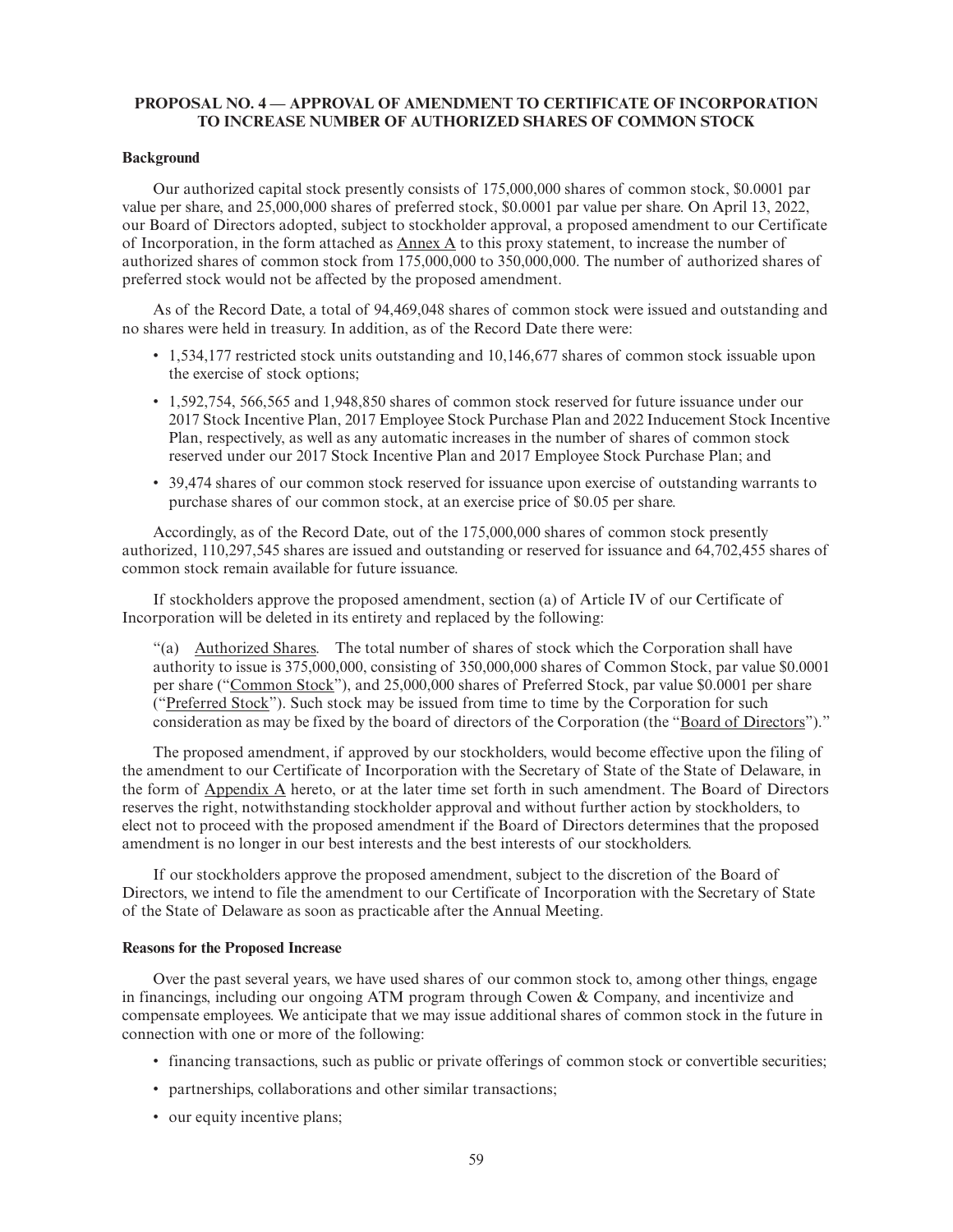- strategic investments; and
- other corporate purposes that have not yet been identified.

We do not currently have any specific plans, proposals or arrangements, written or oral, to issue any of the proposed additional authorized shares of common stock for general corporate or any other purposes. However, the Board of Directors believes that the availability of additional authorized shares of our common stock will afford us needed flexibility in acting upon financing transactions to strengthen our financial position and/or engaging in strategic activities without using cash. Unless required by applicable law or stock exchange rules, no further vote of the holders of common stock will be required with respect to any such transaction.

# **Potential Effects of the Proposed Increase**

The additional shares of common stock for which authorization is sought would have identical powers, privileges and rights to the shares of common stock that are now authorized. Holders of common stock do not have preemptive rights to subscribe to additional securities that we may issue.

The issuance of additional shares of common stock may, among other things, have a dilutive effect on earnings per share and on stockholders' equity and voting rights. Furthermore, future sales of substantial amounts of our common stock, or the perception that these sales might occur, could adversely affect the prevailing market price of our common stock or limit our ability to raise additional capital. Stockholders should recognize that, as a result of this proposal, they will own a smaller percentage of shares relative to the total authorized shares of the Company than they presently own.

# **Effectiveness of Amendment**

If the proposed amendment is adopted, it will become effective upon the filing of a Certificate of Amendment to our Certificate of Incorporation with the Secretary of State of the State of Delaware.

#### **Recommendation of the Board of Directors**

**OUR BOARD OF DIRECTORS UNANIMOUSLY RECOMMENDS THAT STOCKHOLDERS VOTE "FOR" THE APPROVAL OF THE AMENDMENT TO THE CERTIFICATE OF INCORPORATION TO INCREASE THE NUMBER OF AUTHORIZED SHARES OF COMMON STOCK FROM 175,000,000 TO 350,000,000.**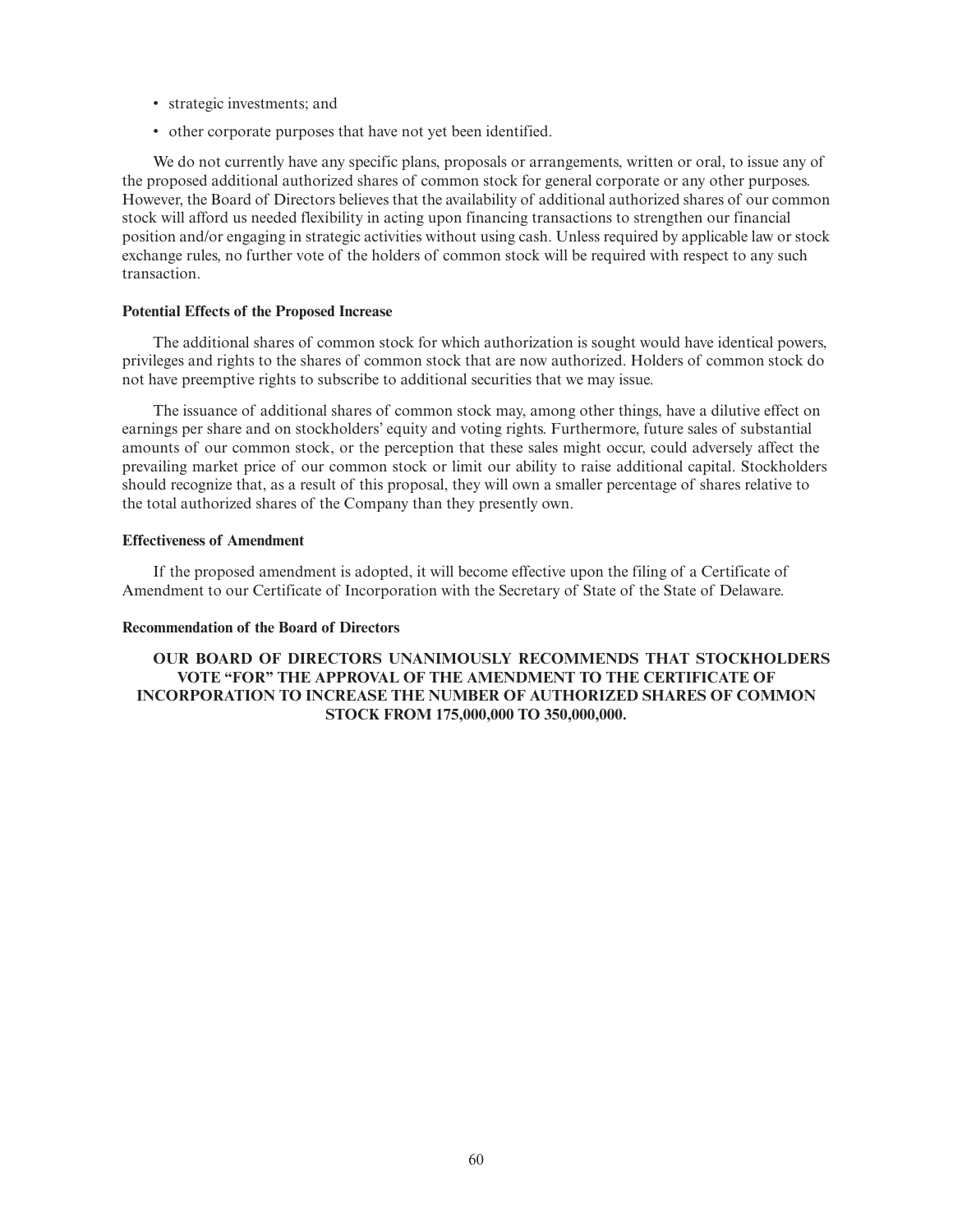# **GENERAL MATTERS**

#### **Availability of Certain Documents**

A copy of our 2021 Annual Report has been posted on the Company's website (www.mersana.com) along with this proxy statement. Upon written request, we will mail, without charge, a copy of our 2021 Annual Report, excluding exhibits. Please send a written request to our Secretary at:

Mersana Therapeutics, Inc. 840 Memorial Drive Cambridge, Massachusetts 02139 Attention: Secretary Phone: (617) 498-0020

SEC rules concerning the delivery of annual disclosure documents allow us or your broker to send a single notice or, if applicable, a single set of our proxy materials to any household at which two or more of our stockholders reside, if we or your broker believe that the stockholders are members of the same family, unless we have received contrary instructions from one or more of the stockholders. This practice, referred to as "householding," reduces the volume of duplicate information received at your household and helps to reduce our expenses. The rule applies to our notices, annual reports, proxy statements and information statements.

We will undertake to deliver promptly, upon written or oral request, a separate copy to a stockholder at a shared address to which a single copy of the notice or proxy materials was delivered. You may make a written or oral request by sending a notification to our Secretary at the address or telephone number above, providing your name, your shared address, and the address to which we should direct the additional copy of the notice or proxy materials. Multiple stockholders sharing an address who have received one copy of a mailing and would prefer us to mail each stockholder a separate copy of future mailings should contact us at our principal executive offices. Additionally, if current stockholders with a shared address received multiple copies of a mailing and would prefer us to mail one copy of future mailings to stockholders at the shared address, notification of that request may also be made through our principal executive offices. Stockholders who participate in householding will continue to have access to and utilize separate proxy voting instructions.

#### **Stockholder Proposals and Nominations**

*Requirements for Stockholder Proposals or Director Nominations to be Brought Before an Annual Meeting.* Our Bylaws provide that, for stockholder nominations to the Board of Directors or other proposals to be considered at an annual meeting, the stockholder must have given timely notice thereof in writing to the Secretary at Mersana Therapeutics, Inc., 840 Memorial Drive, Cambridge, Massachusetts 02139. The Nominating and Corporate Governance Committee does not have a written policy regarding stockholder nominations but has determined that it is the practice of such Committee to consider candidates proposed by stockholders if made in accordance with our Bylaws. Any such proposals should include appropriate biographical and background material to allow the Nominating and Corporate Governance Committee to properly evaluate the potential director candidate and the number of shares of our stock beneficially owned by the stockholder proposing the candidate. The specific requirements for the information that is required to be provided for such recommendations to be considered are specified in our Bylaws.

To be timely for the 2023 annual meeting, although not included in the proxy statement, the stockholder's notice must be delivered to or mailed and received by us not earlier than the close of business on the 120th day nor later than the close of business on the 90th day prior to the anniversary date of the prior year's annual meeting, except that if the annual meeting is set for a date that is not within 30 days before or after such anniversary date, we must receive the notice not later than the close of business on the tenth day following the day on which we first provide public disclosure of the date of the meeting. Assuming the date of our 2023 annual meeting is not so advanced or delayed, stockholders who wish to make a proposal at the 2023 annual meeting must notify us no earlier than February 9, 2023 and no later than March 11, 2023. Such notice must provide the information required by our Bylaws with respect to each matter the stockholder proposes to bring before the 2023 annual meeting. Assuming that biographical and background material has been provided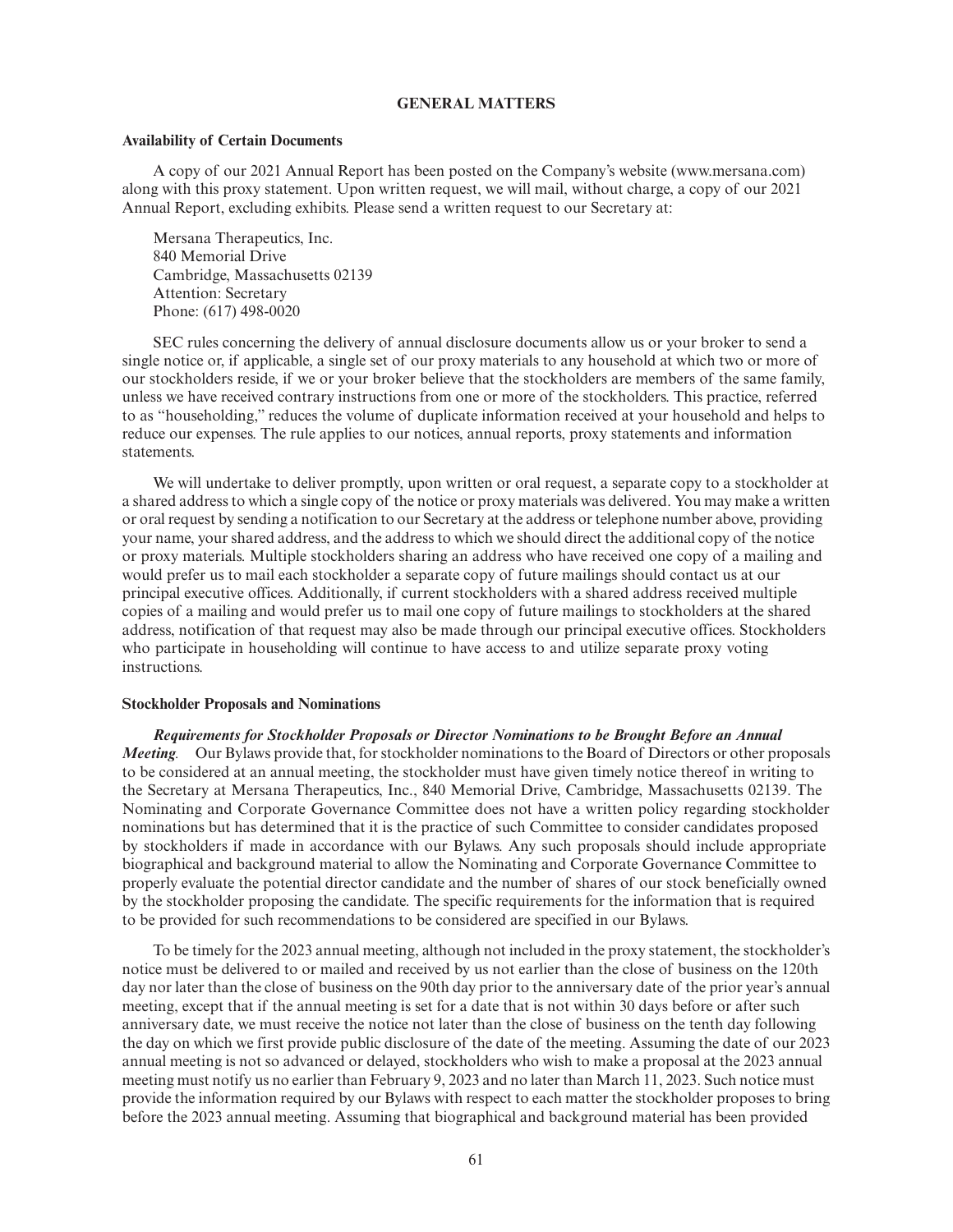on a timely basis, any recommendations received from stockholders for nominations for directors will be evaluated in the same manner as potential nominees proposed by the Nominating and Corporate Governance Committee. If our Board determines to nominate a stockholder-recommended candidate and recommends his or her election, then his or her name will be included on our proxy card for the next annual meeting.

*Requirements for Stockholder Proposals to be Considered for Inclusion in our Proxy Materials.* To be considered for inclusion in next year's proxy statement, stockholder proposals pursuant to Rule 14a-8 under the Exchange Act must be received by our Secretary at our principal executive offices no later than the close of business on December 30, 2022, which is 120 days prior to the date that is one year from this year's mailing date of April 29, 2022.

In addition to satisfying the advance notice provisions in our Bylaws relating to nominations of director candidates, to comply with the SEC's universal proxy rule, shareholders who intend to solicit proxies in support of director nominees other than our nominees in compliance with Rule 14a-19 under the Exchange Act must provide notice that sets forth the information required by Rule 14a-19 under the Exchange Act no later than April 10, 2023. If the date of the 2023 annual meeting changes by more than 30 calendar days from the date of the 2022 annual meeting, such notice must instead be provided by the later of 60 calendar days prior to the date of the annual meeting or the 10th calendar day following our public announcement of the date of the 2023 annual meeting.

# **Contacting the Board of Directors**

Stockholders wishing to communicate with the Board of Directors may do so by writing to the Board of Directors, the non-employee members of the Board as a group or to any individual director, at:

Mersana Therapeutics, Inc. 840 Memorial Drive Cambridge, Massachusetts 02139 Attention: Secretary

The communication must prominently display the legend "BOARD COMMUNICATION" in order to indicate to the Secretary that it is a communication for the Board of Directors. Upon receiving such a communication, the Secretary will promptly forward the communication to the relevant individual or group to which it is addressed. Certain items that are unrelated to the Board of Directors' duties and responsibilities may be excluded. The Secretary will not forward any communication determined in her good faith belief to be frivolous, unduly hostile, threatening, illegal or similarly unsuitable.

# **Other Matters**

As of the date of this proxy statement, the Board of Directors does not intend to present any matters other than those described herein at the Annual Meeting and is unaware of any matters to be presented by other parties. If other matters are properly brought before the meeting for action by the stockholders, proxies will be voted in accordance with the recommendation of the Board of Directors or, in the absence of such a recommendation, in accordance with the judgment of the proxy holder.